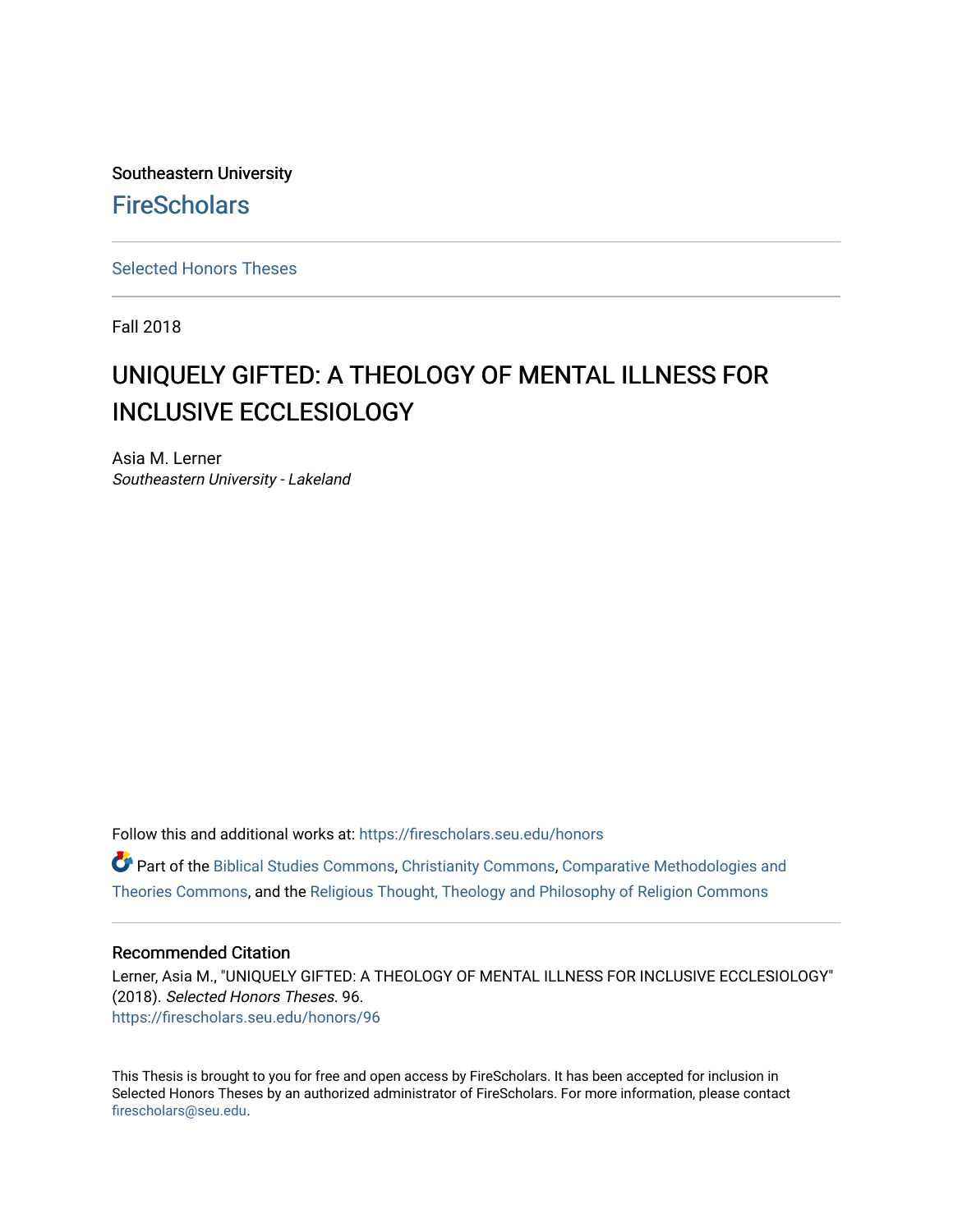### UNIQUELY GIFTED: A THEOLOGY OF MENTAL ILLNESS FOR INCLUSIVE ECCLESIOLOGY

by

Asia Marie Lerner

Submitted to the School of Honors Committee

in partial fulfillment

of the requirements for University Honors Scholars

Southeastern University

2018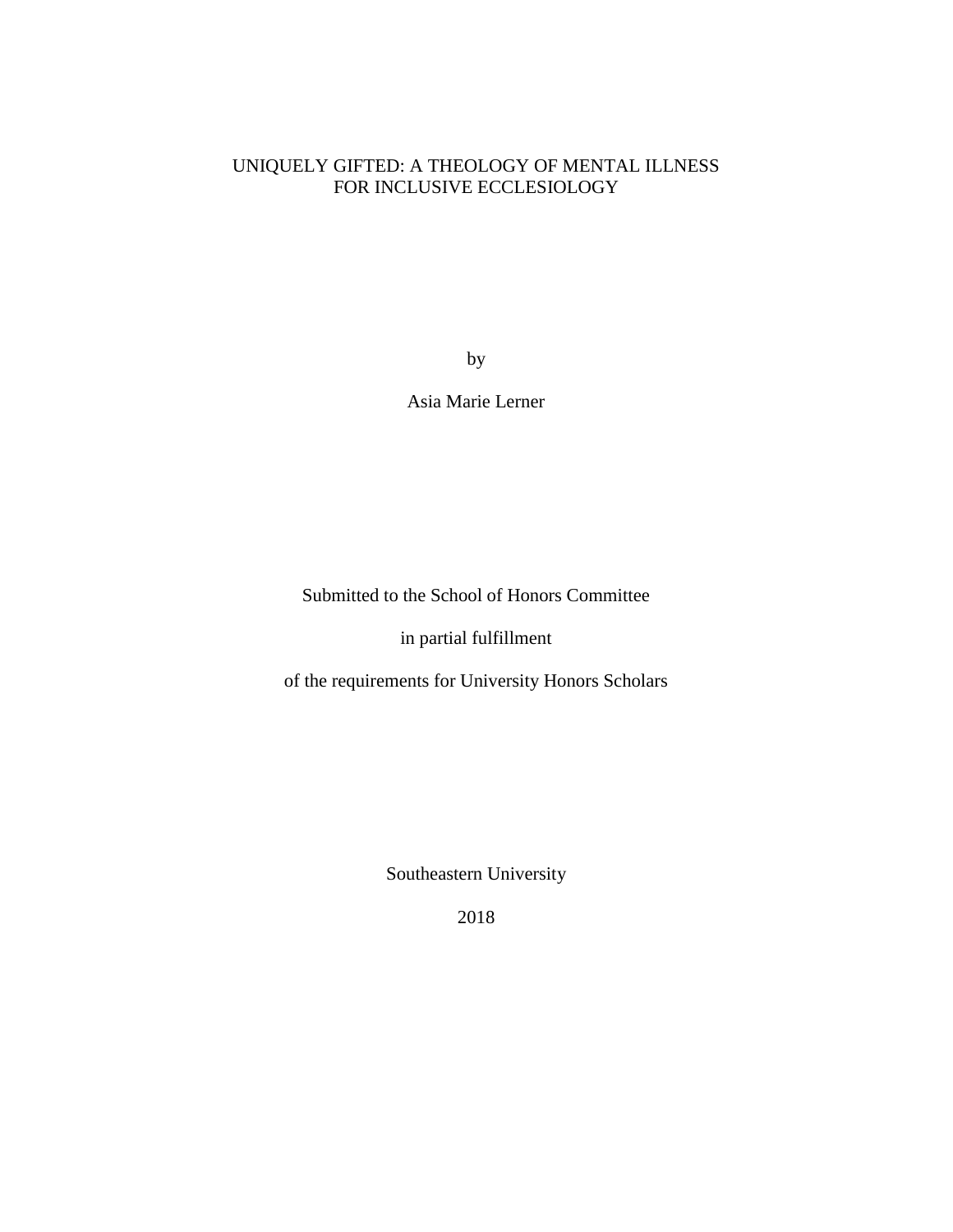## Copyright by Asia Marie Lerner

2018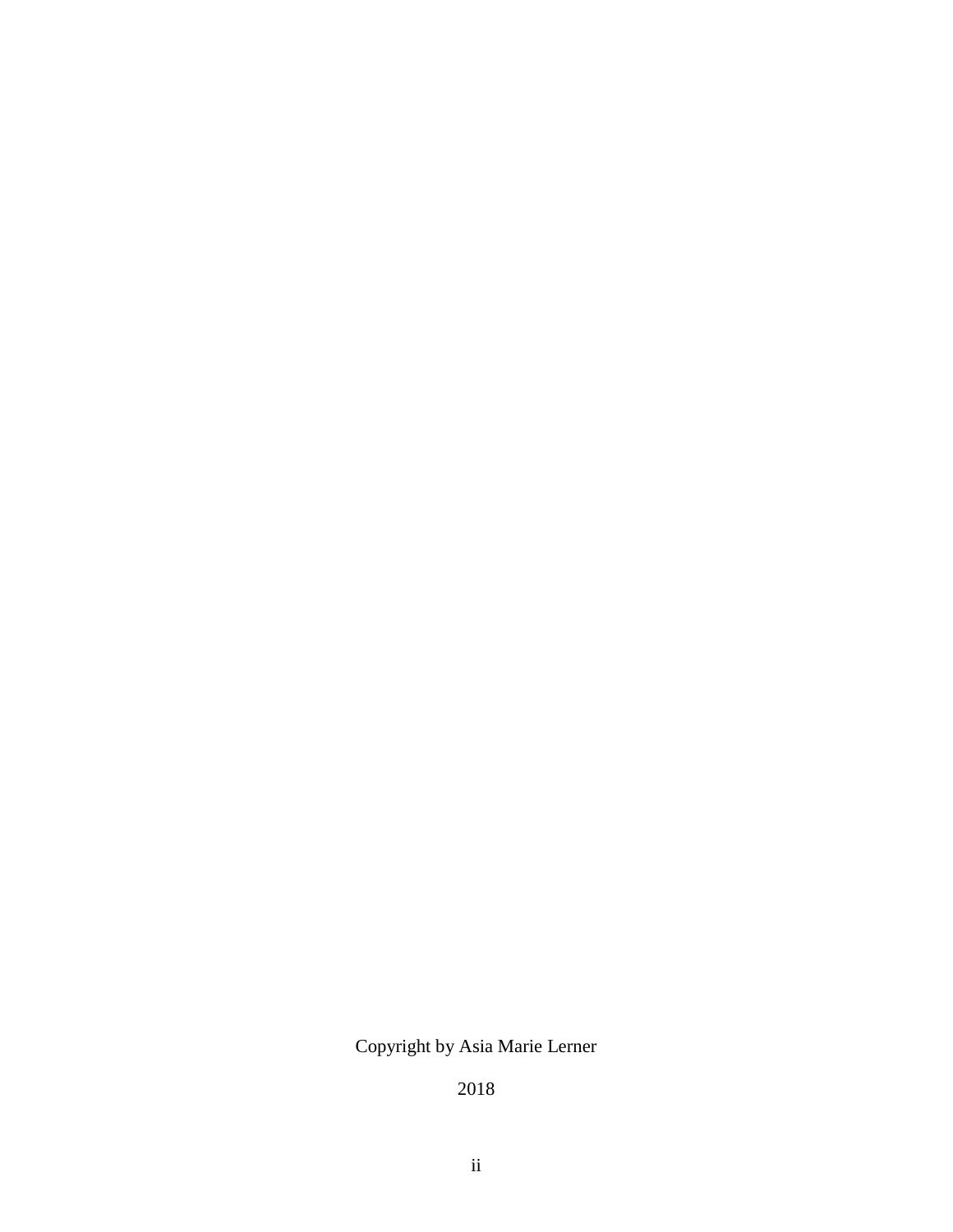#### Abstract

ABSTRACT: This thesis surveys the possibility of a theology of mental illness in order to create an inclusive ecclesiology for modern churches. Mental illness is greatly stigmatized in the Church as demonic or spiritual and moral failing. In combat of such stigma and prejudice to create an inclusive atmosphere in the Church, a positive theology of mental illness understood as a unique gifting is argued for. With the elusive nature of mental illness in both definition and experience taken into account, all aspects of mental illness are considered, such as biology, psychology, and philosophy of mental disorder. The thesis understands mental illness in light of the *Imago Dei* and considers an adapted model of disability theology to rationalize such ideas. In addition, historical figures displaying symptoms of mental illness are compared with the uniquely gifted individuals in Scripture to see similarities. From these ideas, a theology of mental illness is positively constructed as a unique gifting. With a positive theology of mental illness given, models for practical inclusion are given for clergy and laity to implement.

KEY WORDS: Mental Illness, Theology, Ecclesiology, Inclusivity, Theology of Mental Illness, Disability Theology, Imago Dei, Image of God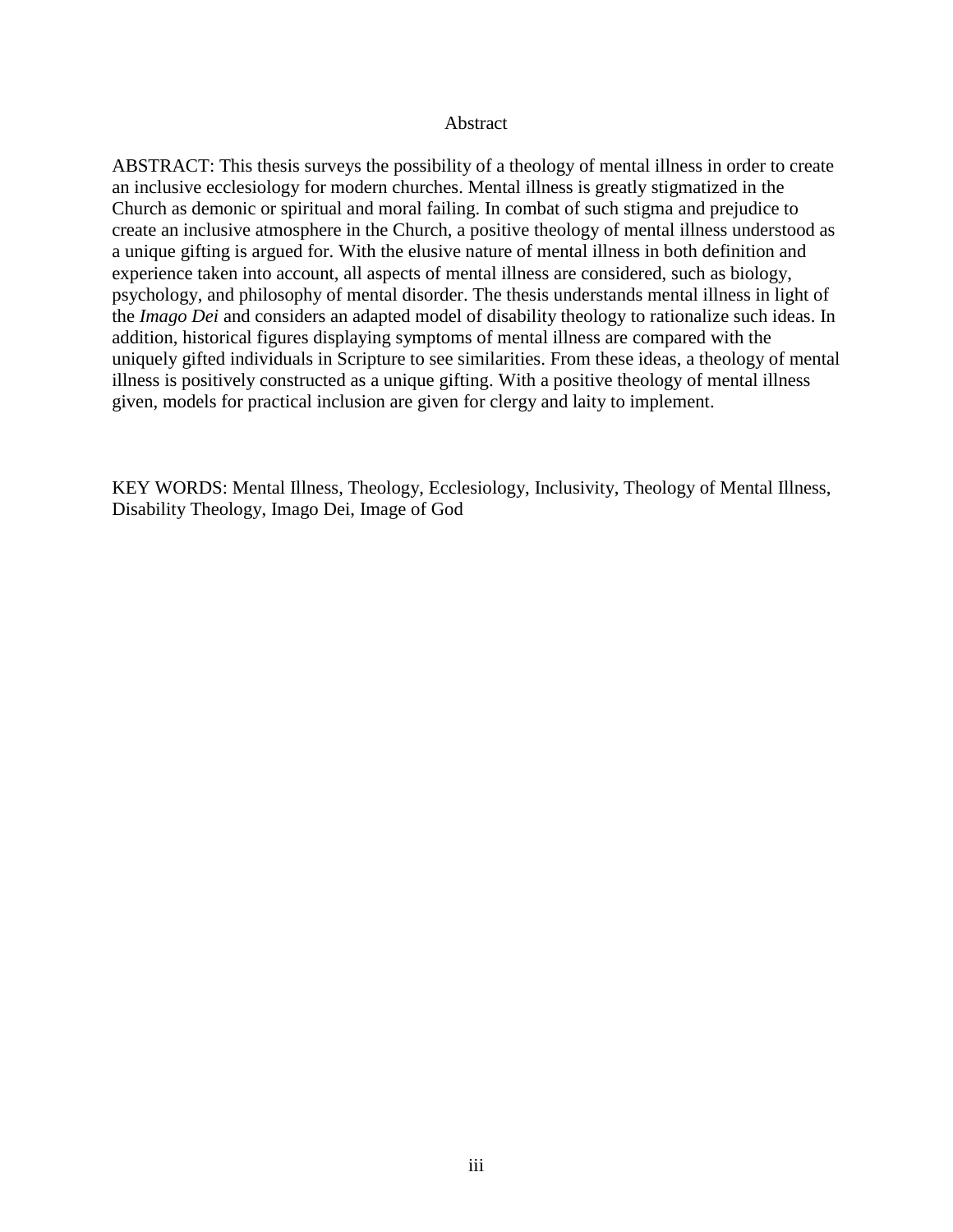## TABLE OF CONTENTS

| I.   |    |  |
|------|----|--|
| П.   |    |  |
| Ш.   |    |  |
|      | a. |  |
|      |    |  |
| IV.  |    |  |
|      | a. |  |
|      |    |  |
|      |    |  |
| V.   |    |  |
| VI.  |    |  |
| VII. |    |  |
|      |    |  |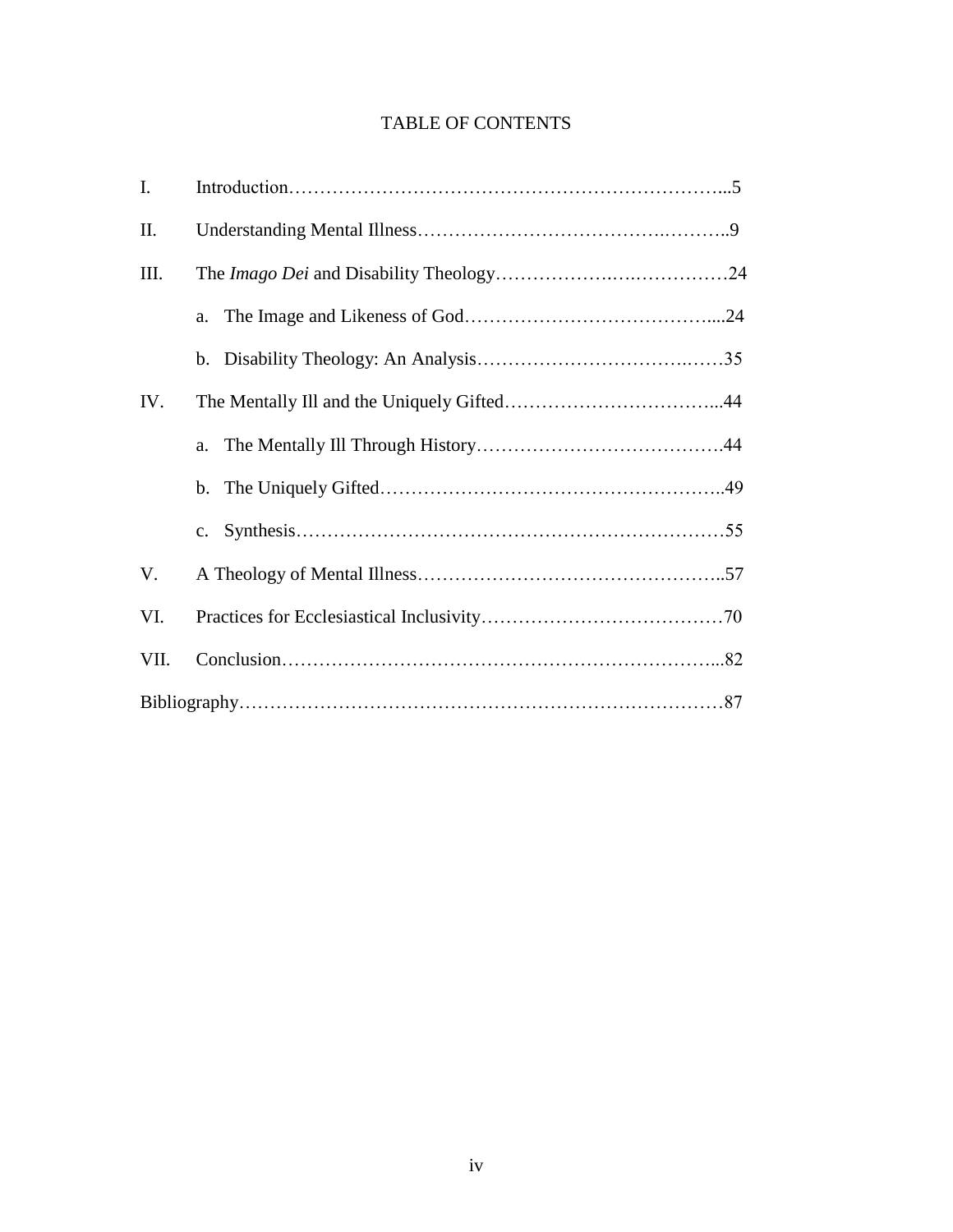#### INTRODUCTION

According to the National Alliance on Mental Illness, nearly 1 in 5 Americans experience mental illness in a given year, with 1 in 25 adults experiencing a severe disorder.<sup>1</sup> In other words, 20% of family members, friends, acquaintances, professors, coworkers, students, and peers suffer from a mental disorder. These illnesses are widespread across the United States, but even in light of their hefty prevalence, individuals with mental illness are victims of stigma in their day-to-day lives. Researchers at the National Center for Biotechnology Information state that stigma is the "most formidable obstacle to future progress in the arena of mental illness and health," going on to say that stigma is the leading issue keeping patients from seeking care, breaking family and friend relationships, and discriminating in the workforce and hiring process.<sup>2</sup>

In her discussion of Erving Goffman's theory of stigma, Nancy Eiesland explains the sociological construction of stigma arises through interpersonal interaction; prejudice originates to segregate the socially denied attributes in certain individuals because those attributes discredit the individual's societal status.<sup>3</sup> Unfortunately, this reality is not reversed within the walls of the Church.<sup>4</sup> There exists a mentality of this sociological naming of "otherness" and "abnormality"

<sup>&</sup>lt;sup>1</sup> National Alliance on Mental Illness, "Mental Health by the Numbers," NAMI.org, https://www.nami.org/learn-more/mental-health-by-the-numbers, (Accessed April 12, 2018).

<sup>&</sup>lt;sup>2</sup> Office of the Surgeon General (US), Center for Mental Health Services (US), and National Institute of Mental Health (US). *Mental Health: Culture, Race, and Ethnicity: A Supplement to Mental Health: A Report of the Surgeon General*. Publications and Reports of the Surgeon General. Rockville (MD): Substance Abuse and Mental Health Services Administration (US), 2001. http://www.ncbi.nlm.nih.gov/books/NBK44243/.

<sup>3</sup> Nancy L. Eiesland, *The Disabled God: Toward a Liberatory Theology of Disability*, (Nashville: Abingdon Press, 1994) 59.

<sup>4</sup> Stephen Grcevich, *Mental Health and the Church*, (Grand Rapids, MI: Zondervan, 2018), 16.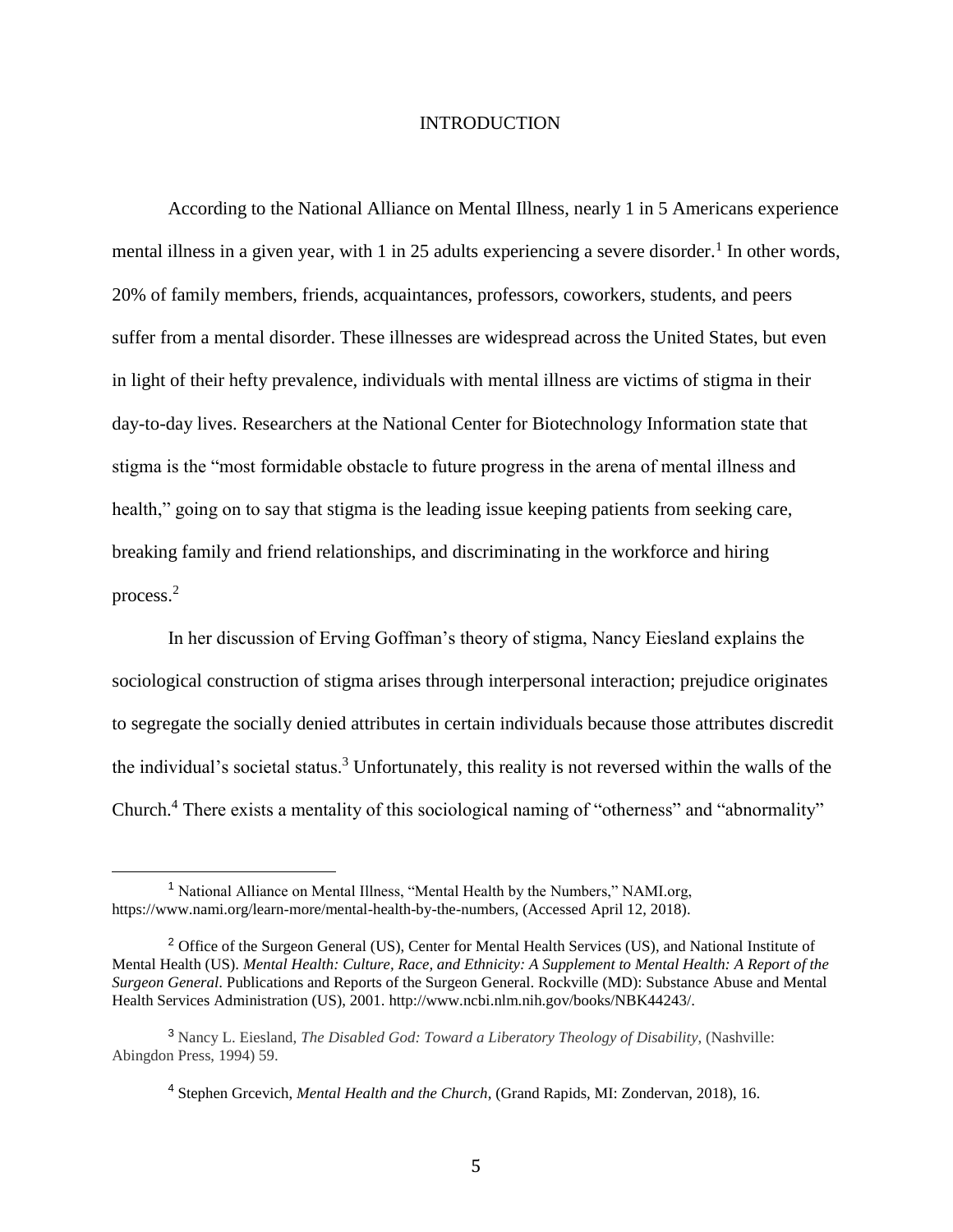in church congregations that reflects the stigmatic voices in the world. There also exists the notion that perhaps mental illness is not quite reality in terms of the ecclesiastical, or practicing, community, and is often stigmatized among church members. Within this stigmatization and prejudice, Christians often ignore and possibly reject that such disorders are in fact a characteristic of the one diagnosed, a part of the person's ontology, even though it is quite difficult to separate the disorder from the individual since it affects the "self," and seems to characterize much of the person's life.<sup>5</sup> The Church perpetuates the notion that mental illness is either caused by sin, continued by a lack of faith in God's power to heal, or a hopeless effect of the fall, and therefore rejects persons with mental illness all-together.. 6

Thus, the community critical for the well-being of believers and non-believers with mental illness often goes neglected in Christian circles because the Church either believes the need for complete healing of the disorders, or the Church rejects such people from entering the community entirely. These blatant forms of rejection are birthed from and nurtured by sustained stigma both outside and inside the Church. The Christian community, therefore, not only neglects an opportunity to love its neighbor and witness to an issue that both the world and the Church face, but it also loses the possibility of understanding such mental "illnesses" as something worth embracing. If the confessional community of Christ affirms that everyone is created in the Image of God, and that every person has the unique opportunity to live in covenantal relationship with his or her Creator, then the reality of stigma in regard to mental illness must change, beginning in the Church.

<sup>&</sup>lt;sup>5</sup>Ashok Malla, Ridha Joober, and Amparo Gracia, "Mental Illness is Like Any Other Medical Illness," *Journal of Psychiatry and Neuroscience* 40, no. 3 (May 2015).

<sup>6</sup> Eric D. Wesselmann and William G. Graziano, "Sinful and/or Possessed? Religious Beliefs and Mental Illness Stigma," *Journal of Social and Clinical Psychology* 29, no. 4 (April 2010).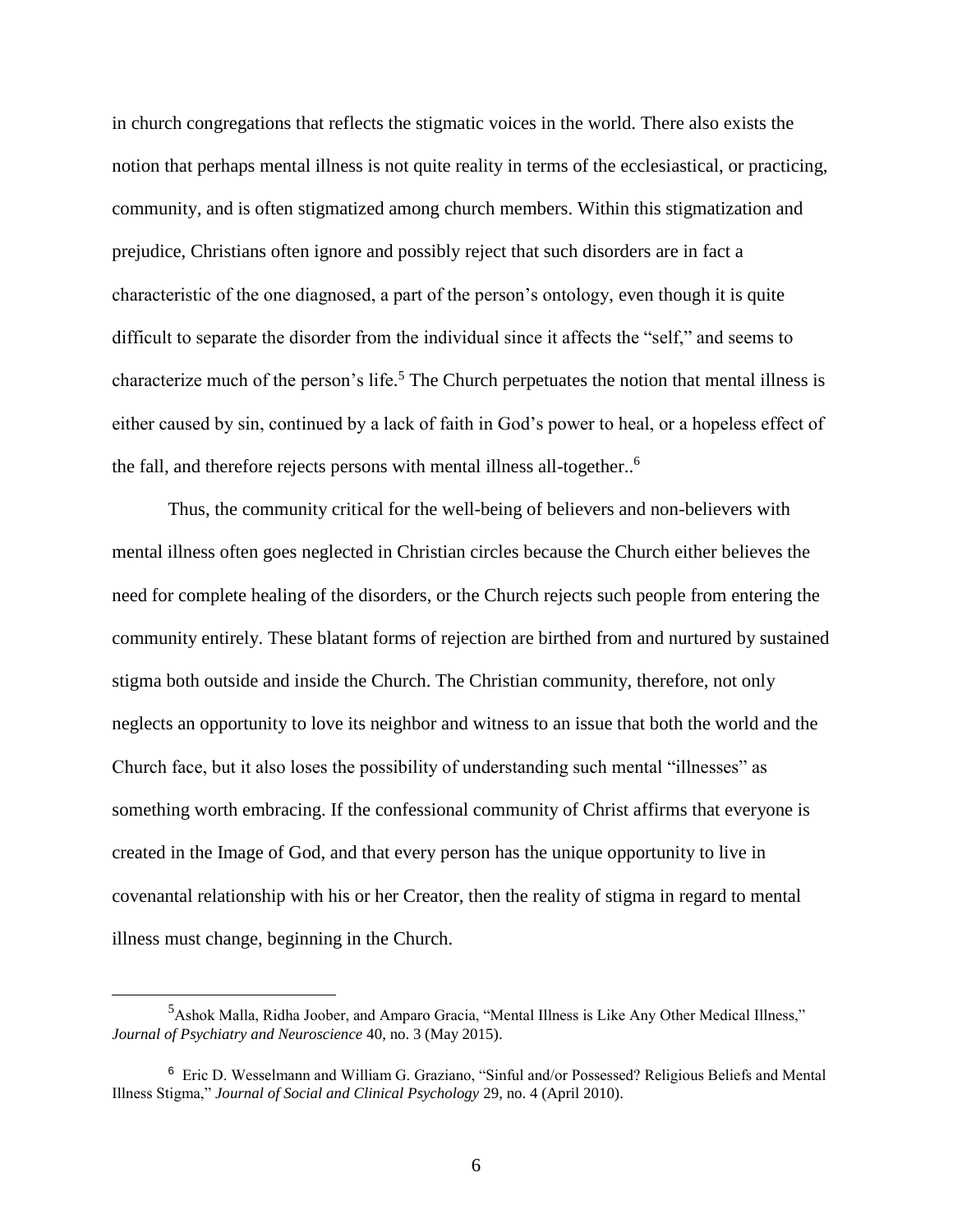Once this change is engaged, therein lies the possibility for those labeled with "mental disorder" to participate in communal worship, and to explore the means in which God created him or her in His likeness as faith progresses. Yet, this exploration must necessarily include the attributes of the experienced mental "disorder"<sup>7</sup> and how those "disorders" either influence or compose the individual's personhood. If the furtherance of faith of the individual does not at least acknowledge, let alone include, such matters it is neither authentic nor accurate. This process of exploration must, then, be done faithfully and carefully, with understanding in regard to both salvation and sanctification. In other words, this process, that is normalized to all who profess belief in Christ, must also be applicable and processed in the lives of those with mental "disorder."

For these reasons, this thesis surveys the possibility of not only the acceptance of the population of persons with mental "disorder," but also the possibility of *embracing* such "disorders" in review of these individuals' personhood. First, this thesis gives an overview as to how mental illness is defined and what may cause or perpetuate it. This overview includes the legal definition of disability, the procedures of diagnoses, and the various causes of mental disorder. Following thereafter is an explanation of the Image of God, and how humanity is created in the likeness of its Creator, which precedes a portion devoted to a discussion of disability theology. The importance of the *Imago Dei* in regard to this discussion is realized in the discussion of the personhood of individuals with mental disorder. Coinciding with this is disability theology, which incorporates this concept and adds a liberation understanding of those with mental illness in light of the embodied Christ. This discussion includes seminal works from

 $<sup>7</sup>$  It is to be noted a significant transition here that will be thematic throughout this thesis, an important</sup> motif. The word "disorder" has now been placed within quotation marks to symbolize the beginning of a change in perspective of such mental capabilities in individuals that possess a mental "disorder." Therefore, the word "disorder" comes into question in this thesis, however, this concept will be expounded upon later.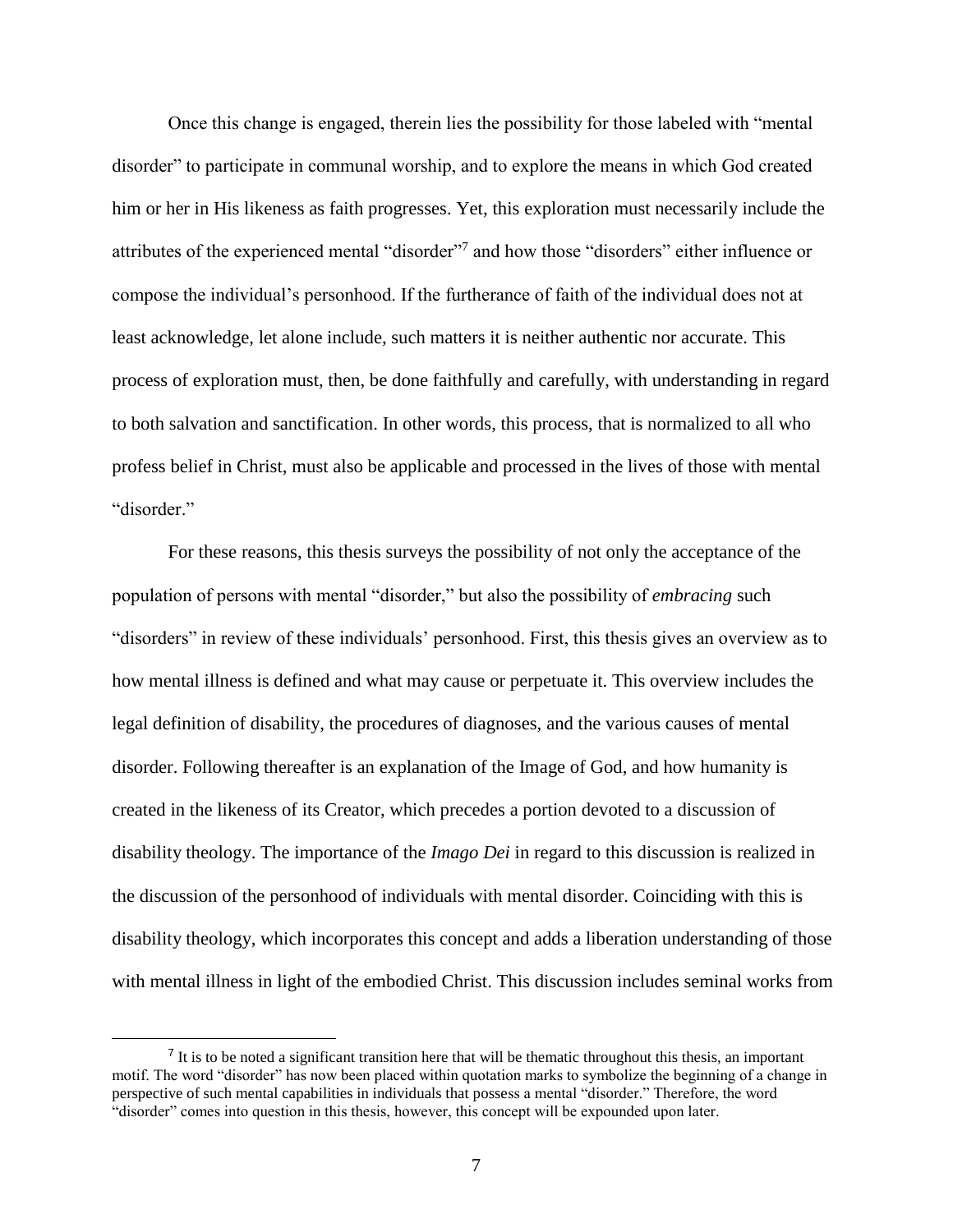theologians such as Nancy Eiesland and Amos Yong to better understand sociological and theological understandings of how the disabled persons of society are viewed followed after by how they should be viewed.

After this, a brief look into individuals' lives such as Vincent van Gogh and Martin Luther are given to show a giftedness that seems to coincide, or at the very least work alongside, mental disorder. This discussion preludes a survey of uniquely gifted persons in Scripture, and their impact on and reception by society. These chapters culminate to the thesis question: How does one theologically evaluate mental illness in light of the *Imago Dei* to understand the personhood of such people with said mental "disorder"? Following is the applicable praxis from conclusions made in order to practically implement inclusive strategies in the modern day Church.

The purpose of this thesis is to bring awareness to the overlooked, prevalent issue of ignoring individuals with mental illness in the Church, to offer a different perspective of the life and experience presently and in the future for those that have mental "disorder," and to call the Church to action in creating a more inclusive environment for those with mental "disorder" to worship and participate in the confessional community. Ultimately, this thesis seeks to liberate the marginalized minority of those with mental "disorder," bring justice to the institutional Church, and provide reconciliation between the two in working towards a healthier community representative of Christ.

8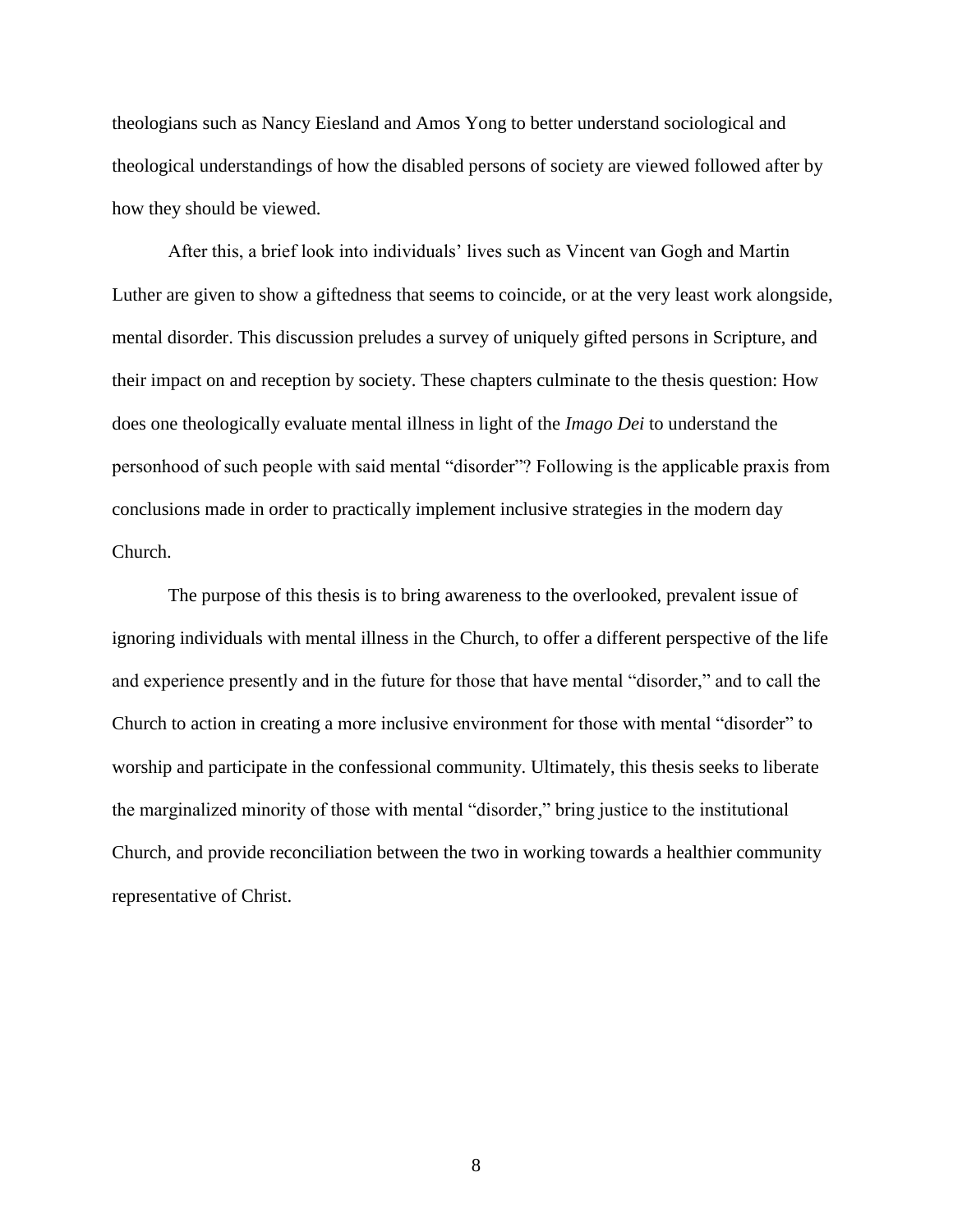#### UNDERSTANDING MENTAL ILLNESS

Modern research in the field of psychology has come a long way within the past century, and recent studies have advanced biological psychiatry immensely.<sup>8</sup> However, there remains an element of elusivity in both the study and definition of such matters regarding the human brain, especially in the realm of abnormal psychology. This is due in part to the extensive and multifaceted complexity of the human perception of others and the self, behavior, and consciousness.<sup>9</sup> This obscurity stems also from the element of philosophy included in mental illness, unlike other illnesses, since the nature of mental disorder affects the very core of the individual's essence.<sup>10</sup> To accommodate, this chapter contains a versatile and yet brief study of mental illness coinciding with the elaborate nature of abnormal psychology. This study approaches general biological, behavioral, sociological, philosophical, and phenomenological perspectives and models of explanation for mental illness.

Legally, the United States' government defines disability as "a [physical or mental](https://www.law.cornell.edu/definitions/uscode.php?width=840&height=800&iframe=true&def_id=42-USC-1722542721-913156962&term_occur=33&term_src=title:42:chapter:126:section:12102)  [impairment](https://www.law.cornell.edu/definitions/uscode.php?width=840&height=800&iframe=true&def_id=42-USC-1722542721-913156962&term_occur=33&term_src=title:42:chapter:126:section:12102) that [substantially limits](https://www.law.cornell.edu/definitions/uscode.php?width=840&height=800&iframe=true&def_id=42-USC-1904506147-1944379194&term_occur=3&term_src=title:42:chapter:126:section:12102) one or more major life activities of such individual; a record of such an impairment; or being regarded as having such an impairment."<sup>11</sup> In the discussion of disability exists mental impairments, and the Diagnostic and Statistical Manual for Mental Disorders (DSM-5) identifies mental disorders as such impairments. They define a mental disorder as, "a syndrome characterized by clinically significant disturbance in an individual's

l

<sup>&</sup>lt;sup>8</sup> Ashok Malla, Ridha Joober, and Amparo Gracia, "Mental Illness is Like Any Other Medical Illness," *Journal of Psychiatry and Neuroscience* 40, no. 3 (May 2015), 147.

<sup>&</sup>lt;sup>9</sup> Ibid, 148.

<sup>10</sup> Ibid, 148.

<sup>11</sup> "U.S. Code, Title 42, Chapter 126, § 12102 - Definition of Disability," *Cornell Law School: Legal Information Institute*, https://www.law.cornell.edu/uscode/text/42/12102 (accessed August 5, 2018).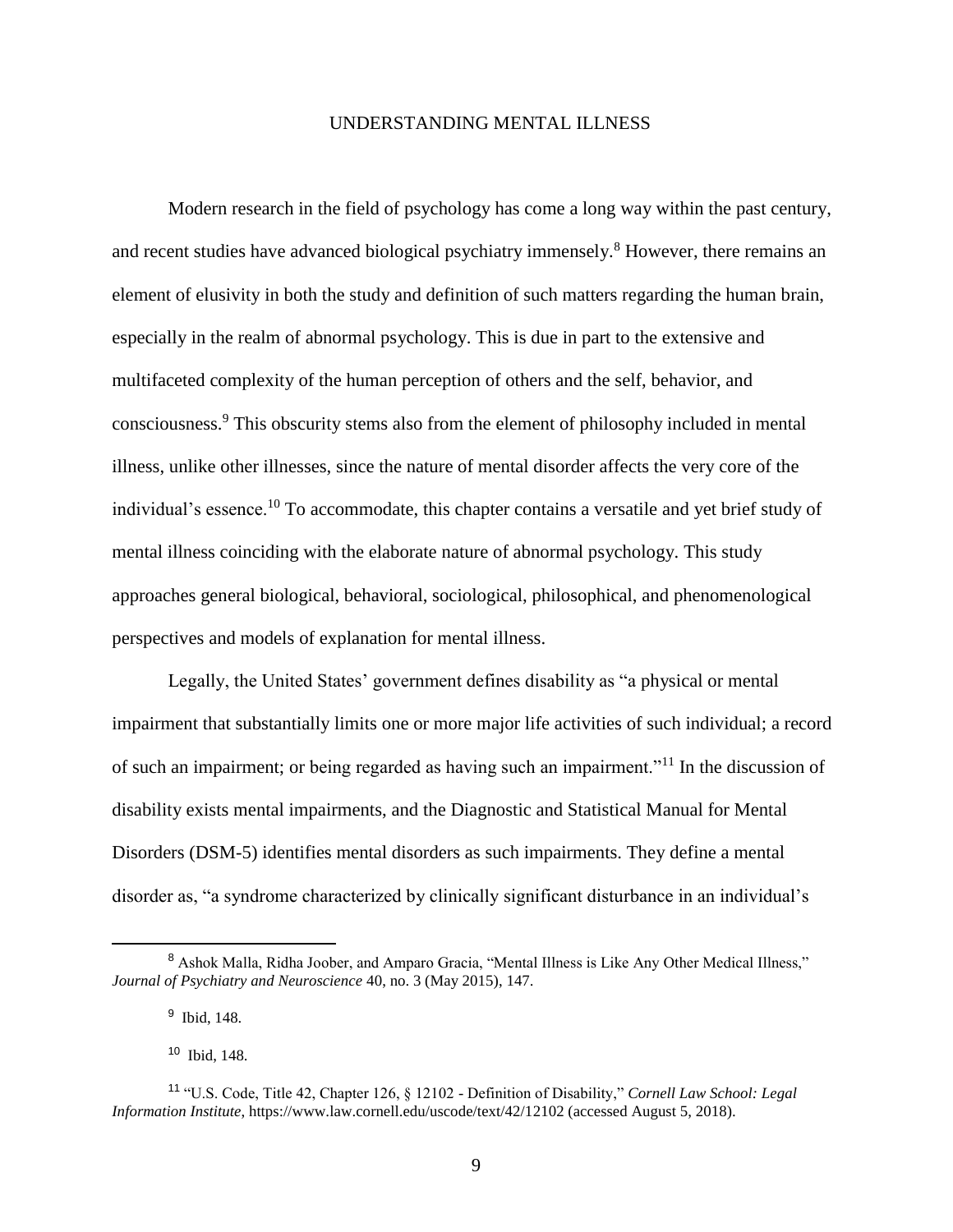cognition, emotion regulation, or behavior that reflects a dysfunction in the psychological, biological, or developmental processes underlying mental functioning."<sup>12</sup> Along this, the National Institute of Mental Health (NIMH), a United States' government-based resource, defines any mental illness as, "a mental, behavioral, or emotional disorder. [Any mental illness] can vary in impact, ranging from no impairment to mild, moderate, and even severe impairment...which substantially interferes with or limits one or more major life activities."<sup>13</sup> And the National Alliance on Mental Illness (NAMI) adds that mental illness is a condition which "affects a person's thinking, feeling, or mood."<sup>14</sup> Important to note, however, is Stephen Grcevich's, a clinical psychiatrist and founder of Key Ministries, necessary mentioning that "disability law also recognizes that a person is still considered to have an impairment even when their conditions are episodic or in remission."<sup>15</sup> Grcevich goes on to explain that mental illness may be episodic in patients as symptoms come and go, hidden away from society within the patient's lifestyle and personality, and situation specific as certain stimuli arise in ranging environments; therefore, though the mental illness may appear hidden in social instances or periodically remissive, the individual is still classified as having an impairment, and thus they remain legally disabled.<sup>16</sup>

All together these definitions point to similar themes of abnormal psychology. Consequently, Ronald J. Comer of Princeton University harmonizes these characteristics of each

l

<sup>12</sup> American Psychiatric Association, *Diagnostic and Statistical Manual for Mental Disorders*, 5th ed. (Arlington, VA: American Psychiatric Association Publishing, 2013), 20.

<sup>&</sup>lt;sup>13</sup> National Institute of Mental Health, "Mental Illness," National Institute of Mental Health, https://www.nimh.nih.gov/health/statistics/mental-illness.shtml#part\_154785 (accessed August 5, 2018).

<sup>14</sup> "Mental Health Conditions," National Alliance on Mental Illness, https://www.nami.org/learnmore/mental-health-conditions (accessed August 5, 2018).

<sup>15</sup> Stephen Grcevich, *Mental Health and the Church* (Grand Rapids, MI: Zondervan, 2018), 35.

 $16$  Ibid, 36.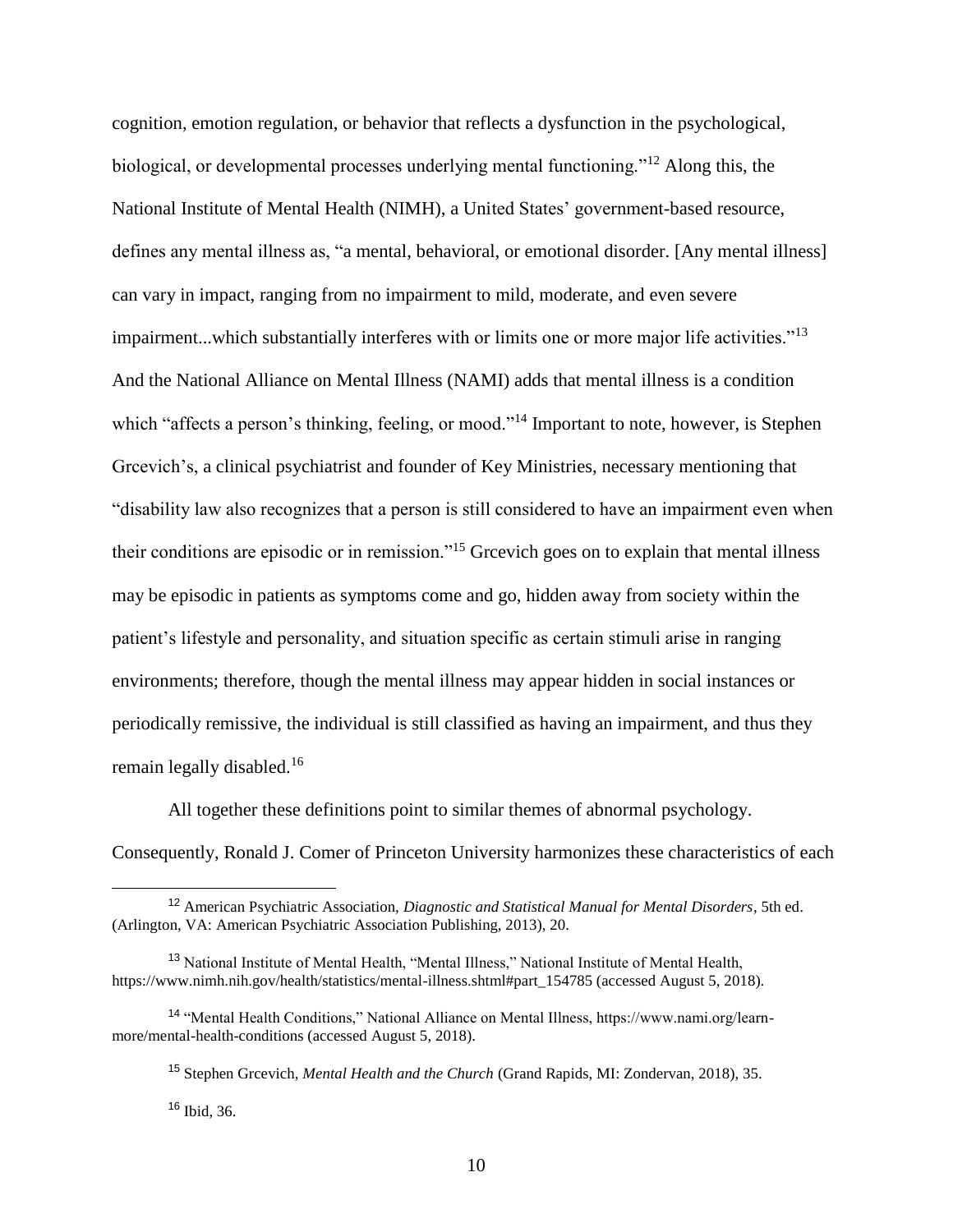definition into four commonalities: deviance from contextual cultural norm, periodic states of distress, possible dysfunctional lifestyles due to an abnormality interfering with everyday activity, and at the very worst, dangerous behavior to oneself or others.<sup>17</sup> Additionally, these disorders are recently being defined as spectrum disorders, meaning they are experienced at different variations and intensities from patient to patient, with symptoms overlapping from different disorders.<sup>18</sup> In other words, mental disorders have common characteristics that define individual disorders, but they can range in severity from person to person. Thus, even in the midst of such correlation in the range of definitions regarding abnormal psychology, Comer recognizes the subjectivity and ambiguity burdening both the application of such definitions and the diagnosis process over a range of patients.<sup>19</sup> He supports the considerable advancements made in the field of psychological research, but he does acknowledge the elusive nature of mental illness in regard to a generic, objective definition. This is important to remember in the discussions to follow, for though there is objective and reliable evidence and reasoning for such disorders, there remains an element of obscurity within their explanation.

To begin the overview of causation and composition of mental illnesses, the biological model of explanation for abnormal behavior looks to issues within brain anatomy and chemistry. The human brain is comprised of nearly 100 billion neurons and thousands of billions of support cells, both of which comprise large groups of neurons in such areas known as brain regions.<sup>20</sup> The neurons within each region control important bodily functions and behavioral attitudes, and

<sup>17</sup> Ronald J. Comer, *Abnormal Psychology*, 8th ed. (New York, NY: Worth Publishers, 2013), 4.

<sup>18</sup> Deepti M. Lobo and Mark Agius, "The Mental Illness Spectrum," *Psychiatria Danubina* 24, no 1 (September 2012): 157.

<sup>19</sup> Comer, *Abnormal Psychology,* 5.

<sup>20</sup> Ibid, 48.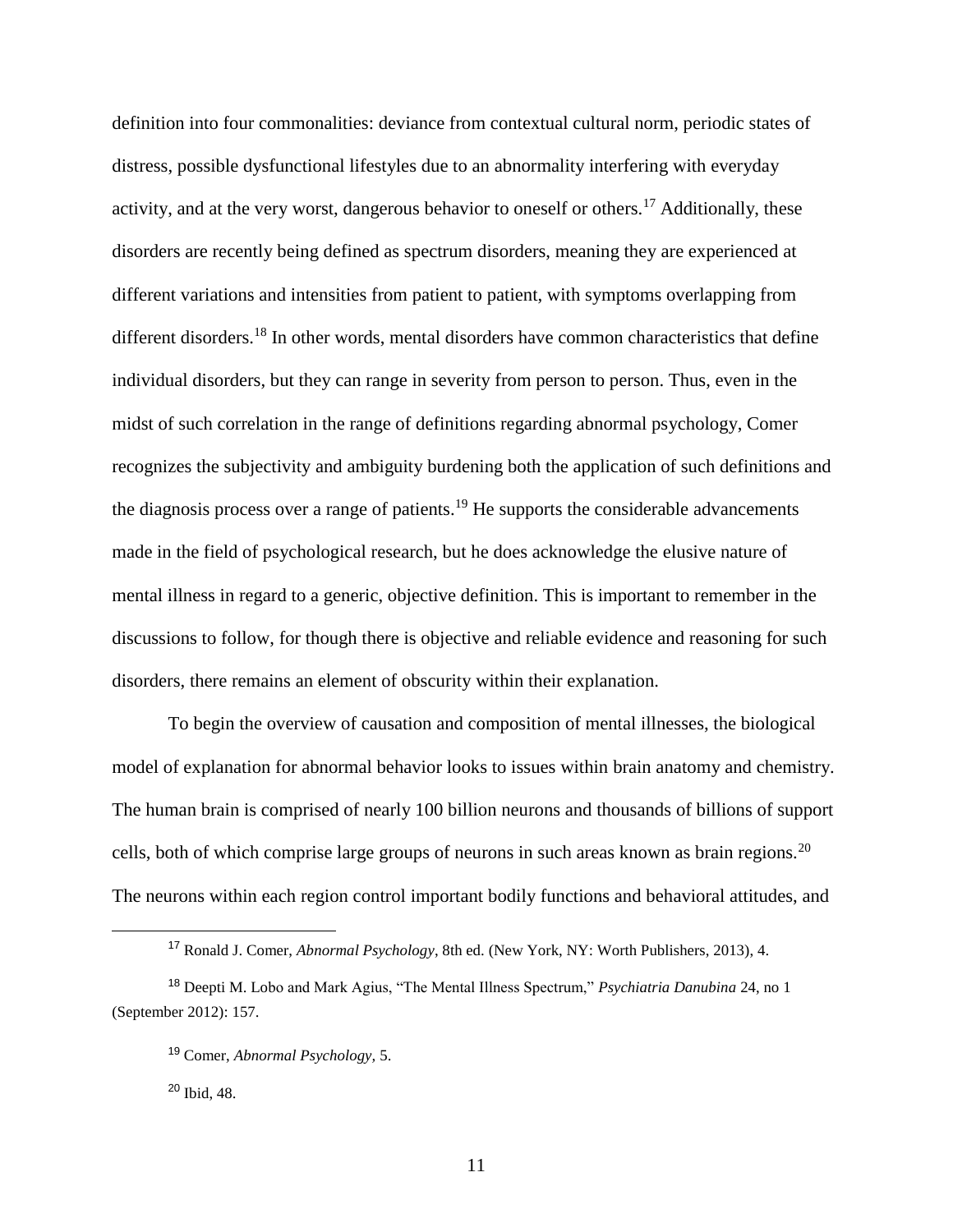each region is specialized in its function.<sup>21</sup> Clinical researchers have found a connection between dysfunction, impairment, or damage within certain regions of the brain and certain psychological disorders.<sup>22</sup> The biological causation for each mental illness is acute and distinct from other illnesses because of the specialization of each brain region. For example, in a psychotic disorder such as schizophrenia, brain imaging has proved that cognition can be impaired to an extent because of a reduction in the density of grey matter.<sup>23</sup> In comparison, by use of a resting-state fMRI, researchers have demonstrated that Obsessive Compulsive Disorder (OCD) involves abnormalities within the limbic system of neurons.<sup>24</sup> Both of these disorders result from two different issues within the brain, and thus are very different in nature and experience; yet, both correlate in part to issues within the physical brain regions. In addition, problems from a molecular level may also result in corresponding psychological abnormalities. Neurons communicate by means of electrical impulses and neurotransmitters; abnormalities within the communication between cells' neurotransmitters or amounts of neurotransmitters present in the brain are thought to cause specific mental disorders.<sup>25</sup> For example, it is assumed that depression is caused by "low levels of two neurotransmitters, serotonin and norepinephrine."<sup>26</sup> In other cases, there may be an over-exertion or abundance of a certain neurotransmitter; such is believed

<sup>21</sup> Ibid, 49.

<sup>22</sup> Ibid.

 $\overline{\phantom{a}}$ 

#### <sup>25</sup>Comer, *Abnormal Psychology*, 50.

<sup>26</sup> Matthew S. Stanford, *Grace for the Afflicted: A Clinical and Biblical Perspective on Mental Illness* (Colorado Springs, CO: Paternoster Publishing, 2008), 81.

<sup>23</sup> Stephan Heckers, "Neuroimaging of Psychotic Disorders," in *Charney and Nestler's Neurobiology of Mental Illness*, ed. Dennis S. Charney, Eric J. Nestler, Pamela Sklar, and Joseph D. Buxbaum (New York, NY: Oxford University Press, 2018), 180.

<sup>&</sup>lt;sup>24</sup> Jing-Ming Hou, et al. "Resting-State Functional Connectivity Abnormalities in Patients with Obsessive-Compulsive Disorder and their Healthy First-Degree Relatives," *Journal of Psychiatry and Neuroscience* 39, iss. 5 (September 2014): 310.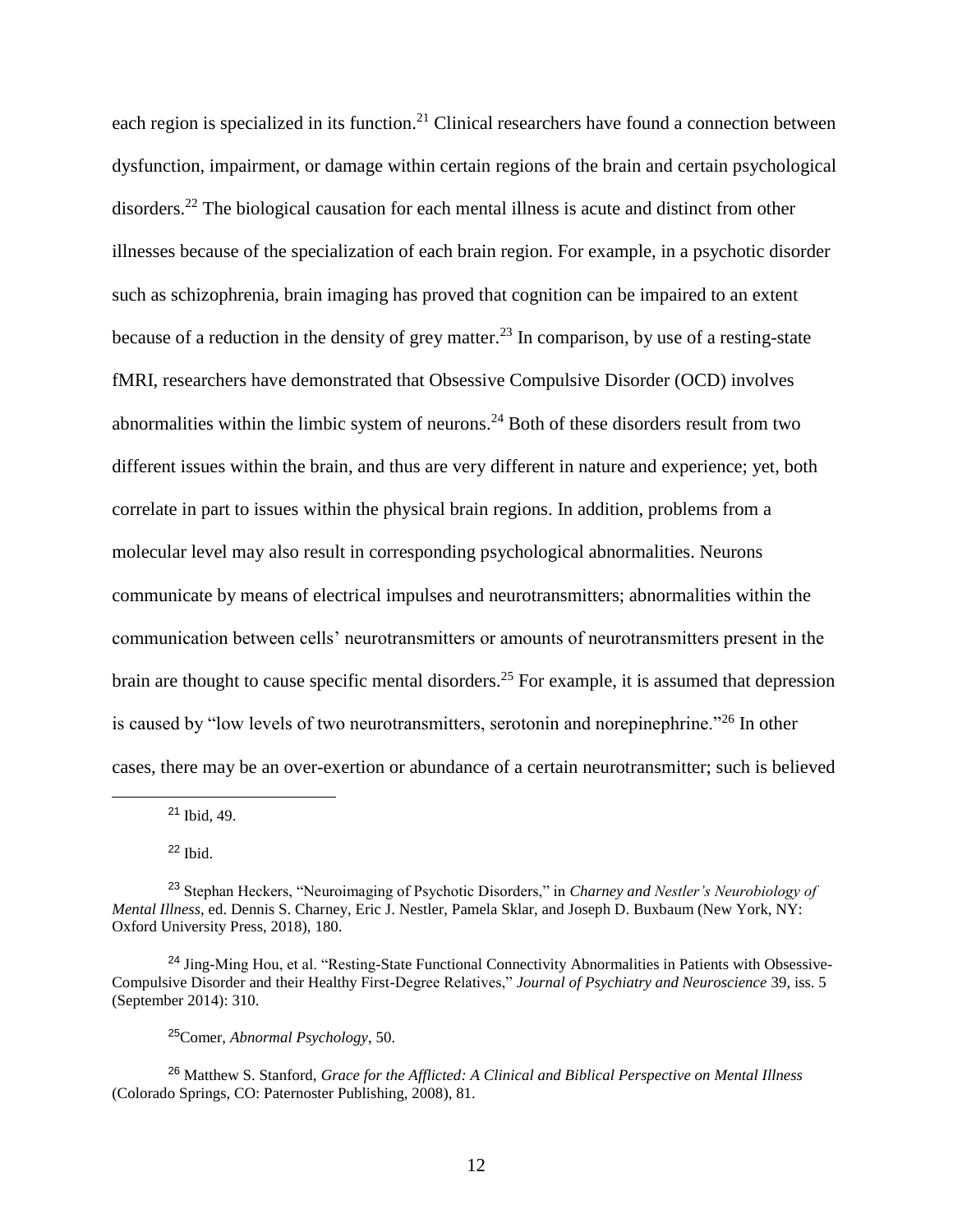to be the case with schizophrenia: "it is suggested that schizophrenic symptoms are the result of an overactive dopaminergic system in the brain."<sup>27</sup> Even further, researchers have found the endocrine system to play a role in psychological abnormality as hormones are an essential component to brain function.<sup>28</sup> This is seen in the ebb and flow of a woman's hormonal balance through the course of a lifetime; further, she is more susceptible to an affective or psychotic disorder in periods of vast hormonal changes such as puberty, pregnancy, and menopause.<sup>29</sup> In addition, male sex hormones have also been theorized to "play a role in the pathophysiology of ADHD, namely by influencing the development of dopaminergic neuronal systems."<sup>30</sup> Aberrations of such kind as the three described here result in many different forms of peculiar mental disorders depending on very specific circumstances. In other words, many different components of neurochemistry, brain anatomy, and bodily functions affect and direct many different responses; when those components act abnormally, the brain performs abnormally.

So what might be the cause of such biological dysfunctions to the extent of regularity that clinicians could diagnose an individual with a mental illness? Clinicians and researchers have been studying and continue to study whether or not these disorders are inherited genetically. Some studies have shown that some mood disorders, schizophrenia, and other mental illnesses can be inherited from a complex series of multiple genes working together.<sup>31</sup> However, this genetic causation is still widely debated and unfortunately under researched, as is the case with

l

 $30$  Ibid.

<sup>27</sup> Ibid, 120.

<sup>28</sup> Ibid, 50.

<sup>&</sup>lt;sup>29</sup>Holger Steinberg, Kenneth C. Kirkby, and Hubertus Himmerich, "The Historical Development of Immunoendocrine Concepts of Psychiatric Disorders and Their Therapy," *International Journal of Molecular Sciences* 16, iss. 12 (2015), 28847.

<sup>31</sup> Comer, *Abnormal Psychology*, 50.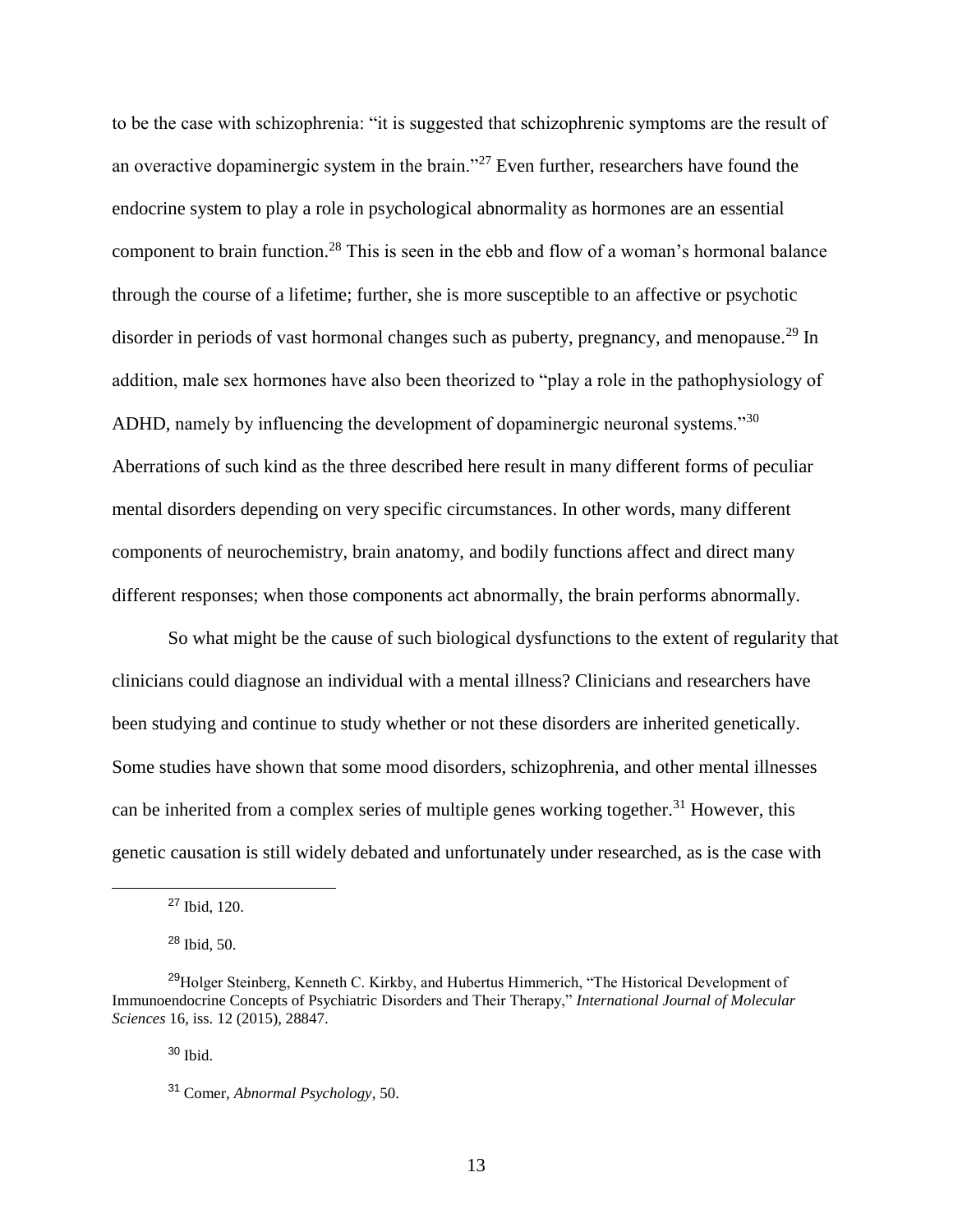most of the neurobiology of mental illness. In present times of research, neurobiology of mental illnesses has gained respect and rightly so, but the model still has its shortcomings due to the difficulty of such research. $32$ 

Therefore, biology should not be the only attributing factor to understanding mental disorders both in their function and causation. Another factor that must be considered is environment. There are many forms of environment, and as to keep this study general, only a few will be covered. The first environment influential in the causes or formulation of mental illness is the environment of the psyche, namely the unconscious mind. In explaining mental illness, the psychodynamic model views childhood experiences and possible traumatic events during developmental stages as reason for present conflict; moreover, speaking deterministically, all behavior is dictated by childhood experiences.<sup>33</sup> According to Sigmund Freud, dysfunction lies in excessive conflict between an individual's id, ego, and superego, the contributing factors of personality that contain biological impulses, control of such impulses, and a conscious that assertains values.<sup>34</sup> Freud proposed that events throughout development challenge an individual to grow by creating adjustments in the ego's control of the id's natural drives, and in the values held in the superego; problems arise when one becomes fixated upon a stage of development because an adjustment did not occur properly.<sup>35</sup>

Though Freud's work is theory based, it is proven that adverse childhood experiences can expedite and in some cases cause certain forms of mental illness. Biologically, it has been proven

- <sup>33</sup> Ibid, 53.
- <sup>34</sup> Ibid, 54.
- <sup>35</sup> Ibid, 54.

<sup>32</sup> Ibid, 52.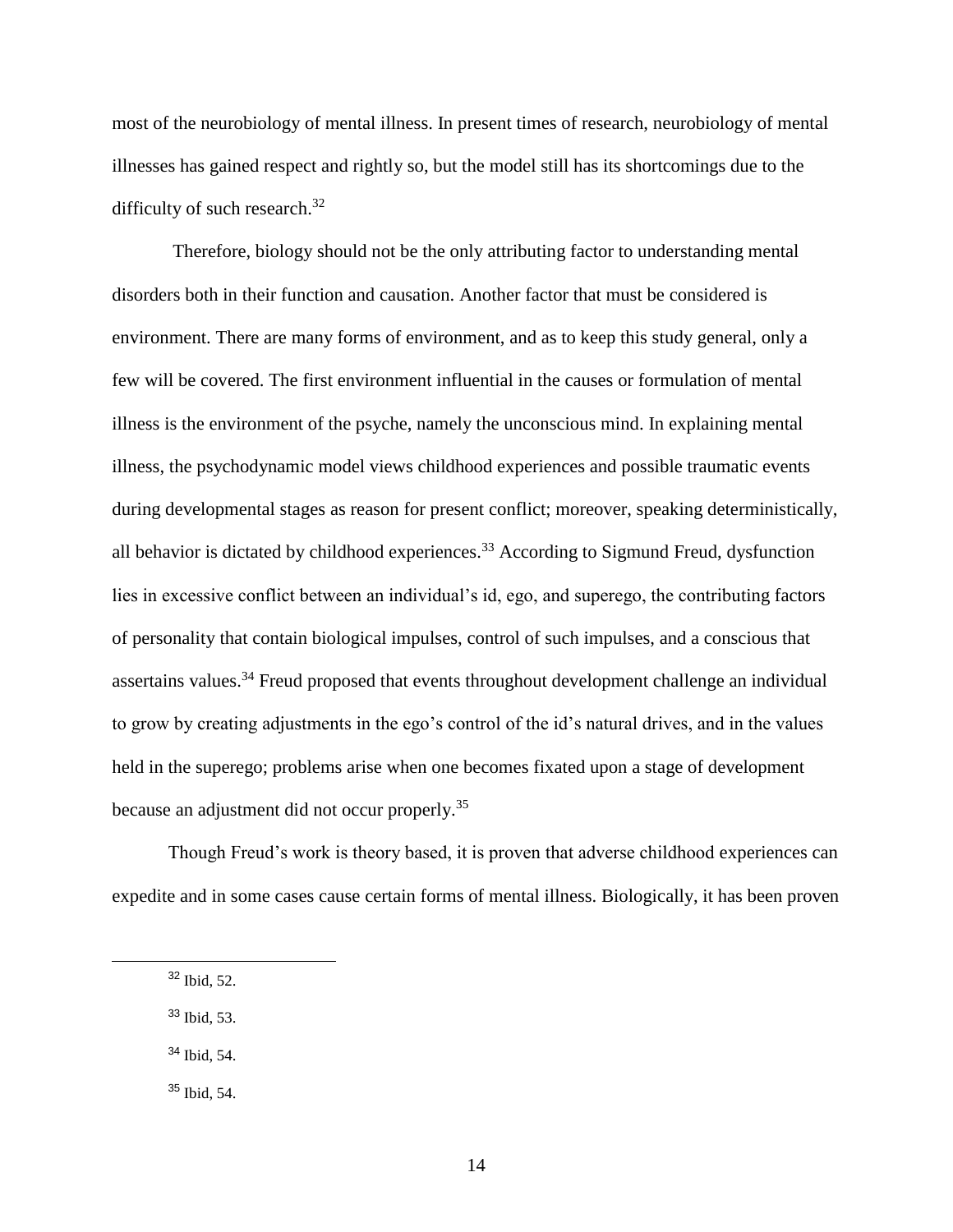that certain exposures to chemicals during natal development has lead to schizophrenic disorders,<sup>36</sup> and certain metal exposures have been linked to psychosis when exposed during crucial neurodevelopmental stages.<sup>37</sup> Behaviorally, adverse experiences and exposures to harmful situations act similarly in that they, too, may result in abnormal behavior. In a 2014 study conducted by the Psychiatry and Clinical Psychobiology group from the Ospedale San Raffaele research partnership, adverse childhood experiences were found to increase the chances of adult physical and mental health disorders, and to increase the use of psychotropic drugs to treat illness such as OCD.<sup>38</sup> This propensity, and perhaps causation, of mental illness from childhood incidents is theorized from what psychologists call the nature versus nurture phenomenon. The nature principle explains that humans behave and act certain ways because they are biologically designed to, whereas the nurture principle explains that humans are designed to behave and act in certain ways because at one point they were taught to through learned behavior.<sup>39</sup> In his book *The Nurture Effect,* Anthony Biglan explains the development and evolution of human behavior stems from consequences of learned behavior and experiences.<sup>40</sup> Biglan expounds on this by saying, "the progress in understanding how to improve the human condition (...) stems largely from pragmatic evolutionary analysis, which has pinpointed critical environmental conditions that select useful or problematic functioning".<sup>41</sup>

<sup>36</sup> Stanford, *Grace for the Afflicted: A Clinical and Biblical Perspective on Mental Illness,* 120.

<sup>37</sup> Amirhossein Modabbernia et al., "Early-Life Metal Exposure and Schizophrenia," *Eur Psychiatry*, (June, 2016): http://dx.doi.org/10.1016/j.eurpsy.2016.03.006

<sup>&</sup>lt;sup>38</sup> Francesco Benedetti et al., "Adverse Childhood Experiences and Gender Influence Treatment Seeking Behaviors in Obsessive-Compulsive Disorder," *Comprehensive Psychiatry* 55, iss. 2 (February 2014), 300.

<sup>39</sup> Glenn Geher, *Evolutionary Psychology 101* (New York, NY: Springer Publishing Group, 2014) 22, 170.

<sup>40</sup> Anthony Biglan, *The Nurture Effect* (Oakland, CA: New Harbinger Publications, 2015) 13.

<sup>41</sup> Ibid, 14.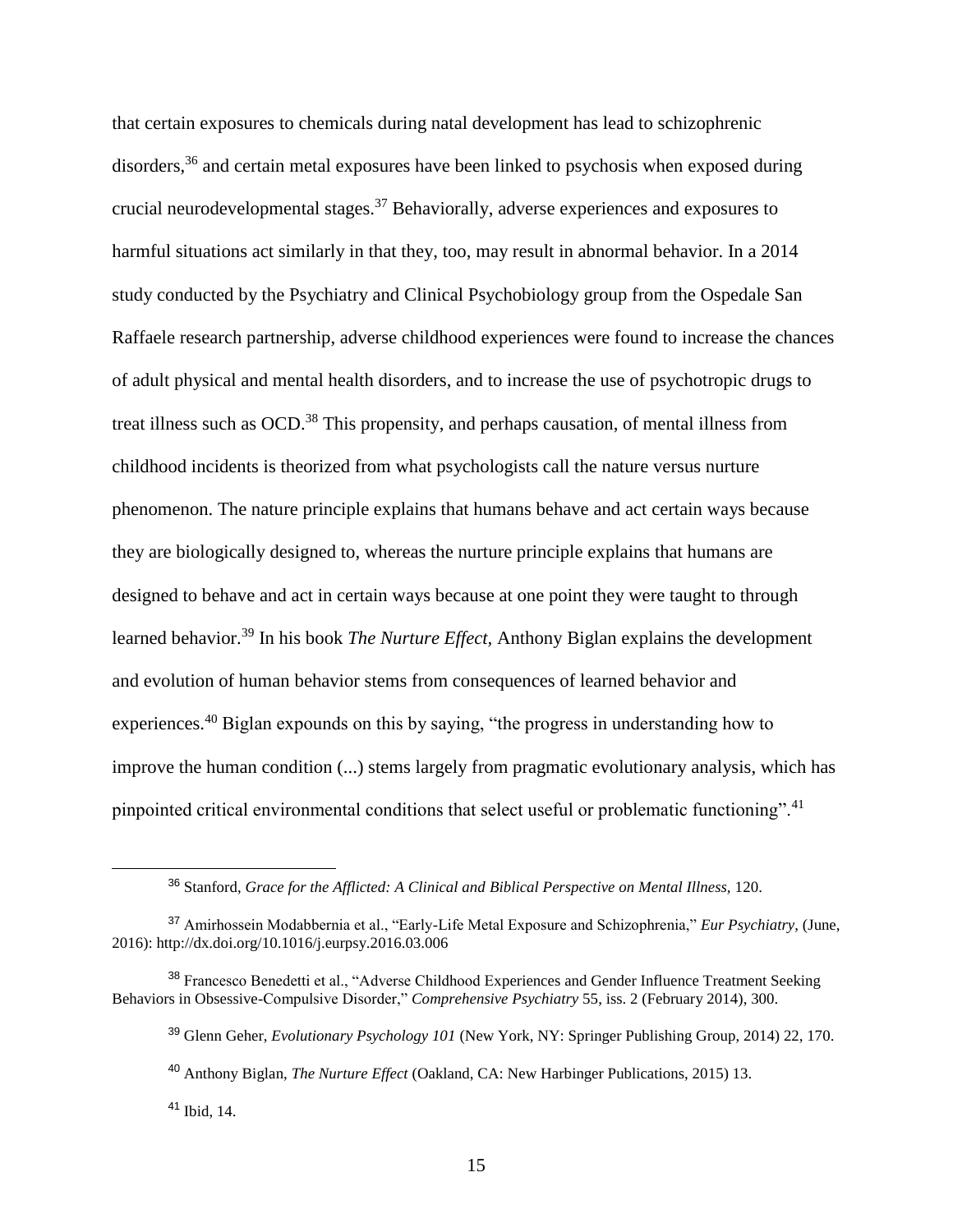This formulation of behavior is for positive and negative behaviors, or as he refers to them as "prosocial," and "antisocial" behaviors. Thus, in developmental stages of an individual's life there may be certain behaviors he or she is exposed to in the environment in which they were raised that may lead to learned behaviors expressed later in life. This phenomenon is supported also by behavioral psychologists in what learning theorists call conditioning and modeling. Behavior is learned through modeling by simply watching another perform the action, and through conditioning behavior is molded overtime by certain outcomes that trigger learned responses.<sup>42</sup> This can also be true for abnormal behaviors. If an individual, whether young or old, is repeatedly exposed to an object or action that is present during a negative experience, then abnormal reactions to the object or action can be conditioned over time.<sup>43</sup>

Environment has a great impact on an individual's personality and behavior. Childhood experiences and exposure to negative or adverse actions as an adult may influence how one formulates responses and actions; further, these can be a factor in the formulation of mental abnormalities, even to the extent of mental disorders.<sup>44</sup> Another environment that plays a large role in mental dysfunction is society. To be reviewed next is the sociology behind mental disorder and the role that social norms, functions, and barriers play in the entity of abnormal psychology.

In their recent article "Psychiatry's Little Other," Claire Laurier Decoteau and Paige Sweet from the University of Illinois find fault within the DSM-V in that the sociological nature of mental disorders are not factored into the description of the disorders' nature and diagnosis of

<sup>43</sup> Ibid, 58.

 $\overline{\phantom{a}}$ 

 $44$  Ibid, 59.

<sup>42</sup> Comer, *Abnormal Psychology*, 58.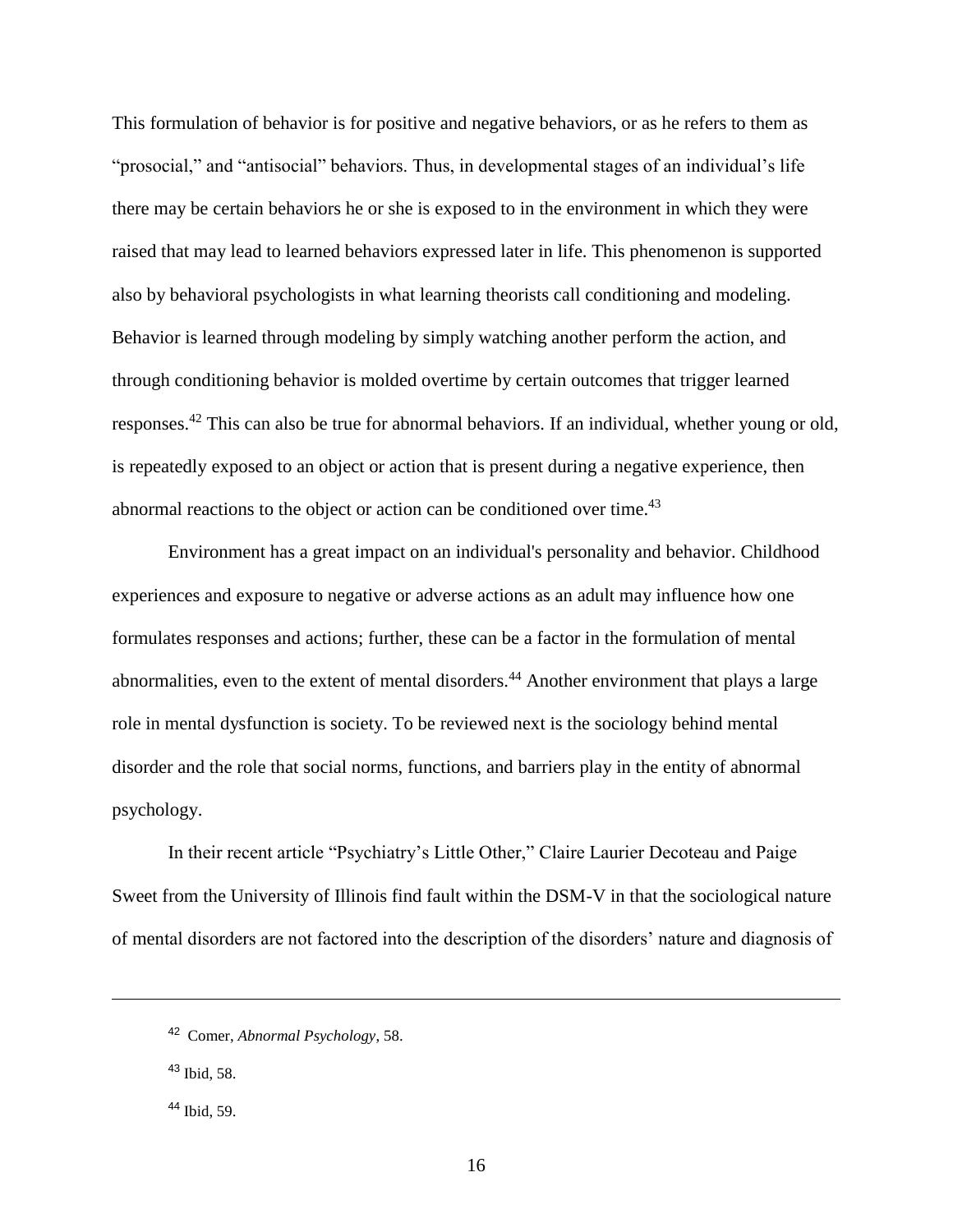the disorders.<sup>45</sup> They suggest the sociological aspect of mental disorders is not as subjective as once implied, and rather it is imperative to both diagnosis and treatment; moreover, because humans are social in nature and humans have social factors impressing upon them everyday, sociology must be factored into the equation of mental illness. According to the sociocultural model, "abnormal behavior is best understood in light of the broad forces that influence an individual," forces such as rules, expectations, cultural values, and societal norms.<sup>46</sup> It is also important to note that, "the kinds of thoughts, emotions, and actions commonly referred to as 'mental illness' are experienced across diverse cultures, social structures, physical environments, and historical epochs."<sup>47</sup> Therefore, the undeniable presence of such disorders throughout history and culture suggests that a social construct of mental illness is in fact objective in reality.<sup>48</sup> Now, sociological explanations for mental illness emphasize the causal factors of the disorders, and look at one's social standing as the leading cause of such consequences.<sup>49</sup> Within the sociological model of mental illness, it is suggested that mental disorders are constructed by society in two manners: first of all, social factors may cause mental disorders, and secondly, society may construct what is deviant from present norms and classify those who differ as "ill," or having a "disorder."<sup>50</sup> Here, mental illness is seen as a significant deviation from societal

<sup>48</sup> Ibid.

l

<sup>49</sup> Ibid, 11.

<sup>50</sup> Ibid, 10.

<sup>45</sup> Claire Laurier Decoteau and Paige L. Sweet, "Psychiatry's Little Other: DSM-5 and Debates Over Psychiatric Science," *Social Theory and Health* 14, no. 4 (November 2016).

<sup>46</sup> Comer, *Abnormal Psychology*, 70.

<sup>47</sup> Carol S. Aneshensel and Jo E. Phelan, "The Sociology of Mental Health," *Handbook of the Sociology of Mental Health,* ed. Carol S. Aneshensel and Jo C. Phelan (New York, NY: Kluwer Academic/Plenum Publishers, 1999), 4.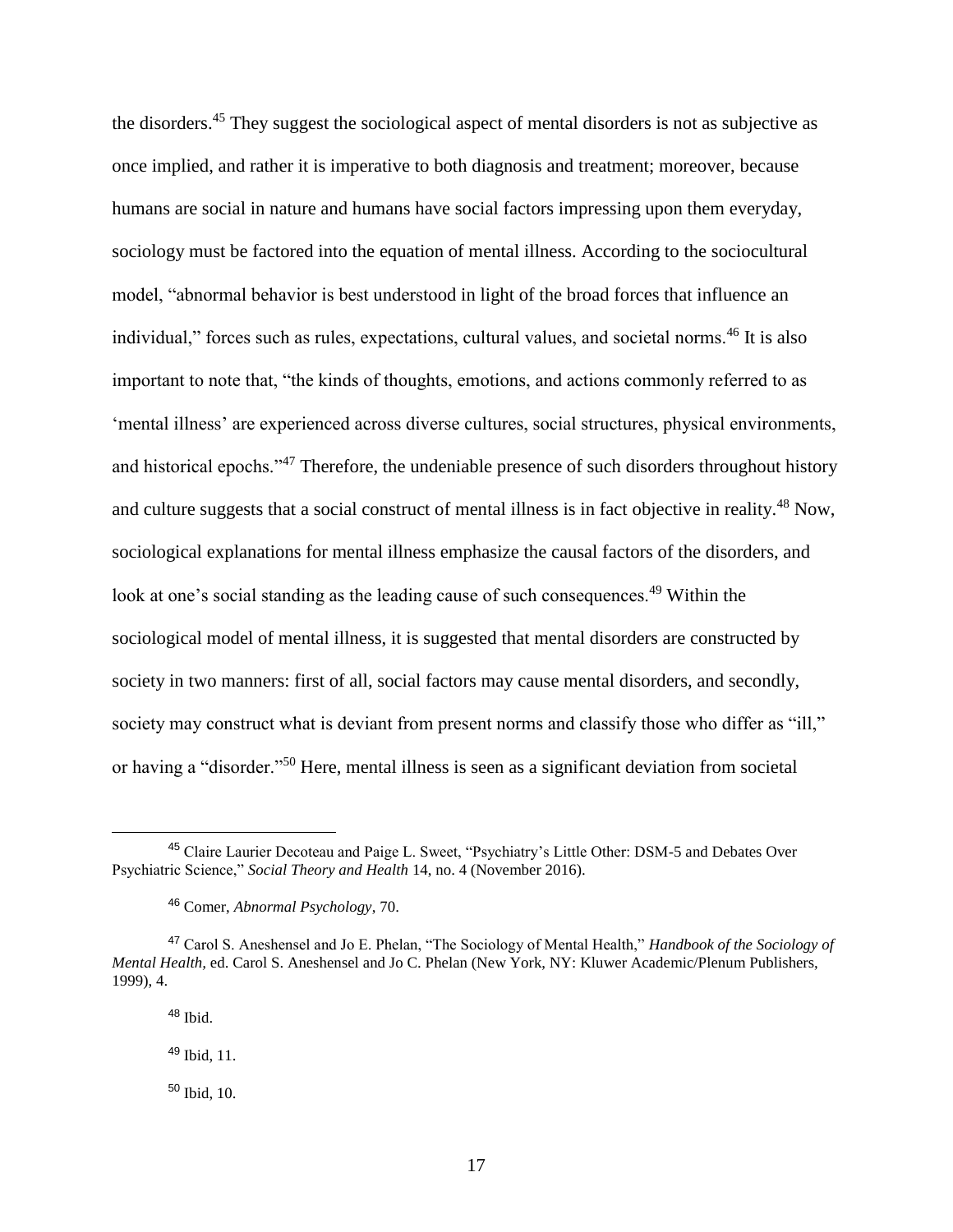norm, usually implying a violation of such norms.<sup>51</sup> Though not all deviance is necessarily and inherently bad, most violations of norms are not rewarded; as is the case sociologically with mental illness.<sup>52</sup> This begs the question, is culture affecting mental illness by defining and upholding such strict norms? In some cases, the answer is unfortunately yes. In one example, a study found that in order to avoid the shameful stigma linked with the mental disorder, the Chinese began to rename depression as neurasthenia.<sup>53</sup> With all the similar symptoms of depression, neurasthenia was the solution to avoiding a shameful deviance. In another example, the rise of diagnoses of depression in the U.S. in recent years has been thought to be linked to those capitalizing on the diagnosis, entities such as drug companies and advocacy groups.<sup>54</sup> In either case, social construction of the same disorder with different results illustrates how strongly cultural processes can fundamentally influence diagnosis, treatment, and social standing of an individual.

There is a dualistic nature to sociological construction of mental illness. In one sense, culture creates mental illness by first "providing the symbolic expressions of meaning that organize all thought and action," and creating the schema that the deviant persons can fit under.<sup>55</sup> In other words, culture creates the linguistic norm and the behavioral norm, and therefore it is able to formulate a standard of disorder by which the abnormal are assigned. However, the other

 $\overline{\phantom{a}}$ 

<sup>54</sup> Allan V. Horwitz, "Creating an Age of Depression," *Society of Mental Health* (March, 2011), 42.

<sup>51</sup> William C. Cockerham, *Sociology of Mental Disorder* (Upper Saddle River, NJ: Prentice-Hall, Inc., 1996), 92.

<sup>52</sup> Ibid, 94.

<sup>&</sup>lt;sup>53</sup> Pauline Agbayani-Siewert, David T. Takeuchi, and Rosavinia W. Pangan, "Mental Illness in a Multicultural Context," *Handbook of the Sociology of Mental Health,* ed. Carol S. Aneshensel and Jo C. Phelan (New York, NY: Kluwer Academic/Plenum Publishers, 1999), 30.

<sup>55</sup> Allan V. Horwitz, "The Sociological Study of Mental Illness," *Handbook of the Sociology of Mental Health,* ed. Carol S. Aneshensel and Jo C. Phelan (New York, NY: Kluwer Academic/Plenum Publishers, 1999), 63.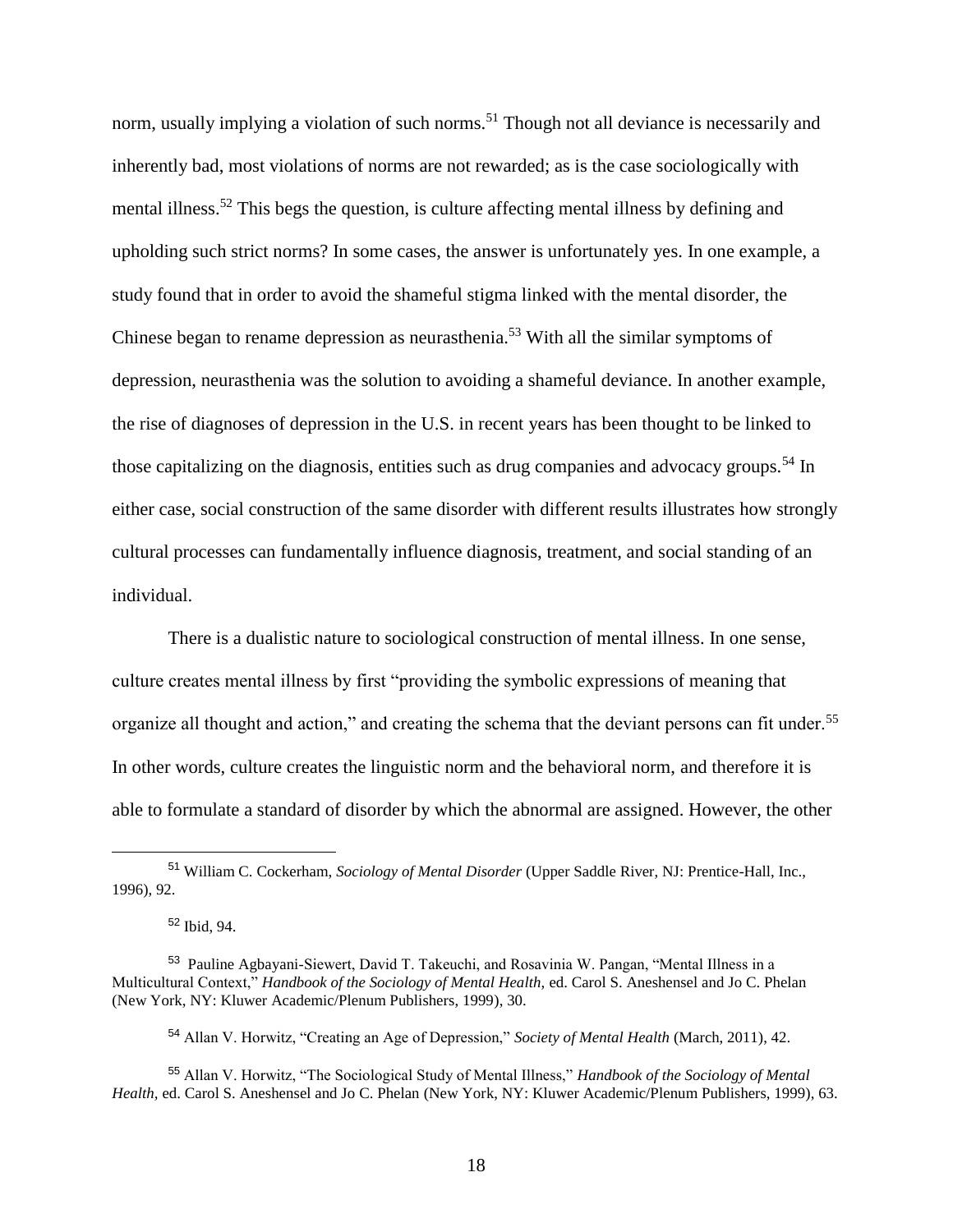side to this is that society's regular functioning in of itself could cause and perpetuate certain aspects of the actual disorders themselves. No matter what society it is, "the arrangements that are functional for society as a whole are seen as creating conditions that are dysfunctional for some persons."<sup>56</sup> A clear example is found in the lower rungs of social class all over the world in and amongst different cultures everywhere. Existing data proves those who inhabit the lower social classes are more susceptible to mental illness.<sup>57</sup> One explanation for this is through social stress, meaning those in lower social classes must cope with the deprivation of resources oftentimes leading to mental disorder.<sup>58</sup> Another is through social selection, meaning since the already mentally ill drift towards the lower rungs of society they remain there and produce others that perpetuate the illnesses either through learned behavior or genetics.<sup>59</sup> In either case, if poverty is perpetuated, most likely mental disorders will as well, and if mental disorder is perpetuated, poverty will most likely follow. Sociology both creates mental illness through labels and systems, but it also continues the growth of mental illness through entities like poverty.

The last aspect to mental illness that plays a part in causation and perpetuity is the undeniable role of both the philosophy of causation and the mentally ill's phenomenological experiences. In the very beginning of this general overview, it was discussed that mental illness is unlike other illnesses in that it involves the self and personality of the individual diagnosed. This is unique to mental disorders and also complicates them greatly. However, in order to understand in full where mental disorder stems from and how it acts, one must be open to the theoretical and philosophical nature of the mind and when the mind acts abnormally. Paul

<sup>56</sup> Aneshensel and Phelan, "The Sociology of Mental Health," 12.

<sup>57</sup> Cockerham, *Sociology of Mental Disorder,* 149.

<sup>58</sup> Ibid.

<sup>59</sup> Ibid, 151.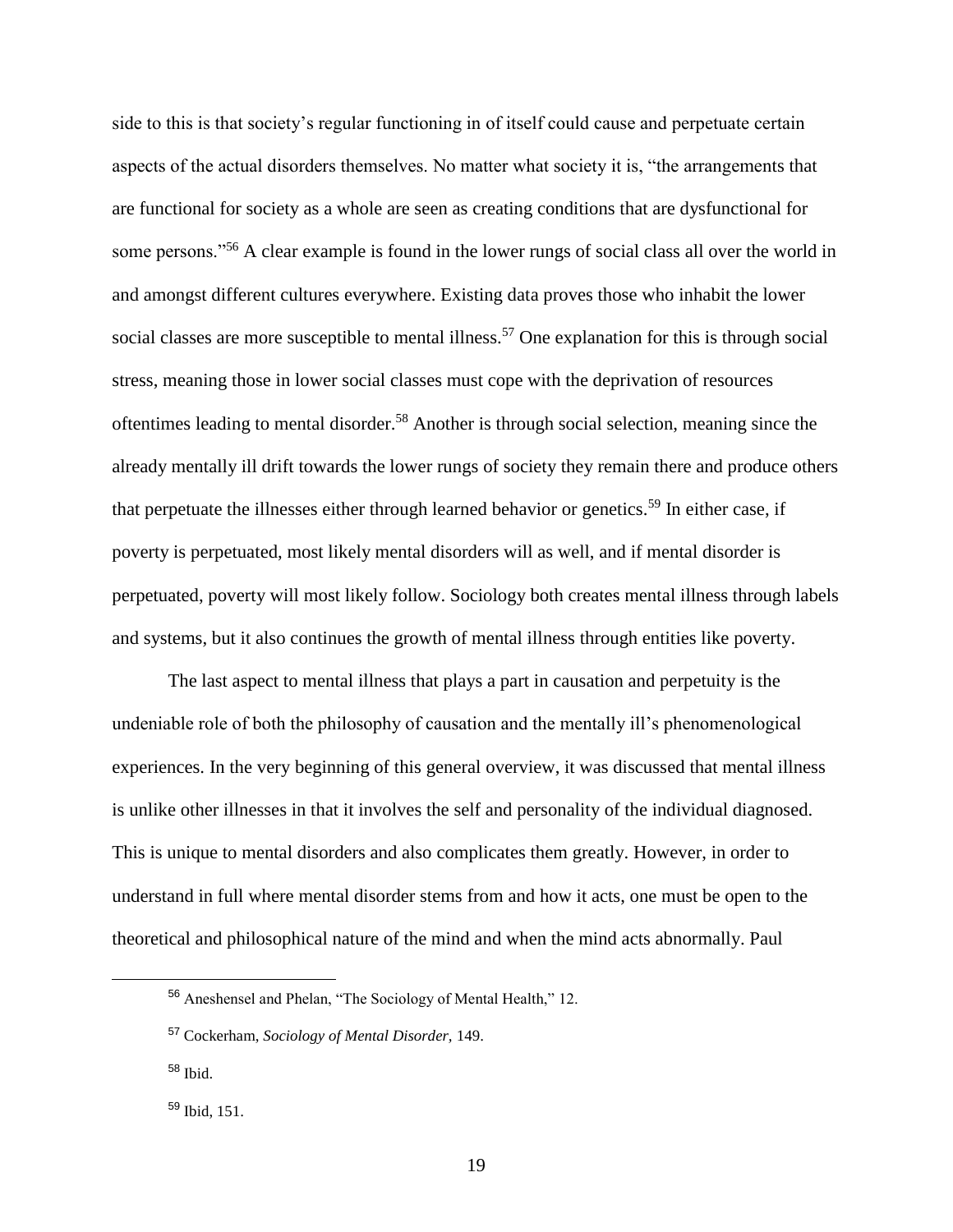Thagard of the University of Waterloo argues that philosophy is undoubtedly embedded within the sciences, especially psychology. $60$  From the naturalistic perspective he takes,

epistemology is tightly connected with psychology and the other cognitive sciences, and metaphysics draws on all the sciences from research in physics relevant to the nature of space and time to research in psychology concerning the relation of mind and body. Ethics (...) collaborates with relevant sciences such as psychology, economics, biology and anthropology to develop theories of right and wrong.<sup>61</sup>

This reasoning helps formulate his argument that theoretical neuroscience is in fact necessary to the diagnosis and treatment of mental disorders because it fills in the gap between objective reality and subjective experience. Moving further, a philosophical view of humanity includes self-awareness, values, freedom of choice, and a sense of purpose in life, and for humanistic, existential psychologists it is in these areas that the disorder and abnormality stems from.<sup>62</sup> When said aspects of life are not characteristic of the philosophical norm, then the individual might be labeled "abnormal." In another perspective, the humanistic approach suggests that individuals are driven to self-actualize and realize their goals and highest potentials in life, whereas existentialists suggest from birth individuals are given the task to find meaning in life.<sup>63</sup> If either is missed or incomplete dysfunction arises. Take the example of depression once again: how should its foundational symptom of sadness be interpreted? With theoretical neuroscience, "emotions are processes that represent the overall cognitive and somatic state of the organism, and conscious experience arises when neural representations achieve high activation."<sup>64</sup>

<sup>60</sup> Paul Thagard, "Mental Illness from the Perspective of Theoretical Neuroscience," *Perspectives in Biology and Medicine* 51, iss. 3 (Boston, MA: 2008), 336.

<sup>61</sup> Ibid, 337.

<sup>62</sup> Comer, *Abnormal Psychology*, 64-65.

<sup>63</sup> Ibid, 65.

<sup>&</sup>lt;sup>64</sup> Thagard, "Mental Illness from the Perspective of Theoretical Neuroscience," 341.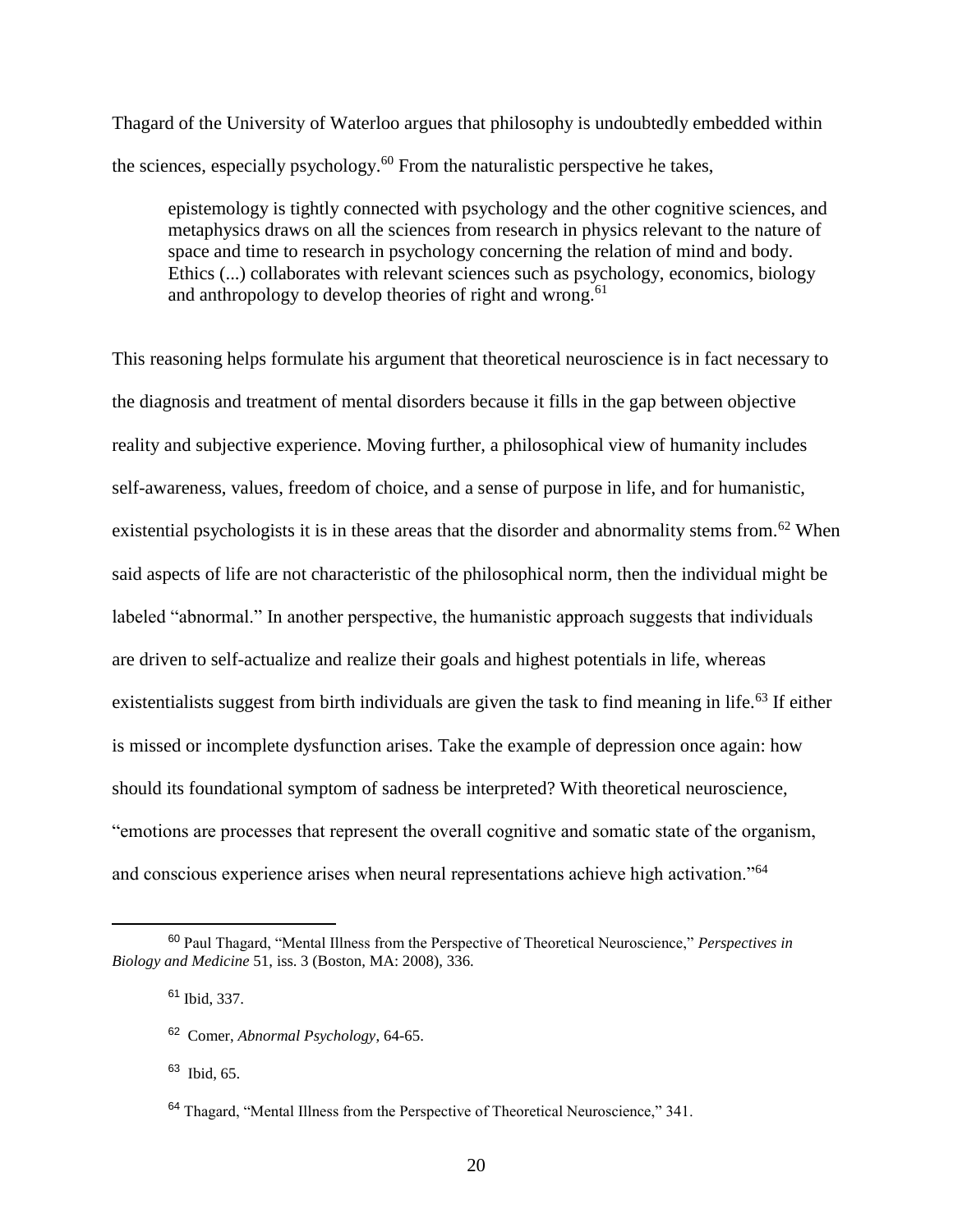Therefore, conscious thoughts are connected with biological functions and must be treated accordingly.<sup>65</sup>

However, philosophically approaching diagnosis, Liah Greenfeld instead looks at mental disorders as a disease of thinking and a disease of the mind.<sup>66</sup> She views depression and other psychotic disorders through the lens of experience, exemplified in her theory that a culture employing unprecedented freedom to become and build a personal identity and destiny, as is the case in the Western world, comes with it a complicated psychological strain to fulfill such freely given responsibility; therefore, the vulnerable in society that have a hard time managing such a task might fail under the pressure and succumb to experiences that symptomologically diagnose them depressed or psychotic.<sup>67</sup> This more cultural and anthropological approach in philosophy of psychology is necessary because of the empirical nature of such illnesses. The very ontology of mental illness is experiential and affectual, for these attributes are a part human life.<sup>68</sup> Though these elements of human existence are not objectively measurable, they are still present and therefore play a role in the psychological approaches to understanding mental illness.

In further consideration of the experience of mental illness accounted for philosophically, Harry Hunt's survey of Deleuze, Bion, and Guattari in the realm of the psyche and phenomenological mysticism, elemental in transpersonal activity, deconstructs the normal

 $\overline{\phantom{a}}$ 

<sup>67</sup> Ibid, 12.

<sup>65</sup> Ibid, 343.

<sup>66</sup> Liah Greenfeld, *Mind, Modernity, Madness* (Cumberland, MA: Harvard University Press, 2013), 5.

<sup>68</sup> Thagard, "Mental Illness from the Perspective of Theoretical Neuroscience," 340. Here, Thagard utilizes this reality to explain the necessity of branching philosophical theories of the mind and cognition with biological functions of the brain.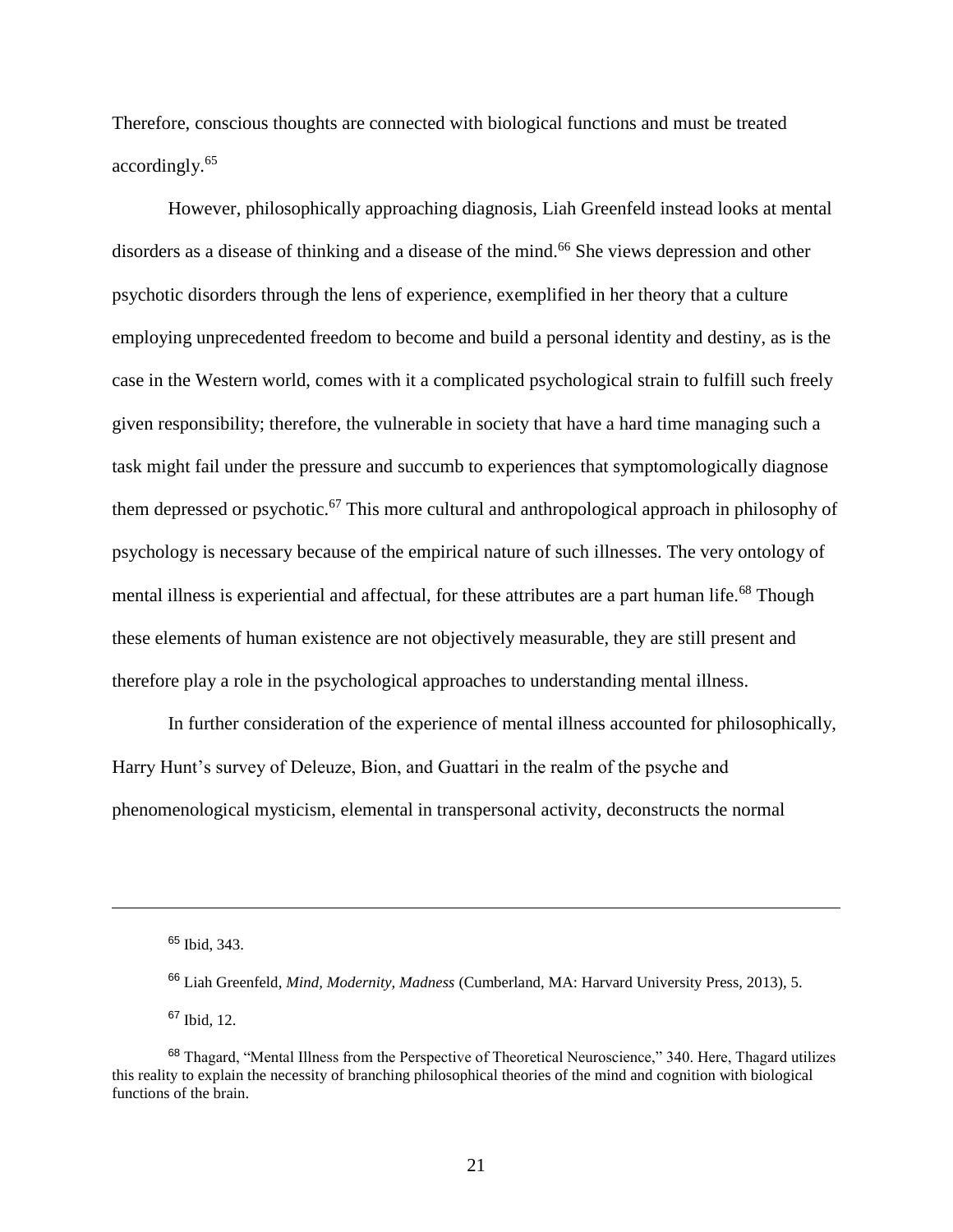definition of psychosis to suggest a possible archetype of psychosis concealed in every human.<sup>69</sup> This in turn enacts a normalization of such an event to each human in unthought-of daily experiences, and instead seeks to harvest the power of abstract thought brought on by stoic, mystical and psychotic "break thoughts" instead of "break downs." Here lies within the possibility of psychoanalytic mysticism, which ushers support of cognitive psychology of mystical states in being both beneficial to personhood and healthy in the experience of ultimate reality. In light of this, it is possible to philosophically assume that mental "disorders" are conceivably latent in each individual, and more pronounced in some, correlating with the spectrum nature of mental disorders offered earlier. Causation of this can be linked to many different entities, most that have already been discussed such as culture, biology, and behavior.

Ultimately, mental illness is multifaceted and complex to say the least. With so many contributing factors to causation, perpetuity, and diagnosis, mental illness is yet to be fully defined and fully understood. However, much can be said, observed, and interpreted from the experiences those with mental disorder encounter daily. There is viable evidence for the provenance of mental disorder through biology, neuroscience, sociology, environment, and phenomenological experience. As seen in this brief study, these impressing factors upon an individual's life can lead to a possible predisposition to such disorder. There also lies objective evidence of such disorder as explained through biology and philosophically. In conclusion, it is interesting to note the similarities between the models of explanation for the disorders. Undergirding each model contained an element of deviancy from an imposed standard as well as a consequence of dysfunction or distress of life to a certain extent. Though mental illness is often

<sup>&</sup>lt;sup>69</sup> Harry T. Hunt, "Implications and Consequences of Post-Modern Philosophy for Contemporary Transpersonal Studies III Deleuze and Some Related Phenomenologies of Felt Meaning: Psychosis and Mysticism as Inherent 'Structures of Thought'," *The International Journal of Transpersonal Studies* 33, no. 2 (2014).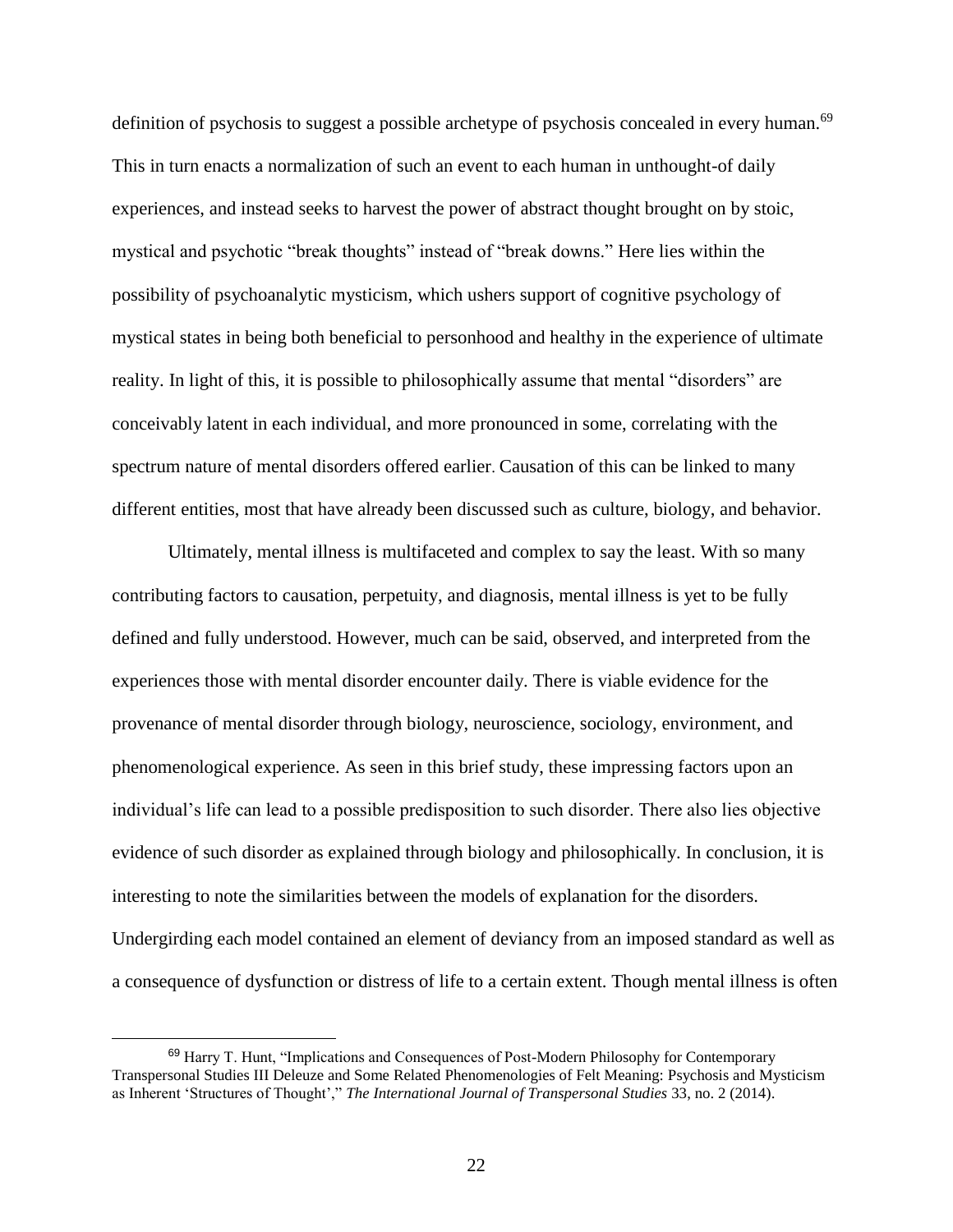labeled as a disruption of life, the deviancy and dysfunction characterized so often will be challenged in chapter 4 as possible misnomers of a unique and gifted life.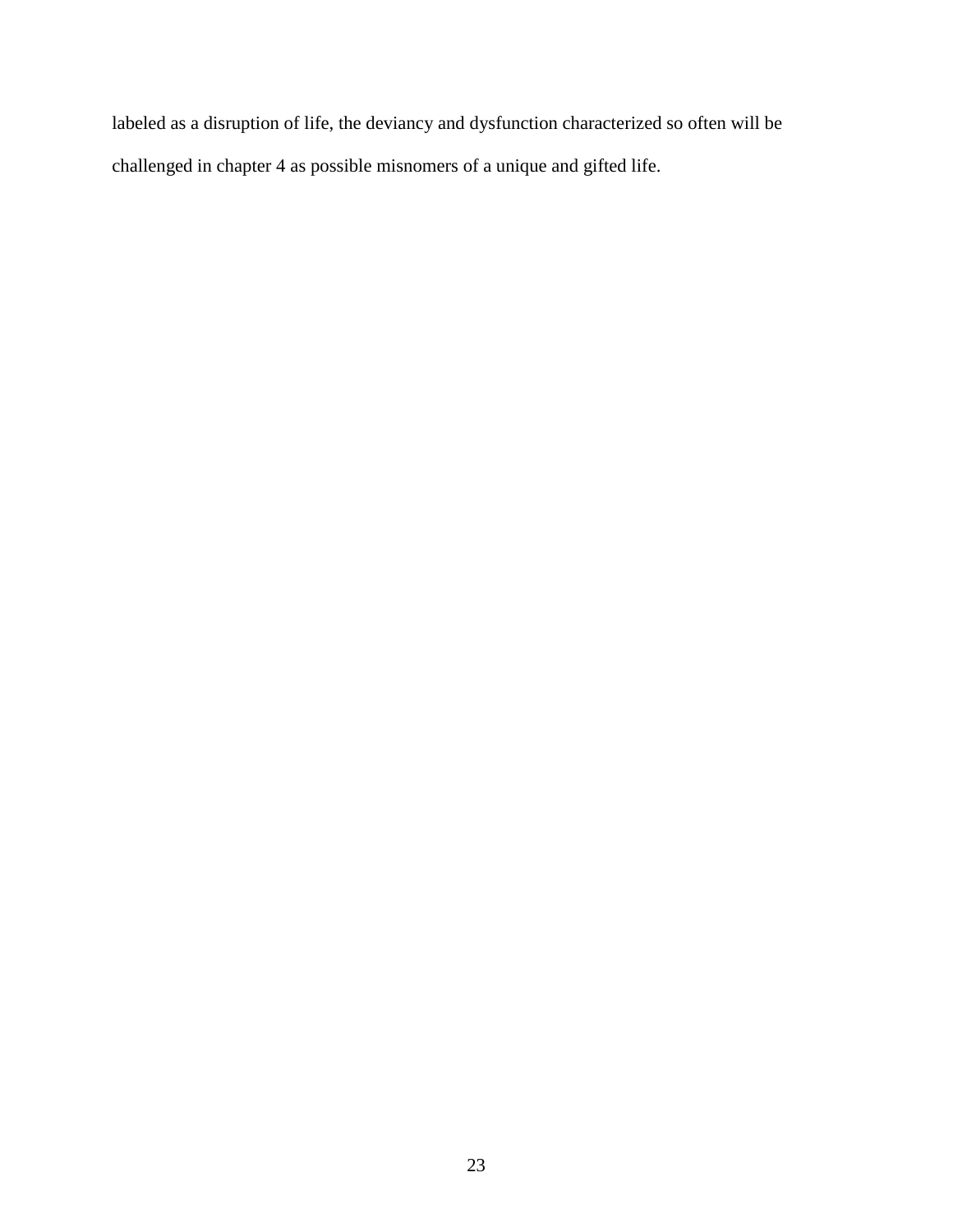#### THE *IMAGO DEI* AND DISABILITY THEOLOGY

In the discussion of the personhood of those with mental illnesses, there must necessarily include a survey of the Image of God. Every human is made in the image and likeness of God, even those with labeled "disabilities." Therefore, what does it mean to be "made in the image and likeness of God'? This question will drive the discussion throughout this chapter to survey what this "image" is, alongside discussing also what conformity to the "image of Christ" looks like. Then there will be a brief overview of the discipline of disability theology. As explained in the previous chapter, mental illness is categorized legally and medically as a disability, but it is also sociologically assumed to fit the "abnormalities" of "disability." For this reason, disability theology will be integrated into the conversation to find a place for individuals with mental illness theologically.

#### The Image and Likeness of God

Though less discussion in the significance of the Image of God exists in the biblical tradition than in theological study, the *imago Dei* is significant in the deliberation and understanding of human personhood in the modern theological realm of practice.<sup>70</sup> Sparsely mentioned in Scripture, humanity's creation in the Image of God holds consequences for one's perception of humanity, God, and humanity's relationship with God. The statement that humanity is "created in the Image of God," clearly aggregates an understanding and positive affirmation of the place of humanity in all of creation.<sup>71</sup> Thus, it is the first item of examination

<sup>70</sup> Edward M. Curtis, "Image of God (OT)," in *The Anchor Bible Dictionary:* volume 3, ed. David Noel Freedman, et. al. (New York, NY: Doubleday, 1992), 389.

<sup>71</sup> Ibid.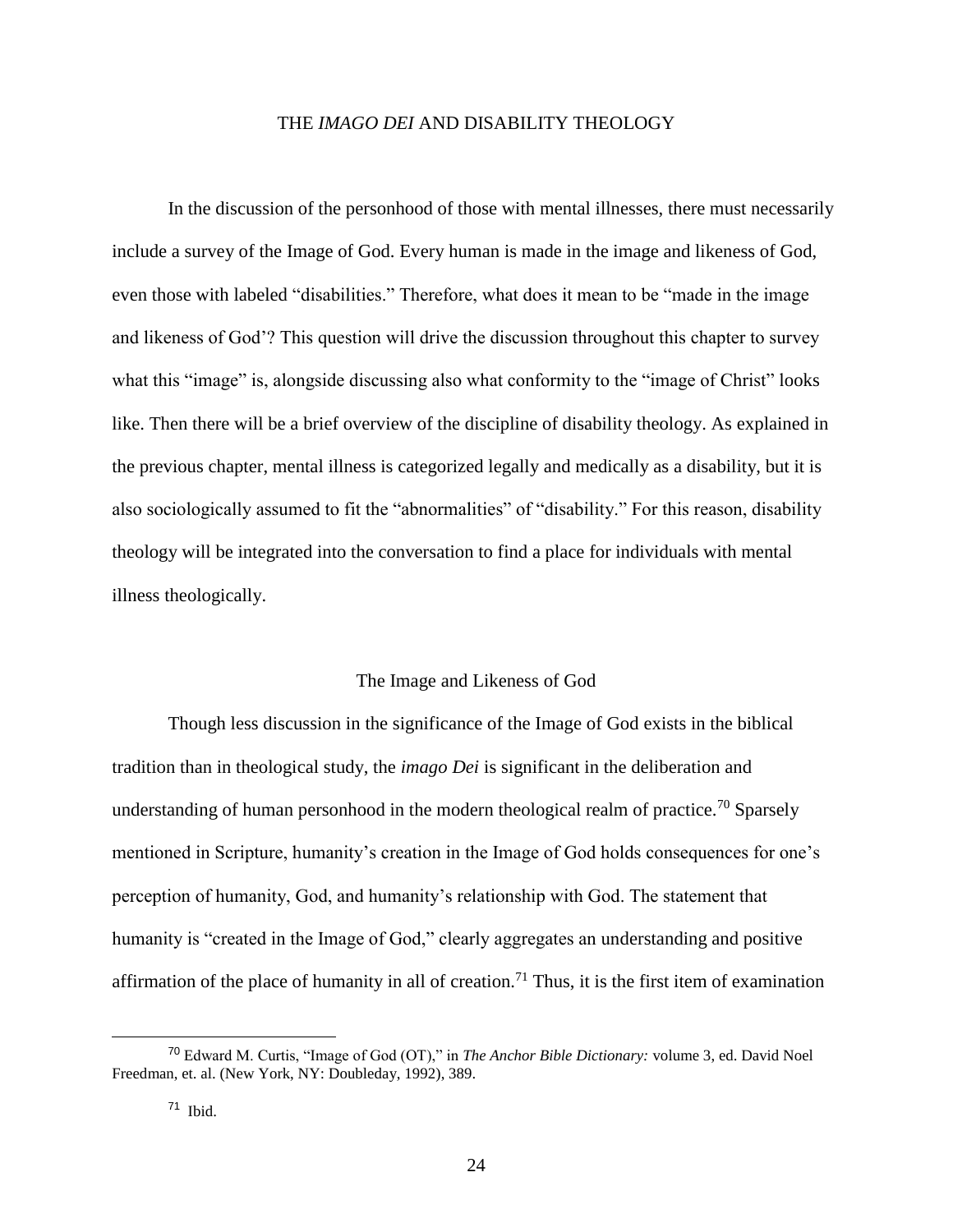in the discussion of personhood in regard to both individuals with and without mental illness. The following discussion includes an exploration of biblical texts involving the Image of God and the likeness of both Creator and Christ with a theological overview of different interpretations following thereafter. With multiple understandings of the *imago Dei* discussed, a multifaceted, dynamic interpretation of such an entity is to be expected.

The concept of humanity created in the Image of God is first introduced in the Pentateuchal book Genesis. According to Walter Brueggemann, this book is narrative both of primeval history and Israel's very beginnings, yet it is the beginning of the five books constitutive of the Torah, or the instructions for proper communal living.<sup>72</sup> In light of this, the theology portrayed throughout this artful account of history, especially the history of creation, is what Brueggemann claims is "a normative resource, rooted in the authority of Moses, for the sustenance of a peculiar community of faith and life (...) to fashion widely variegated and diffuse memories into a more or less coherent statement upon which this otherwise resourceless community could stake its life."<sup>73</sup> In other words, the theology contained within this account of history was pivotal for Jewish thought and conduct to be set apart amidst surrounding ancient Near East<sup>74</sup> religions. To strengthen this idea of a sanctioned Israelite theology and orthopraxy, there are interestingly quite a few observed similarities between the Genesis account of human creation, presumptuously recorded by the Priestly writer<sup>75</sup>, and the *Enūma eliš* from Babylonian

<sup>72</sup> Walter Brueggemann, *An Introduction to the Old Testament: The Canon and Christian Imagination* (Louisville, KY: Westminster John Knox Press, 2003), 16.

<sup>73</sup> Ibid, 22-23.

<sup>74</sup> The abbreviation of ANE will now be used for ancient Near East.

<sup>&</sup>lt;sup>75</sup> The Graf-Wellhausen Documentary Hypothesis is assumed throughout this brief exegesis of Genesis. For a brief explanation of the hypothesis, please reference John Barton, "Source Criticism" in *The Anchor Bible Dictionary* volume 5 ed. David Noel Freeman, et. al. (New York, NY: Doubleday, 1992).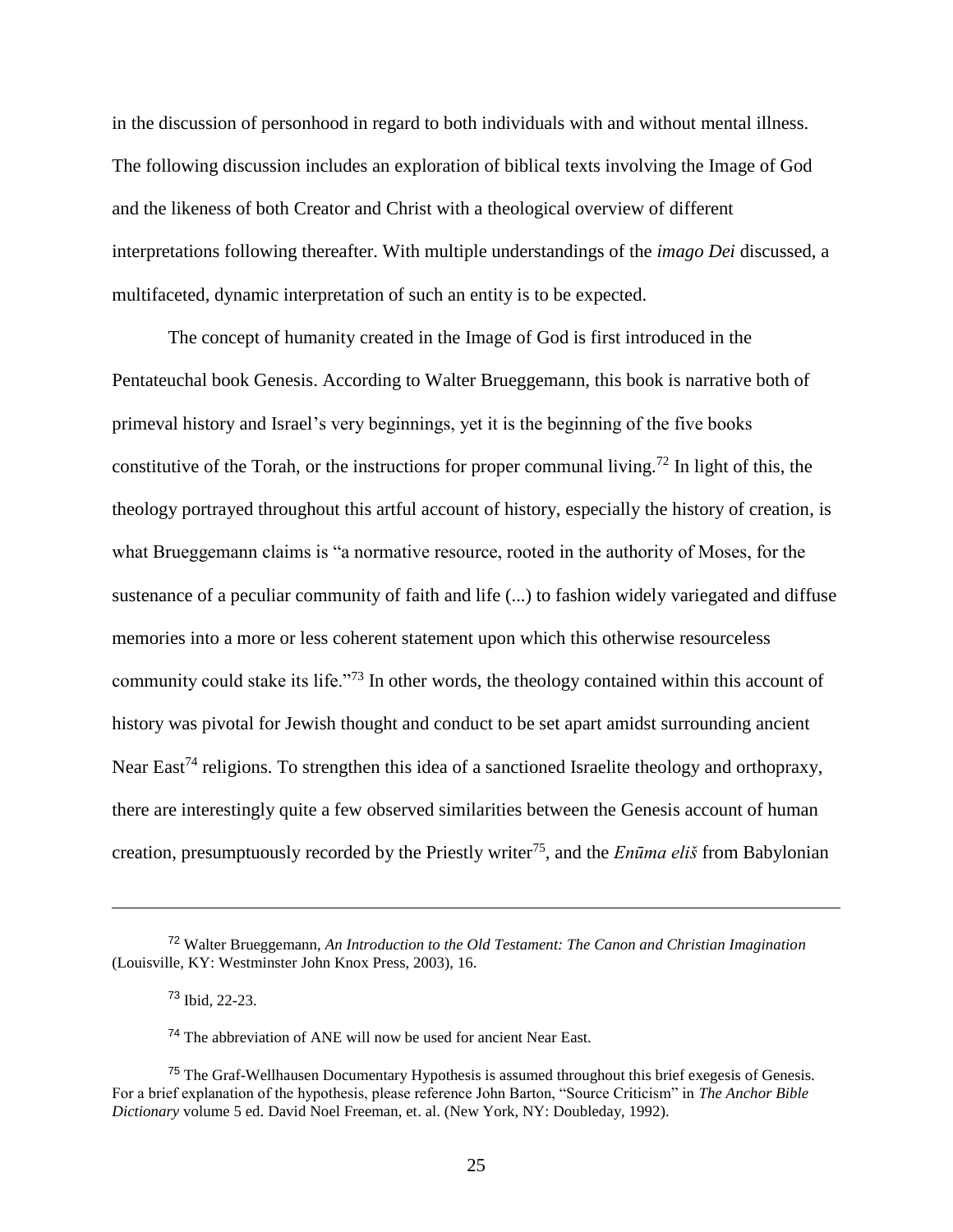creation mythology.<sup>76</sup> Brueggemann explains these similarities give evidence "that Israel readily participated in that common cultural heritage (of sharing ANE myths) and made use of the same narrative materials as were used in other parts of that common culture."<sup>77</sup> The common cultural mythology of creation is said to be artistically adapted by Israel to portray creation through a lens of a Yahwistic means of living.<sup>78</sup> The adapted literature could have been utilized to emphasize the differences and defining characteristics of YHWH that other ANE religions could not assign to their gods. Therefore, the depiction of the creation of the world and humanity that possibly was taken from surrounding ANE mythology can be viewed as a means of strengthening the Israelite theology since it was common cultural belief now supported and inspired by the Israelite God; and this, therefore, increasingly affects the idea of "humanity created in the image of God."

The comparison between an ANE understanding of the creation of humanity and Israelite belief of the creation of the human heightens what the Priestly document has to say about the image of God in that it is a contrasting concept not held by surrounding religions of Israel, and withheld in the bounds of a cultural norm.<sup>79</sup> Israel's theology is set apart by YHWH and is therefore considered substantive nourishment to healthy communal ideology under YHWH's rule. Not only is the Israelite God different in that He is one deity in exclusion of all other deities, He also desires a unique relationship with humankind unmatched and incomparable to the relationship that the surrounding deities had with their subordinate subjects. $80$  According to

<sup>78</sup> Ibid, 31.

 $\overline{\phantom{a}}$ 

 $79$  Ibid,  $31$ .

<sup>76</sup> E. A. Speiser, *The Anchor Bible: Genesis* (Garden CIty, NY: Doubleday and Company, 1964), 23.

<sup>77</sup> Brueggemann, *An Introduction to the Old Testament: The Canon and Christian Imagination*, 30.

<sup>80</sup> Gordon J. Wenham, "Genesis," in *Eerdmans Commentary on the Bible*, ed. James D. G. Dunn and John W. Rogerson (Grand Rapids, MI: Wm B. Eerdmans Publishing Co, 2003), 37.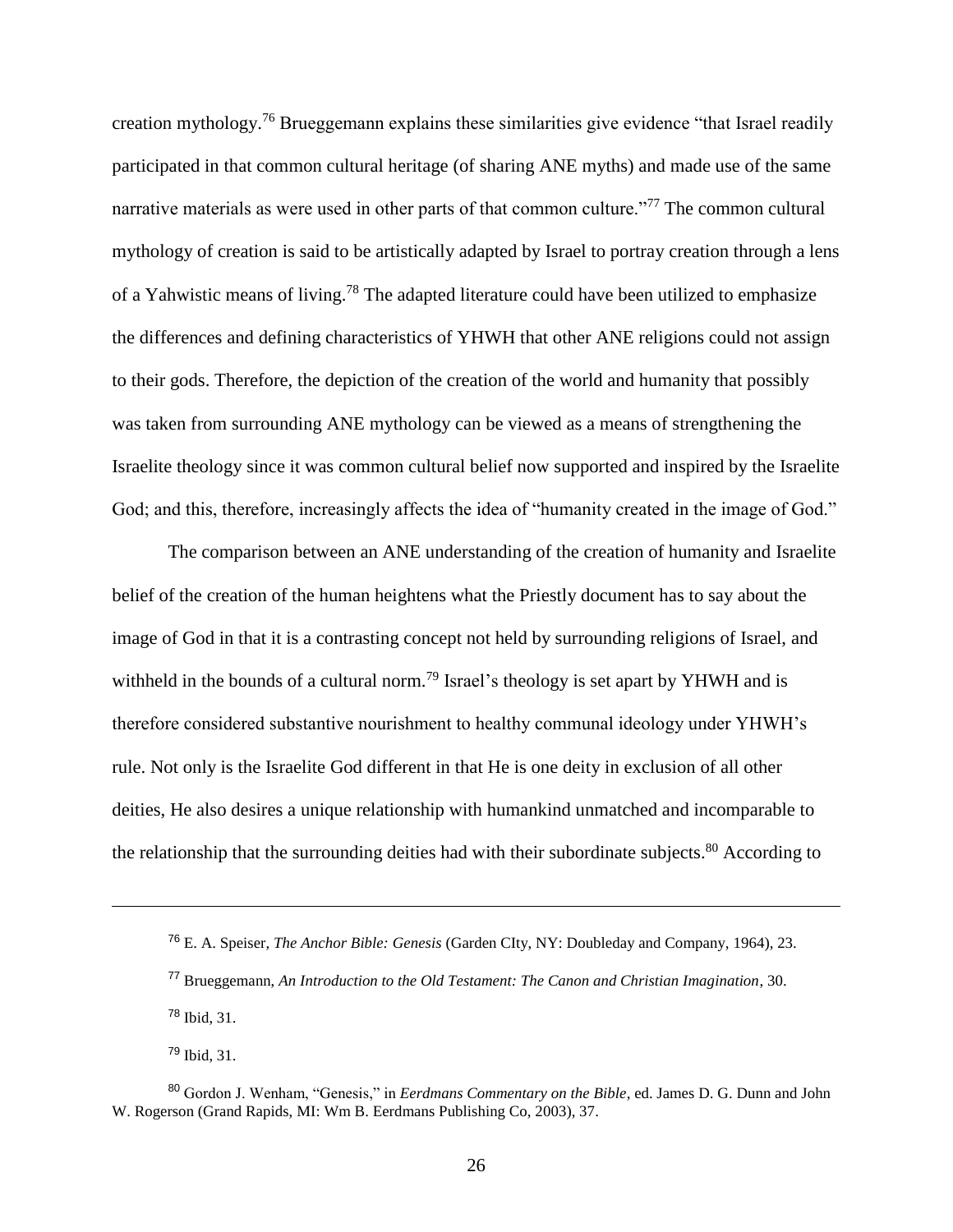Gunkel, the author of Genesis, and specifically the 26th and 27th verses of chapter 1, endeavors to highlight this aspect of the unique Yahwistic belief in that human life holds great value.<sup>81</sup>

With this cultural heritage behind the text, the "image and likeness of God" language becomes all the more intriguing and important. In Genesis 1:26, the Hebrew words מ ְל ַצֵ֖*tz'lēhm*, for "image,"82 and *הֲמוּת a'mooth* from רְמוּת *dāmāh*, for "likeness," "after the manner of" or "resemblance,"<sup>83</sup> appear consecutively in the same sentence, with *tz'lēhm* occuring first and signifying a certain form of dominance.<sup>84</sup> However, in chapter 5 verse 1 of Genesis the word order is reversed, suggesting *d'mooth* to take precedence.<sup>85</sup> This reversal and seeming equality of structural dominance balances both words to give broader imagery in the portrayal of this act of creation. This grammatical formulation in cohesion with the translations of the words give imagery and support to the supposed value of humanity previously mentioned. Hermann Gunkel reiterates this perception of special value given to humankind in that humanity is created with precise detail, humanity is the last creature fashioned in the order of creation, and humanity is given order and dominion over every other creature.<sup>86</sup>

Gordon Wenham emphasizes this ruling dominion in light of common thought in the ancient world that kings and rulers were in fact the very image of God; further, the kings would

<sup>85</sup> Ibid.

l

<sup>81</sup> Hermann Gunkel, *Genesis,* trans. Mark E. Biddle (Macon, GA: Mercer University Press, 1997), 112.

<sup>82</sup> George V. Wigram, *The Englishman's Hebrew and Chaldee Concordance of the Old Testament,* 5th edition (Grand Rapids, MI: Zondervan, 1970), 1073.

<sup>83</sup>Ibid, 345-346.

<sup>84</sup> Terence E. Fretheim, "Genesis," in *The New Interpreter's Bible:* volume 1, ed. Lender E. Keck, et. al. (Nashville, TN: Abingdon Press, 1994), 345.

<sup>86</sup> Gunkel, *Genesis,* 112.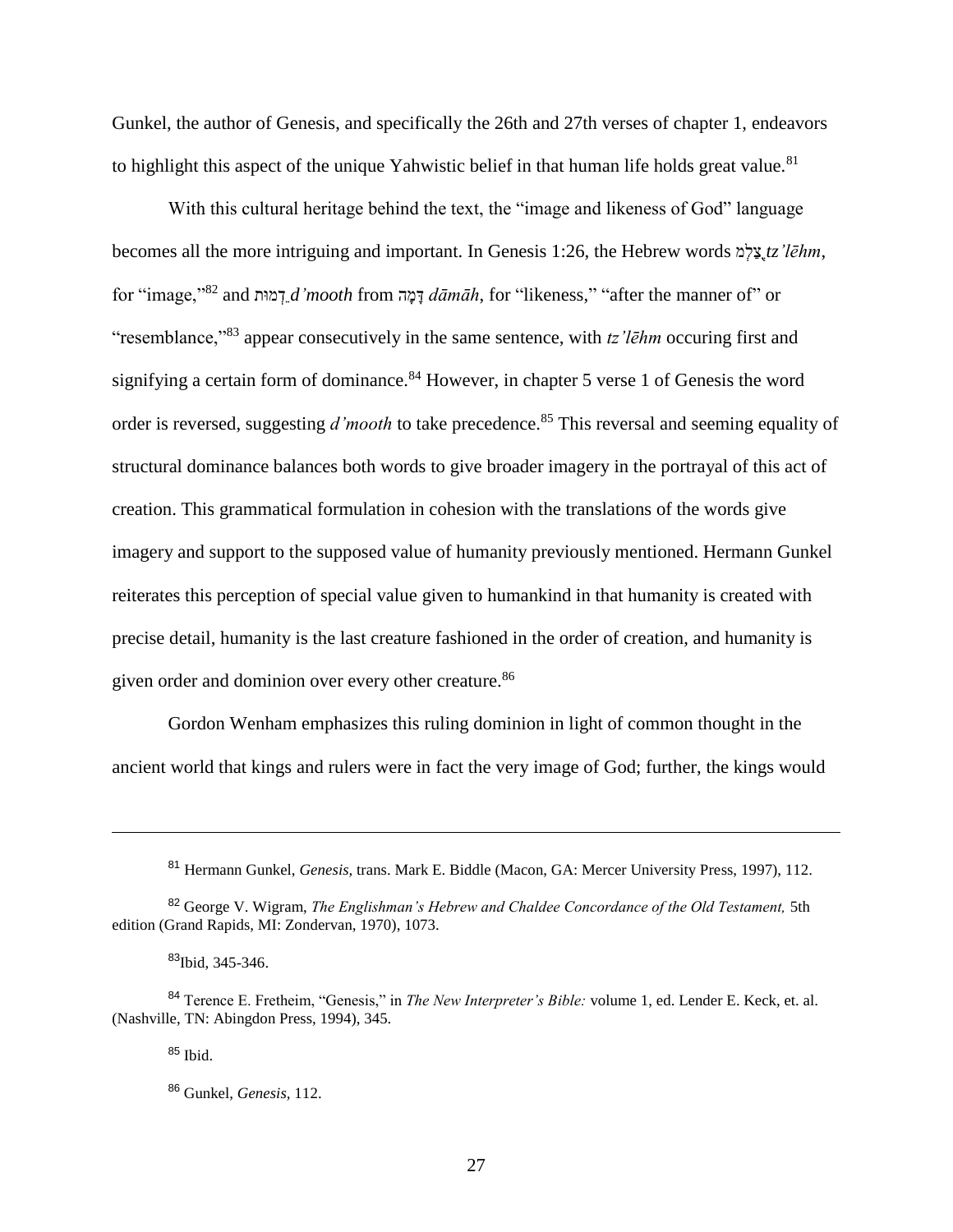rule and govern as God would give them power on earth to do so on His behalf.<sup>87</sup> In the Israelite adaptation, this authority instead is applicable to all of humanity, male and female, to represent God's authority and dominion over the rest of Creation.<sup>88</sup> This in turn, again, reiterates the unique value assigned to humanity. Gunkel continues this thought with humanity as the minor god of the world to mirror God's ruling in Heaven.<sup>89</sup> Therefore, in light of a biblical perspective the *Imago Dei* gives humanity inherent value unmatched by other creatures, as well as both male and female are given dominion over other creatures in reflection of the dominion of their Creator.

Though it would leave both humanity and God misunderstood if a perspective of the *Imago Dei* was comprised solely of innate worth and creaturely governance. In operation of biblical theology commingled with Platonic philosophy, Augustine added to this understanding through his perspective of intellectual creatures. Humanity is a form of intellectual creature in that humanity is self-aware, and in this cognizant act the intellectual creature turns its knowing towards God as a form of acknowledgement, namely worship.<sup>90</sup> In the creation account, this intellectual creature follows the creation of plants; in their creaturely nature, plants procreate to breed other plants *secundum genus*, or according to genus.<sup>91</sup> However, the term assigned to humanity's creation is *secundum similitudinem,* of the same likeness, in which *genus* is unnecessary because humanity is singularly unique and distinguished because it finds its likeness

l

<sup>91</sup> Ibid, 122.

<sup>87</sup> Wenham, "Genesis," 39.

<sup>88</sup> Ibid, 39.

<sup>89</sup> Gunkel, *Genesis,* 113.

<sup>&</sup>lt;sup>90</sup> Matthew Drever, "Image, Identity, and Embodiment: Augustine's Interpretation of the Human Person in Genesis 1-2," in *Genesis and Christian Theology*, ed. By Nathan MacDonald, Mark W. Elliot, and Grant Macaskill (Grand Rapids, MI: William B. Eerdmans Publishing Co, 2012), 121.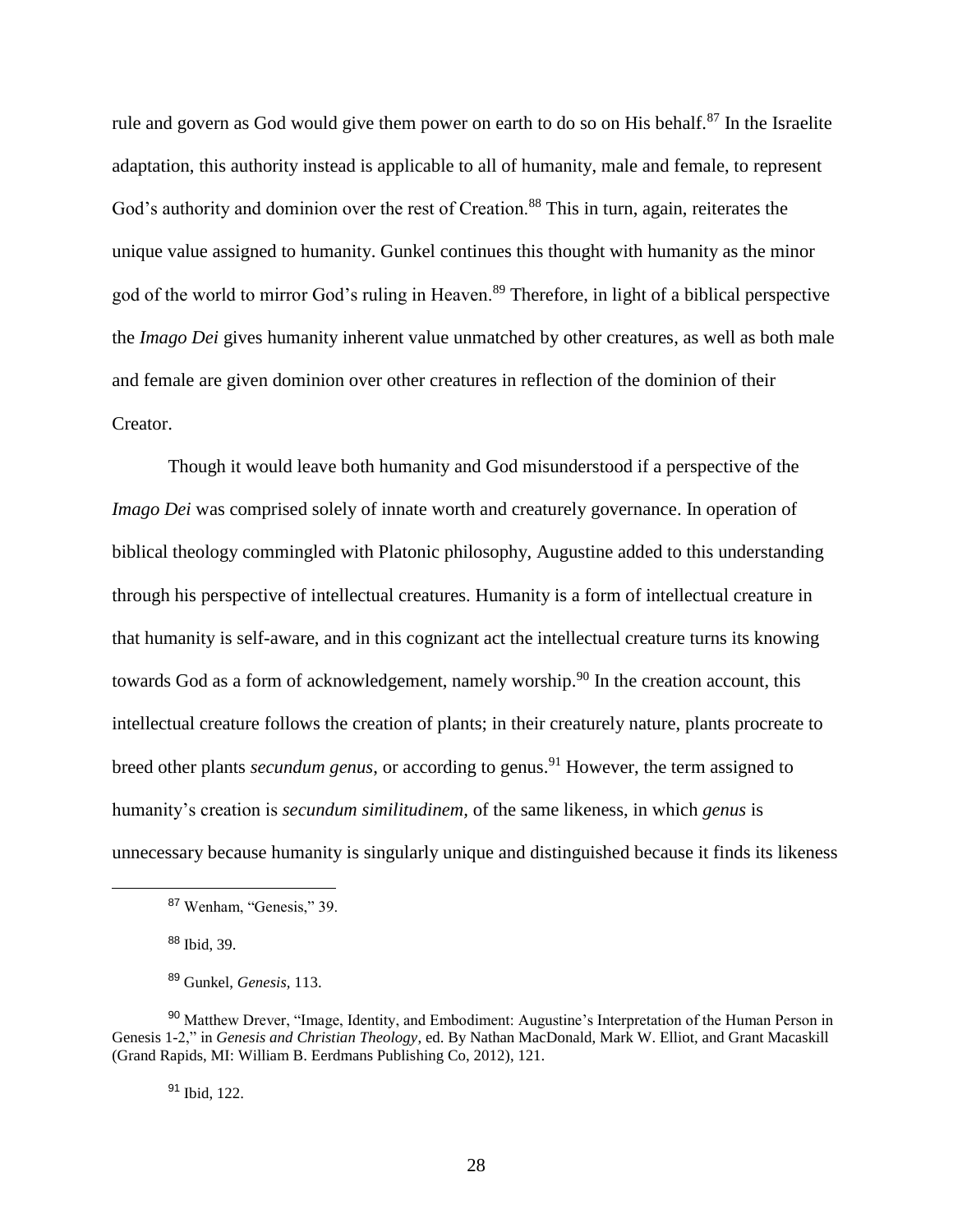in the image of God.<sup>92</sup> For Augustine, this shift in the creation account clarifies the relation of God and the human soul; humankind participates with God through dependence of That which it images.<sup>93</sup> This creation of the human soul is an act of God, and therefore a human life is an intellectual act orientated toward God.<sup>94</sup> Thus, the image imparted on humanity is God's act of reflection, a more direct relation in the creature's existence, in which the creature acknowledges the Creator in its very nature.<sup>95</sup> Matthew Puffer examines Augustine's work and finds that he concludes his theology as such: the image of God is an intrinsic and inherent capacity for loving God that is persistent in human nature.<sup>96</sup> However, before this conclusion, Augustine first understood the *Imago Dei* to be extrinsic in essence to where human disposition is aimed toward the telos of the likeness of the Son; later in his life this concept would mold into a reference of the spiritual body from the resurrection only the chosen would gradually receive.<sup>97</sup> These former understandings of Augustine were not fully dismissed, but they were given thought to another aspect of the likeness of God: sanctification into the likeness of Christ. However, this form of "likeness" and formulation into the "image of Christ" will be discussed later in this chapter.

Thus far, it is understood that the image of God is the distinctive characteristic of humanity in its creation, it endures throughout the generations of humanity, and it affirms the

 $\overline{\phantom{a}}$ 

<sup>97</sup> Ibid, 76.

 $92$  Ibid.

<sup>93</sup> Ibid.

<sup>94</sup> Ibid, 123.

<sup>95</sup> Ibid, 124.

<sup>96</sup> Matthew Puffer, "Human Dignity after Augustine's Imago Dei," *Journal of the Society of Christian Ethics* 37*,* no. 1 (2017), 69.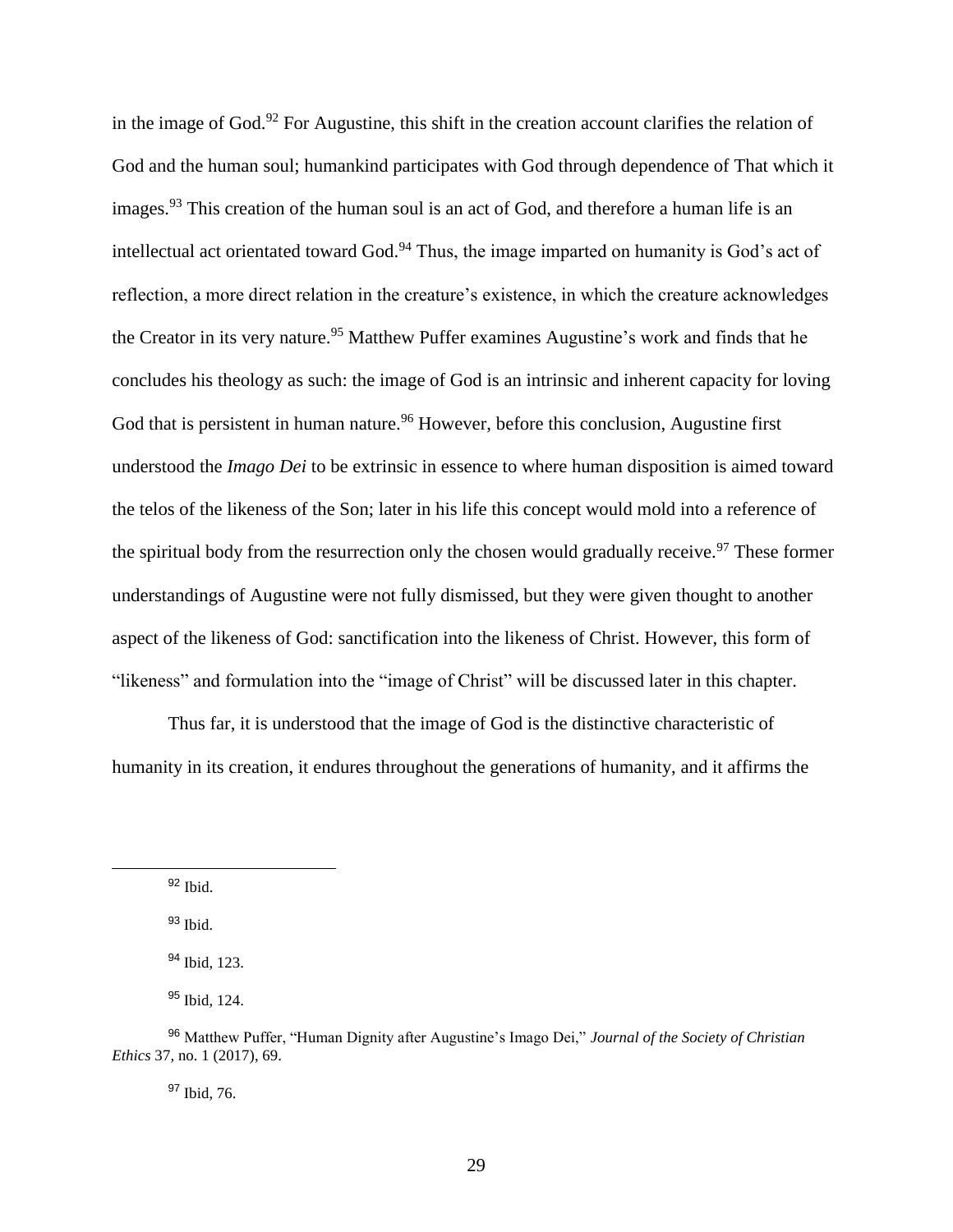sanctity of humanity.<sup>98</sup> Theologically this is explained by Claudia Welz of the University of Copenhagen and her proposition of a more multifaceted view of the *Imago Dei* summarized in her concept of *Bildwissenschaft.<sup>99</sup>* This model encompasses the functional, dynamic, relational, and mimetic approaches to the image of God. Firstly, the *Imago Dei* is functional in its ontology, meaning there is a certain extent of comparability between humankind and God; further, in a more blatant case this would mean humanity is a copy of God, but in a more relative understanding, humanity is God's image represented on Earth through reason, affection, and intellectual existence.<sup>100</sup> The image of God in humankind then is understood as God's functionally representative on earth to carry out the will of God; this is both teleological and vocational. However, this functionality reduces the *Imago Dei* within humanity to mere actionoriented purpose if not understood in compatibility with the other models.

Thus, the relational model is considered as well. This perspective of the image of God is understood as the event of being addressed by the Divine.<sup>101</sup> In other words, God does not appear "in" or "as" His image, but rather "at work" in humanity. Karl Barth proposes the *Imago Dei* in a similar lens in that the human being is in God's image in being human, because the image is relational and conversational; furthermore, the Divine relationally interacts with human creation because humanity is God's counterpart.<sup>102</sup> Similarly, Stanley Grenz interprets the *Imago Dei* as both eschatological and ecclesiological due to this Divine relationality, in which God communally interacts with humanity imparting the image of the Triune community upon human

<sup>98</sup> Ibid.

 $\overline{\phantom{a}}$ 

<sup>100</sup> Ibid, 76.

<sup>101</sup> Ibid, 80.

<sup>102</sup> Ibid, 82.

<sup>99</sup> Claudia Welz, "Imago Dei," *Studia Theologica* 65, no. 1 (2011), 74.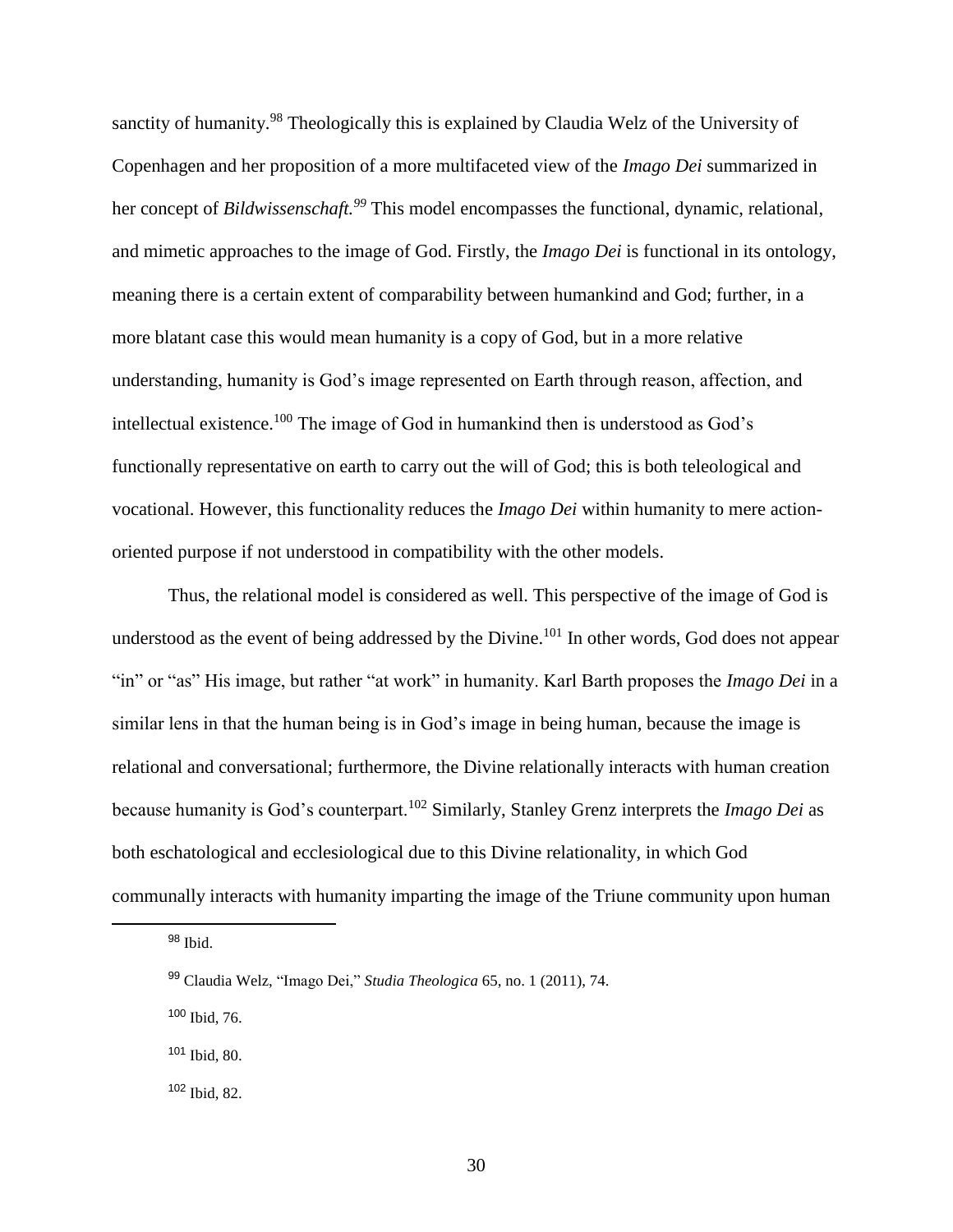sociology to create a social being.<sup>103</sup> Therefore, being God's image is a means of relation and communication to the Divine.<sup>104</sup> In a sense, this interactive image of relationality then leads to a comprehension of the dynamic model emphasizing conformation into the image of God. This is a perspective that sees the *Imago Dei* as participatory, future-orientated, transformational, and conformational throughout the course of an individual's earthly presence.<sup>105</sup> The dynamic model is evolutionary in nature, reflecting both Greek antiquity and Renaissance humanism, as humanity evolves into the image and likeness of God.<sup>106</sup> Lastly, within Welz's *Bildwissenschaft*  and modern theology's multifaceted understanding of the *Imago Dei*, there exists also the mimetic model. This model represents the understanding that humanity contains either an immaterial or material resemblance of God through His image in order to reflect and correlate characteristics, physical or metaphysical, of God.<sup>107</sup> The Augustinian understanding affirms memory, intellect, and will as resembling God's, and Dietrich Bonhoeffer refines this to the state of freedom that humanity is given resembles God's freedom.<sup>108</sup>

This versatile understanding and multifaceted concept of the *Imago Dei* leaves many different interpretations and implications at hand. And, unlike Luther and other theologians that affirm total depravity, this inherent image of God and the value it possesses is not lost, and is key to the understanding of human personhood. John Kilner refutes this loss of the image of God by

<sup>103</sup> Jason Sexton, "The Imago Dei Once Again: Stanley Grenz's Journey Toward a Theological Interpretation of Genesis 1:26-27," *Journal of Theological Interpretation* 4, no. 2 (2011), 188.

<sup>104</sup> Welz, "Imago Dei," 82.

<sup>105</sup> Sexton, "The Imago Dei Once Again," 191.

<sup>106</sup> Welz, "Imago Dei," 83.

<sup>107</sup> Ibid, 79.

<sup>108</sup>Ibid, 80.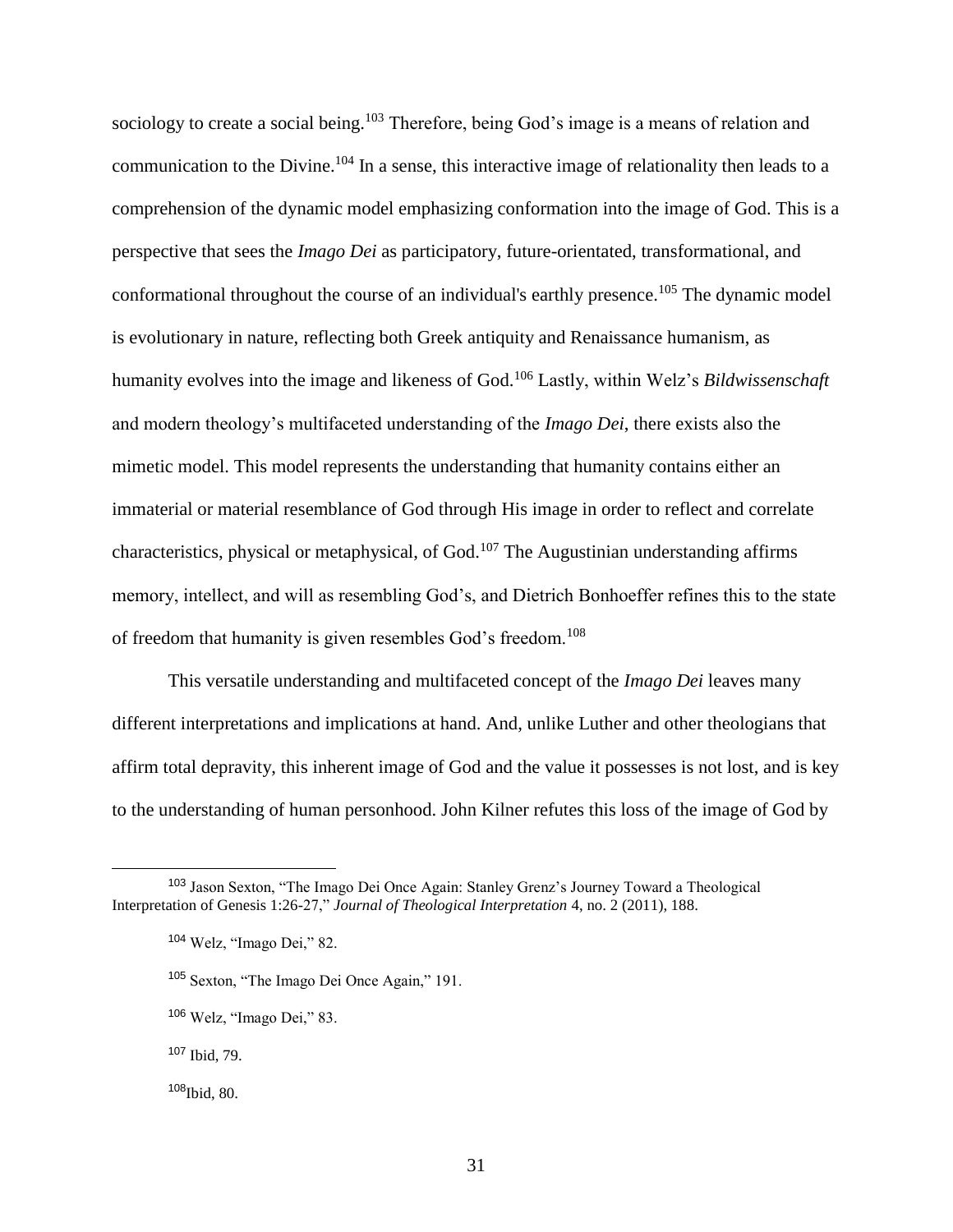arguing even though humanity was changed at the Fall in many different ways, this does not mean the image of God was altered.<sup>109</sup> The *Imago Dei* seems untouched by the Fall in light of its function and nature in humanity's condition, pre-Fall and after.<sup>110</sup> The writer of the book of James, presumably the brother of Jesus, includes the Jewish understanding of the image of God in his epistle as to continue the idea of an untouched *Imago Dei* that consummates value of human life.<sup>111</sup> He does this in his explanation of the kinds of evil that exist in humanity, where in one situation the human praises God, and in the next the human curses another human. James adds a tone of repulsion to this evil because he adds that that human is made in the image of God, giving them value and a reason to avoid cursing such a creature. Additionally, in regard to New Testament language of the image of God Kilner argues that the image is actually being restored as believers are fashioned more and more into the image of Christ.<sup>112</sup> Therefore, the problem at hand is not a defiled or corrupted image, but rather sinful humanity. In other words what God calls good remains good, unlike the Calvinian concept of total depravity which is not accepted in this thesis. This is because in either case, pre-Fall or conformation into the image of Christ, both provide a standard of human status. $^{113}$ 

Furthering the discussion is now a review of the New Testament's portrayal of the image of God. Christopher Carter of the University of San Diego purports the *Imago Dei* can be

l

<sup>109</sup> John F. Kilner, *The Journal of Evangelical Theological Society* 53 (2010), 605.

<sup>110</sup> James D. G. Dunn, *Word Biblical Commentary: Romans 1-8* volume 38 (Nashville, TN: Thomas Nelson Publishers, 1988), 483.

<sup>111</sup> Ralph P. Martin, *Word Biblical Commentary: James* volume 48 (Waco, TX: Word Books Publisher, 1988), 118-119.

<sup>112</sup> Kilner, "Humanity in God's Image: Is the Image Really Damaged?" 611.

 $113$  Ibid.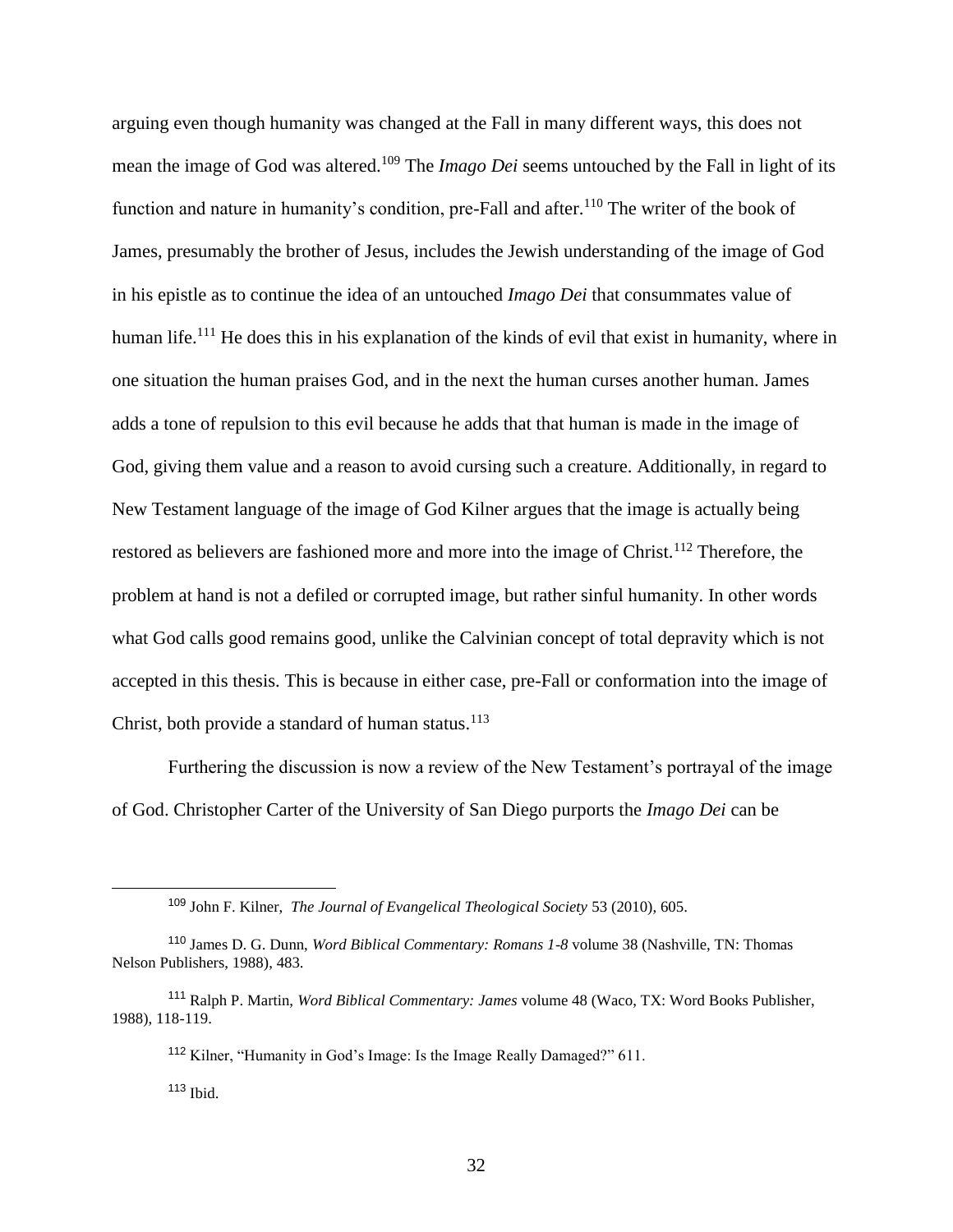inferred as the "mind" of Christ.<sup>114</sup> He argues that a better interpretation of the *Imago Dei* in relation to Jesus would be to understand,

Jesus as the image of God perfected, and view human animals as having the ability to reflect the image of God only inasmuch we model ourselves after the perfected image of Christ Jesus. In this way, in modeling our lives after the life of Jesus, we are working toward actualizing the potential of the imago Dei as it has been revealed to us, in its perfected state, in the Christ Jesus.<sup>115</sup>

Thus, the *Imago Dei* is now also considered Christologically because Jesus, as with all of humanity, reflected the image of God and was also *the* "image of the invisible God, the firstborn of all creation" (Colossians 1:15, NASB). This Christology of Paul implies a heavy amount of theology holding many assumptions of the character and nature of God through the life and resurrection of Christ; however, this statement also assumes quite a bit about human nature since Christ dwelt in human form. In a sense, this is a twofold view of the image of God. First and foremost, Christ was the living image of the Divine, a revelation of God for all humanity. Second, however, Christ is also the goal of humanity in which humanity engages in relationship with God to become like the Son.<sup>116</sup> Paul reiterates this idea in his first letter to the church in

Corinth:

 $\overline{\phantom{a}}$ 

So it is written: "The first man Adam became a living being"; the last Adam, a life-giving spirit. The spiritual did not come first, but the natural, and after that the spiritual. The first man was of the dust of the earth; the second man is of heaven. As was the earthly man, so are those who are of the earth; and as is the heavenly man, so also are those who are of heaven. And just as we have borne the image of the earthly man, so shall we bear the image of the heavenly man. (1 Corinthians 15:45-49, NASB)

<sup>115</sup> Ibid, 755.

<sup>114</sup> Christopher Carter, "The Imago Dei as the Mind of Jesus Christ," *Zygon* 49, no. 3 (September 2014), 754.

<sup>116</sup> J. Paul Sampley, et. al. *The New Interpreter's Bible: Second Corinthians - Philemon* volume 11, (Nashville, TN: Abingdon Press, 2000) 598.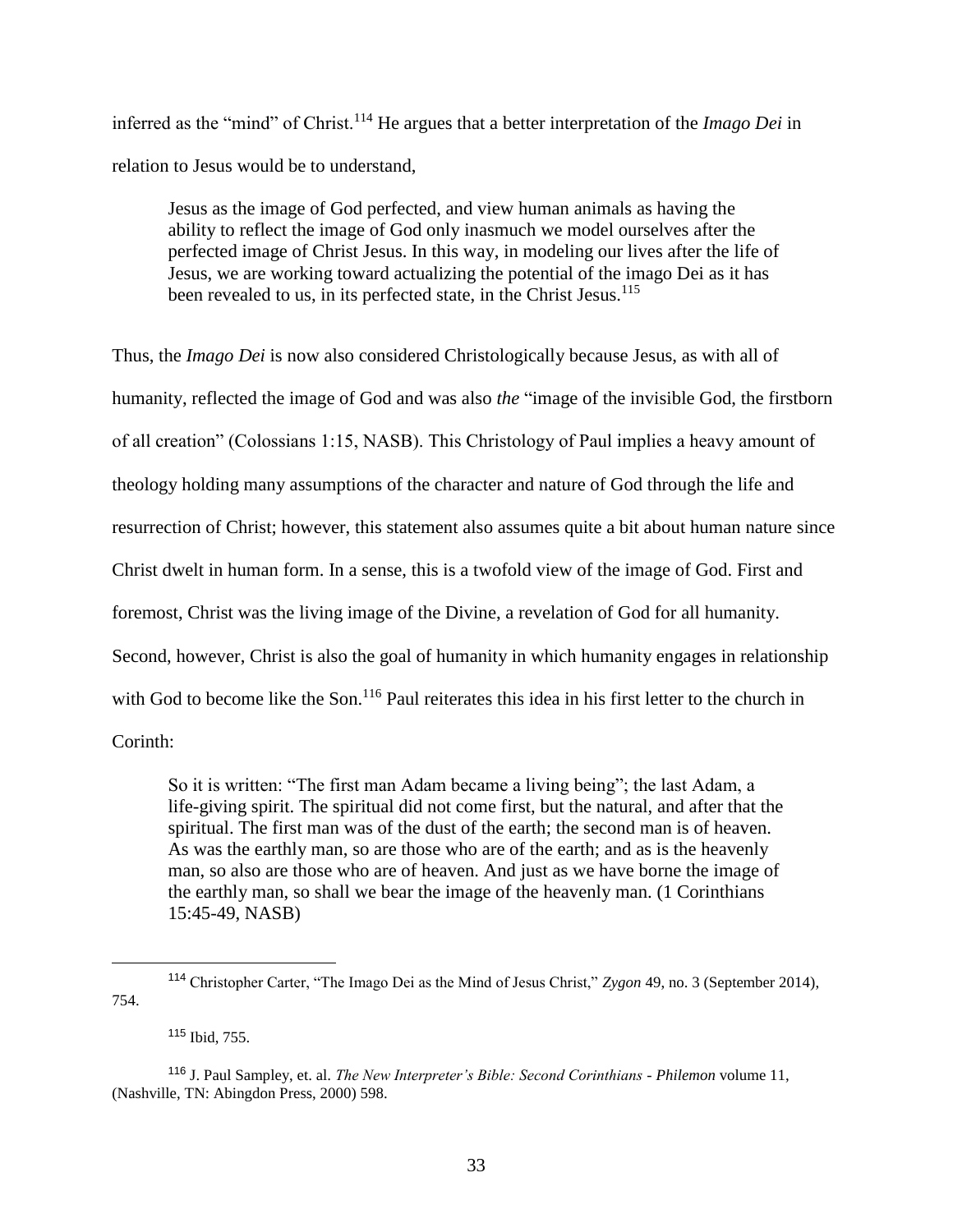As Paul exhorts the church in Corinth, those who are of heaven, meaning the corporate personality of the risen Christ, now "bear" the image of the heavenly man.<sup>117</sup> The word "φορέσομεν" *phoresomen* from "φορέω" *phoreo* means to "be like" or to literally "wear,"<sup>118</sup> implying that those that proclaim allegiance to the last Adam, the personhood of the risen Christ, must showcase and present the image of Christ in both nature and action. Paul purposefully imitates the Genesis motif of *Imago Dei* in order to signify the aspect of identity in humanity that must conform to the identity of Christ if one is to be a heavenly man.<sup>119</sup> Along with this, Paul also states in his letter to the church in Rome, "For those whom He foreknew, He also predestined *to become* conformed to the image of His Son, so that He would be the firstborn among many brethren" (Romans 8:29, NASB). This statement of the image of the Son is salvific in nature<sup>120</sup> and encompasses the form in which the Son takes.<sup>121</sup> The word "εἰκόνος" *eikonos* from "εἰκών" *eikon* to symbolize the "image" means also "likeness," "statue," "resemblance," and "representation,"<sup>122</sup> however in this instance, Paul most probably means "the concrete representation which his appearance embodies."<sup>123</sup> Furthermore, this is an image to be formed in the Christian human by a process of transformation.<sup>124</sup>

<sup>120</sup> James D. G. Dunn, *Word Biblical Commentary: Romans 1-8,* 467.

<sup>121</sup> Ibid, 483.

<sup>117</sup> Joseph A. Fitzmyer, *The Anchor Yale Bible: First Corinthians* volume 32 (New Haven, CT: Yale University Press, 2008), 599.

<sup>118</sup> Barbara Aland, et. al. eds., *The Greek New Testament* 5th ed. (Stuttgart, Germany: Deutsche Bibelgesellschaft, 2014).

<sup>119</sup> Fitzmyer, *The Anchor Yale Bible: First Corinthians,* 600.

<sup>122</sup> James Strong, *The New Strong's Exhaustive Concordance of the Bible* (Nashville, TN: Thomas Nelson Publishers, 1990): 528.

<sup>123</sup> James D. G. Dunn, *Word Biblical Commentary: Romans 1-8,* 483.

 $124$  Ibid.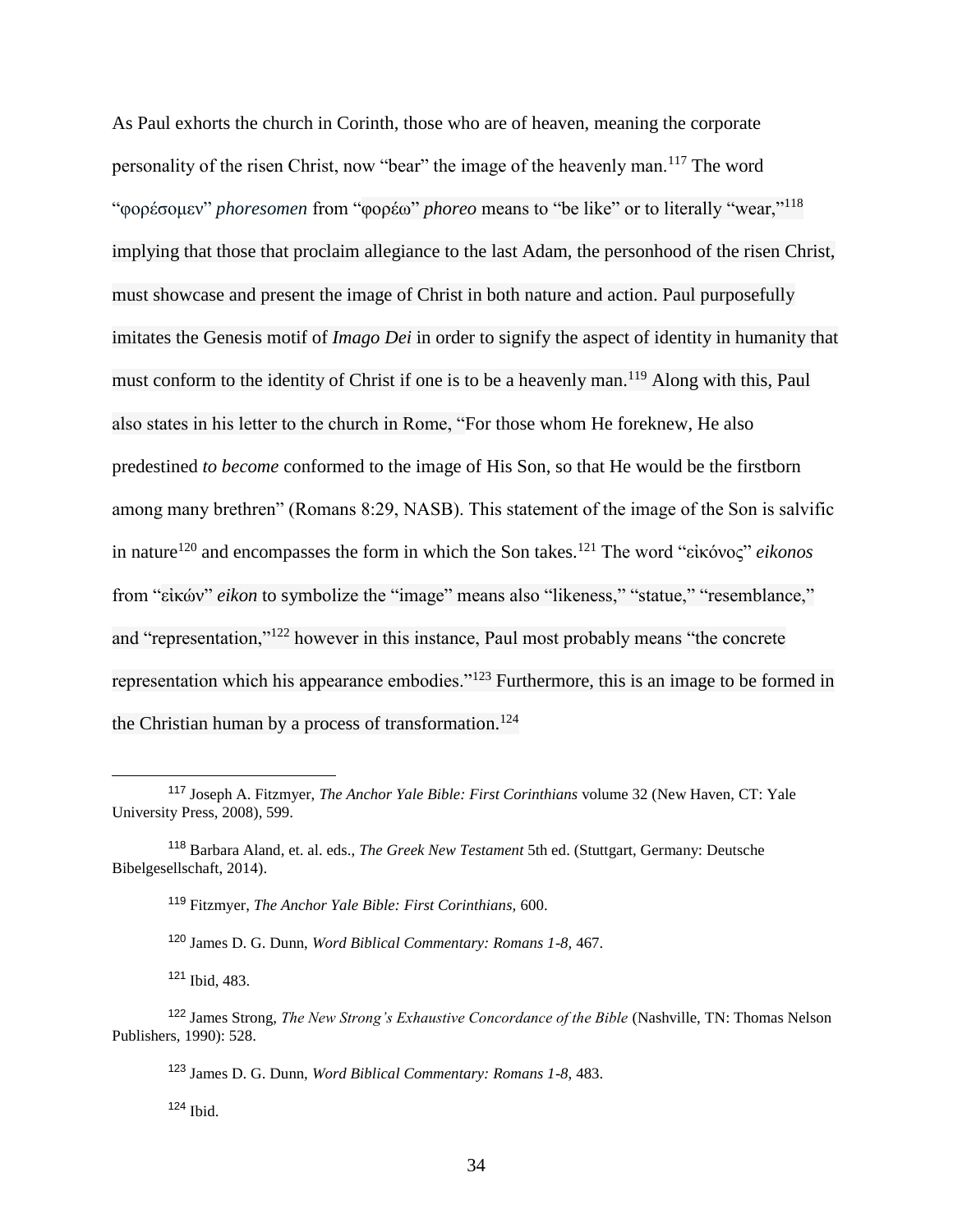Interestingly enough, this transformation into the image and likeness of the Son, namely Christ, contains an element of that upholds the Jewish traditional reading of the *Imago Dei* motif in Genesis. This can be seen in James 3 as the New Testament writer encourages his audience to overcome the duplicity of human nature to bless God and to curse fellow humans with the same "tongue," a synecdoche used to explain the nature of gossip, slander, profanity, and such related behavior in the lives of Christian believers. James sees this as perverse because it is such harmful behavior done unto beings that bear the image of God, and thus makes the sin despicable because humanity is God's good creation.<sup>125</sup> As James exhorts his audience to worship God in the similar sense that Christ had on Earth, he also maintains the perspective that humanity has inherent value because of the image of God marked on each member of humanity. Therefore, the *Imago Dei* and the likeness of God that humankind was initially formed in, and the transformation of believers into the likeness of Christ work in tandem to not only give humanity inherent worth, but also functionality on Earth, and relationality with God. The Hebrew understanding of value gives human personhood validity at creation, while the transformation into the likeness of God through Christ completes this personhood throughout individuals' existence.

#### Disability Theology: An Analysis

It is now appropriate to give an overview of different perspectives in disability theology. At its very core, disability theology understands dis-abled<sup>126</sup> persons in relation to God and an

<sup>125</sup> Ralph P. Martin, *Word Biblical Commentary: James*, 119.

<sup>&</sup>lt;sup>126</sup> The scripting of "dis-abled" is strategic to the understanding of dis-abled persons. The dash in between the prefix "dis" and the root word "able" represents the distinction of such people from their circumstances that traditionally have been labeled as "disabilities." It must be noted that this distinction is strategic and necessary for understanding the theology and circumstances of dis-abled persons.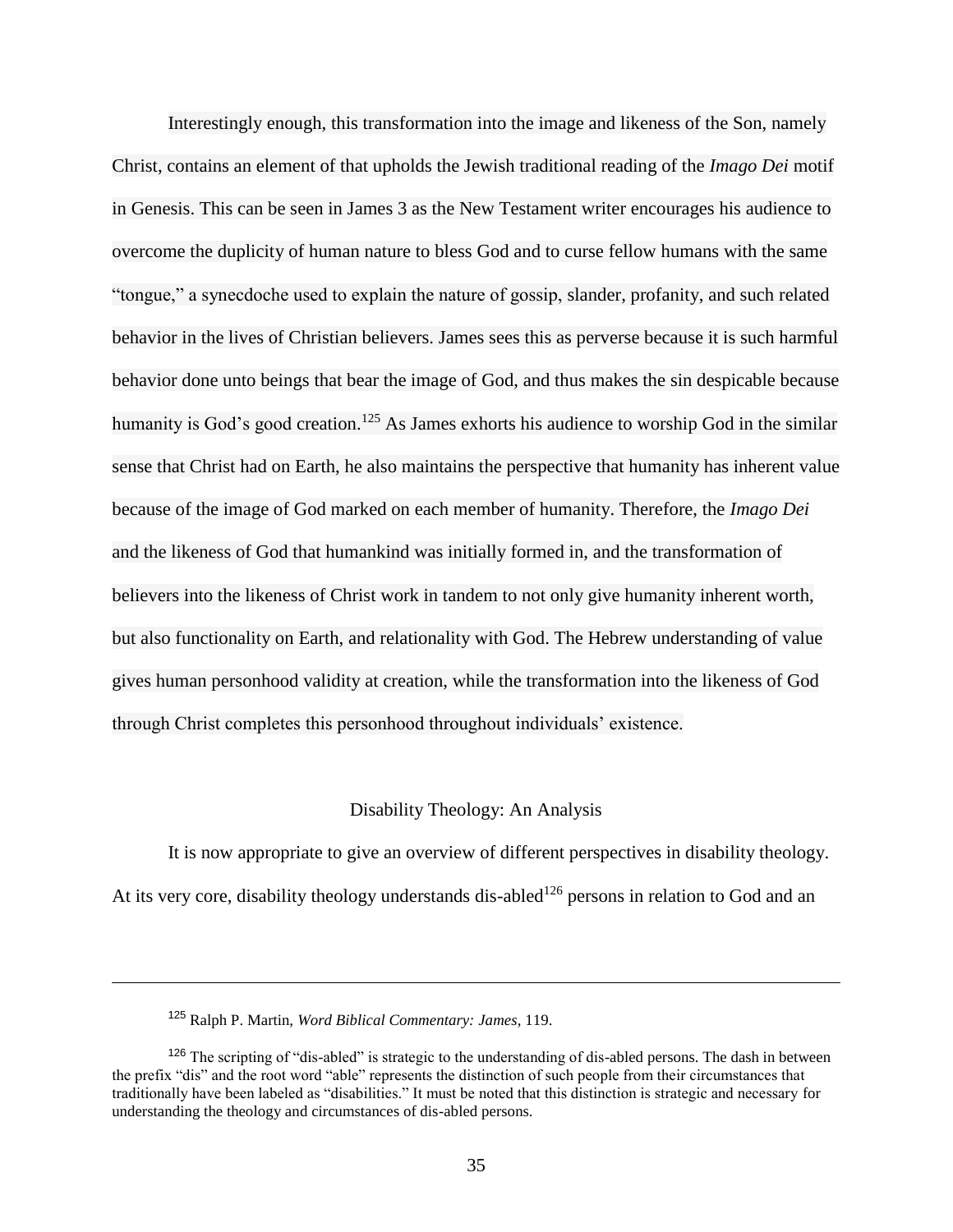ableist<sup>127</sup> world to liberate disabled individuals from stigma and oppression. This analysis of the discipline of disability theology will review a sociological approach and a biblical approach to understanding dis-abled individuals' personhood, experience, and standing in both society and in relation to God. This study will review several theologians' ideas in conversation with one another to create a fundamental understanding of disability theology.

Firstly, in disability theology the issue is commonly found in society rather than an inherent problem of the person with the considered dis-ability. Amos Yong and Grant Macaskill both affirm the challenges already presented to those with either physical, intellectual, or mental disabilities are intensified and made worse by the stigma and social outcasting burdened upon them by society.<sup>128</sup> According to Nancy Eiesland, dis-ability in of itself is immersed in ambiguity, and defining what is disabled has continually been subjective for society; additionally, the very act of labeling dis-abled persons with a dis-ability gives power to the labeler and stipulates a jurisdictive relationship between the two, as the dis-abled person is subjected to a subtle yet intense social power-control struggle.<sup>129</sup> Thus, dis-ability becomes a social construct, defined by an ableist society, lathered in the dichotomous struggle between the "norm" and the "other" to ultimately end in a hierarchical system. This struggle therefore is comprised and perpetuated by the "abled" in society in their fear of the "other." Although "dis-

One will also recall that in the Introduction portion of the thesis I began naming mentally ill patients as individuals with mental "disorders," with the word "disorder" in quotations. The transition of such statements is a reflection of this current distinction.

 $127$  Meaning, one who is not perceived as dis-abled. Or, a social group that are not made of individuals with dis-abilities. Or, a sociological perspective that does not include perspectives from dis-abled individuals, and instead stigmatizes or ostracizes individuals with dis-abilities.

<sup>128</sup> Amos Yong, *The Bible, Disability, and the Church*, (Grand Rapids, MI: Wm. B. Eerdman's Publishing, 2011): 12.

And, Grant Macaskill "Autism Spectrum Disorders and the New Testament: Preliminary Reflections," *Journal of Disability and Religion* 22, no. 1 (2018): 4.

<sup>129</sup> Nancy Eiesland, *The Disabled God* (Nashville, TN: Abingdon Press, 1994): 20-24.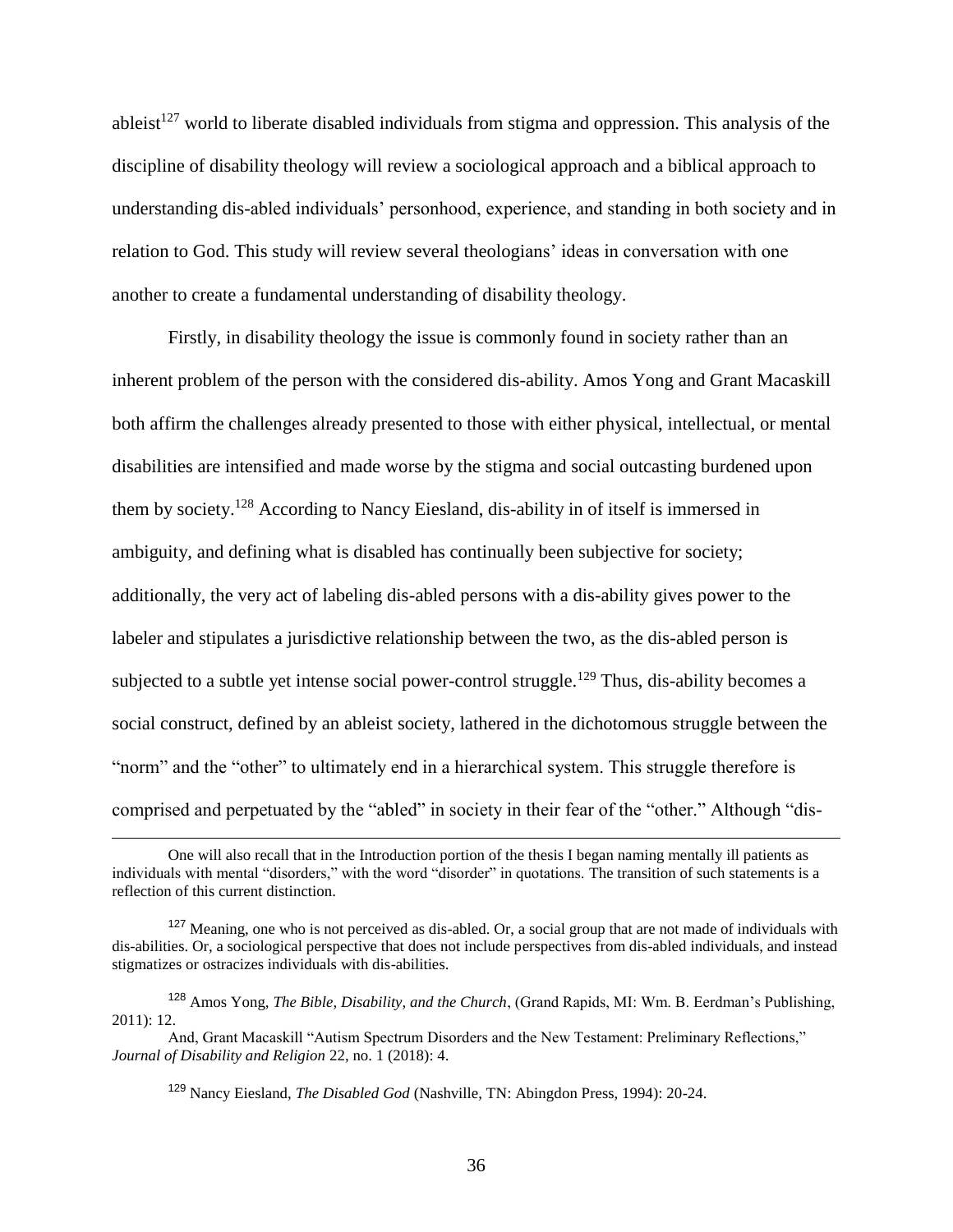abilities" do complicate matters of life for the individuals that possess them, perhaps simply because they must navigate an ableist-run society, the stigma and exclusion these individuals face from their "abled" counterparts further complicate life. Therefore, this is the crux that disability theology seeks to reverse in order to offer those with dis-abilities an equal opportunity in an ableist world.

With these matters in mind, the first concept to be engaged is whether or not disability is caused by sin. Dis-abilities are usually linked to some Divine purpose intended to handle an issue of sin, and usually dis-abilities are seen as curses.<sup>130</sup> Or, dis-abilities can be viewed as a curse of the general Fall as well. Either way, in the model of liberatory<sup>131</sup> disability theology, this does not seem to be the case. This is firstly noted in the case of the man born blind in John 9 as Jesus says, "It was neither that this man sinned, nor his parents; but it was so that the works of God might be displayed in him" (John 9:3, NASB). According to Eiesland, there is not a link between moral imperfection or habitual sin in the lives of those with dis-abilities, or those with disabilities that are not taken away in times of prayer for healing. Instead, those that are accounted as healed in New Testament Scripture are rather an exemplary act by Jesus using an impairment as "opportunity to manifest the immediacy of God in an otherwise ordinary life."<sup>132</sup> Additionally, in his rejection that this passage might be a fundamental continuation of the Johannine thematic dichotomy between impurity-purity, evil-good, and darkness-light, Yong argues that the man

<sup>130</sup> Yong, *The Bible, Disability, and the Church*, 23.

<sup>&</sup>lt;sup>131</sup> Liberation theologians seek to bring freedom to marginalized people from the oppression of social, political, or economic abuses of power. In regard to this thesis, though it is not strictly a theology of liberation, there are undertones of such ideals. Therefore, this word is used to describe the call to freedom from social oppression through stigma against those with dis-abilities.

<sup>132</sup> Eiesland, *The Disabled God*, 72.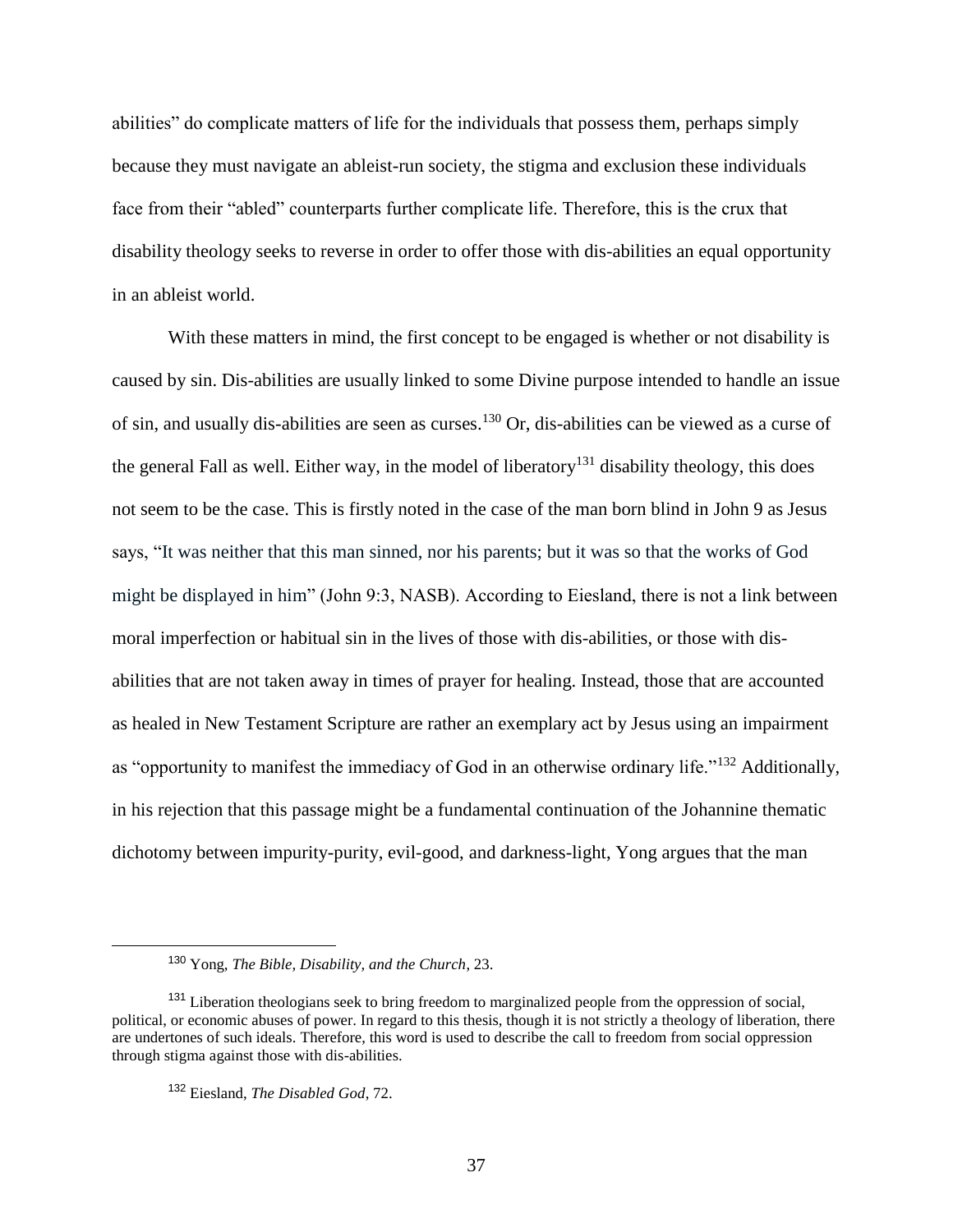was not simply healed to bring him out of "darkness."<sup>133</sup> Instead, separating from the dominant ableist view, Yong includes the dichotomy without negatively portraying the blind man as sinful; further, he focuses on the change of spirituality from the man, stating that he moves from *spiritual* darkness to *spiritual* light as he becomes a disciple of Jesus, worshipping Him as Lord.<sup>134</sup> Yong purports that the difference in reading this text is the perspective one is reading from. Yes, this text can imply many things, but those implications are often perceived and understood from an ableist view; however, when reading from the perspective of the dis-abled, then this text can be honoring and redemptive for those with dis-abilities.<sup>135</sup>

The next concern theologically for persons with dis-abilities is the question of whether or not those with dis-abilities are made in the image of God. As previously discussed, the *Imago Dei* is that which uniquely marks humanity with value and vocation, it is that which humanity was made for: to be in relationship with God. To say that those with dis-abilities are either not made in the image of God, or they are a marred image of God, is to discredit their very *relationship* to and with God. Steven Fettke, similar to Yong's rationale, purports that the Church misinterprets the image of God with a solely ableist perspective considering only ablebodied and able-minded individuals to have complete personhood.<sup>136</sup> He goes onto say, "If no one can help how he/she is 'embodied' in creation, including the disabled, then it seems very unjust to single out the disabled for their inability to adjust their embodiment or their alleged

<sup>134</sup> Ibid, 56.

l

<sup>135</sup> Ibid, 57.

<sup>133</sup> Yong, *The Bible, Disability, and the Church*, 55.

<sup>&</sup>lt;sup>136</sup> Steven M. Fettke, "The Spirit of God Hovered Over the Waters: Creation, the Local Church, and the Mentally and Physically Challenged, A Call to Spirit-led Ministry," *Journal of Pentecostal Theology* 17, no. 2 (December 2008): 174.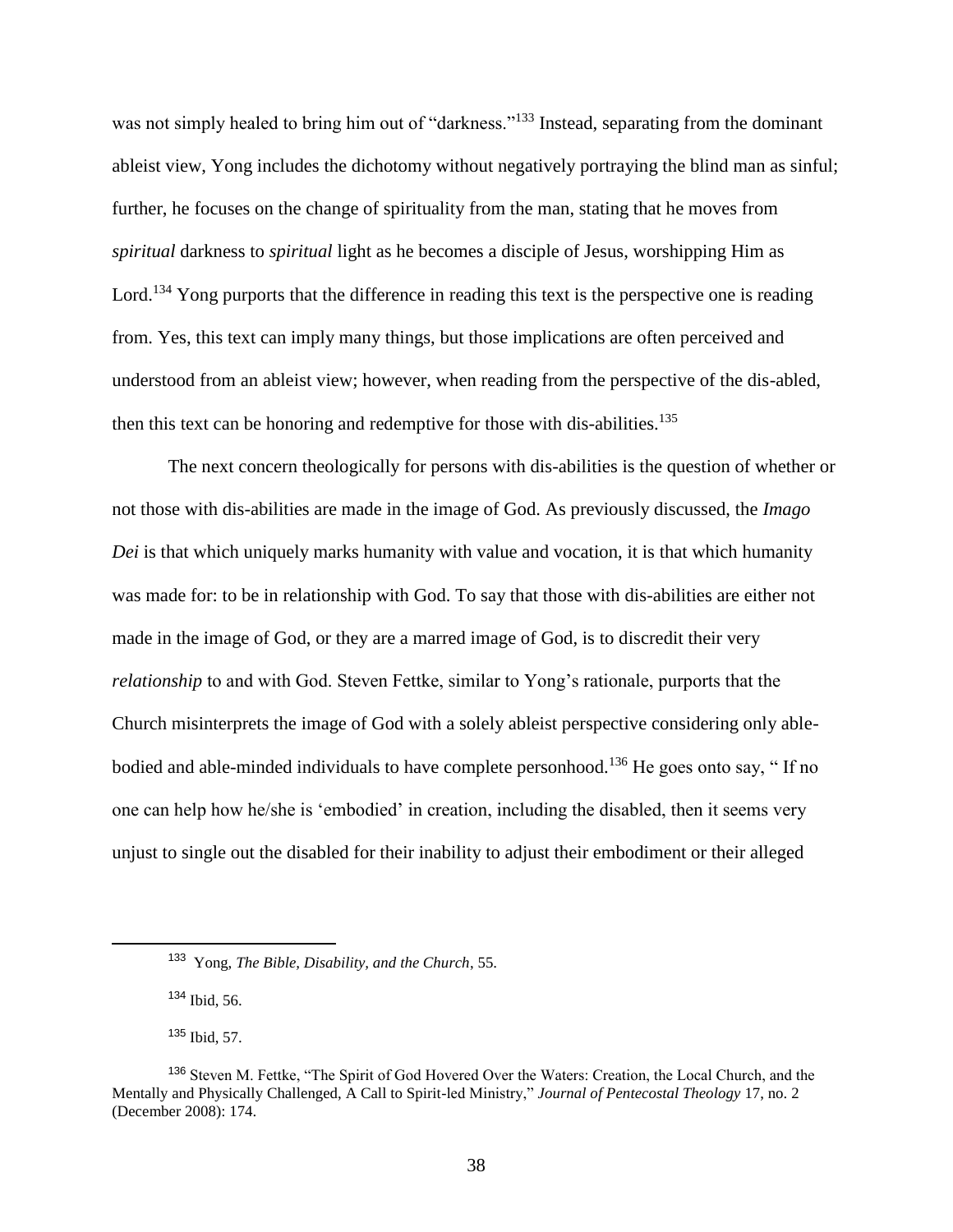insufficiency in believing in divine healing."<sup>137</sup> Therefore, it is necessary to move from an ableist perspective to a more inclusive means of understanding the image of God, thus leading to a Christocentric theology of disability.

Macaskill explains that while humanity is created "in," "after," or "according to," the image of God, Christ is the *living* image of God; in other words, humanity is merely made in the likeness of God, whereas Christ *is* the image of God.<sup>138</sup> Consequently, the model to look toward and the only normality standard that is worthy is the one set by Christ, the very image of God. Again, as previously discussed, this conformation into the image and likeness of Christ is a journey that every professing Christian embarks upon, however, there is deeper meaning and implication to this Christocentric perspective of the image of God. Meaning, whatever He speaks, however He behaves, and whatever situations He faces, Christ is one to model human life after. Eiesland develops her liberation work upon this concept, specifically in the broken body of Christ. Eiesland views Christ as "Disabled God," a contextual Christology that legitimately perceives how God is present in the lives of the "dis-abled" while unmasking the ways in which "theological inquiry has frequently instituted able-bodied experience as the theological norm."<sup>139</sup> She understands the Disabled God as, "Jesus Christ the disabled God repudiates the conception of disability as a consequence of sin. Our bodies participate in the image of God, not in spite of our impairments and contingencies but through them."<sup>140</sup>

Eiesland continues this contextualized Christology in her understanding of Emmanuel, God with us, to show the fundamental nature of such a statement to mean embodied human

<sup>137</sup> Ibid, 175.

<sup>138</sup> Grant Macaskill "Autism Spectrum Disorders and the New Testament: Preliminary Reflections," 26.

<sup>139</sup> Eiesland, *The Disabled God*, 99.

<sup>140</sup> Nancy Eiesland, "Encountering the Disabled God," *The Other Side*, (2002): 13.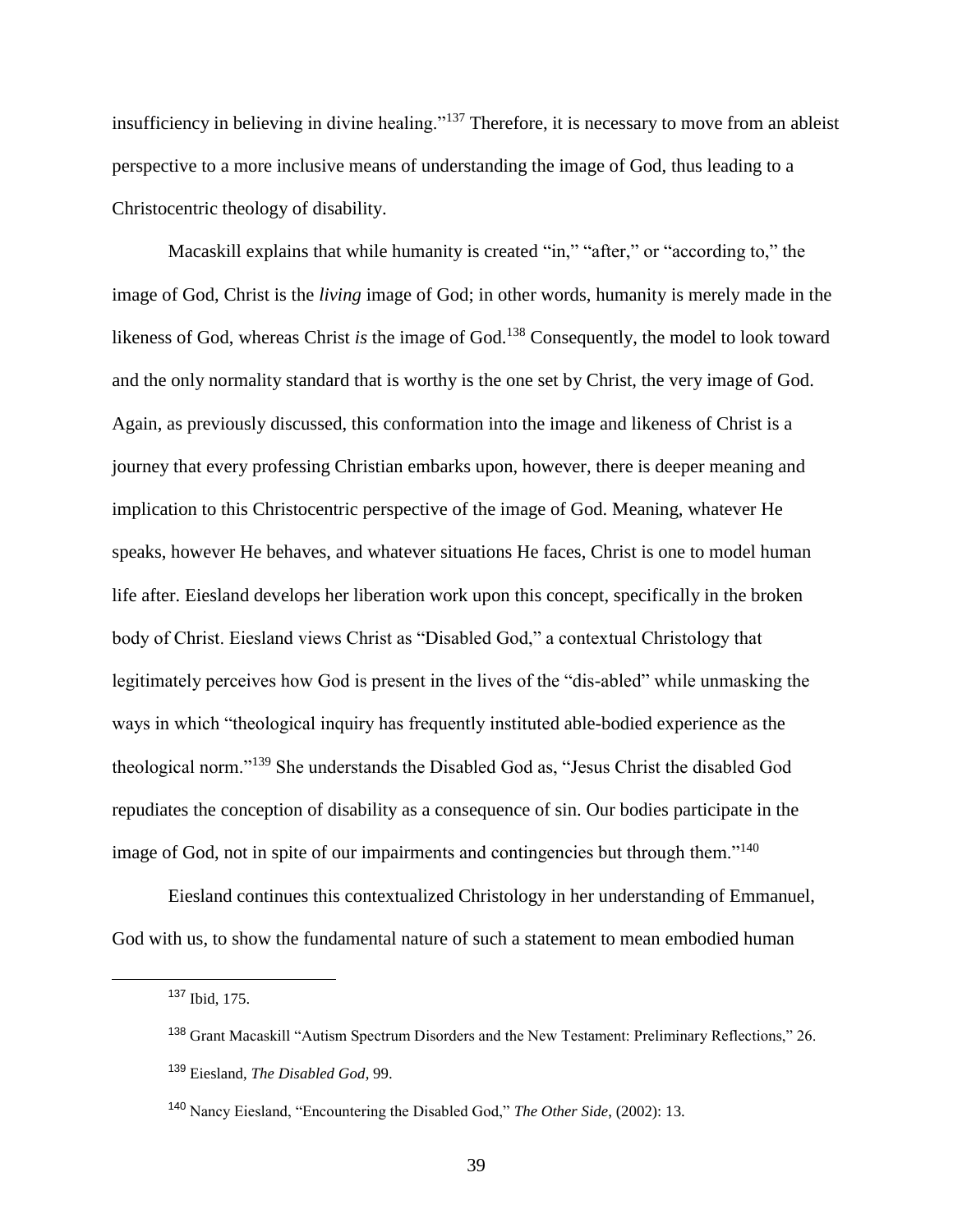experience and physicality. Thus, in the resurrected Jesus the conclusion is not a suffering servant for whom the last and most influential aspect of life was tragedy, but rather the resurrected Christ symbolizes a "disabled God," who embodies impaired limbs, the hidden wound of a pierced side, and the *imago Dei* at the same time.<sup>141</sup> From this understanding, Eiesland concludes that dis-ability not only affirms human-divine integrity, but it becomes a new model of wholeness and a symbol of solidarity.<sup>142</sup>

In culmination then, Yong argues that there is not anything inherently wrong with those with dis-abilities, but rather with the "abled" people in society in their consistent discriminatory attitudes and behaviors.<sup>143</sup> With conceptions of the dis-abled in need of change presently, there must also be change in the perception of dis-ability in the eschaton. Thus, the notion that disabilities will be taken away in the eschaton is disqualified being that this is an ableist perspective of Revelation 21:4.<sup>144</sup> Instead, Yong and Fettke argue that some dis-abilities are so identityconstructive, such as autism, Down syndrome, and sensory disorders, that to remove them from oneself in the eschaton would almost be to remove the identity of the person.<sup>145</sup> However, in the ableist view, "suffering" that is said to be removed from eschatological life is often understood to include dis-abilities; but this perpetuates continued ostracization that causes the dis-abled community to suffer since this ableist perspective devalues the personhood of those with dis-

 $\overline{a}$ 

<sup>144</sup> Ibid, 119.

<sup>141</sup> Ibid, 99.

<sup>142</sup> Ibid, 101.

<sup>143</sup> Yong, *The Bible, Disability, and the Church*, 118.

<sup>145</sup> Yong, *The Bible, Disability, and the Church,* 121. Fettke, "The Spirit of God Hovered Over the Waters: Creation, the Local Church, and the Mentally and Physically Challenged, A Call to Spirit-led Ministry," 175.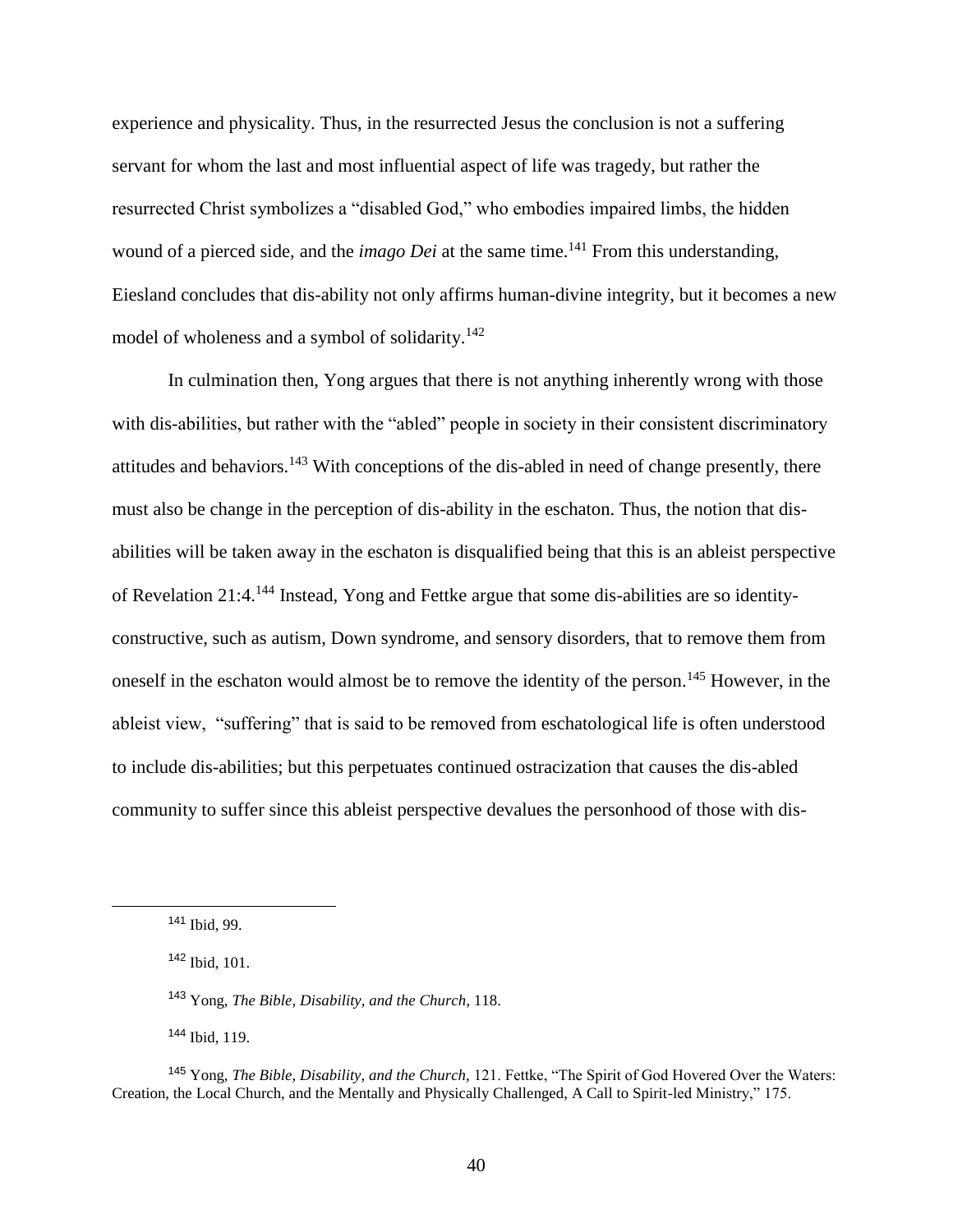abilities.<sup>146</sup> Yong explains this suffering, that of stigma and ostracization, will be taken from the dis-abled lives instead of the normate<sup> $147$ </sup> view that part of their personhood or identity will be taken. He infers also that this normate eschatology is the very thing that feeds a continued exclusionary atmosphere in churches today because the idea that dis-abilities will be wiped away as mere "blemishes like sin" or "sufferings" oppresses the dis-abled and pushes them out of the ecclesiastical community.<sup>148</sup>

Instead, since those with dis-abilities are made in the image of God, they are an expression of true personhood not a marred image of such, and in certain occasions that their disability adds to their personhood, than those with dis-abilities must be included in the confessional, practicing Christian communities. This inclusion of such people is charismological.<sup>149</sup> Firstly, this inclusivity is found in the "body of Christ" language employed throughout the New Testament, especially in the Pauline Epistles. Yong views these passages to emphasize the Church as the priesthood of believers, welcoming ministries and gifts of people from a wide spectrum of abilities.<sup>150</sup> Additionally, Fettke offers that those with dis-abilities are, as those with abled-bodies, people who need ministry, and those who can minister.<sup>151</sup> He explains,

 $\overline{a}$ 

<sup>148</sup> Ibid.

<sup>150</sup> Ibid, 105.

<sup>146</sup> Ibid.

<sup>147</sup> To be compatible with Yong's theology, I kept in continuity with his language. "Normate," here is similar to "ableist," in my own, and others, language. Normate is used to describe the group of society without disabilities, but it is also used to describe their oppressive ideology of those with dis-abilities.

<sup>149</sup> Charismological refers to the workings of and the gifts of the Holy Spirit in humanity. It is, as Steven Fettke describes, the Spirit's work of hovering and working in the midst of humanity. It is also the gifts of the Spirit, the charismata, that are given to humanity.

<sup>&</sup>lt;sup>151</sup> Fettke, "The Spirit of God Hovered Over the Waters: Creation, the Local Church, and the Mentally and Physically Challenged, A Call to Spirit-led Ministry," 181.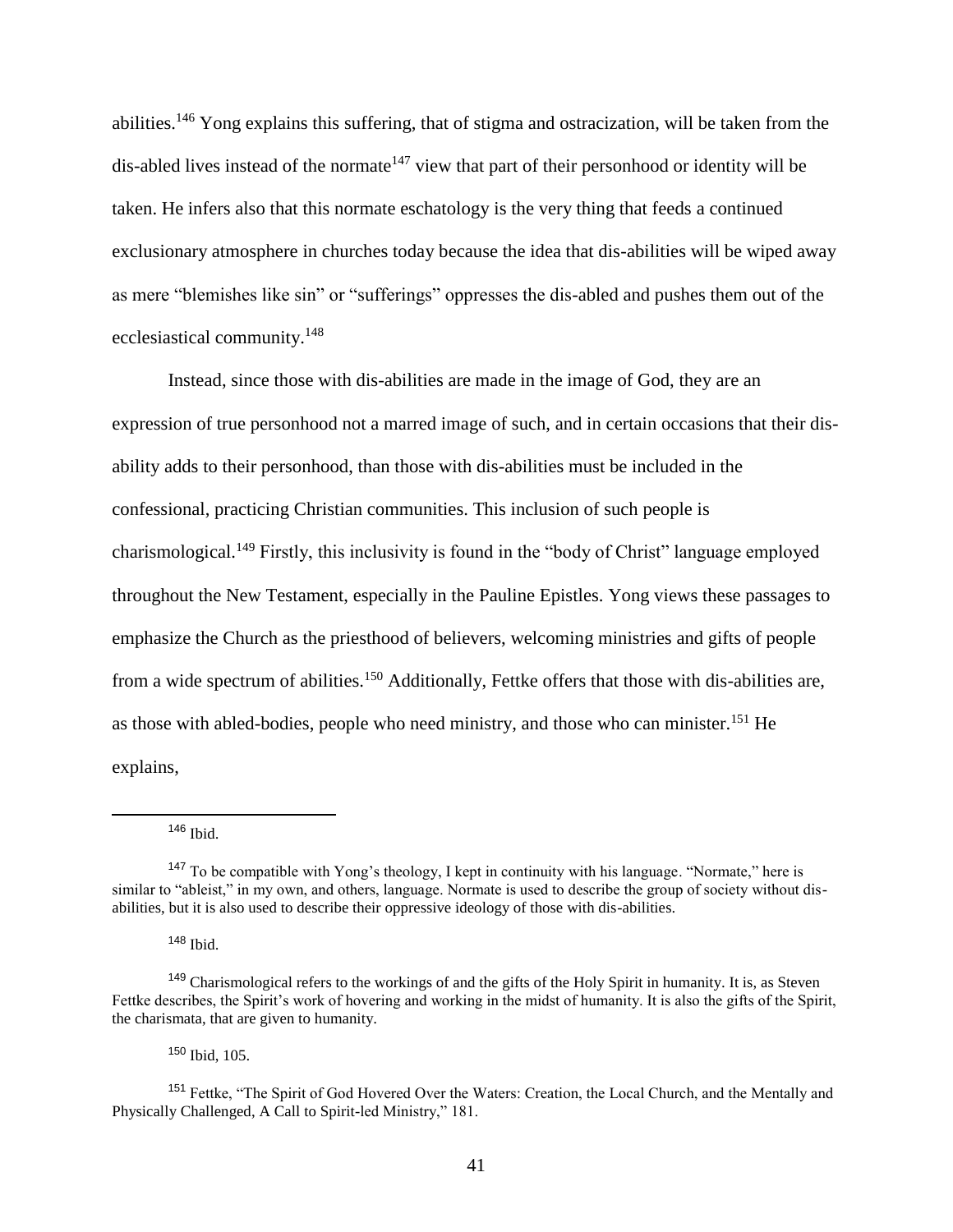all have been created by God's Spirit with their own unique 'life force' that expresses God's true intention for them...The disabled should be recognized as having a 'life force' made possible by the Spirit's work. This approach to pneumatology has great implications for those whose very lives have been defined by their disability.<sup>152</sup>

Thus, dis-abled persons can minister, even with the gifts of the Spirit, because they have been given the same Spirit as abled-bodied people, a perspective the normate group might often reject. Yong affirms this to say that dis-abled persons to experience and engage the gifts of the Spirit because the charismata manifest themselves in humanity, they are communal in that they are for the common good, and thus the yare distributed to each person for a distinctive role to be fulfilled by certain indiduals.<sup>153</sup> Therefore, dis-abled people must be included in the Church not only because they need ministry themselves, but also because they have a unique place to minister as well.

In conclusion, disability theology seeks understanding of those with dis-abilities in light of the image of God and in relationship with the Church. In study, theologians under this practice have come to the conclusion that most of the struggles that those with dis-abilities face are created and perpetuated by an exclusive, ableist society. Thus, there is continuity throughout these works that the dis-abled person is not dis-abled by sin or by curse, but rather by a repeated societal misnomer and misunderstanding of personhood. Instead, disability theology looks to the disabled body of Christ to understand the personhood of those with dis-abilities to be persons of solidarity and wholeness. Further, there is nothing inherently wrong with people with disabilities other than the conflicts they face in light of stigma and ostracization by their able-bodied

<sup>152</sup> Ibid, 174.

<sup>153</sup> Amos Yong, "Disability and the Gifts of the Spirit: Pentecost and the Renewal of the Church," *Journal of Pentecostal Theology* 19, no. 1 (January, 2010).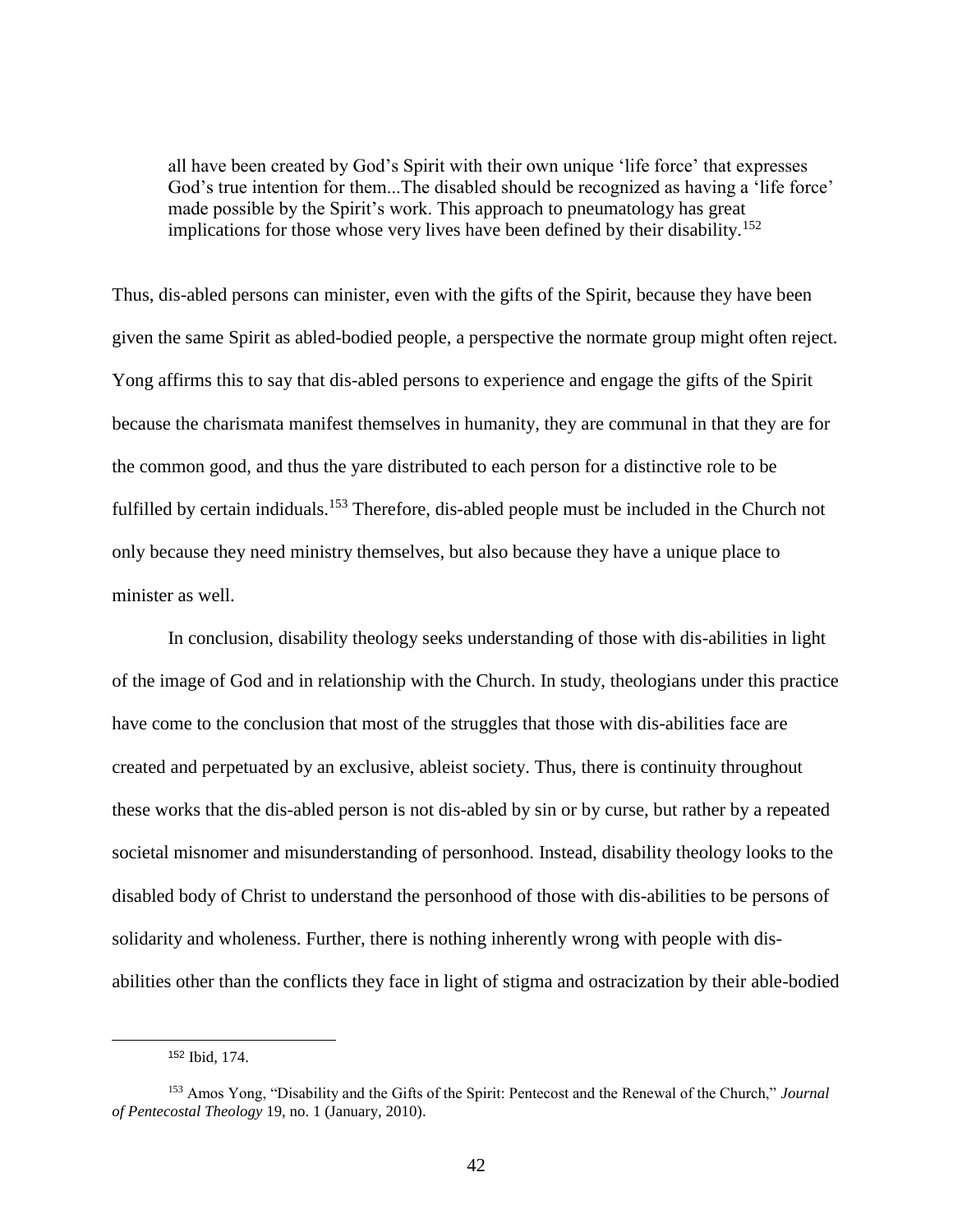peers. Thus, the argument is made that those with dis-abilities have the right to both be ministered to, and to fulfill their own calling in ministry with the gifts given to them by the Spirit.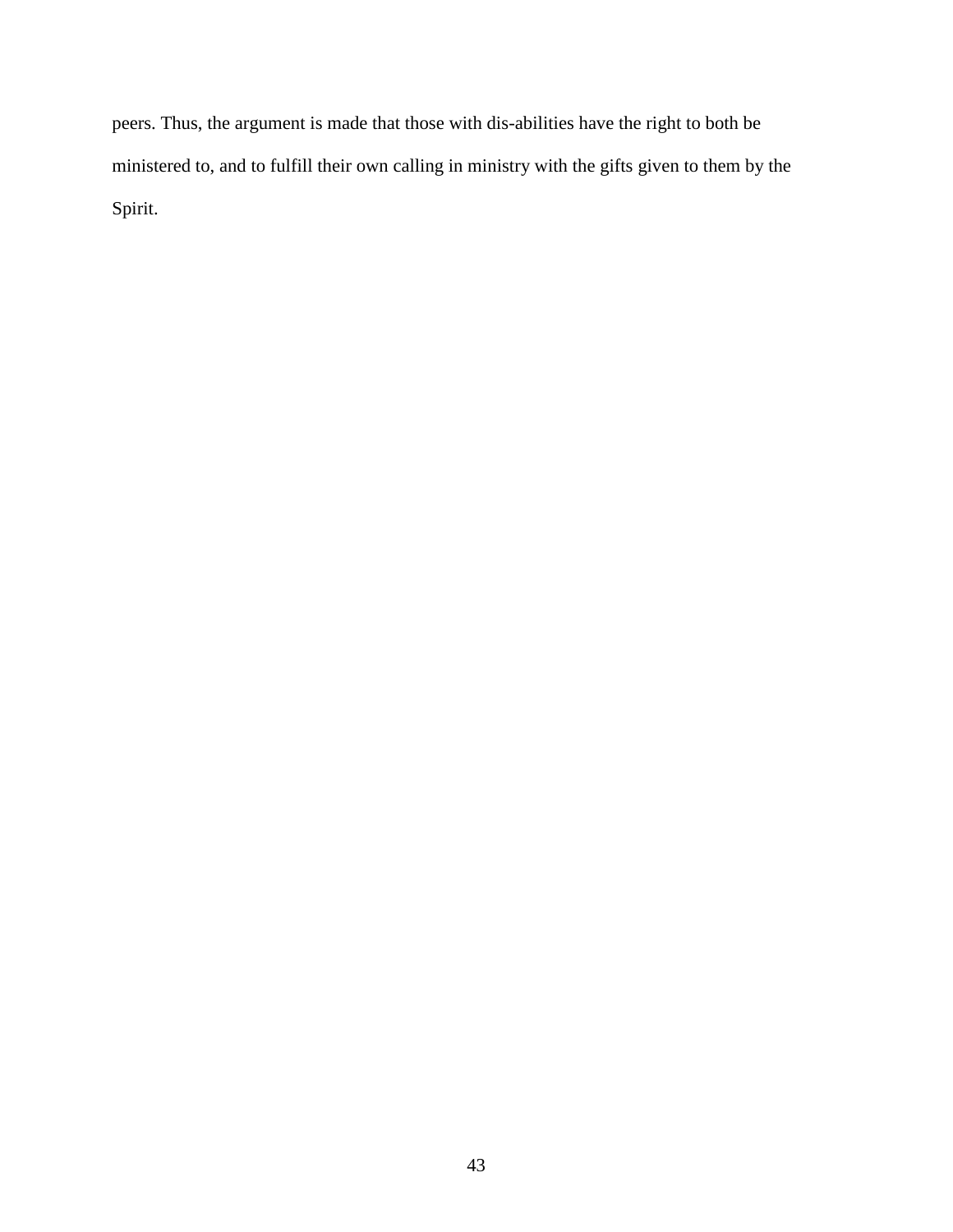# THE MENTALLY ILL AND THE UNIQUELY GIFTED

In light of an understanding of mental illness, this chapter will survey unique individuals throughout the course of history that expressed such characteristics and symptoms of mental disorder. These individuals were not formally diagnosed with any specific illness because a formal diagnostic method was not yet created during their lifespan, however, their expression of such behavior and thoughts do, in fact, ascertain a probable presence of mental disorder. This survey will recognize these characteristics alongside their profound impact on the history of the world. In concordance with this, a review of individuals in Scripture that expressed unique gifts given by God will follow thereafter. These gifts include workings in the prophetic, tongue speech, and other such Divinely inspired abilities. It will also be surveyed as to how the surrounding community accepted or rejected the gifts and the individuals that expressed them. After, a short synthesis will conclude the chapter in order to compare the two groups of people studied.

# The Mentally Ill Through History

Through different periods of recorded history there are several unique individuals that have impacted society in uncountable ways; however, in some cases these individuals faced struggles that are presently characteristics of diagnosable mental illnesses. For the sake of time, this portion of the chapter will review two major figures of society that also displayed characteristics of mental disorder, and their impact upon culture in lieu of their apparent mental struggle.

44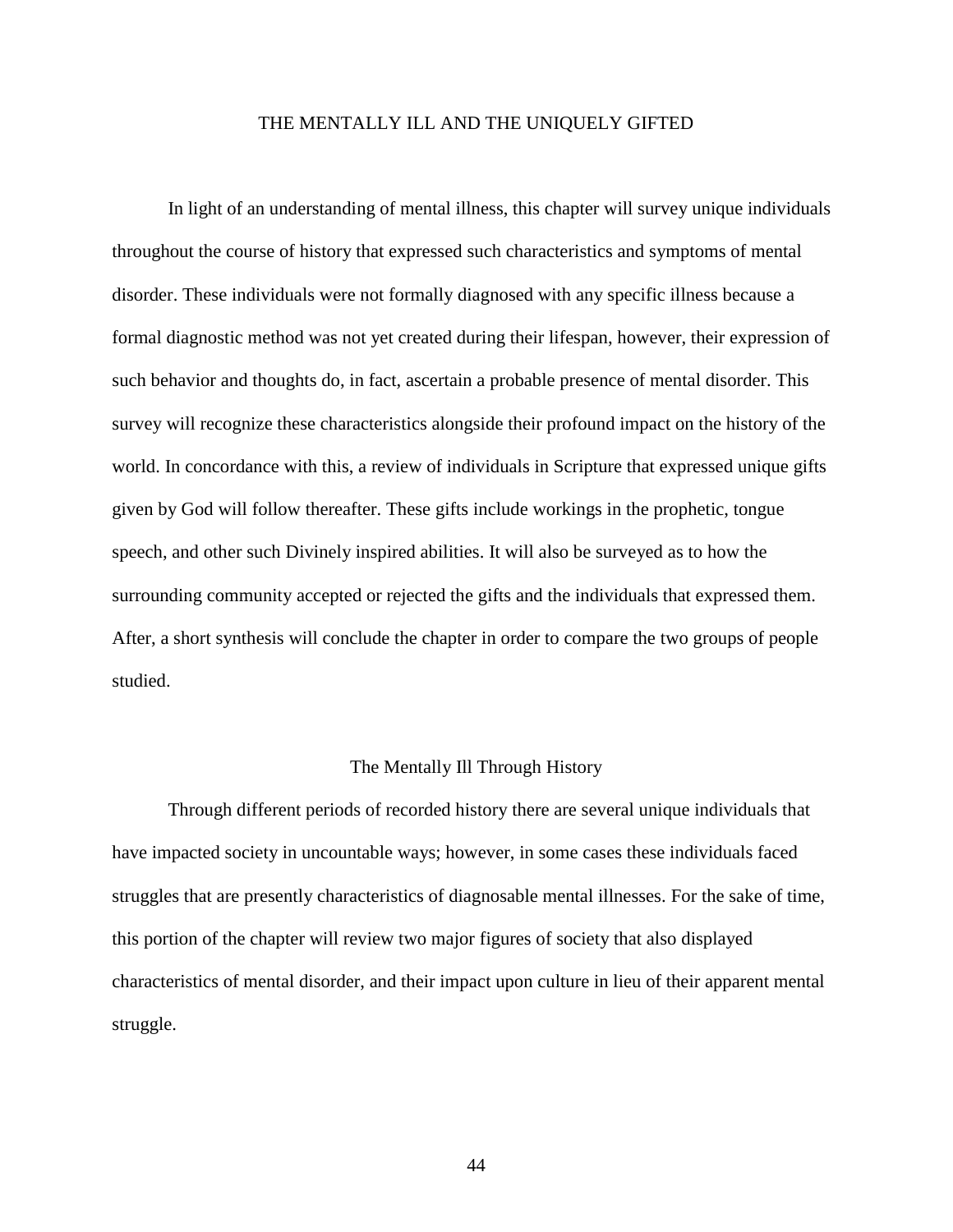One of the most well-known figures in history that seems to inimitably be described as such a figure is the widely acclaimed artist Vincent van Gogh. Van Gogh is described as the father of expressionism, <sup>154</sup> an art form that seeks to portray inward, emotional experience rather than perceptions of the external world. This form of art seems to coincide with his unceasing devotion and lustrous passion of portraying "humanity" in his artwork.<sup>155</sup> Additionally, in his review of the profound work of the Art Gallery of Ontario, Henri Dorra explains that van Gogh was also one of the first pioneers in cloisonism, a post-impressionist art form that contours textured and flat brush strokes with dark colors.<sup>156</sup> Thus, his artwork has been displayed at some of the world's most exclusive exhibits,<sup>157</sup> and are still yet displayed in modern universities, museums, and exhibits.

There is no doubt that van Gogh impacted not only the realm and discipline of art, but also the culture of the era in which he lived through his artwork; yet, van Gogh also displayed characteristics of serious mental disorder as observed in his letters to his brother Theo and other forms of autobiographical documentation.<sup>158</sup> Vincent often found consolation in his brother, and was recorded to admit to Theo that he struggled through his childhood because it was "gloomy, cold and sterile."<sup>159</sup> The early stages of his life were, unfortunately, not much easier since they

<sup>154</sup> Margaret Breuning, "Vincent van Gogh," *Parnassus* 7, no. 6 (1935), 7.

 $155$  Ibid.

<sup>156</sup> Henri Dorra, "Van Gogh and Cloisonism," *Art Journal* 41, no. 3 (1981), 258.

<sup>157</sup> The Art Institute of Chicago, "The van Gogh Exhibition," *Bulletin of the Art Institute of Chicago* 30, no. 5 (1907-1951), 62.

<sup>158</sup> Breuning, "Vincent van Gogh," 8.

<sup>159</sup> Kaylan Bhattacharyya and Saurabh Rai, "The Neuropsychiatric Ailment of Vincent Van Gogh," *Annals of Indian Academy of Neurology; Mumbai* 18, no. 1 (March 2015), 6.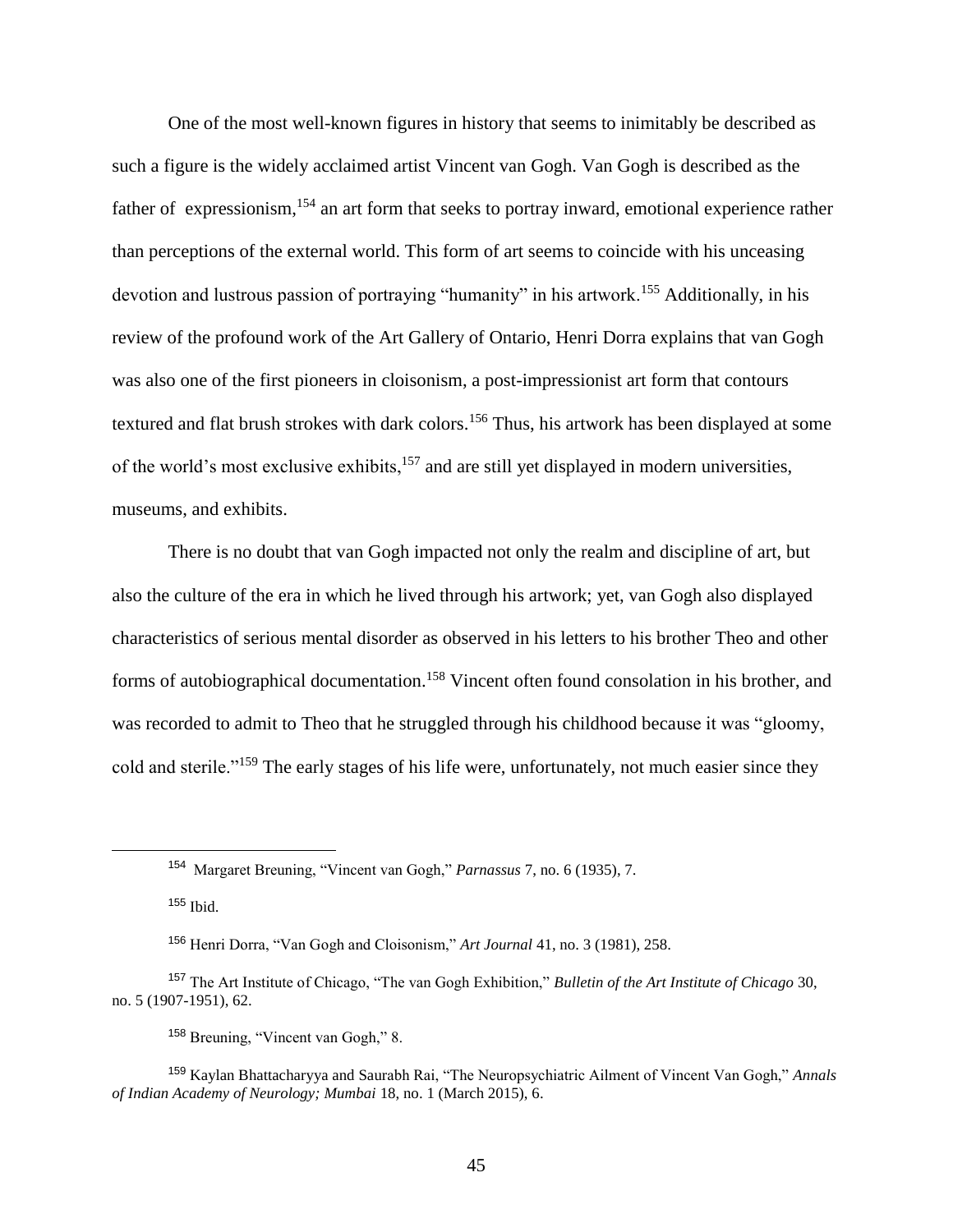were marked by failure and disillusionment through several different careers.<sup>160</sup> One of these included a rejection of both the church at large and the clergy members as well.<sup>161</sup> At the age of twenty-eight, van Gogh began painting, but upon his move to France van Gogh checked himself into the asylum in Saint Rémy in 1888.<sup>162</sup> In 1890, he moved to a commune where he was treated again by a well known physician in France; at this time he painted some of his seminal works until he was shot, either self-inflicted or accidentally, and died.<sup>163</sup> Throughout these years, anxiety, impotence, absent-mindedness, hallucinations, stupor, and several severe physical ailments constituted van Gogh's internal struggles.<sup>164</sup> In light of these symptoms and the advancements made in psychological research in the present time, there have been many proposed "diagnoses" for van Gogh's mental disorder. These diagnoses range from lead poisoning, to epilepsy, to bipolar depression, and although these are mere surmises as to what van Gogh did actually express, there is substantial and "incontrovertible evidence that van Gogh must have suffered from some intractable neurological or psychiatric disorder."<sup>165</sup> It is, then, undoubtedly clear that van Gogh possessed mental disorder, but also an undying creativity that has impacted the realm of art and culture since the time of his death.

In addition to van Gogh's impact on society in lieu of his mental disarray, another historical figure that presumptuously displayed characteristics of mental disorder is the theologian Martin Luther. A foremost leader of the Reformation in the sixteenth century, Luther

<sup>160</sup> Breuning, "Vincent van Gogh," 8.

<sup>161</sup> Ibid.

<sup>162</sup> Bhattacharyya and Rai, "The Neuropsychiatric Ailment of Vincent Van Gogh," 6.

<sup>163</sup> Breuning, "Vincent van Gogh," 8.

<sup>164</sup> Bhattacharyya and Rai, "The Neuropsychiatric Ailment of Vincent Van Gogh," 6. <sup>165</sup> Ibid, 8.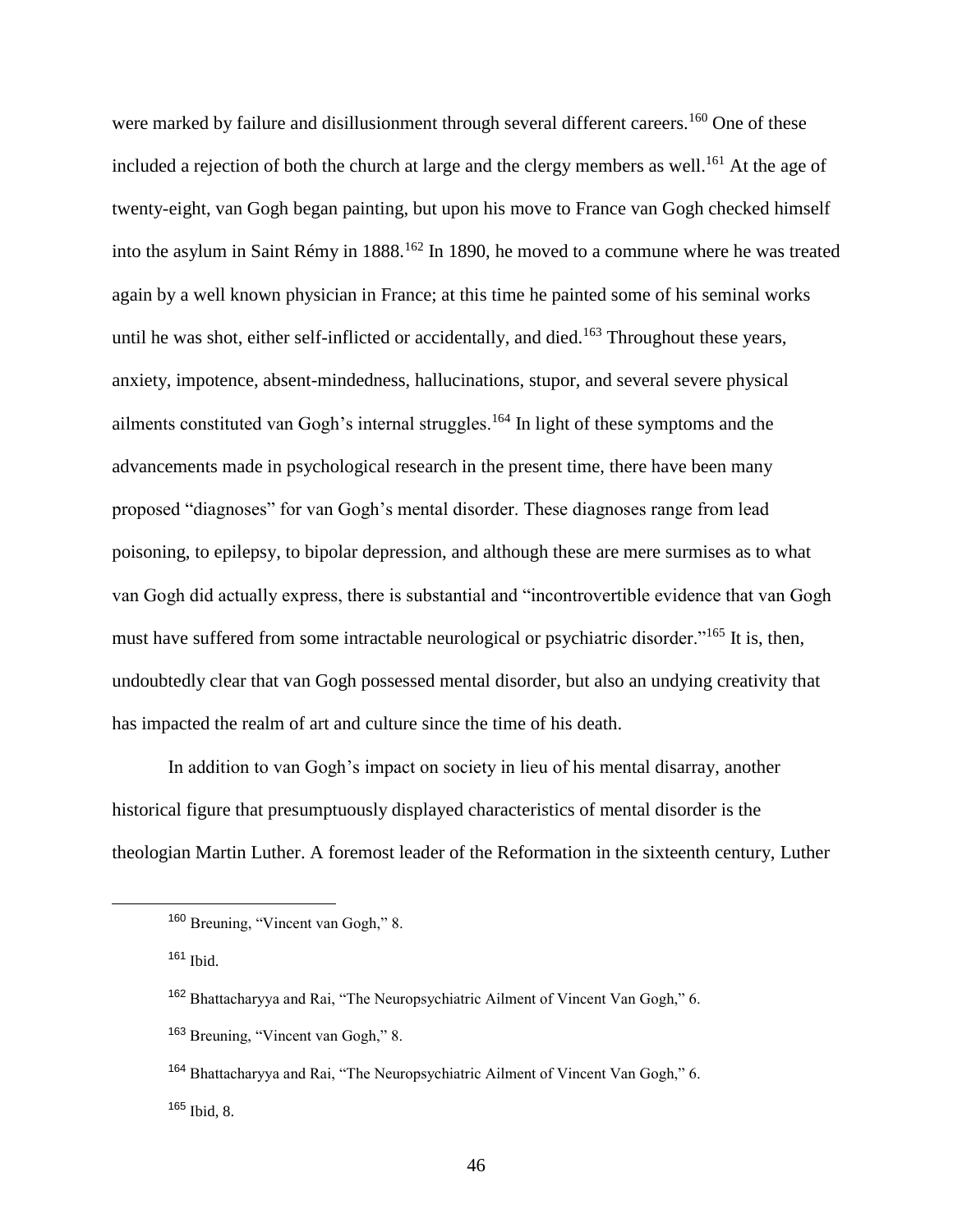impacted the world incalculably. One obvious manner in which Luther changed history and altered theology was through his grievances he proposed to the Catholic Church, and his means to reforming the church's orthodoxy and praxis in order to reflect the Pauline notion of righteousness bestowed by grace alone. In light of such ideas, he fought to reform church practices such as the sale of indulgences that, in Luther's eyes, only gave the Catholic church more power. <sup>166</sup> In addition, with Augustinian ideology and a profound scrupulosity for biblical hermeneutics, Luther introduced much of what modern theology still affirms today; such ideas shaped the Protestant movement which in turn produced copious amounts of denominations and movements within itself, whether or not it was Luther's initial intention or not.<sup>167</sup> These movements and churches expounded and expanded upon one another to the extent of the amount of Reformed and Neo-reformed churches that still exist today. Martin Luther's theology and action to protest injustice within the Catholic church largely impacted theology and philosophy from the sixteenth century forward, especially in the West.

Though profound in his impact on the Church at large and society, Luther expressed signs of mental disorder as well. Throughout his life, Luther recorded anxious thoughts and obsessive behavior, said to be due in part to his austerity.<sup>168</sup> Upon his first altar call as a young Catholic boy, Luther remembers in his journal of his utter and debilitating fear of serving God in such a manner, and of the possibility of making a mistake; he accounts, "...I was utterly stupefied and terror-stricken."<sup>169</sup> Throughout his childhood and into his twenties, Luther exemplified signs

l

<sup>166</sup> Justo L. González, "Martin Luther: Pilgrimage to Reformation" in *The Reformation to the Present Day,* 2nd edition, volume 11 of *The Story of Christianity*, (New York, NY: HarperCollins, 2010), 19-36.

<sup>167</sup> Ibid.

<sup>168</sup> Ibid, 21.

<sup>169</sup> Roland H. Bainton, *Here I Stand: A Life of Martin Luther*, (Nashville, TN: Abingdon Press, 2013), 25.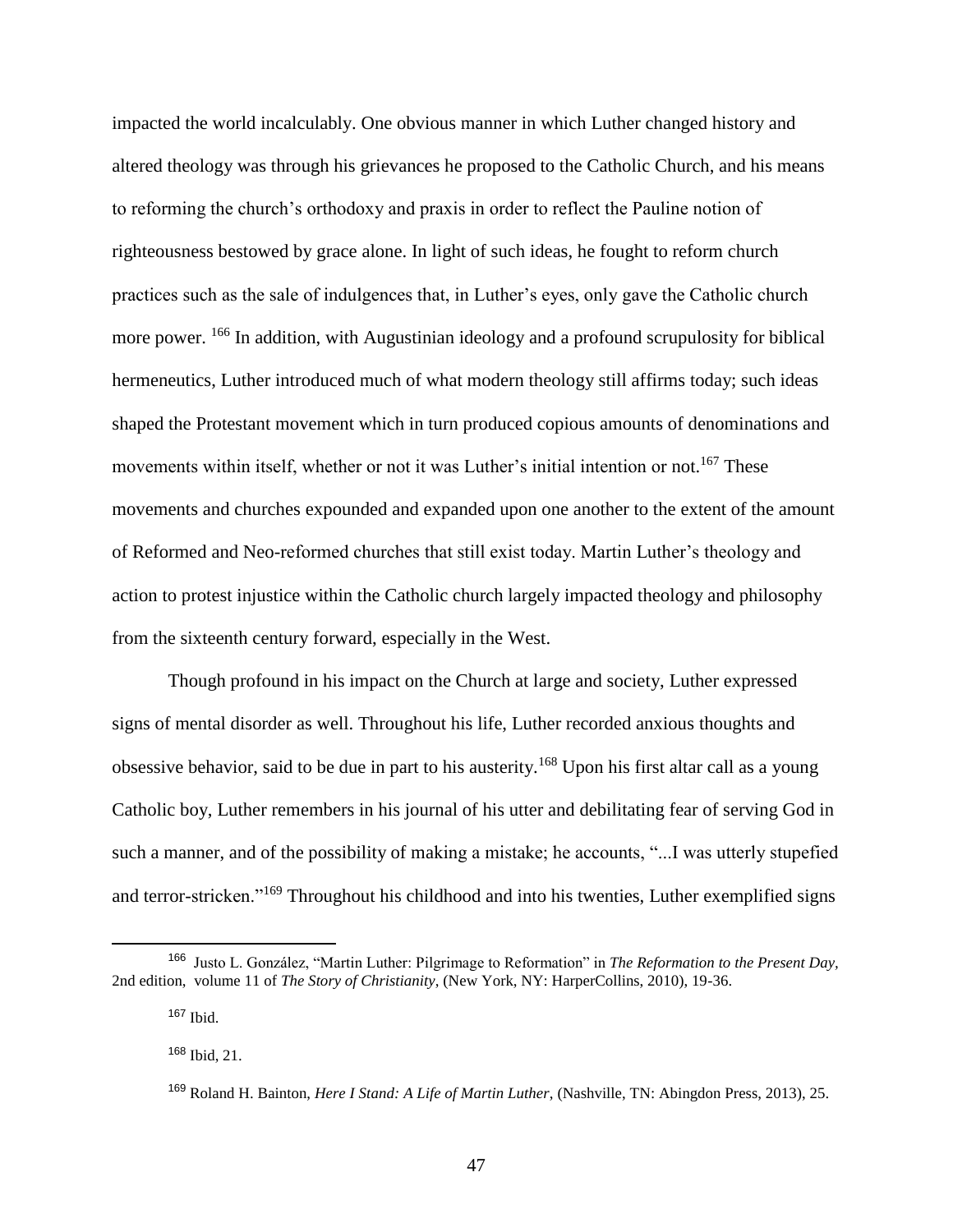of obsessive perfectionism that seemingly lead to compulsive, repetitive behavior, such as intensely habitual confession in order to make recompense for  $\sin$ ,<sup>170</sup> and even ascetic self-harm in punishment of imperfect thoughts or actions.<sup>171</sup> Through his obsessive confession, Luther "spent hours listing and examining all his thoughts and actions, and the more he studied them the more sin he found in them."<sup>172</sup> It was not until a spiritual advisor of Luther's pointed him in the direction of the Mystic interpretation of piety that he found liberation from his obsession of his sinfulness and continuing need of confession; further, Luther came to accept the grace of God by reasoning that faith is to be the ultimate means of righteousness.<sup>173</sup> However, this seemingly intense attention to detail, almost in obsessive form, was still present in Luther as he lectured and formed the theses for his proposed reformation. With this information in mind, it is probable that Martin Luther, one of history's most notable theologians and a pioneering reformer, possessed characteristics and expressed behaviors of Obsessive Compulsive Disorder.<sup>174</sup> However, these behaviors can most likely be contributed to the leading of Luther to God's grace, a liberating experience with Divine mercy, that further pushed Luther into his theology of faith-based

<sup>172</sup> Ibid.

 $\overline{a}$ 

<sup>173</sup> Ibid, 24, 26.

<sup>170</sup> Ibid, 26-29.

<sup>171</sup> Gonzalez, "Martin Luther: Pilgrimage to Reformation," 23.

<sup>&</sup>lt;sup>174</sup> Please refer to the DSM-5 criteria of diagnosis of OCD. The similarities of behaviors recorded by Luther that could align with the diagnosis criteria of OCD are both obsessions and compulsions. Firstly, obsessions are "recurrent and persistent thoughts, urges, or images that are experienced, at some time during the disturbance, as intrusive and unwanted, and that in most individuals caused marked anxiety and stress," which could align with Luther's obsessive reflection and meditation upon his sin. Additionally, compulsions are defined as, "repetitive behaviors (e.g., hand washing, ordering, checking) or mental acts (e.g., praying, counting, repeating words silently) that the individual feels driven to perform in response to an obsession or according to rules that must be applied rigidly," which seem to correspond with Luther's consistent confession and ascetic self-punishment.

American Psychiatric Association, *Diagnostic and Statistical Manual of Mental Disorders* 5th edition, (Washington D.C.: American Psychiatric Publishing, 2013), 235-264.

Paul Cefalu, "The Doubting Disease: Religious Scrupulosity and Obsessive-Compulsive Disorder in Historical Context," *Journal of Medical Humanities* 31, no. 2 (June 2010), 111.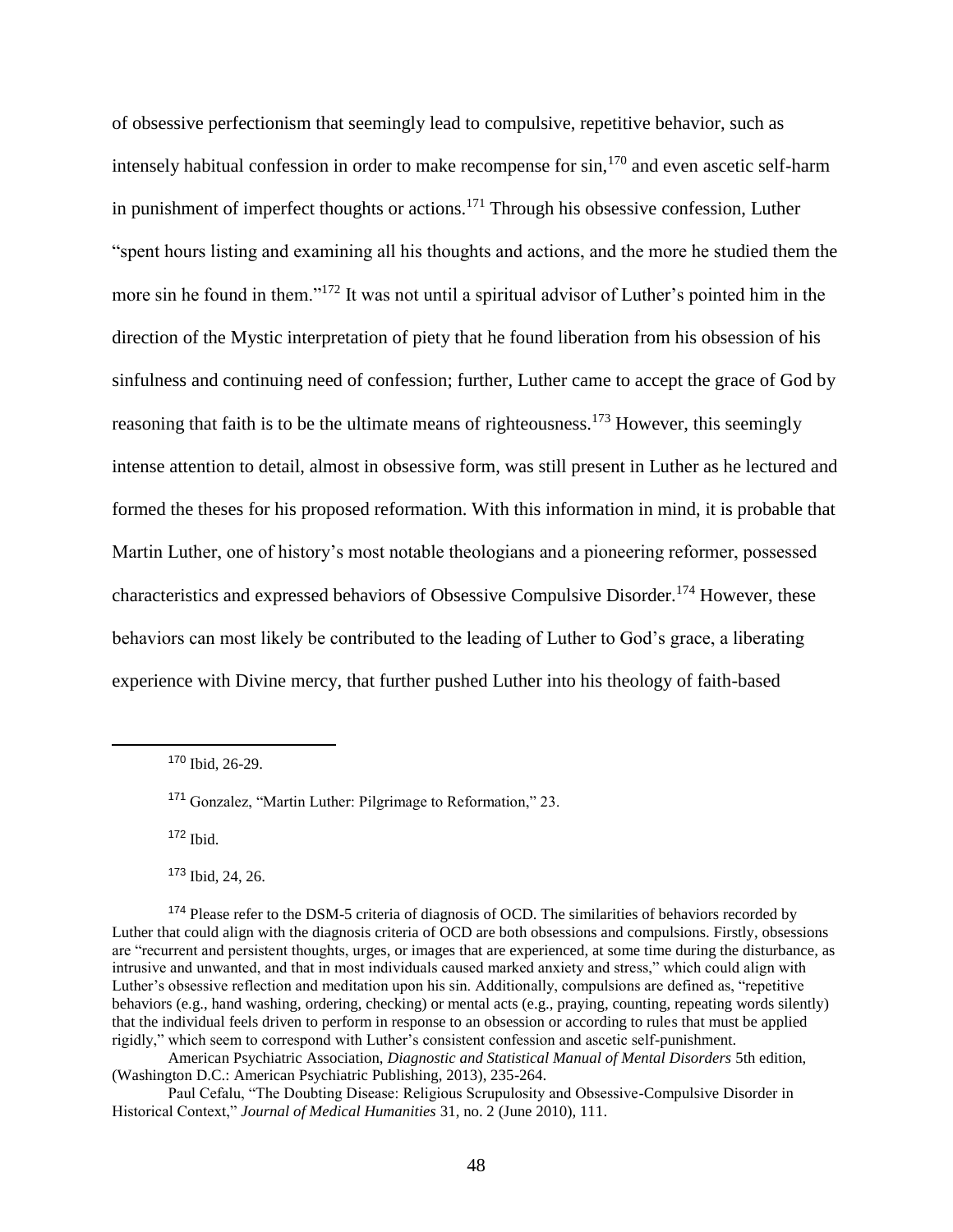righteousness; even further, these obsessive traits seemed to remain into his years later as he sought reform from the Catholic church.

# The Uniquely Gifted

Now the discussion will transition to the individuals in Scripture that expressed unique gifts given by God, and a review of such gifts. The first point of discussion is to understand Divinely given gifts. This concept appears to be twofold simply because of the nature and definition of "gift," so that a Divine gift may be something one is naturally graced with from God, or something uniquely given to one by God. The former aspect of Divine gifts appears to be more universal than the latter. This universal gift begins at the very existence of each human being, meaning that the very ontology of humanity is given as a gift by God because it was by the grace of God that humanity was created in the first place. This is why Paul argues in his epistle to the Romans that humanity's cause for wrath originated from ingrattituity of God's creation of the world and all of humankind.<sup>175</sup> Further, in James' epistle, this universality is reckoned by his explanation that *every* good and *every* perfect gift is given by God (James 1:17). James' definition of gift is often interpreted to be a vague, comprehensive sense of the term that encompasses all good things, but it can also imply that every good and perfect gift is *wisdom,* originating from the ultimate Source of wisdom.<sup>176</sup> Sophiologically, in this sense, "gift" then could imply this wisdom is all that is good, and therefore all that is good is comprised as a gift

<sup>175</sup> Troels Engberg-Pedersen, "Gift-Giving and Friendship," *Harvard Theological Review* 101, no. 1 (January 2008): 24.

<sup>176</sup> J. C. Poirier, "Symbols of Wisdom in James 1:17," *Journal of Theological Studies* 57, no. 1 (2006): 58.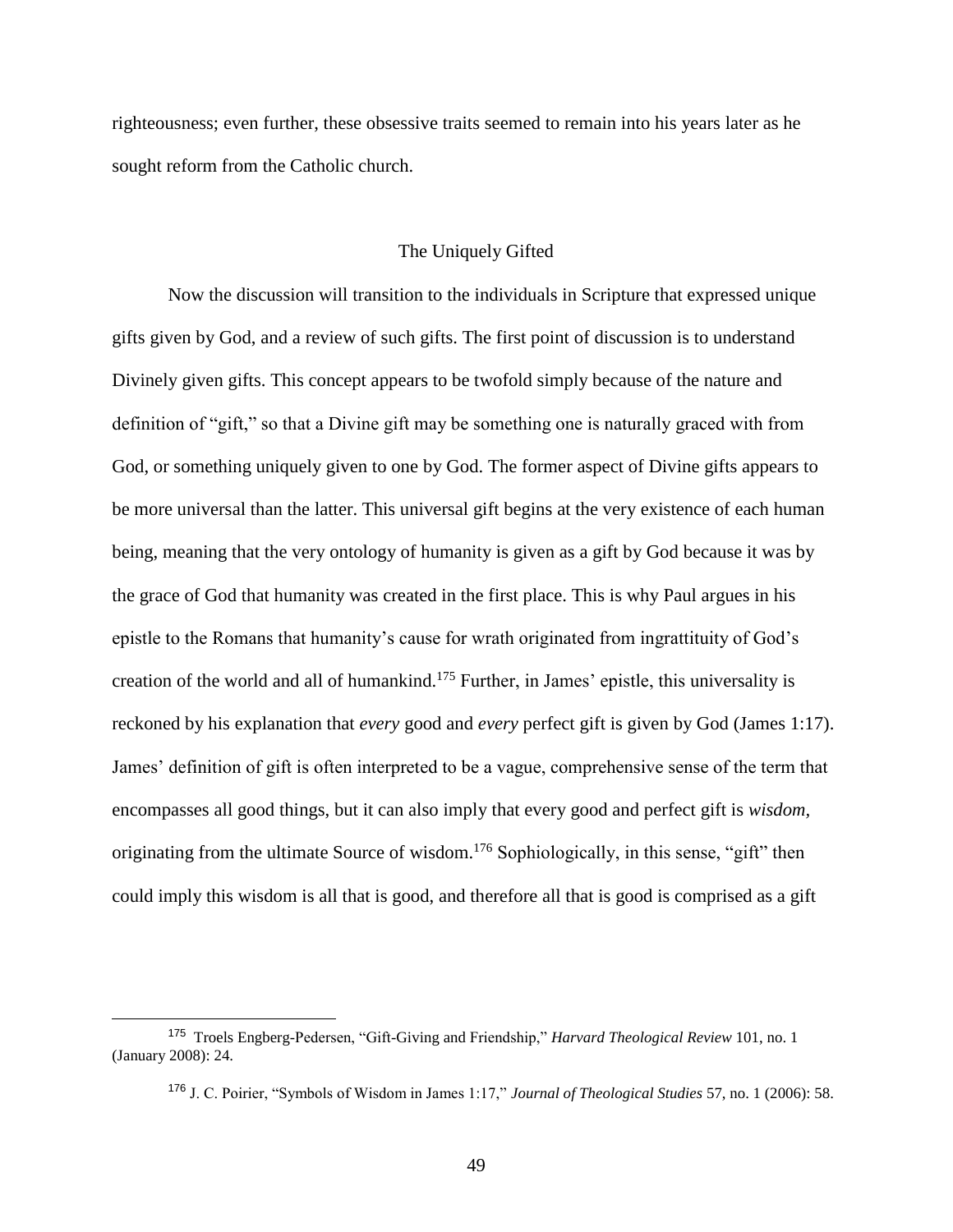unto humanity existing in a world deviated from the truest form of good.<sup>177</sup> Therefore, every universal good thing is a gift given by God to all humanity. Such universal gifts comprise much of ordinary life, like provision of sunlight, rain for crops, and air to breathe; however, these gifts can and do expound to provisions of food, safety, and other such specific needs humanity has for survival.

The latter aspect of Divine gifting is more specific and unique both in the giving and the receiving. These gifts remain universal in that they are given universally by the same God, as Paul expounds upon to say that no one can boast for his or her gift since they are begotten by God, bestowed by God, and boastable solely by God.<sup>178</sup> This credibility to boast reaches to the gift of salvation as well, in that salvation is a gift from God that is not earned, lest it lose its "giftnness."<sup>179</sup> Salvation is given by God and is accomplished by faith; faith thus receives the gift in order to actualize the event; therefore, this event in its entirety is a gift of God, and boastable only by God.<sup>180</sup> This gift of salvation does universally reach to all people through the propitiating and resurrected work of Christ, though still given as a gift by God.

In addition to the gifts of the Father, such as existence and provision, and the gift of the Son, salvation, there is also not only the gift of the Holy Spirit, but the charismata given by the

<sup>&</sup>lt;sup>177</sup> This concept is adapted from a lecture given by Dr. Chris Green. Christopher E. W. Green, "Sophiology," Lectures in Contemporary Theology, Southeastern University, Lakeland, FL (September 28, 2018).

<sup>178</sup> Joseph A. Fitzmyer, *The Anchor Yale Bible: First Corinthians* volume 32 (New Haven, CT: Yale University Press, 2008), 217.

<sup>179</sup> Andrew T. Lincoln, *Word Biblical Commentary: Ephesians* volume 42 (Dallas, TX: Word Books Publisher, 1990), 112.

<sup>180</sup> Ibid.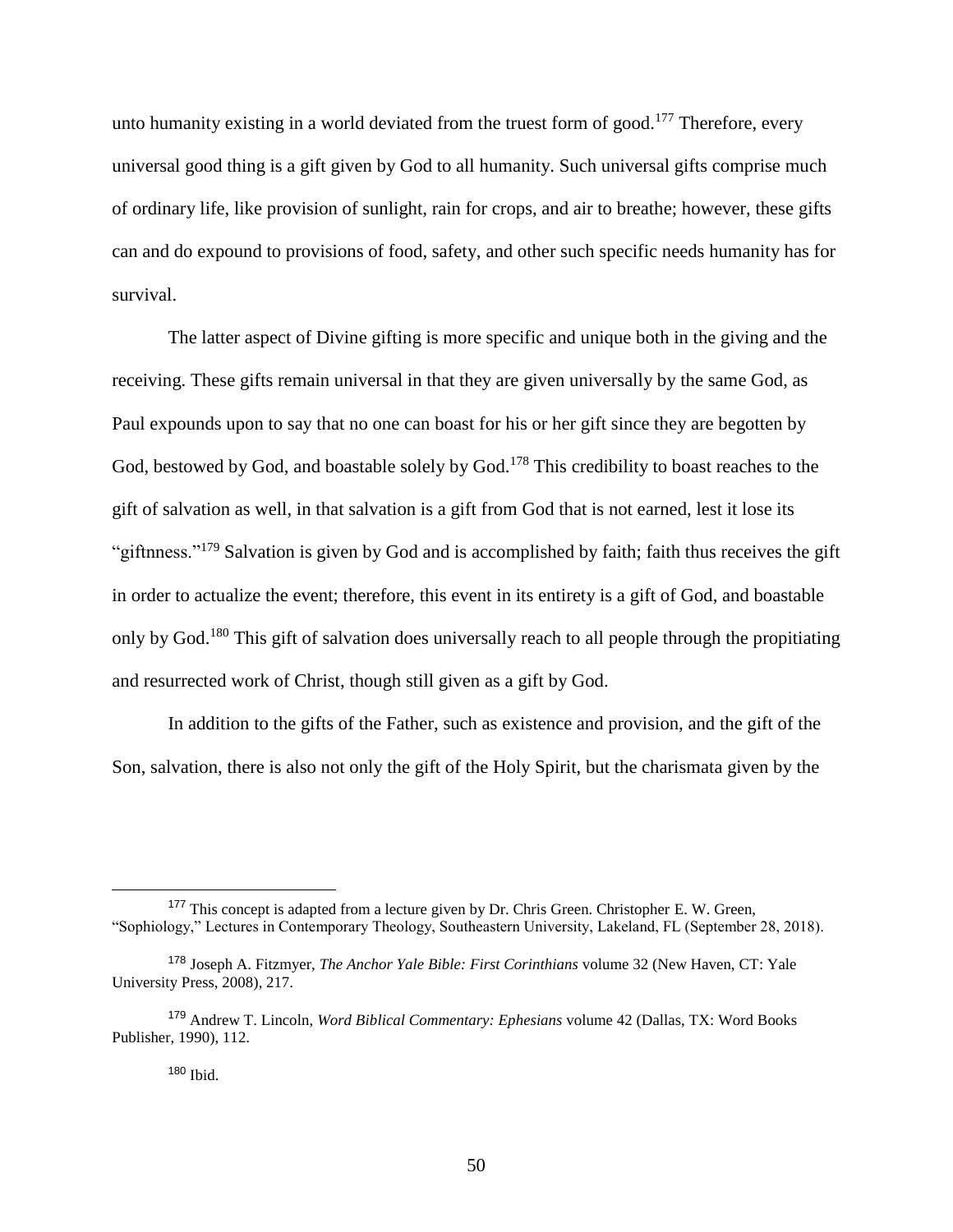Spirit as well.<sup>181</sup> Augustine's hermeneutic of the Spirit's bestowment upon humanity leads him to believe the title and occupation of the Spirit is both "Love," and "Gift."<sup>182</sup> Much of church history, both Eastern and Western tradition, has also accepted this understanding of the Spirit's role in humanity's existence. Although the ontology and occupation of the Holy Spirit cannot be limited to these two terms, it is important to note that the Spirit is given to humanity throughout the course of Scripture in both testamental periods. Accounts of this conferral of God's Spirit upon humanity begins with Bezalel and his commission of artistry for the Tabernacle, stretches to the voice of the prophets of ancient Israel, and reaches to the prophecy of Joel, the promise of Jesus, fulfilled at Pentecost in which the Spirit would be poured out on all believers. In each case, and in similar circumstances throughout Scripture and church history, the Spirit of promise was given unto believers as a seal of salvation and a help.<sup>183</sup>

This working of "helper" that is embodied by the Spirit encompasses many character traits, such as helper, witness, interpreter, prosecutor, and revealer;<sup>184</sup> and these characteristics often manifest themselves in the gifts of the Spirit. Though they are not to be worshipped or praised, and they remain to be gifts given by God, these gifts are ones that are characteristically given sparingly to certain individuals or communities, therefore ascribing the individuals receiving such characteristics as uniquely gifted. Within this overarching idea of spiritual gifts

<sup>&</sup>lt;sup>181</sup> I am not arguing tritheism in this differentiation of each Giver of the separate gifts; the gifts listed are bestowed by God, who is One, through whom the three Persons of the Trinity give in the respective manner by which each interact with humanity. However, the gifts originate and are given each by God, originating from a trinitarian perspective.

<sup>182</sup> Matthew Levering, "The Holy Spirit in the Trinitarian Communion: 'Love' and 'Gift'?" *International Journal of Systematic Theology* 16, no. 2 (April 2014).

<sup>183</sup> John 14:16, Ephesians 1:13-14 NASB, Matthew N. O. Sadiku, *Ephesians: A Pentecostal Commentary*, (Bloomington, IL: AuthorHouse Publishing, 2012), 18-19.

<sup>184</sup> F. F. Bruce, *The Gospel of John: Introduction, Exposition, and Notes*, (Grand Rapids, MI: William B. Eerdmans Publishing Co., 1994), 302.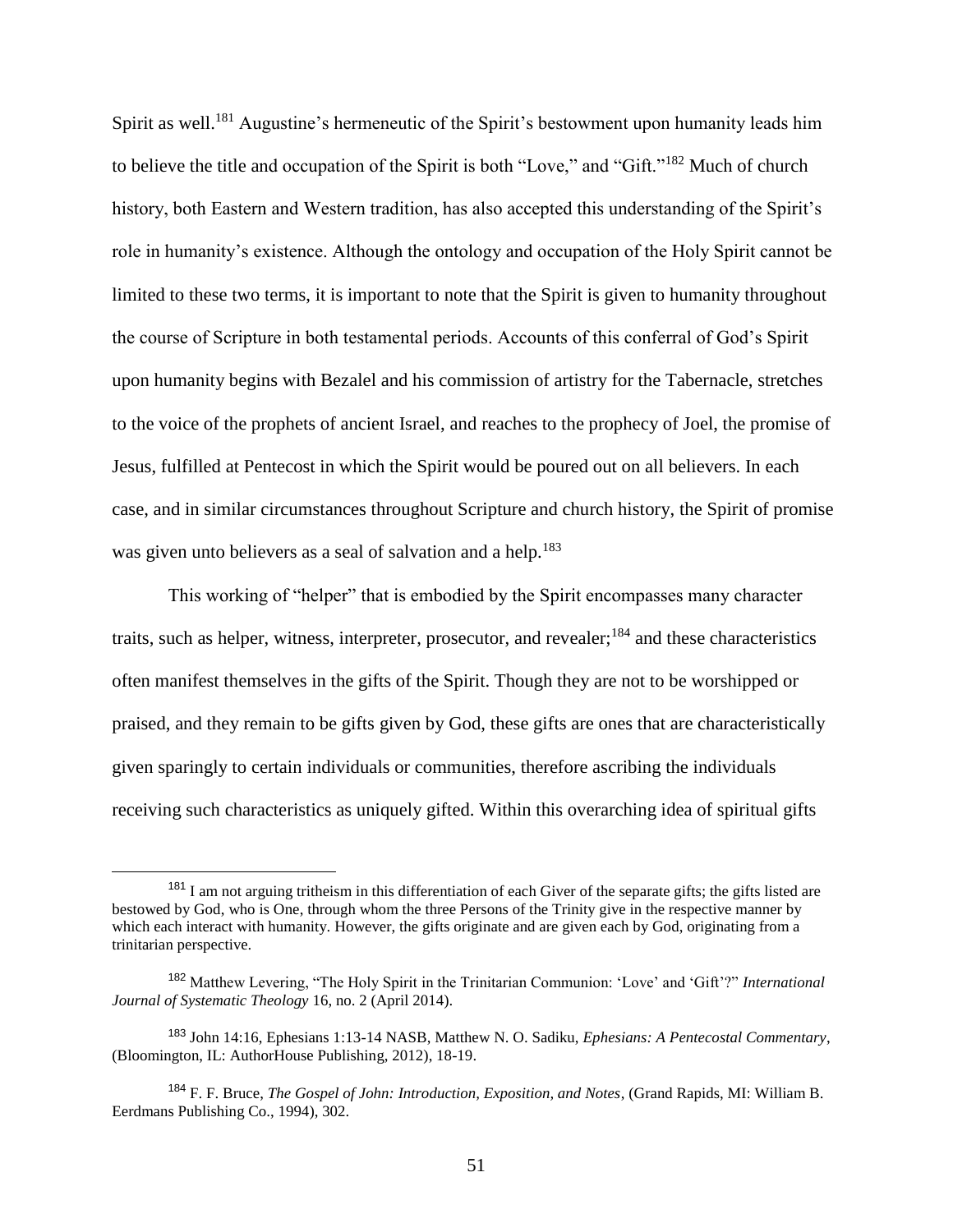there exists a multitude of various Divine endowments. As previously mentioned, the first recorded human filled with the Spirit, along with other gifts including wisdom, knowledge and skills of various crafts, was Bezalel the artisan of the Tabernacle.<sup>185</sup> He was empowered by the Spirit and the gifts of wisdom and skill to carefully craft and design the Tabernacle artfully.<sup>186</sup> Additionally, throughout the history of Israel the various prophets that arose expressed a prophetic gifting that is traditionally understood to be inspired and endowed by the Spirit. Calvin purports that the Spirit is proved divine because of His work and speech through the prophets' forthtelling.<sup>187</sup> With their prophecies understood as this "forthtelling," it is good to say the prophets of Israel were Spirit-inspired simply through the word of God, specifically the Torah, to fulfill the ministry of God.<sup>188</sup>

In addition to these unique individuals that furthered the ministry of God in light of what He had equipped them with, there also must be a consideration of the spiritual gifts expressed in the New Testament period listed in the Pauline epistles and attested of in Acts. In both his epistle to the church at Corinth and to the believers in Rome, Paul gives a list of certain gifts that people can be graced with. According to Max Turner, these gifts, and those not listed, prototypically function in five charismatic manners: various types of revelation, wisdom either accumulated over time or phenomenally given, various forms of prophetic speech, charismatic praise, and

<sup>185</sup> Victor P. Hamilton, *Handbook on the Pentateuch: Genesis, Exodus, Leviticus, Numbers, Deuteronomy,* (Grand Rapids, MI: Baker Academic Publishing, 2005), 220.

<sup>186</sup> Ibid.

<sup>187</sup> Keith D. Stanglin, "Spiritus Propheticus: Spirit and Prophecy in Calvin's Old Testament Exegesis," *Calvin Theological Journal* 50, no. 1 (April 2015), 32, 36.

<sup>188</sup> Matthias Wenk, "What is Prophetic about Prophecies: Inspiration or Critical Memory?" *Journal of Pentecostal Theology* 26, no. 2 (September 2017), 183.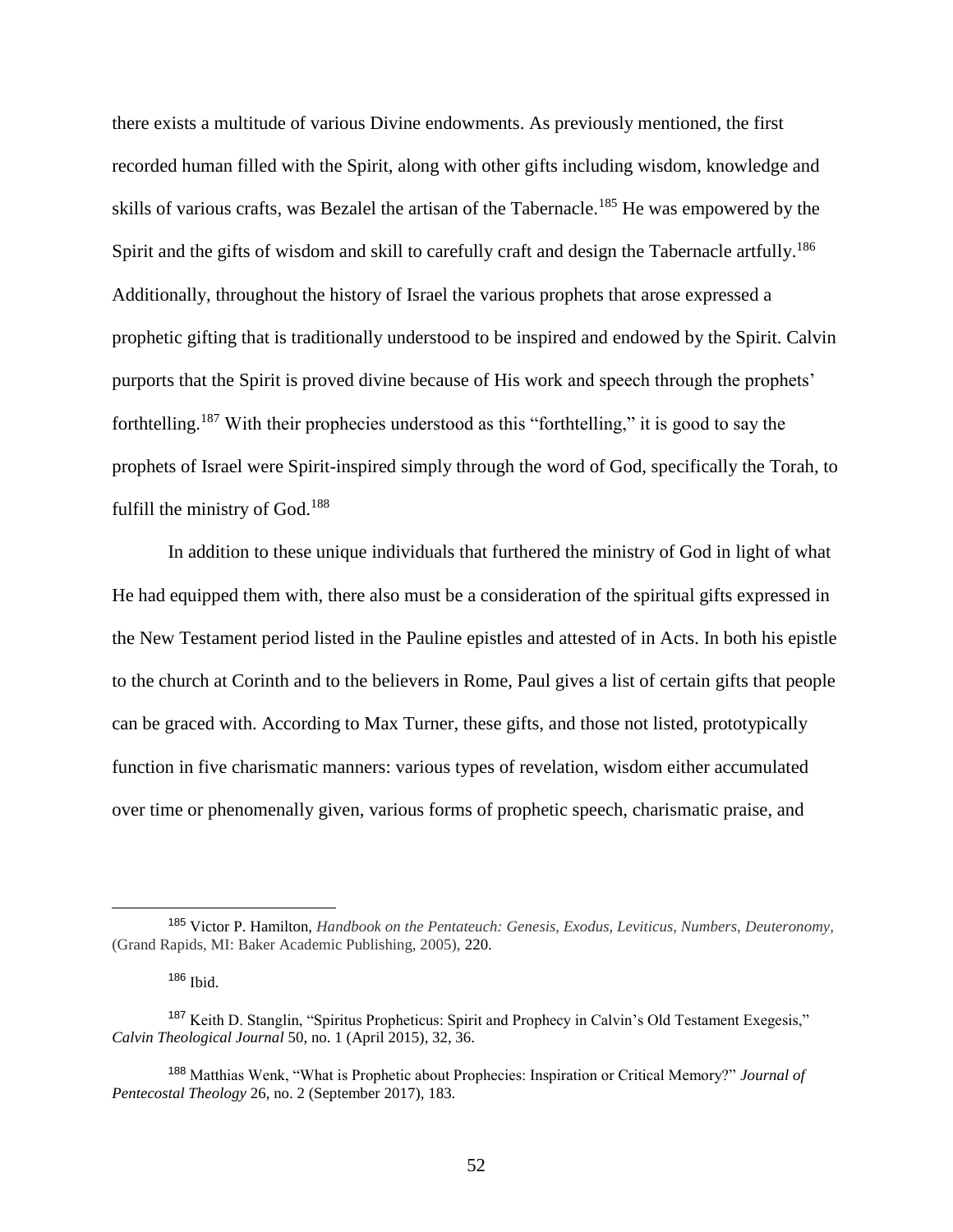miraculous acts of power.<sup>189</sup> These giftings, in accordance to Paul's linguistic continuity throughout these passages, seem to express themselves as functionality within the member of the body rather than as latent gifting which the individual can call on at will.<sup>190</sup> In other words, these giftings are how the member functionally edifies the Church, whether on an individual level or within the broad context of the Church, rather than a gift that periodically appears upon demand.<sup>191</sup> Further, these gifts are "experienced only as *given,*" meaning they are available only as "the reality of the living relationship between God and man."<sup>192</sup> Therefore, the uniquely gifted in New Testament Scripture are as the individuals exist in communion with God for the very functionality and edification of the body of believers.

Lastly, in the discussion of the uniquely gifted in Scripture it is important to see how the gifted individuals were perceived and received from the community surrounding them. In regard to the Old Testament prophets, Rickie Moore argues these characters in Scripture were perceived as messengers, minstrels, mad men,<sup>193</sup> and martyrs.<sup>194</sup> First and foremost, the prophets operated as messengers of the *dabar* (word) of YHWH, and they have been, at the very least, traditionally received in such a manner, along with the few others in Scripture that listened to their speeches

<sup>189</sup> Max Turner, "Spiritual Gifts and Spiritual Formation in 1 Corinthians and Ephesians," *Journal of Pentecostal Theology* 22, no. 2 (2013), 194.

<sup>190</sup> James D. G. Dunn, *Word Biblical Commentary: Romans 9-16 volume 38b* (Dallas, TX: Word Books Publisher, 1988), 725.

<sup>191</sup> Joseph A. Fitzmyer, *The Anchor Yale Bible: First Corinthians* volume 32 (New Haven, CT: Yale University Press, 2008), 464-465.

<sup>192</sup> Dunn, *Word Biblical Commentary: Romans 9-16 volume 38b,* 726.

<sup>&</sup>lt;sup>193</sup> Moore does realize the shortcomings of this term's lack of gender inclusiveness regarding the prophetesses in Old Testament scripture.

<sup>194</sup> Rickie D. Moore, "The Prophetic Calling: An Old Testament Profile and its Relevance for Today," *Journal of the European Pentecostal Theological Association* 24, no. 1 (April 2004).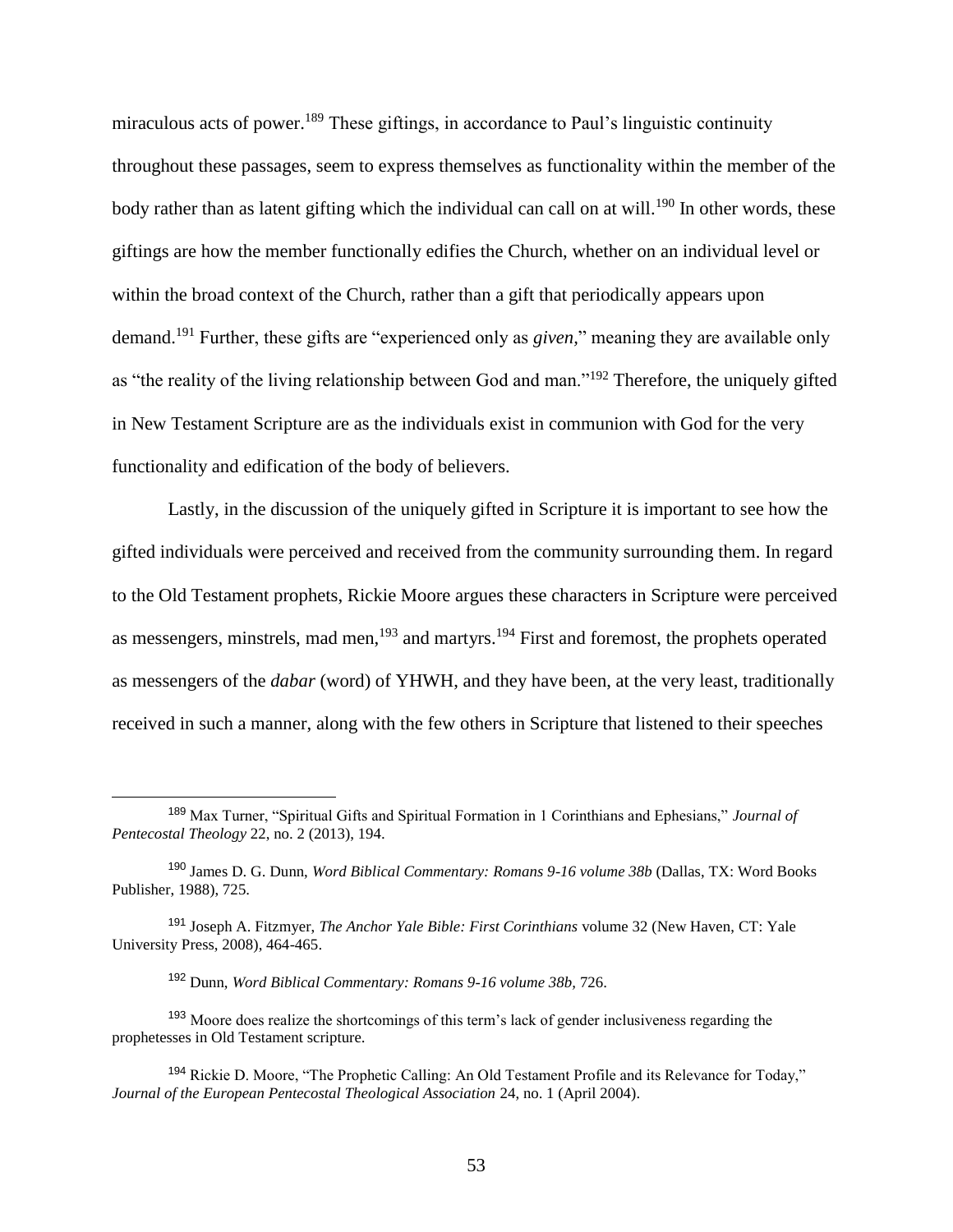and oracles.<sup>195</sup> In another sense, these individuals with the prophetic voice, said to be a gifting from God, poetically delivered their messages to the community to enact emotive responses and the hopeful, desired change of God.<sup>196</sup> The prophets are then labeled minstrels, in that the content of their message often included an elusivity that easily lost its meaning, logic, and practicality to the listener and even at times in the prophet's own consciousness.<sup>197</sup> Thus, Moore also describes the prophets to be mad men, because that was how they were received broadly.<sup>198</sup> Hosea explains his reception in his community as a "fool," while Jeremiah is perceived as drunk;<sup>199</sup> in both cases, the community they were giving their message to labeled the prophet in such a manner as "madmen." In light of these circumstances, the prophets were unfortunately martyrs as well. Moore explains that this martyrdom was not because they witnessed *for* God, but rather because they merely *witnessed* God; their radical theophanic encounters claimed their lives.<sup>200</sup>

In addition to the prophets' varied receptions from their communities, the gift of tongue speech was similarly received on the day of Pentecost in Acts 2. On this day, the Spirit was poured out upon believers that was said to appear as tongues of fire resting on them; they spoke in "other tongues" representing the miracle of speaking in different languages so that the foreigners amongst them would understand their message.<sup>201</sup> In his account for this occurrence,

<sup>196</sup> Ibid, 21.

 $\overline{a}$ 

<sup>197</sup> Ibid, 23.

<sup>198</sup> Ibid, 24.

<sup>199</sup> Ibid.

<sup>200</sup> Ibid, 27.

<sup>201</sup> Hans Conzelmann, James Limburg, and Eldon Jay Epp, *Acts of the Apostles: A Commentary on the Acts of the Apostles*, (Philadelphia, PA: Fortress, 1987), 14.

<sup>195</sup> Ibid, 18-20.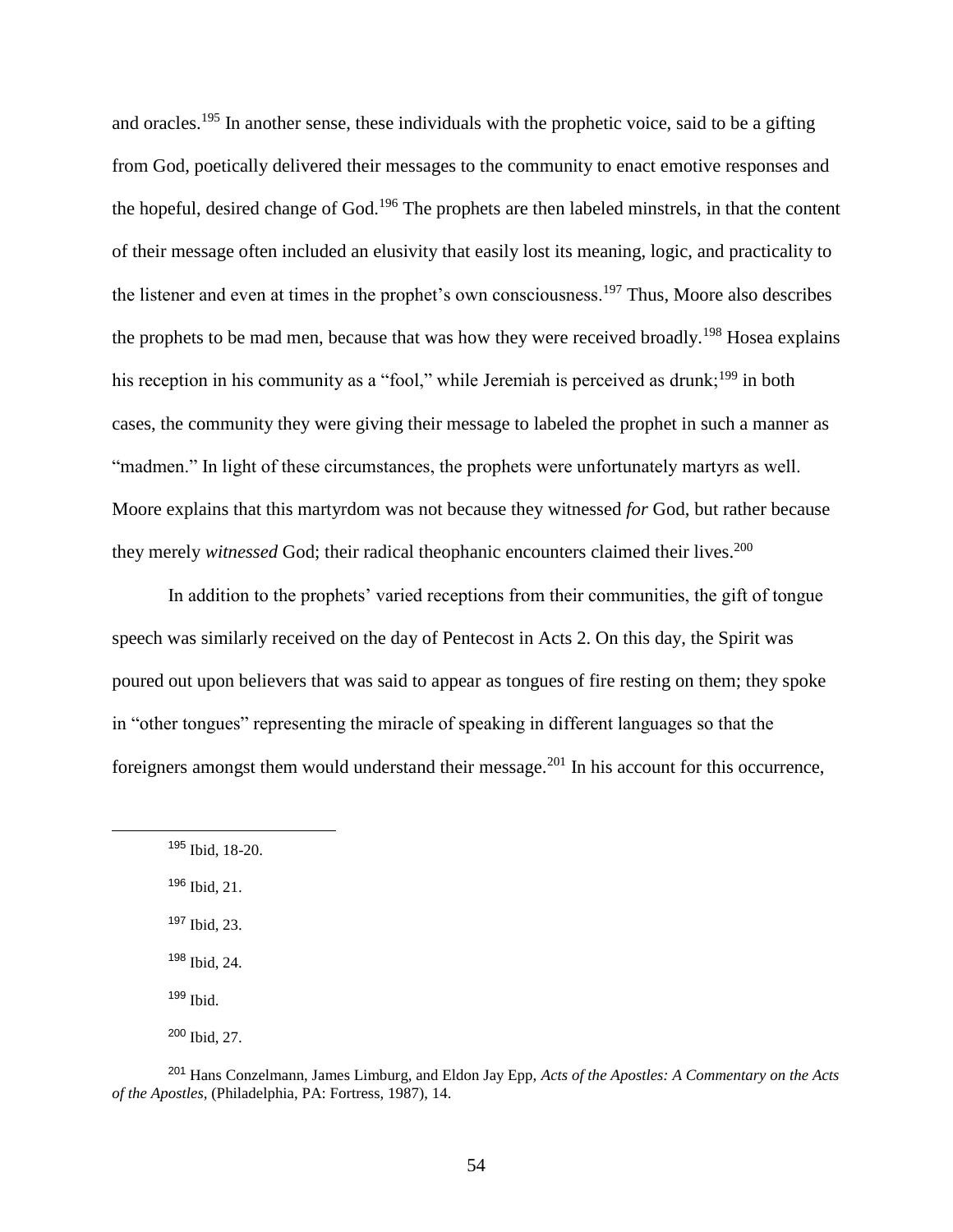Luke provides a positive valuation to tongue speech since it is the sign of the Spirit's presence empowering believers to minister the word of God.<sup>202</sup> However, members of the surrounding community interpreted this apparent miracle differently because they attributed the event to drunkeness. Luke was aware that the message of Christians was not popularly received amongst other communities, and was also mindful of the criticism that "Christians speaking with tongues sounded like drunken men."<sup>203</sup> Therefore, he added this detail to display that tongue speech was not positively received by all who were present at Pentecost, and thus, neither was the message of the Gospel. Therefore, in both cases of the prophets and the believers on the day of Pentecost the symbol of the Spirit's empowerment was not received positively by all, whether physical acts, a message from the Lord, or tongue speech.

# Synthesis

In review of the two different groups of individuals presented in this chapter, it is interesting to observe the similarities between them. Both groups of individuals, the mentally ill and the uniquely gifted, faced numerous challenges as they expressed what they were gifted in. Van Gogh experienced challenges as a person that was seemingly struggling with bipolar disorder; Luther fought the obstacle of perfectionism in his pursuit of holiness; the prophets faced challenges of persecution; and the message of the believers at Pentecost was overlooked as they were received as drunk. However, both groups also attributed greatly to their communities and history at large. Van Gogh fathered a new art form; Luther attributed to a revolutionary

<sup>202</sup> Luke Timothy Johnson, "Tongues, Gift of," in *The Anchor Bible Dictionary* volume 6, ed. David Noel Freedman, et. al. 596-600 (New York, NY: Doubleday, 1992), 599.

<sup>203</sup> C. K. Barrett, *A Critical and Exegetical Commentary on the Acts of the Apostles*, ed. J. A. Emerton, C. E. B. Cranfield, and G. N. Stanton, vol. 1 (London: T & T Clark, 2004), 125.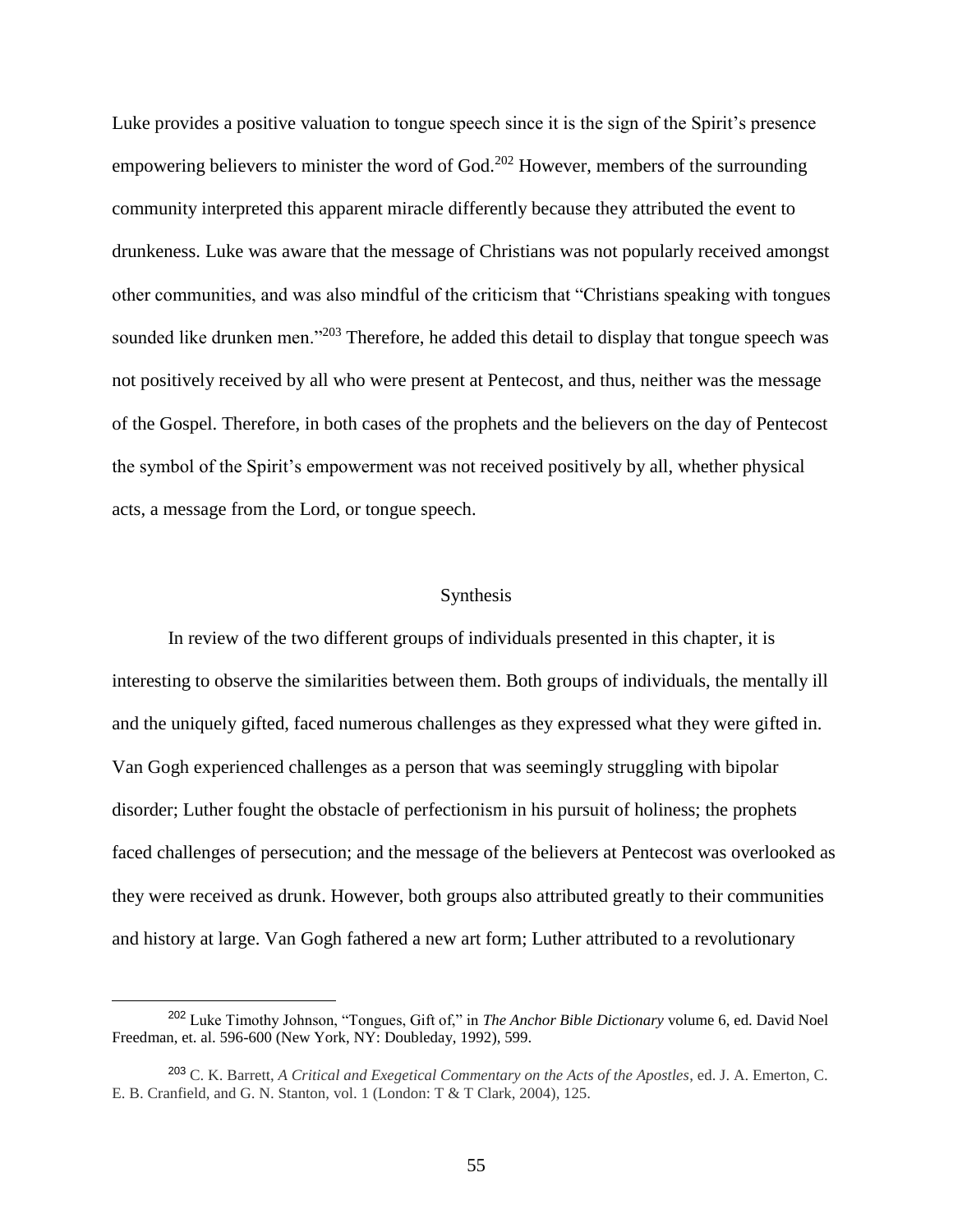reformation; the prophets proclaimed the word of the Lord; and the believers at Pentecost shared the message of Christ that brought salvation to thousands. In both cases, therefore, it appears that those who possessed a certain gift<sup>204</sup> brought change to the community even while facing numerous forms of challenges. Lastly, these gifted individuals were also received similarly as well, in that, for the most part, the community as a whole was not always in favor for what they offered society. Van Gogh was rejected by most of his community for his personality and his failed attempts at several occupations; Luther was adamantly opposed and persecuted by the Catholic church; the prophets were oftentimes martyred for the word they brought; and the believers at Pentecost were labeled drunk. However, the reception of these characters did not destroy their impact to the world or to the Church.

<sup>&</sup>lt;sup>204</sup> Here the term refers both to a natural talent and a Divine endowment.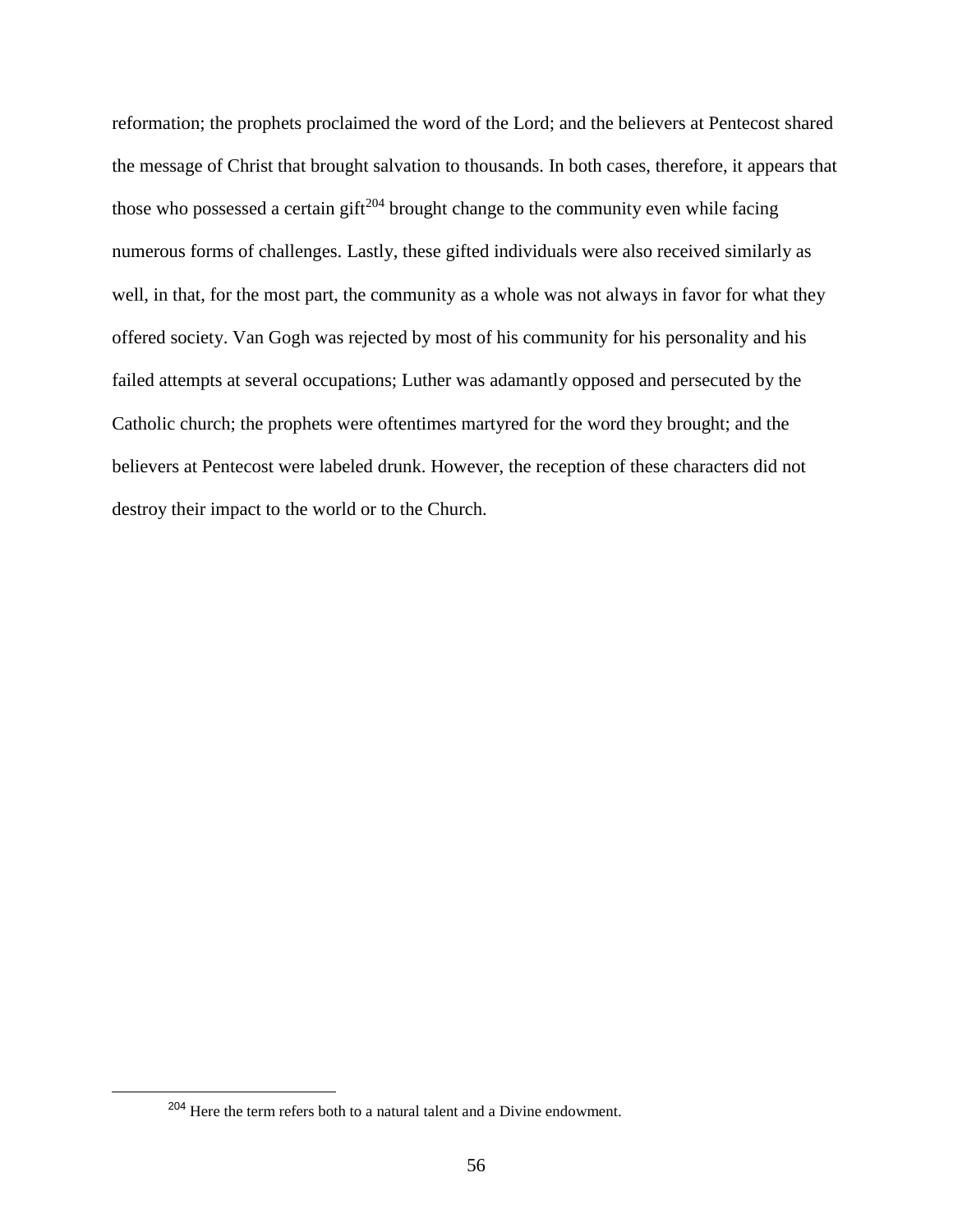### A THEOLOGY OF MENTAL ILLNESS

With understanding to the various components of this discussion, the culmination of the thesis has now come to head: how does one theologically evaluate mental illness in light of the *Imago Dei* to understand the personhood of such people with said mental "disorder"? In light of such evidence that has preceded this chapter, working towards a theology of mental illness will engage the image of God and disability theology. General theologies of dis-ability that have been popularized have been comprised of physical dis-abilities or the dis-ability of autism spectrum disorders, so the conclusions following these constructions must and will be adapted. In addition, the elusive nature of mental illness will also affect the arguments made in this chapter. However, a theology of mental illness is still plausible and imperative. Thus, this chapter consists of a theology of mental illness that affirms the *Imago Dei* in the affected person, seeks to understand mental illness through an adapted lens of disability theology, and offers an alternative, inclusive perspective of individuals with such disorders.

First of all, it must be recalled that mental illness is different than a lot of dis-abilities because it affects the very essence of the human being. Whereas some dis-abilities solely disable physical attributes, which do in turn affect the psyche at times,  $205$  mental illness influences the character, personality, and the personal "self" of an individual. Though these disorders are linked to the brain, they do not merely end there; further there is not a division of mind and body, but rather an intertwining of the psyche with the body, emotions, and consciousness in

<sup>&</sup>lt;sup>205</sup> By no means am I diminishing or discrediting the psychological effects of physical disability. Rather, I am trying to show how mental illness affects person through the contrast of mental and physical dis-abilities.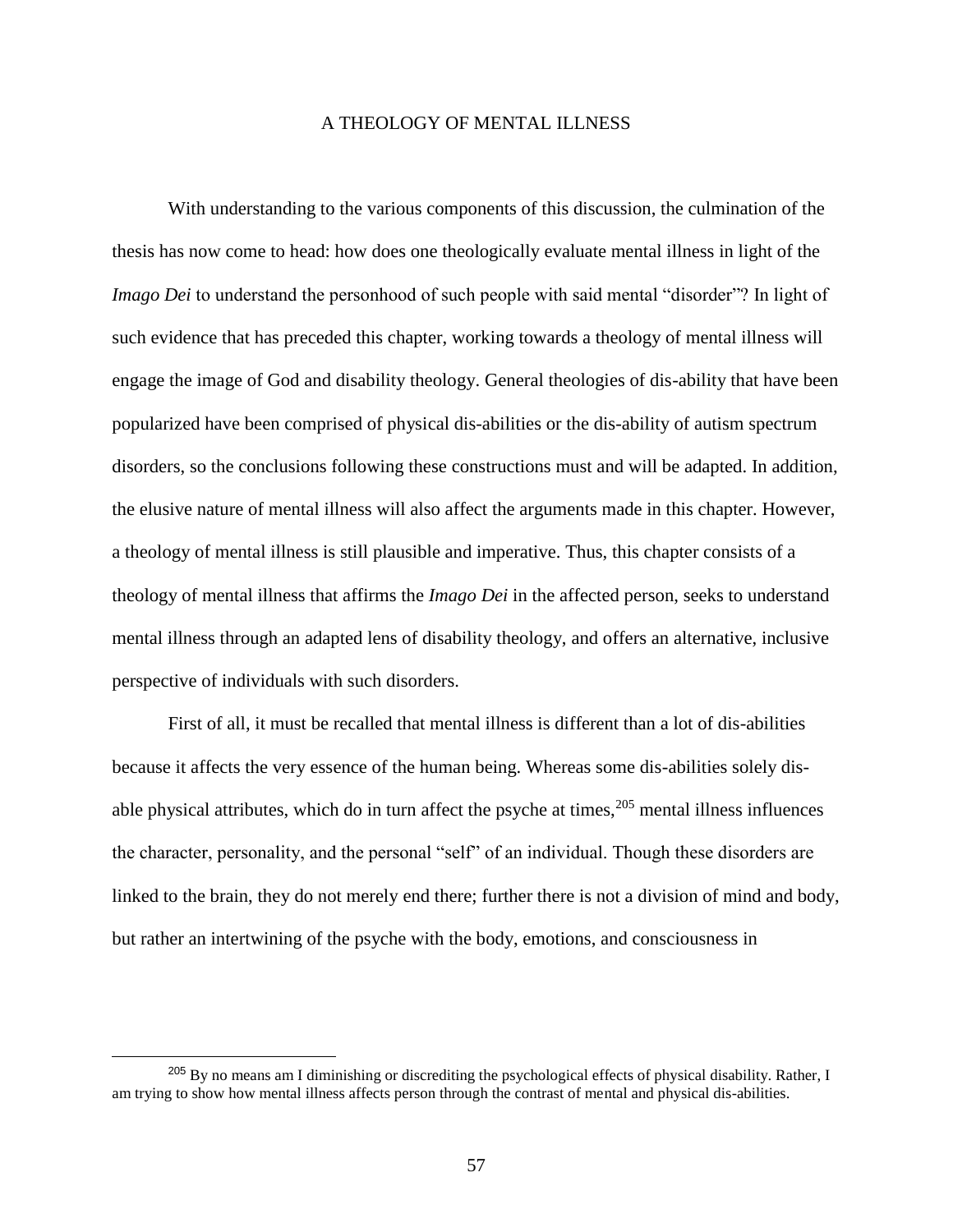psychosomatic unity.<sup>206</sup> Because of this, mental illness is similar to Yong's explanation of certain dis-abilities that add to the character of the persons with them. Thus, mental illness does affect and impact an individual's essential personhood.<sup>207</sup> Though they can be biologically caused and assessed, mental illnesses cannot be merely reduced solely to the physical being, but rather their phenomenological orientation must also be included since it affects the very ontological and experiential aspects of human personhood.<sup>208</sup> Therefore, the discussion of mental illness in relation to disability theology will be discussed as more than mere physical dis-ability, and rather as a small portion of a person's identity.<sup>209</sup>

Since mental illness affects personhood, stigmatizing those with mental illness as sinful or demonic is to diminish their personhood to less than human. The notion of total depravity and biologically determined sin is vehemently rejected in this theology of mental illness, and thus also then the notion that personhood is inherently sinful is also rejected. Instead, since humanity is living in a fallen world it is heavily inclined to sin because of the existence and prevalence of sin in all the facets of the environment and life experiences in which humanity exists in and encounters. This part of humanity does include mental illness, but not in the traditional understanding of it. Instead, it must be understood that mental illness is not simply a result of sin,

<sup>206</sup> Luisa Barbato and Nitamo Federico Montecucco, "Neuropersonality: A Psychosomatic Unity Paradigm," *International Body Psychotherapy Journal* 15, no. 2 (Spring 2016): 78-80.

<sup>&</sup>lt;sup>207</sup> Now, to the degree in which the individual's personhood is affected is based upon the degree in which they reflect the illness. As stated in chapter 1, mental illnesses are often spectrum disorders, so the greater degree of mental illness prevalent in the life of an individual, the greater degree the mental illness will affect the personhood of the individual.

<sup>208</sup> Ashok Malla, Ridha Joober, and Amparo Gracia, "Mental Illness is Like Any Other Medical Illness," *Journal of Psychiatry and Neuroscience* 40, no. 3 (May 2015).

<sup>&</sup>lt;sup>209</sup> However, I am not arguing that mental illness is comprehensive or overbearingly compositional of the individuals that express these disorders. By no means am I reducing them merely to their disorders; however, I must recognize that mental illness is different than most dis-abilities in this manner, and that they do play a role, albeit small, in personal identification.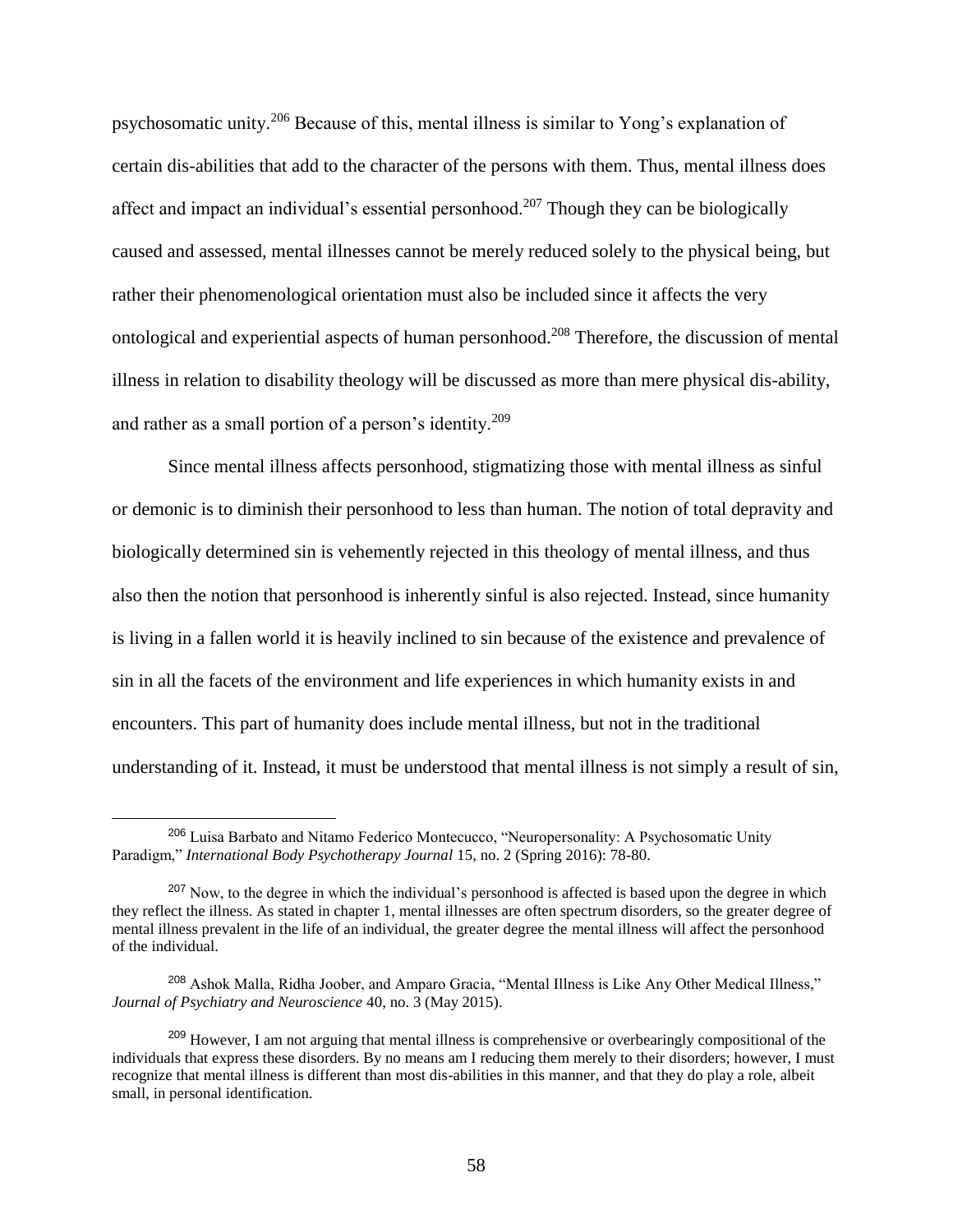nor is it inherently sinful. Rather, one can sin through the avenue of mental illness and the aspect of their humanity that is mental illness. However, his or her mental illness is not an act of sin or a habitual sin. From a liberationist perspective, this perpetuated belief of mental illness as direct result of sin or as inherently sinful, like those of other dis-abilities, can stem from an ableist understanding, meaning those without diagnosed mental illnesses. The social group that does not have or is not related to those with mental dis-orders attributes unusual and curious behavior to sin since it is abnormal, or against the norm of behavior and cognition. Since mental illness is not like other disabilities or illnesses in that it affects a person's very character and "self," this stigmatization inevitably results in the isolation of individuals with abnormal behavior and cognition from a socially configured norm.<sup>210</sup> In other words, society's majority isolates and dissociates from its "other" counterpart, demonizing such people as inherently sinful or damaged by sin because of their differences.

This in turn creates another social group, separated from the norm, and categorized as different. Though this is not integral to the discussion, it is to be noted that the concept of mental dis-order in theory is potential for every person. As discussed in the first chapter, mental illness is elusive in its nature, and thus extremely hard to define; further, it is even hard to differentiate and define what is mental dis-order and what is normal reactions to life events because of the spectrum character of mental illness.<sup>211</sup> In light of this, Karl Menninger states, "Gone forever is the notion that the mentally ill person is an exception. It is now accepted that most people have some degree of mental illness at some time, and many of them have a degree of mental illness

<sup>210</sup> Malla, Joober, Gracia, "Mental Illness is Like Any Other Medical Illness."

<sup>211</sup> Joseph M. Pierre, "Mental Illness and Mental Health: Is the Glass Half Empty or Half Full?" *Canadian Journal of Psychiatry* 57, no. 11 (November 2012): 651.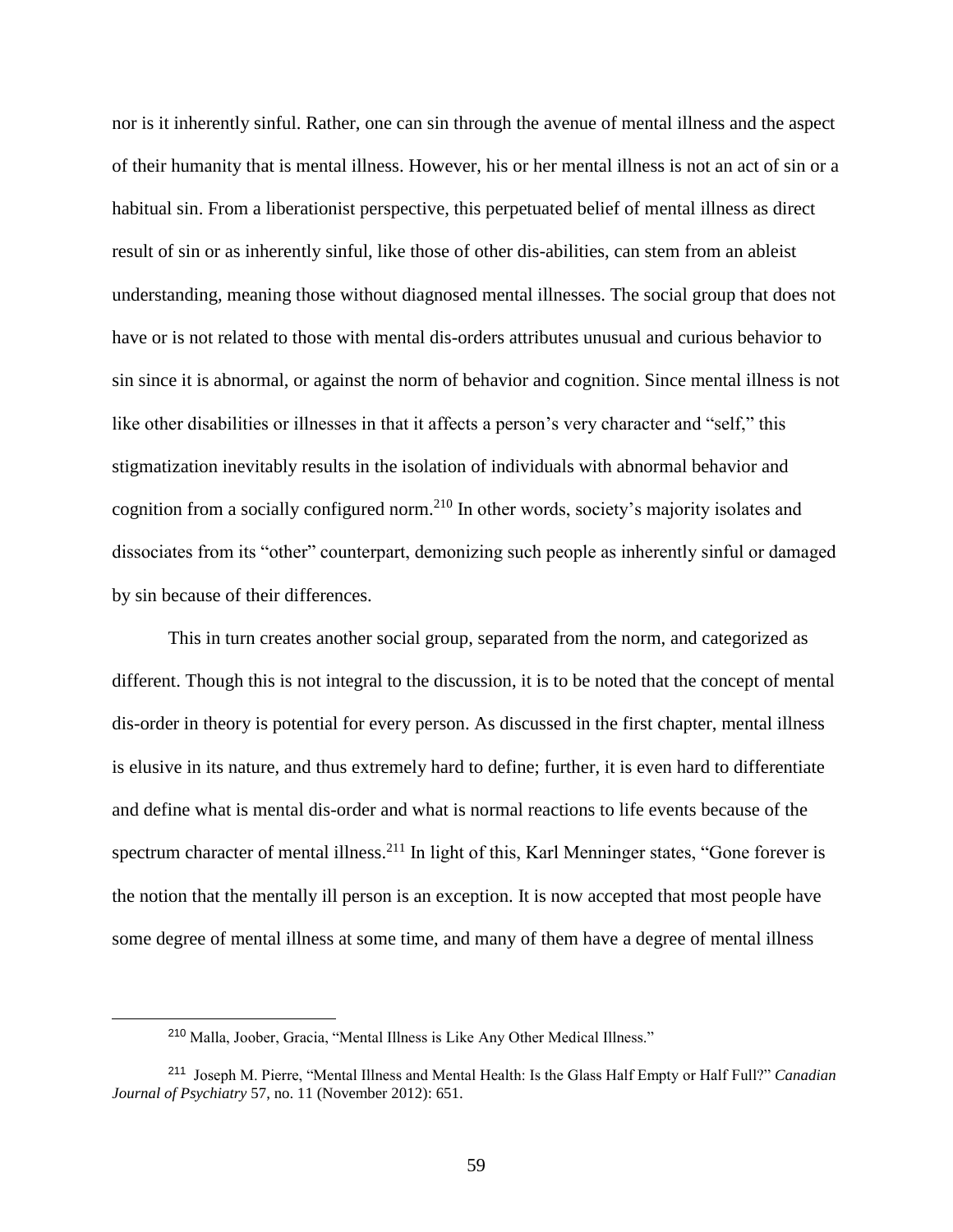most of the time."<sup>212</sup> Additionally, not only is there legitimate, factual evidence for mental illness, but there is also the phenomenological aspect to mental dis-order that purports its commonality as well.<sup>213</sup> In his review of Deleuze, Bion, and Guattari, Harry Hunt engages a postmodern philosophy that gives reasoning behind transpersonal behaviors such as psychotic behaviors. He found among the three philosophers a common thread, that psychosis has the potential to be archetypal in humanity, which means it has the potential to be prevalent in each person.<sup>214</sup> This possibility enacts a normalization of the even to each human in unthought-ofdaily experiences, seeing psychotic "breakdowns" rather as "break thoughts,"<sup>215</sup> in that they break through the modern realm of categorized thought and function, to push the edges of scientific modernity's clear and concise distinctions of reality.<sup>216</sup> In other words, if psychosis is phenomenologically archetypal, that every human can and does experience such "break thoughts," then the event of such occurrences could not be singled out and labeled with prejudice. Hunt goes onto purport that these "break thoughts" are actually healthy occurrences in the experience of reality. Thus, mental dis-order has the potential to touch everyone, and perhaps this behavior is healthy as Hunt explains, but it certainly does not discredit personhood in an individual, nor does it discredit an ability to engage in relationship with the Divine through the *Imago Dei*.

 $212$  Ibid, 652.

 $\overline{a}$ 

<sup>214</sup> Ibid.

<sup>216</sup> Ibid.

<sup>213</sup> Harry T. Hunt, "Implications and Consequences of Post-Modern Philosophy for Contemporary Transpersonal Studies III Deleuze and Some Related Phenomenologies of Felt Meaning: Psychosis and Mysticism as Inherent 'Structures of Thought'," *The International Journal of Transpersonal Studies* 33, no. 2 (2014).

<sup>215</sup> This concept of "break thoughts" is in contrast to psychological "breakdowns," in which Hunt argues these "break" ins are not destructive as usually understood as "breakdowns," but rather as beneficial, and thus he considers them "break thoughts."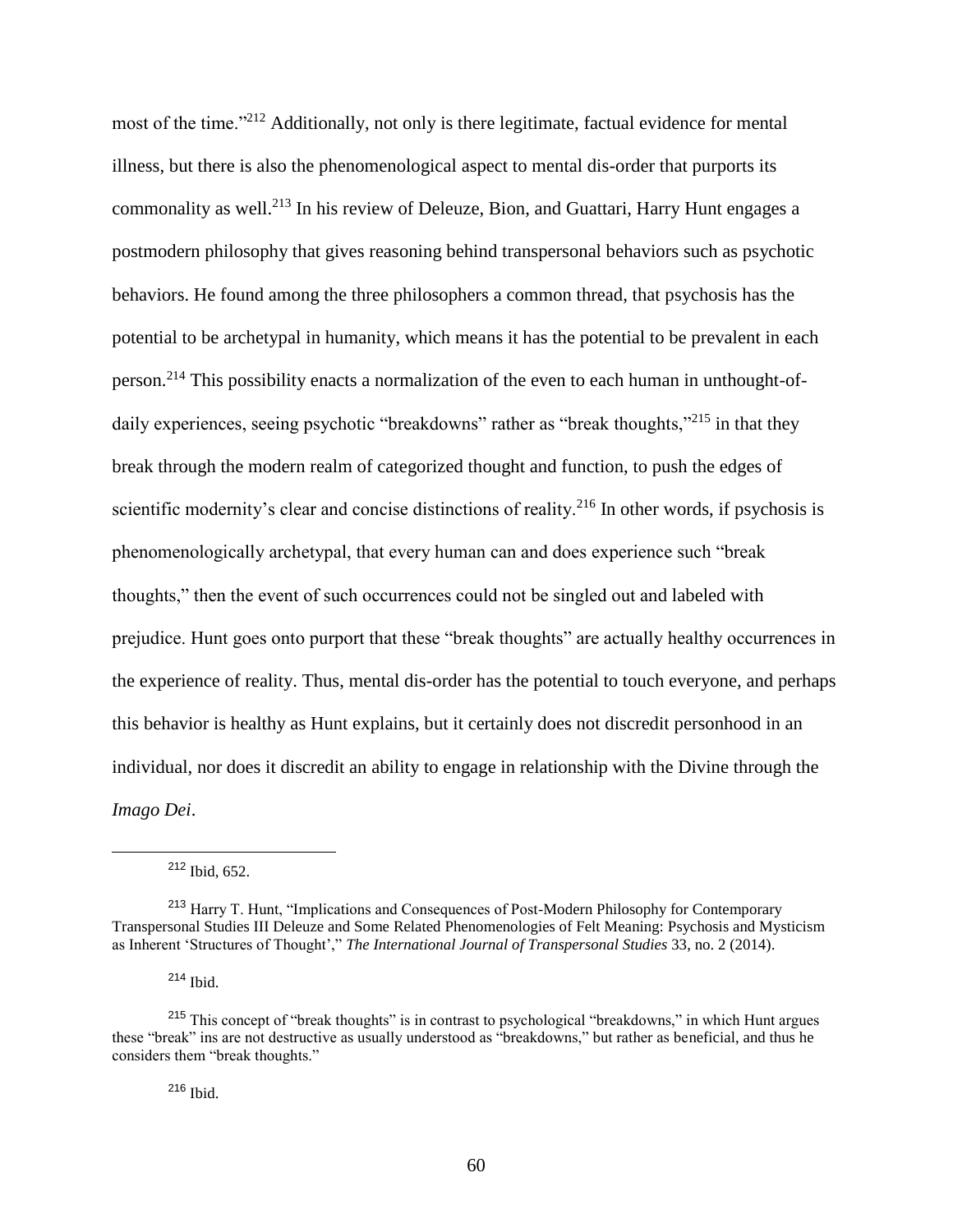Kathryn Greene-McCreight asserts that God's image is imprinted upon the human soul to have relationship with humanity, as the second chapter of this thesis explained to be multifaceted and quite complex.<sup>217</sup> According to Greene-McCreight, God holds the human soul firmly in His hands and nothing can destroy the soul, not even mental illness.<sup>218</sup> What brings damage to the soul is a discontinuation of its relationship to God, but if one has a faithful relationship with God then they are not actively in soul sickness.<sup>219</sup> Therefore, it is not mental illness that is directly linked with soul sickness, but rather anything that disrupts a relationship with God. A person with mental illness can therefore have a healthy relationship with God, and there also is the possibility that a person with mental illness allows their illness to disrupt their relationship with God. However, this is possible with any aspect of humanity, aspects such as rationality, emotions, attitudes, and so forth. The point to be made clear here is that mental illness is compatible with Divine relationality, and is not sinful in the eyes of God, because it adds a certain amount of characterization and identity to the individual.

This is also not to argue that mental illness is given to certain individuals as a burden from wrongdoing or for the purpose of sanctification. Mental illness should not be viewed as a mere "thorn in the flesh," a phrase that leaves bad connotations. Throughout the history of biblical interpretation Christian theologians have been trying to find the meaning of Paul's unfortunately abstract problem. Irenaeus and Tertullian argued it to be a physical ailment, Basil and Chrysostom saw it as imagery for Paul's adversaries, and Aquinas and Kierkegaard offered

<sup>217</sup> Kathryn Greene-McCreight, "In God's Hands: Mental Illness and the Soul," *The Christian Century* 123, no. 9 (May 2, 2006): 29.

<sup>218</sup> Ibid.

<sup>219</sup> Ibid, 30.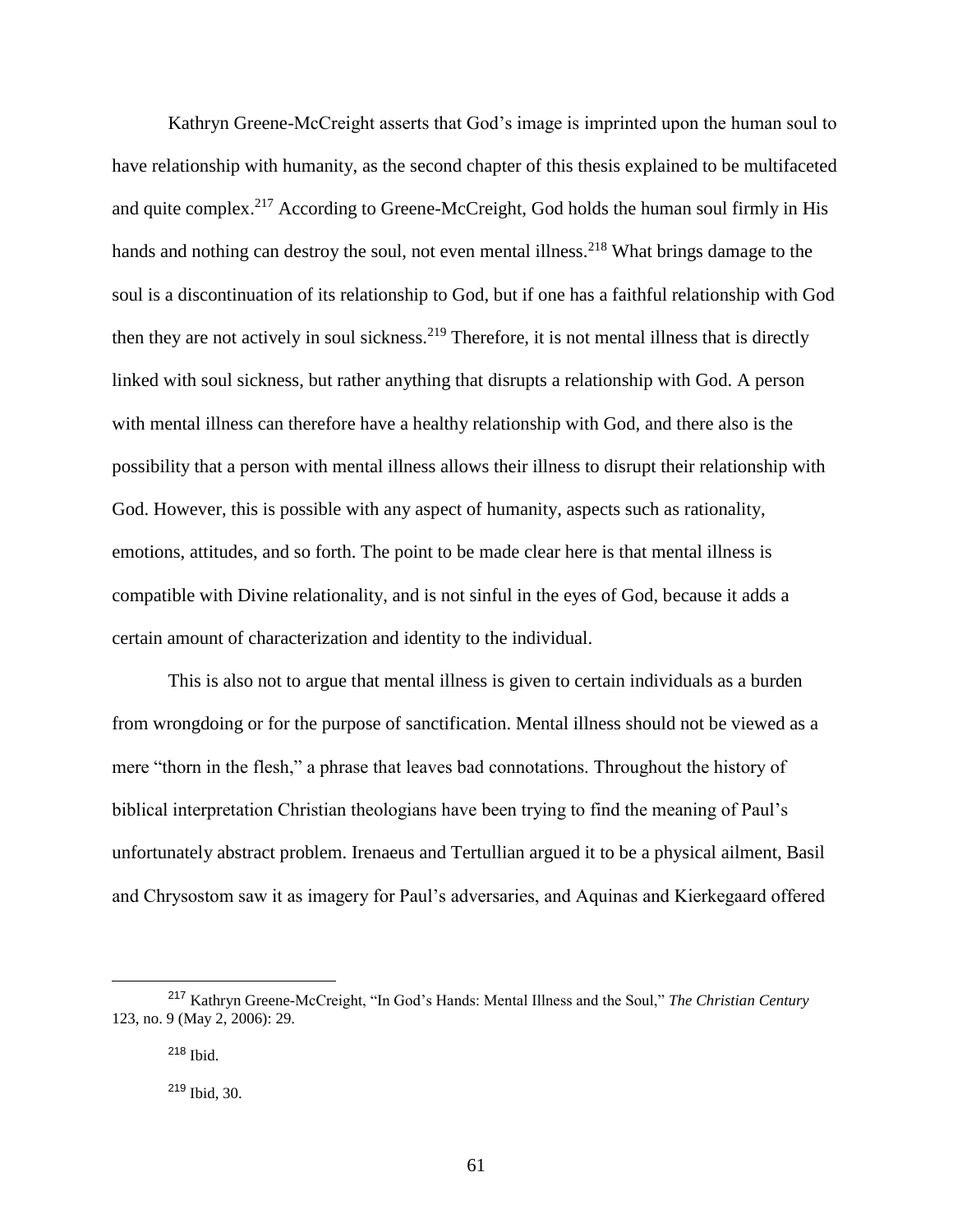that it was a spiritual ailment bestowed by God for the protection of virtue against vice.<sup>220</sup> However different each theologians' propositions for what this thorn could be, they all seemingly point to the same reason for Paul having it. This common thread is twofold: first, they attribute the thorn to perpetual chastisement for sin that was already committed by Paul, or second, they attribute it to some form of accountability in order to reduce the urge to fall into potential habitual sin.<sup>221</sup> In both cases God is placing the thorn in Paul's side, and the thorn is placed there for behavior modification, or in other terms: sanctification.

Now if it is to be understood what Paul is facing is dis-ability, either physical or mental, which most believe, the idea of a penal or purifying reason behind such a Divine order becomes problematic. First of all, from the perspective of liberatory disability theology this attribution for such a dis-ability would not work. If it is understood that dis-ability does not interfere with the *Imago Dei,* in that it does not counter the attributes of the image of God such as inherent, eternal worth and Divine relationality, then dis-ability cannot be reduced to a mere "thorn in the flesh," inferring causality to be sinful. If dis-abled bodies do not participate in the image of God *despite* dis-ability, but rather *through* the dis-ability,<sup>222</sup> then it is wrong to assume penalty upon the disabled person because of sin as the cause. Additionally, it also cannot be inferred that mental illness is reduced to a burden of accountability that further pushes the process of sanctification. Eiesland states, "Viewing suffering as a means of purification and of gaining spiritual merit not only promotes the link between sin and disability, but also implies that those who never

<sup>220</sup> Adela Yarbro Collins, "Paul's Disability: The Thorn in His Flesh," in *Disability Studies and Biblical Literature* ed. by Candida R. Moss and Jeremy Schipper (New York, NY: Palgrave MacMillan, 2011), 166-167, 169.

<sup>221</sup> Ibid.

<sup>222</sup> Eiesland, *The Disabled God*, 101.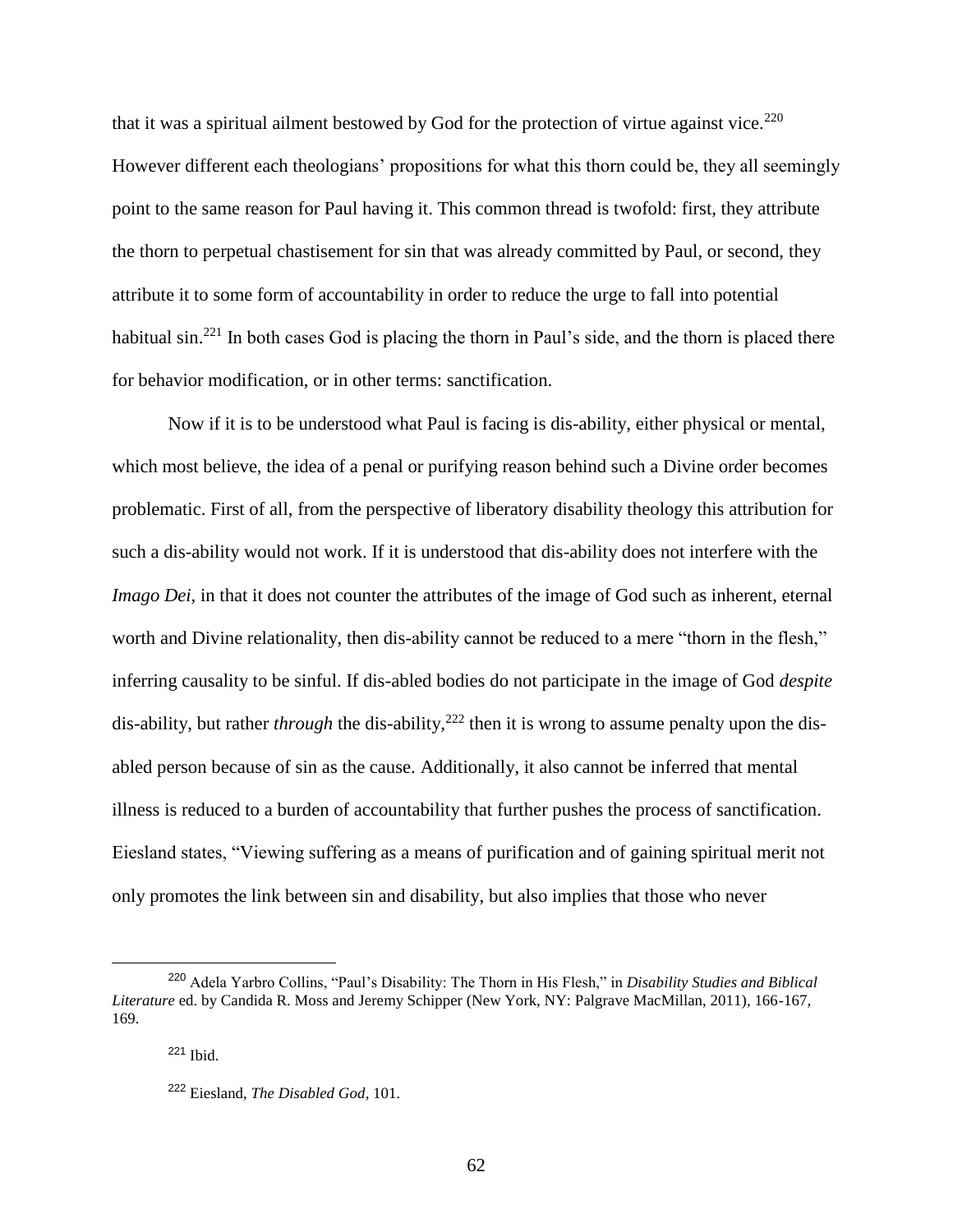experience a 'cure' continue to harbor sin in their lives."<sup>223</sup> Dis-ability is not given to humanity for purification or refinement in the process of sanctification. If this outcome occurs, it is in the course of navigating an ableist society as a dis-abled person. When Paul speaks of the thorn in his flesh, he attributes it to an aesthetic means of remaining steadfast against conceit and vainglory (2 Corinthians 12:6-8, NASB), but this is not a normative statement for those with disabilities. Instead, dis-abilities are an aspect of personhood, not caused by sin nor perpetuated for purification.

Thus, mental illness must be thought of in a similar sense. It is neither the cause for soul sickness, nor is it simply burdened upon individuals for the sake of purification through suffering. Both of these understandings are broadly promoted by ableist perspectives that reject the personhood of such individuals with mental illness by demeaning dis-ability to causal penalty and reducing such persons to their dis-ability. Instead, mental illness must be recognized, again, for its wide-reaching effects on the psyche, personality, and character of the individuals with such dis-orders. This is also not to diminish the struggle that those with mental dis-order face. The thesis so far has tried portraying mental illness as objectively as possible, without the inclusion of stigma in order to give light to show just how much stigma adds to the struggle. There are personal struggles with mental dis-order, and this must be affirmed.

However, as Eiesland portrayed a Disabled God, the mentally ill also do not have a High Priest that is unable to sympathize in every way, but rather one that is present in all of humanity's weaknesses (Hebrews 4:15, NASB). Throughout the Gospels it is clear to see that Christ displays behavior that is characteristic of some mental disorder. One such disorder that Christ often displays characteristics of is depression. He first displays these characteristics when

l

<sup>223</sup> Ibid, 73.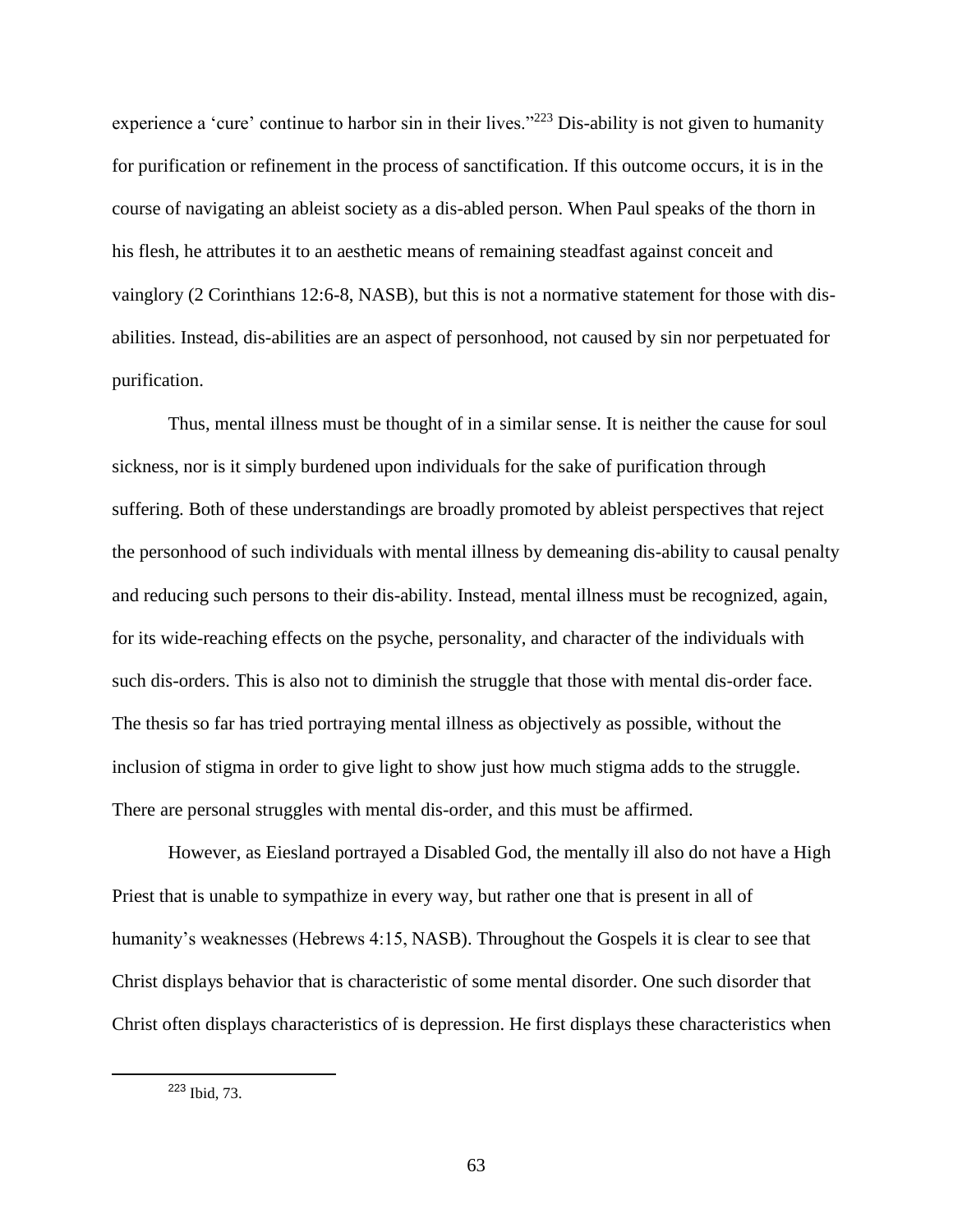Lazarus dies, and as Mary grieves Jesus, too, becomes deeply troubled and weeps; all these occur as Jesus is moved in spirit (John 11:32-35, NASB). Another time when Jesus expresses deep depression and distress is in the Garden of Gethsemane. The Scriptures say that Jesus "began to be very distressed and troubled," and He tells His disciples "My soul is deeply grieved to the point of death" (Mark 14:33-34, NASB). Even as Jesus prays to the Father, the distress does *not* leave Him, but rather the Scriptures testify to Him returning twice to pray and plead for the cup to be taken from Him. And lastly, when hanging upon the cross in deep physical and emotional agony, Christ cries out "'*Eli, Eli, lama sabachthani*?' that is "My God, My God, why have You forsaken Me?'" (Matthew 27:46, NASB). Jesus then κράξας φωνῇ μεγάλῃ, or having shrieked in a loud voice,  $224$  yields up His spirit. These instances undoubtedly show the Lord experiencing mental distress, revealing the Disabled God as Emmanuel-- present among humanity, in a body like humanity's, with a brain like humanity's.

Thus the mentally ill are not sinful nor is their soul sick. Mental dis-order is inherently part of humanity. Therefore, as a person is sanctified so is their mental illness, just as the rest of their personhood is. This then paints mental illness in a completely different light then what has been traditionally thought. No longer a catalyst for sin, mental illness can now be thought of as a redeemable quality of humanity, just as human emotions, rationality, and souls are redeemable. However, this is not to say that mental illness is inherently bad at first before the process of redemption in humanity. Rather, in cohesion of the redemption of the flesh, again, not a totally depraved flesh, but rather a flesh that is inclined to sin due to the human inclination to sin, mental illness is redeemed as the human person is set in right relationship with God. In other words, all humanity is touched and affected by sin, but as the work of Christ through His Spirit

l

<sup>&</sup>lt;sup>224</sup> Translation is mine.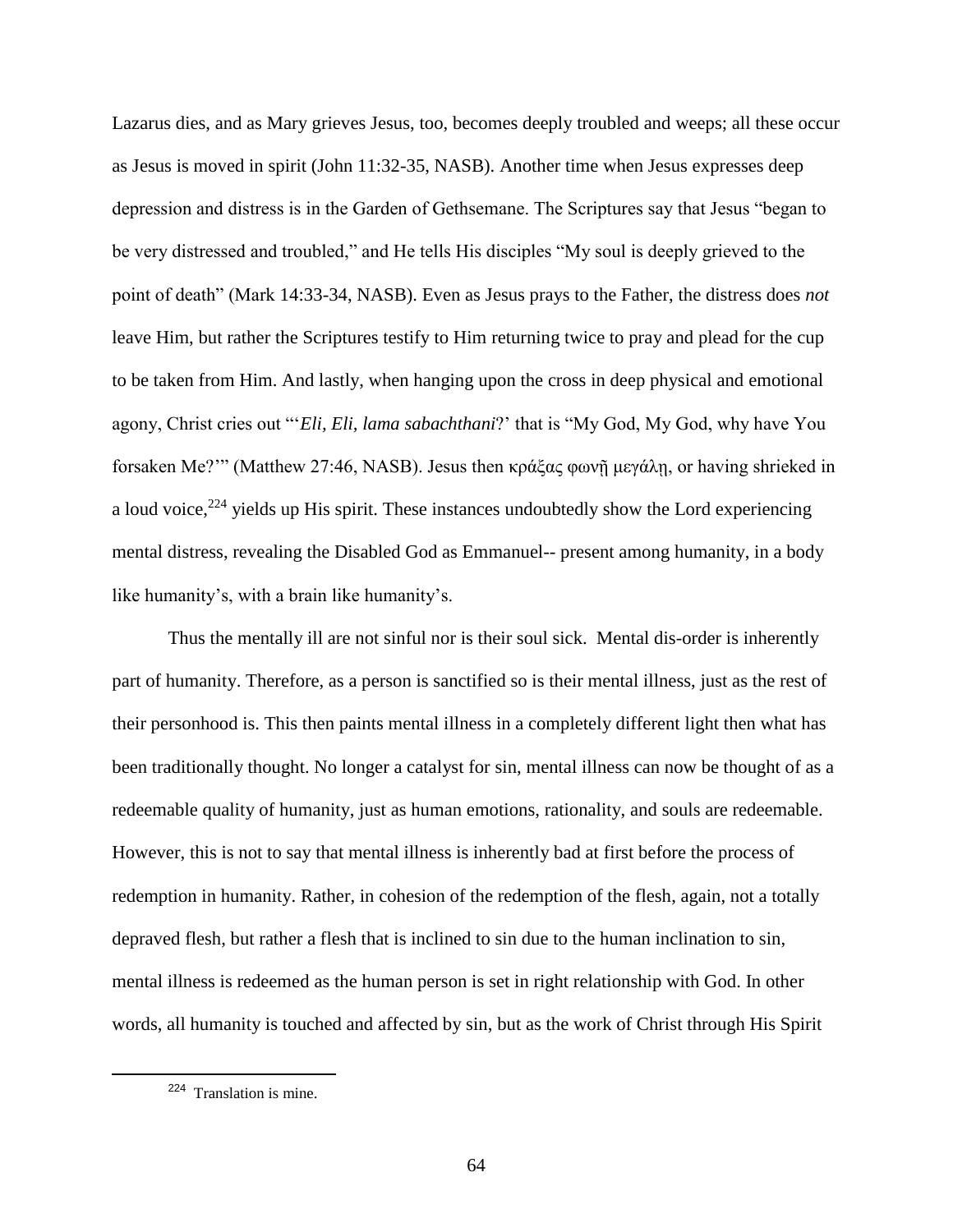redeems humanity, so all aspects of humanity is redeemed. It is in this redemption that mental illness is not cast out of humanity as is sin and evil, but rather it remains as a positive quality of human life. Therefore, the sin that touches mental illness and those with it begin the process of redemption, in which the parts of mental illness that are touched by such things are restored. One such example would be stigma; it is stigma and prejudice that is diminished in redemption, cast out of personhood, in order to see clearly the value that those with mental illness have. It is not those with mental illness that are in need of "deliverance" then, but rather it is society that needs deliverance from its stigma against the mentally ill. The stigmatic thoughts society has against those with mental illness are evil, and will and ought to be cast out, but not the mental illness itself because mental illness is not inherently sinful, just the parts of it which evil has marred. Instead, with this lens of redemption mental illness ought to be viewed as a unique gifting, a part of humanity that enables instead of disables.

It now is helpful to look at a few examples of how mental illness may be viewed redemptively to God's first intention to clarify "uniquely gifted."<sup>225</sup> Generally speaking, "psychiatric studies have noted characteristics common to both exceptional creative production and mental illness."<sup>226</sup> One such link is found in attention-deficit hyperactivity disorder, or ADHD. Research has consistently shown that high creativity achievement is linked to low-latent inhibition, which means high creativity achievement is caused by an overcoming of the filtration system of irrelevant stimuli, and thus causing one to focus more on such content.<sup>227</sup> Whereas

<sup>&</sup>lt;sup>225</sup> For the sake of this undergraduate thesis only a few examples will be given, but it is emplarly enough to argue for this terminology.

<sup>226</sup> Ashley Warner, "Creativity and the Self: A Self Psychological Approach to Art and Healing." *Clinical Social Work Journal; New York* 41, no. 1 (March 2013), 73.

<sup>227</sup> Indla Reddy, Jateen Ukrani, Vishal Indla, and Varsha Ukrani. "Creativity and Psychopathology: Two Sides of the Same Coin?" *Indian Journal of Psychiatry; Mysore* 60, no. 2 (June 2018), 170.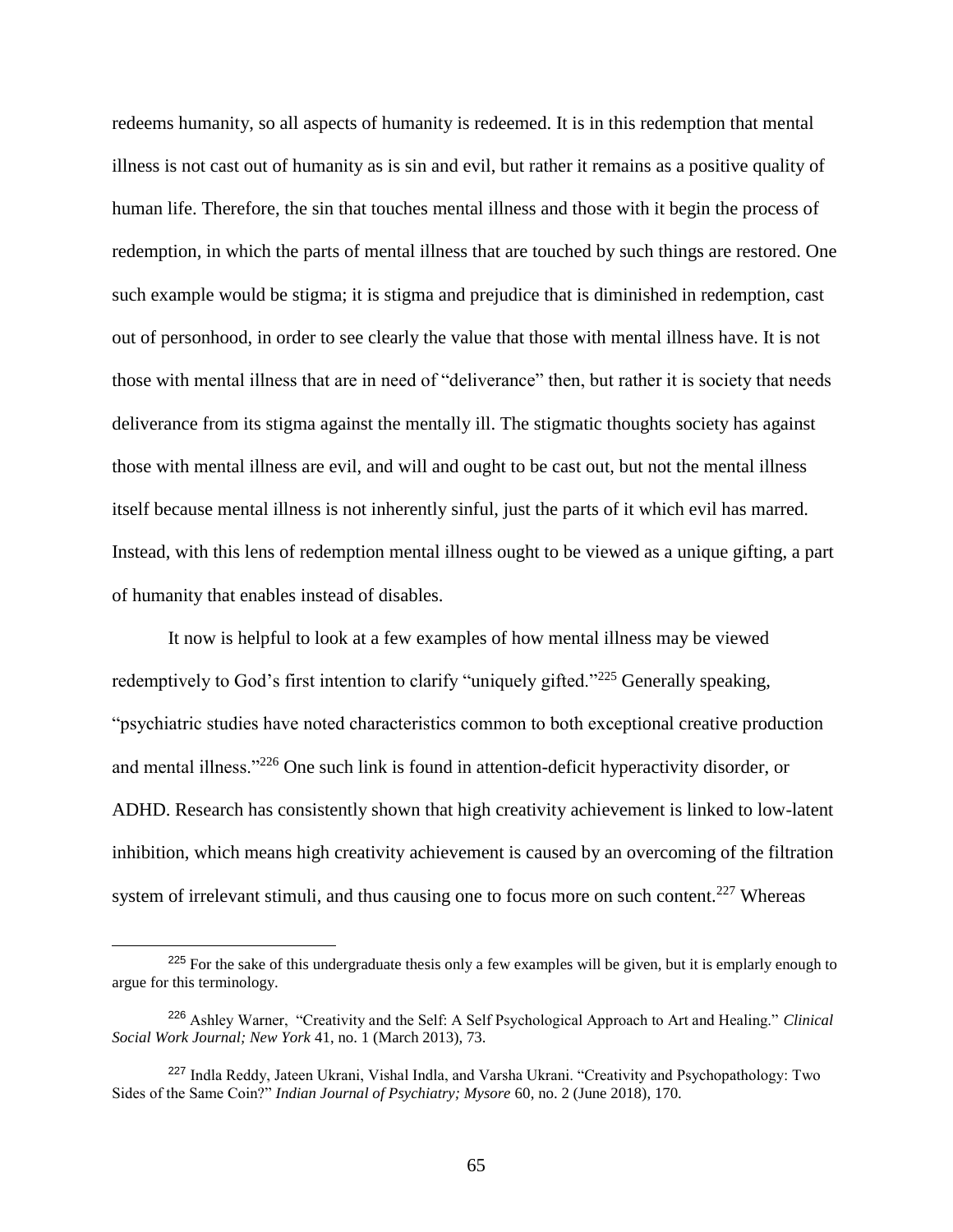individuals with an average latent inhibition will only concentrate on one task, those with ADHD will concentrate more so on the irrelevant stimuli rather than the task at hand. Thus, as the individual with ADHD strives to focus on the subject, they also naturally give attention to the stimuli surrounding them as well causing a more creative approach to the task they were focusing on to begin with. In other words, those with ADHD have a unique gifting, in that they are naturally inclined to give attention to details that others without such gift overlook, and therefore, this can give them a more creative edge.

Not only this, but it is said that mood disorders and schizophrenia are said to be linked to creativity as well. "A study of 1000 creators have provided consistent evidence for elevated rates of bipolar disorder in samples of famous individuals," as is to be recalled the case of the famously gifted Vincent van Gogh discussed in the previous chapter.<sup>228</sup> In one case study at the highly prestigious University of Iowa Writer's Workshop it was found that from the thirty participants that forty-three percent of them met criteria for bipolar spectrum disorders.<sup>229</sup> There seems to be a clear link between creative thought and the bipolar spectrum, one that perhaps is linked to the consistent change in emotion towards life that can creatively explore and depict the different aspects of life suddenly for clearer "big picture" perspectives. In addition, schizophrenia is also proven to be linked to creativity as well. Schizophrenic thoughts are more likely to be different, original, and new, and in its very nature schizophrenia sets a predisposition in individuals to satisfy such creative thinking in order to distinguish oneself as original.<sup>230</sup> Such

<sup>229</sup> Ibid.

 $\overline{a}$ 

<sup>230</sup> Ibid.

<sup>228</sup> Ibid, 171.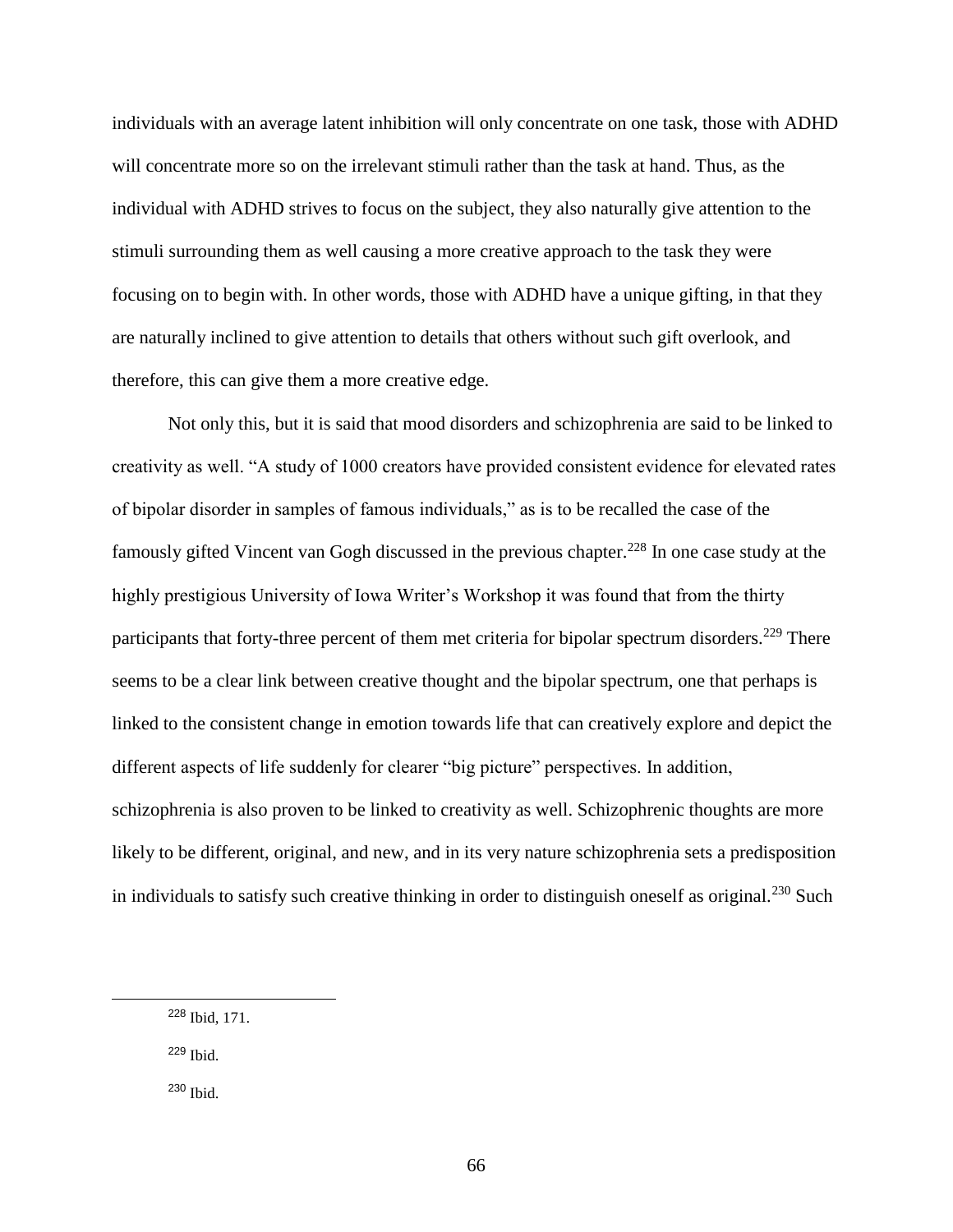positive traits that result from this disposition are "unusual perceptual experiences, thin mental boundaries between self and other, impulsive nonconformity and magical beliefs."<sup>231</sup>

The difference between the two is that bipolar creativity seems to produce "normal" creativity depicting lived experiences and emotional realities, whereas schizophrenia depicts more of a "genius" creativity that is revolutionary and completely different.<sup>232</sup> However, these dis-orders are similar in that the divergent thinking, unusual associations, and maniform, or manic, thoughts found in both are all palpable characteristics of creativity as well.<sup>233</sup> Therefore, the very ontology of both dis-orders is creative. Another interesting commonality is found between the two as well: not only was the individual with the dis-order more inclined to creativity, but so were immediate family members as well.<sup>234</sup> Therefore, it is to be noted that those with these dis-orders are more inclined to creativity, but they are also gifted in spurring creativity on in other individuals as well. This portrays a unique gifting of hyper-creativity and stimulation of creativity in others around them.

Lastly, obsessive-compulsive disorder, or OCD, also has its links beyond commonly defined mental distress as well. As discussed in the last chapter, Martin Luther most likely had OCD as seen in his journal entries and biographies through his religious scrupulosity. This compulsion to be scrupulous with religious thought and dogma can be seen as a subspecies as

<sup>231</sup> Ibid.

 $\overline{a}$ 

<sup>233</sup> Ibid, 144.

 $232$  E. Thys, B. Sabbe, and M. De Hert. "Creativity and Psychiatric Illness: The Search for a Missing Link -An Historical Context for Current Research." *Psychopathology; Basel* 46, no. 3 (April 2013), 138.

<sup>&</sup>lt;sup>234</sup> Reddy, "Creativity and Psychopathology: Two Sides of the Same Coin?" 173.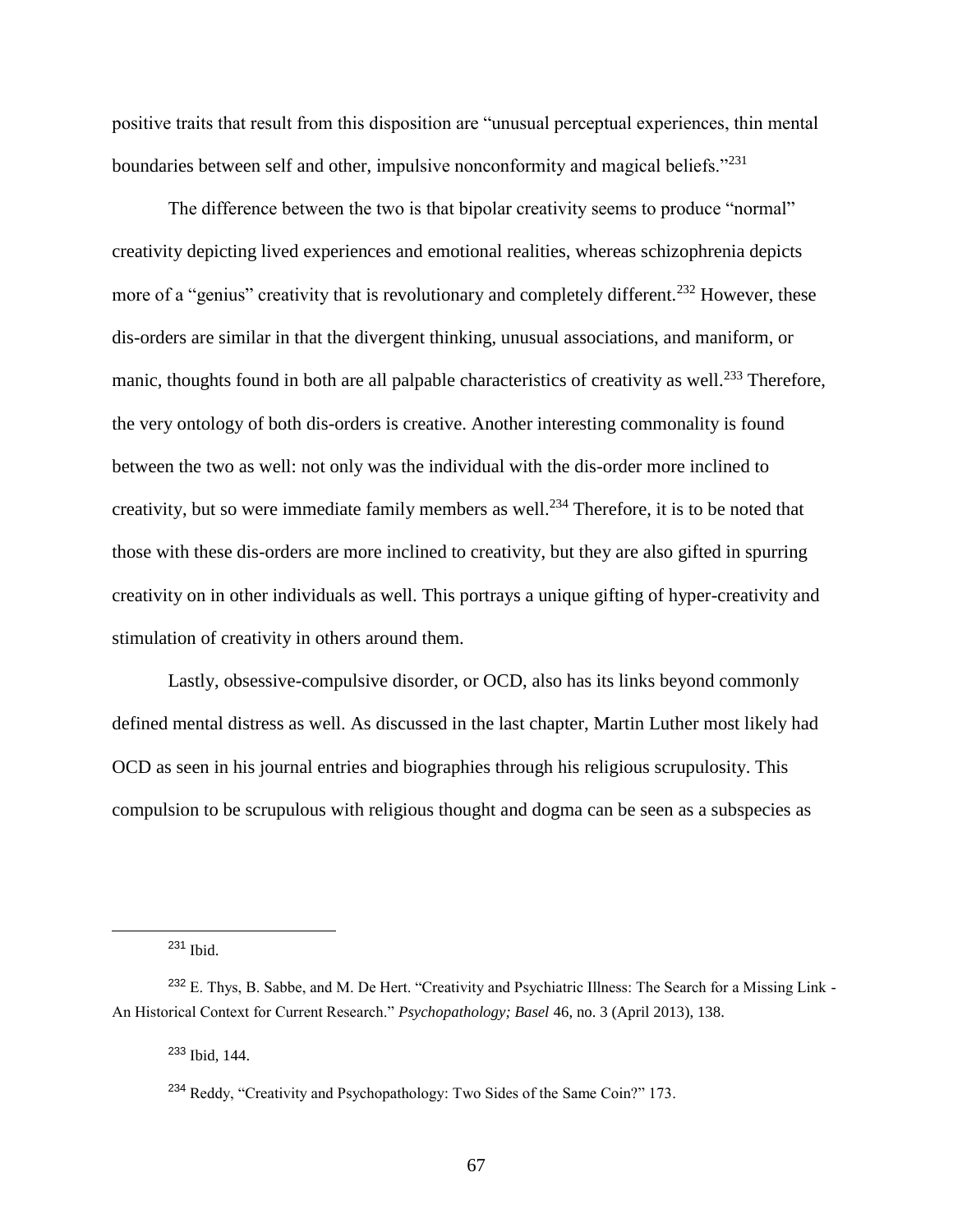OCD, and not a rare one at that.<sup>235</sup> It is clear to see several Reformed theologians expressing such a dis-order in their obsessive religiosity;  $236$  however, it is this scrupulosity that may be considered as an integral stage in the Protestant conversion experience.<sup>237</sup> In modern day obsessive scrupulosity it is often considered a means to a spiritual end, one where obsessive thought turns into compulsive behavior, but for a beneficial spiritual end. Thus, it could be said of OCD that obsessive scrupulosity in religious circles, and in other facets of life as well, spur on growth and development in a hyper-disciplined, uniquely gifted manner.

There is much to be said about the wide range of spectrum mental dis-orders, however, it is to be understood that mental illness can be viewed as a unique gifting in that it bestows upon individuals certain attributes that produce positive and in most cases beneficial outcomes. Therefore, mental illness is to be considered a unique gifting in this model of theology because of the very essence of what they produce in people, things such as attention to detail, profound creativity, and scrupulosity lending to personal growth. Ontologically, mental illness is no longer a dis-order to those with it, but rather a unique gift that can be harvested as such and used in such a manner. Although, this perspective of mental illness will take time to adapt to in order to use such means of cognition as the unique gifting they are. There are inherent difficulties in doing so, however the largest challenge to those with these unique giftings is stigma and the social norm rejection of any deviant behavior or cognition.

This challenge was also presented to those that were uniquely gifted in Scripture as well, often with results that lead to defamation of character and even death. The prophets were

<sup>&</sup>lt;sup>235</sup> Paul Cefalu, "The Doubting Disease: Religious Scrupulosity and Obsessive-Compulsive Disorder in Historical Context." *Journal of Medical Humanities* 31, no. 2 (June 2010): 114.

<sup>&</sup>lt;sup>236</sup> As exemplified in the earlier discussion of Martin Luther in the third chapter.

<sup>237</sup> Ibid, 115.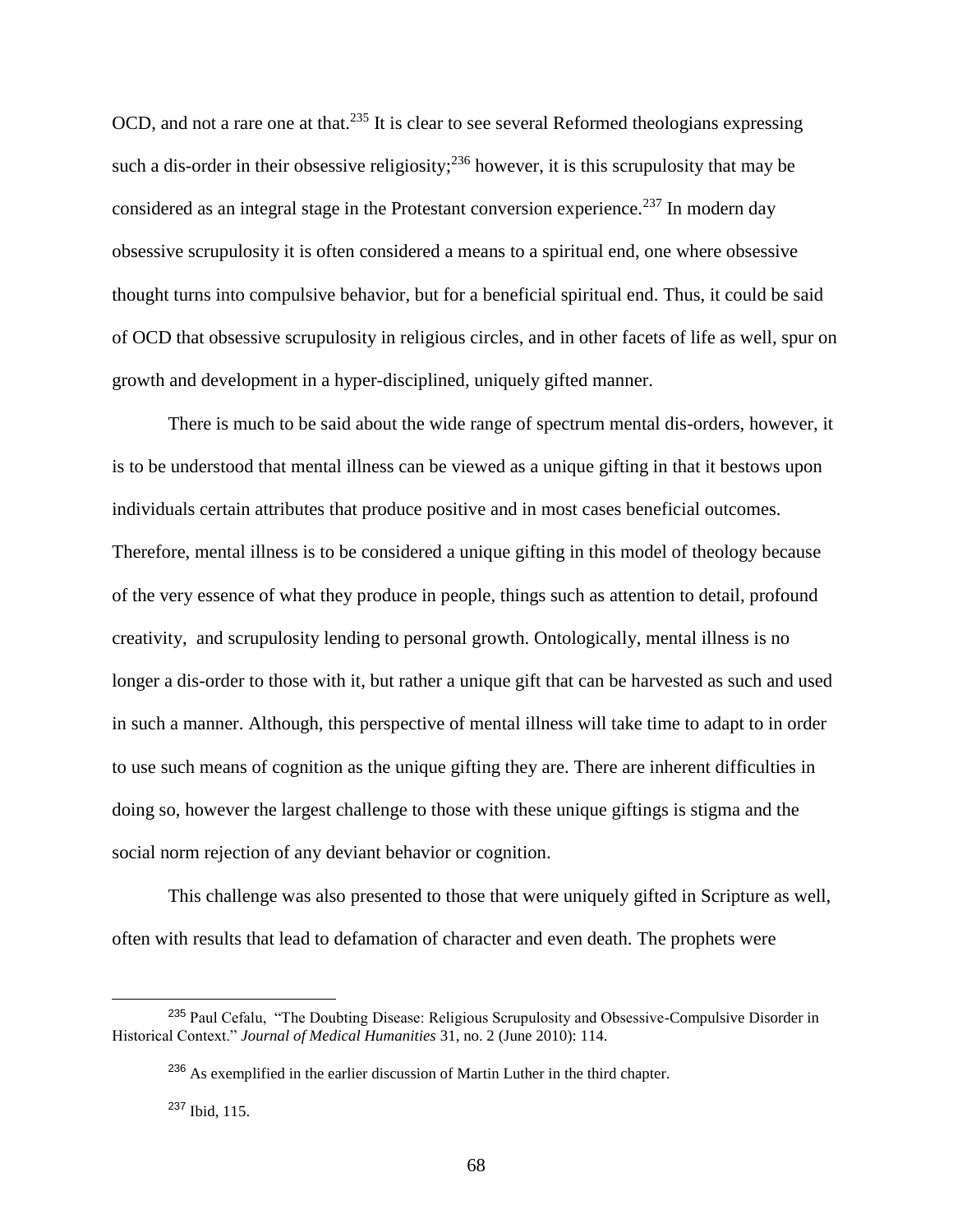regarded as madmen, and those that spoke in tongues were considered to be drunk. If society would have listened to the people of God, speaking on behalf of God, imagine the lasting impacts. Similarly, imagine the impact if those with mental illness, or now considered those with unique giftings, were also received with validation and respect for the individuals they are.

Although this outlook upon mental illness as a unique gift is controversial and possibly egregiously offensive to some, the intent of this terminology is to enact social change in and outside the Church to see the value uniquely gifted individuals inherently possess. They are ontologically deviant from the norm, but deviance does not equate to sin or wickedness, as reflected in the radically deviant life of Christ. Those with mental illness are redeemed as any other human is in relationship with God, but their mental illness may remain since it is essentially influential to their character and personhood. Just as human rationality, affection, cognition, and phenomenology must be redeemed, mental illness must also be freed from the binds of sin. But, this does not equate mental illness to sin; instead, the ministry of redemption enacted by Christ and progressed by His Spirit reveals the unique gift found in mental illness given to those who are abled enough to utilize the gift, and to glorify God with the gift.

This redemption process occurs on an individual basis as the person is conformed to the image of Christ in her or his journey of faith. As their relationship with God progresses, so their true personhood emerges, that which God first intended for, and in this process mental illness remains as it is discovered instead to be occupied as a unique gift. The only regression these individuals may face is societal rejection and stigma, and thus, this thesis calls for enacted inclusivity, especially in the Church, as to liberate the uniquely gifted to worship and fellowship in the community of the faithful saints.

69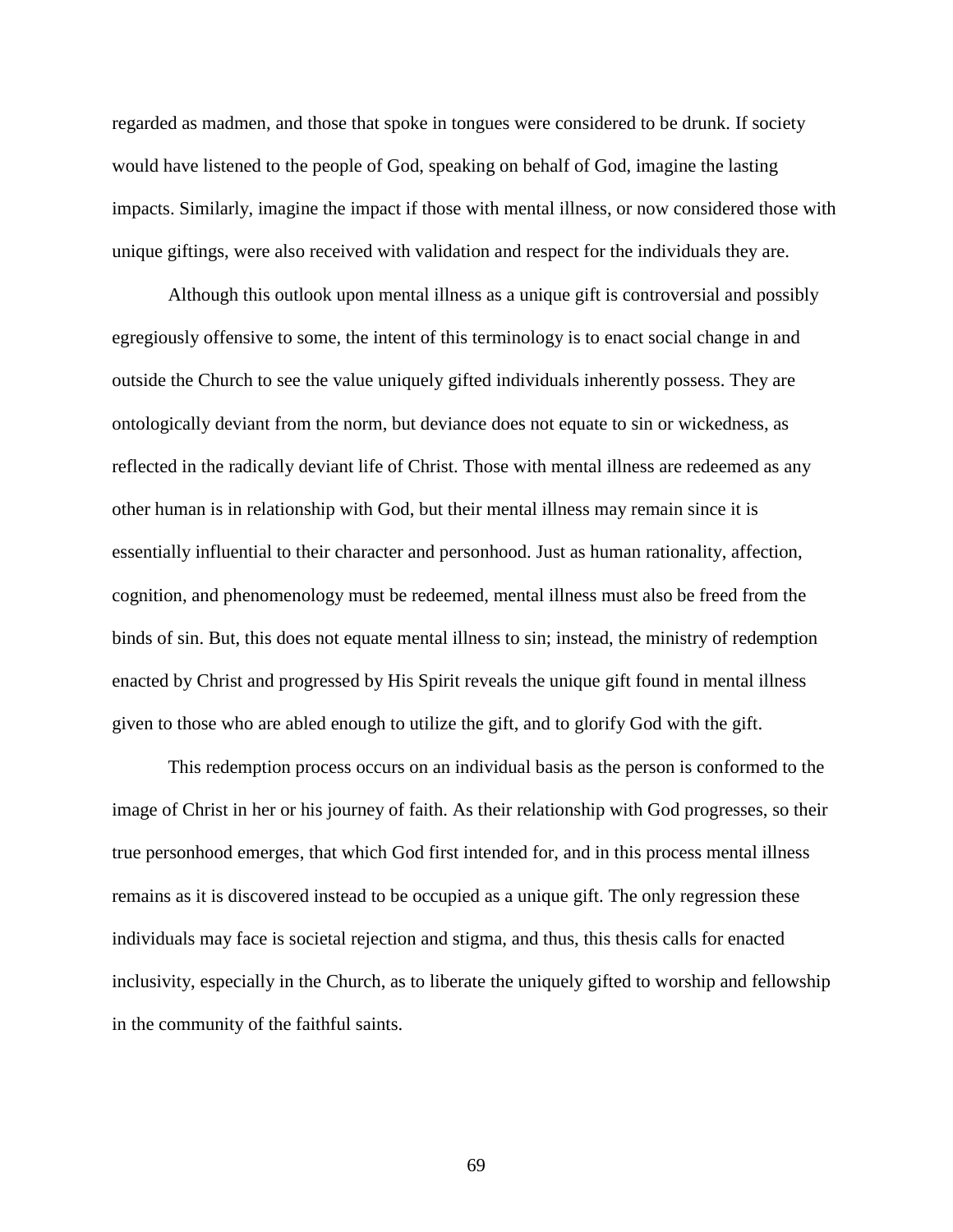# PRACTICES FOR ECCLESIASTICAL INCLUSIVITY

In his seminal work *Mental Health and the Church,* counseling psychologist Stephen Grcevich states, "Our willingness to examine ways that we can make our church gatherings more welcoming to those with...mental health disabilities is a good barometer of the extent to which we value them and recognize them as fellow image bearers of God."<sup>238</sup> With many different perspectives of mental illness given, and whether or not the proposed perspective is accepted, the call for inclusivity for those with mental disorder within and outside the Church is a present and necessary endeavor to value those with mental illness. These issues must not only reach the laity and the members of the laity that have mental illness, but also the clergy and the members of the clergy with mental illness. Stigma must decrease, if not diminish entirely, for this quest to come close to practice, and practical methods to implement in praxis for understanding and including those with mental disorder must follow. To do so, there must first be a recognition of the issues at hand, and an active acknowledgement from the Church that such issues exist. Following, there must be information and education provided for both the mentally "abled" and "dis-abled" to begin reconstruction. This reconstruction process includes practical methods of inclusion and affirmation of the marginalized people. All of these things practiced in a faithful community will then result in a healthy environment for all to worship freely.<sup>239</sup>

The first step to reconciliation and integration of those with mental illness into ecclesiastical circles is to first affirm these issues' existence. There is a tendency in faithcommunities to deny the existence of mental illness, and as discussed thoroughly thus far, mental

<sup>238</sup> Stephen Grcevich, *Mental Health and the Church*, (Grand Rapids, MI: Zondervan, 2018), 45.

<sup>&</sup>lt;sup>239</sup> Notice I said that these things are to be practiced in a faithful community, but I did not offer and form of measurement of the community. This model of inclusion will work in any size of congregation so long as the leadership of the church is understanding of and in favor of promoting such ministry within the church.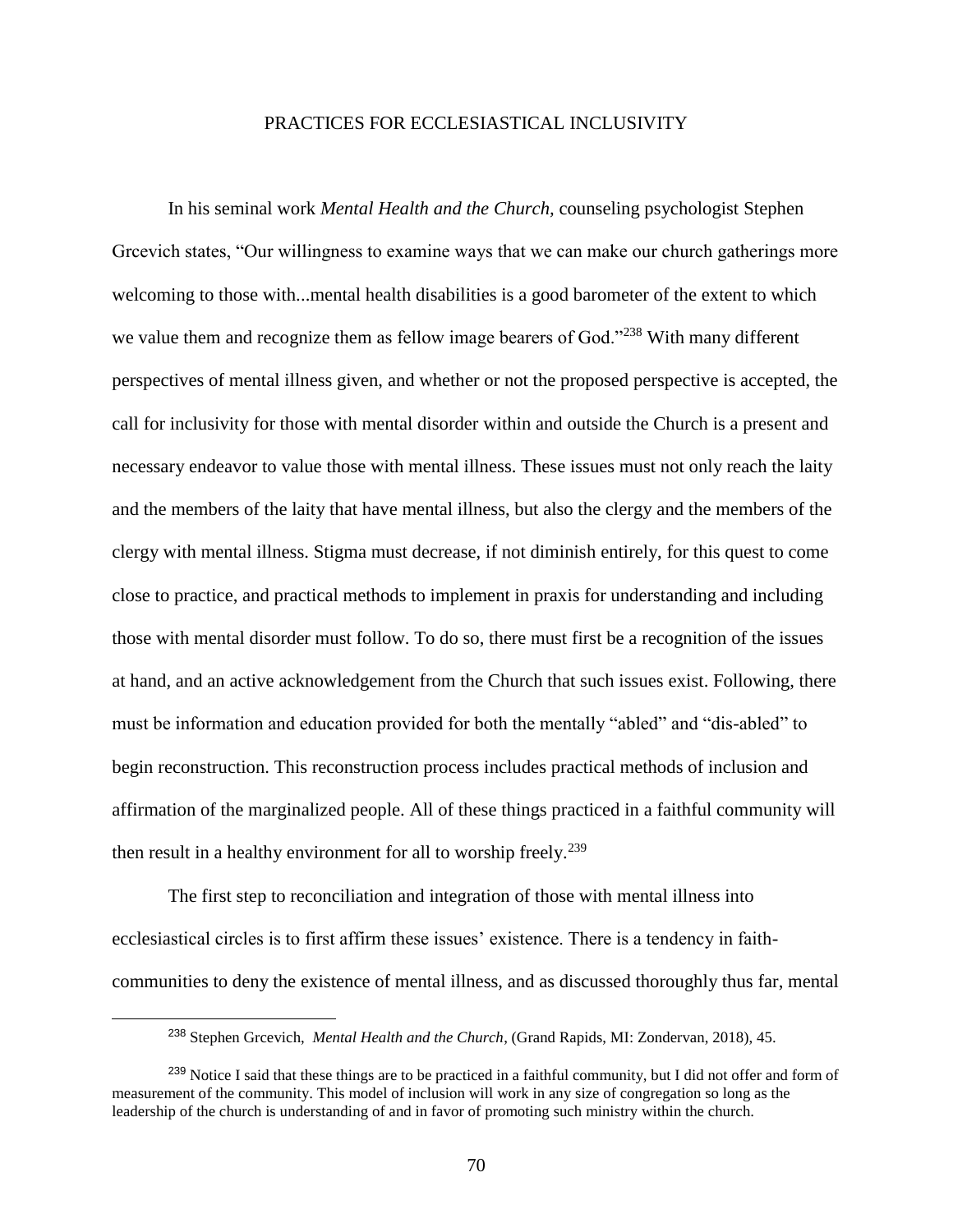illnesses are often stigmatized greatly within church walls. The best way to counter this stigmatization in order to jumpstart inclusivity is through education. Cross-sectional studies have consistently shown that members of society who have more knowledge of the dis-orders, even if they themselves do not have such dis-orders, are less likely to endorse stigmatizing attitudes.<sup>240</sup> In a recent controlled pilot investigation in Nicaragua, a country that is notorious for mental health struggles in adolescents, it was noted that simple education of what mental illness is and how to better care for it decreased stigma, increased healthier life choices, advanced coping mechanisms, and lowered stress levels of those interviewed.<sup>241</sup> Additionally, these changes are most greatly found in attitudes toward those with more severe disorders such as schizophrenia.<sup>242</sup>

Therefore, in order to create a more inclusive environment for those with mental illness within the Church is first to educate both the clergy and the laity. This education may come in several different forms. Beyond this thesis there are a few resources that pastors and administrators can reference, even though mental illness in regard to ecclesiastical communities is presently coming of age in the realm of literature and research. For those in the clergy, it is suggested to read materials such as Stephen Grcevich's *Mental Health and the Church,* a short and yet immensely helpful book that not only gives an overview of mental disorders, but also a model of inclusivity as well. This model Greevich offers is one integrated within this thesis' model. Another resource for clergy members is *Grace for the Afflicted: A Clinical and Biblical Perspective on Mental Illness* written by another clinical psychologist, Matthew S. Stanford.<sup>243</sup>

l

<sup>240</sup> Paul E. Holmes, et. al., "Changing Attitudes About Schizophrenia," *Schizophrenia Bulletin* 25, no. 3, (January 1999), 447.

<sup>&</sup>lt;sup>241</sup> Arun V. Ravindran, et. al, "Evaluating the Benefits of a Youth Mental Health Curriculum for Students in Nicaragua: A Parallel-Group, Controlled Pilot Investigation," *Global Mental Health* 5 (January 25, 2018)[.](https://doi.org/10.1017/gmh.2017.27)

<sup>242</sup> Paul E. Holmes, et. al., "Changing Attitudes About Schizophrenia," 454.

<sup>243</sup> Matthew S. Stanford, *Grace for the Afflicted*, (Colorado Springs, CO: 2008).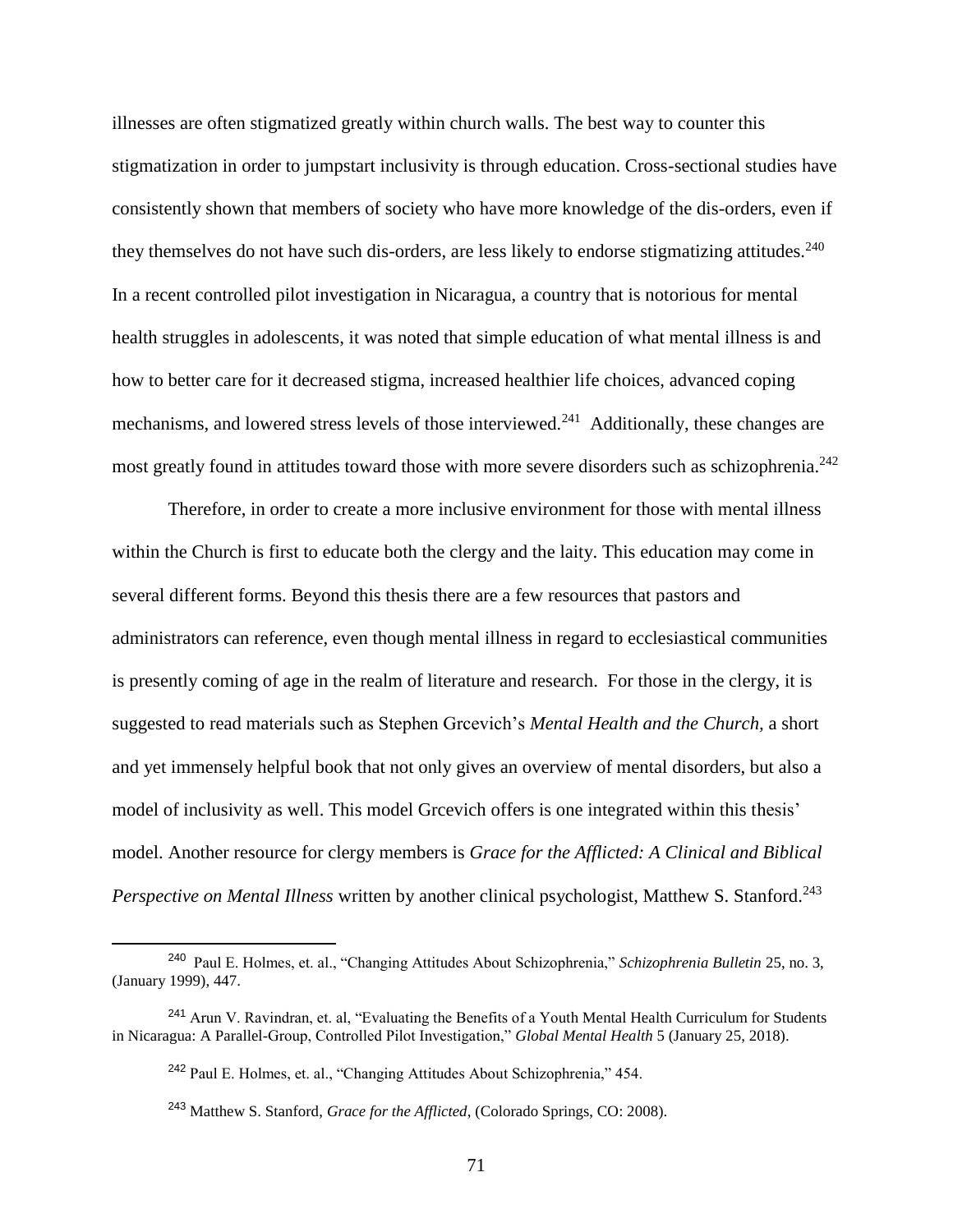This resource offers more in-depth information behind each disorder, giving reason for them, treatment for them, and a biblical perspective of each. Not only does this resource help in the education process of clergy, it would also aid in pastoral references to other types of counselors for those with mental illness that approach clergy for help.

Additionally, pastors and other church administrators can follow Rick and Kathy Warren's strategic, educative "Hope for Mental Health Ministry" plan that offers tools and other resources for ministers administering programs of education for their congregations and ministries.<sup>244</sup> On her website, Kathy Warren gives a plethora of materials, from books to podcasts to educational curriculum, in order to equip pastors with the necessary tools for ministering to those with mental illness, the families of those with mental illness, and the rest of the laity that are in community with these groups of people. Another great resource is the "Pathways to Promise" that is intended for "faith leaders, interested laity, people with mental illness and their families, friends and supporters and mental health professionals interested in working with the faith community."<sup>245</sup> Not only does this faith-based organization offer more information and tools for understanding mental health, but it also offers a network of resources that clergy and lay members can take advantage of in order to better serve the population of those with mental illness.

Beyond these materials of reading, clergy can also become members to the NAMI FaithNet from the National Alliance of Mental Illness.<sup>246</sup> This is another network of friends,

<sup>244</sup> Rick and Kathy Warren, "Hope for Mental Health Ministry," *Kathy Warren,* 2018. http://kaywarren.com/mentalhealthandthechurch/

<sup>245</sup> Pathways to Promise. "Home." *Pathways to Promise - Bridging Faith, Culture, and Mental Health*, 2018, www.pathways2promise.org/organizations-networks/.

<sup>246</sup> National Alliance on Mental Illness,. "NAMI FaithNet," *NAMI: National Alliance on Mental Illness*, 2018, www.nami.org/NAMIFaithnet.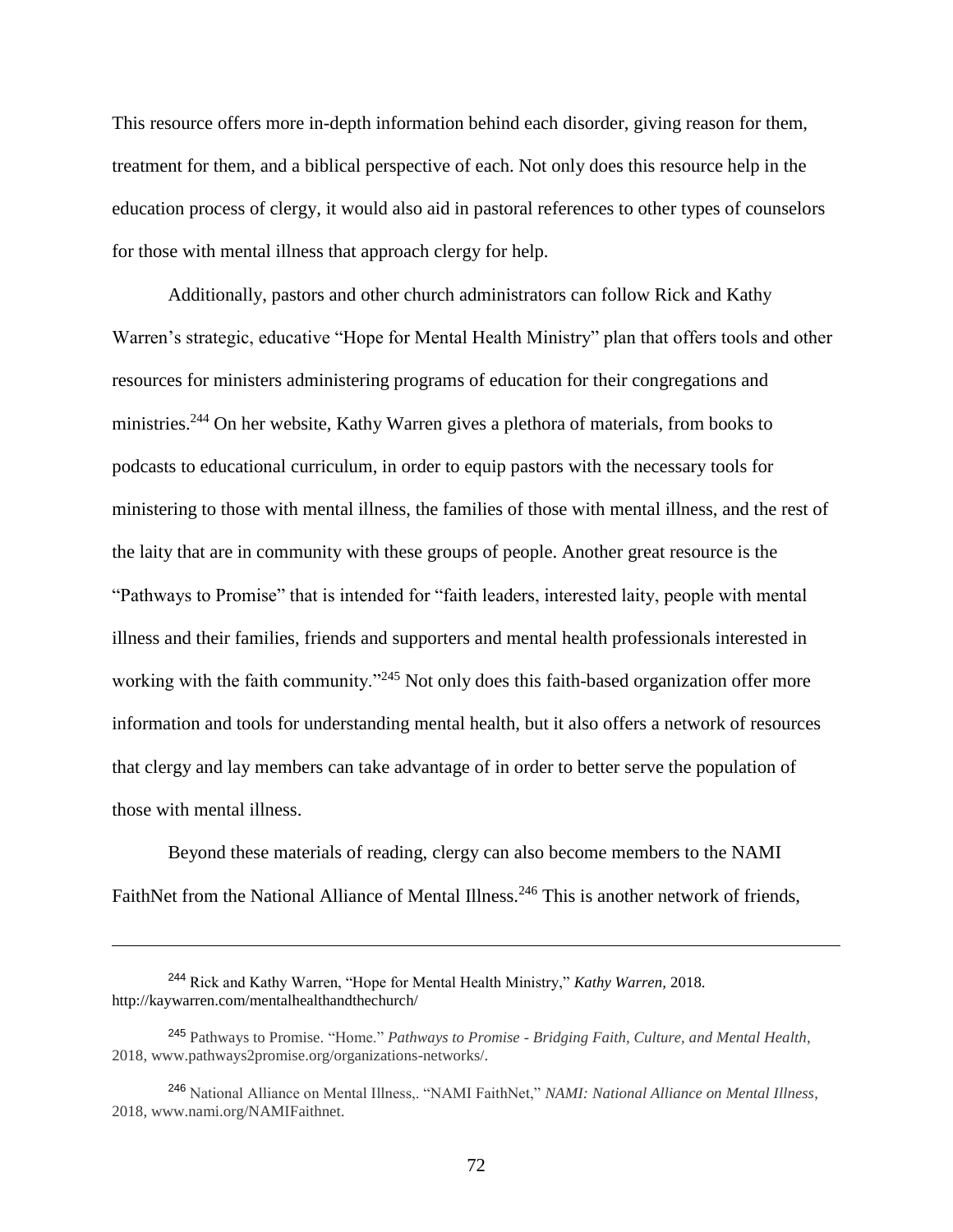clergy, and congregations striving to encourage the vital role of spirituality in the lives of those with or those living with individuals with mental illness.<sup>247</sup> Clergy and laity are invited to participate in awareness events and can host support groups. FaithNet connects individuals with resources such as Rick and Kay Warren, mentioned previously, and with the APA Faith Booklet as well. The APA Faith Booklet is published by the American Psychiatric Association, also the publisher of the DSM, and recognizes that spiritual practices are key aspects to the road of redeeming mental illness.<sup>248</sup> This booklet is specifically designed to educate church leaders how to best serve those with mental illness by explaining how to give referral options for treatment and counseling, distinguish between spiritual and mental health issues, and include those with mental health issues in ministry.

The resources given aid in fulfilling the call for church members and clergy to educate themselves in the area of mental health to break stigmatic barriers and open practicing communities of faith for inclusivity. From these resources this thesis will provide succinct, though not comprehensive, means of inclusion for those with mental illness. Avenues of inclusion that are presented are communication, community-based teamwork, creation of healthy environments, and encouraging and promoting those with mental illness to take part in both ministry and ministering. This model is culminating, that as Church leaders and members achieve the preliminary steps, they are able to achieve those that follow more smoothly and effectively.

Thus, after education for pastors, leaders, and lay persons, the next step to inclusivity is through communication. This step is the process of relaying education and information to the

<sup>247</sup> Ibid.

<sup>248</sup> American Psychiatric Association, *Mental Health: A Guide for Faith Leaders*, (Washington D.C.: American Psychiatric Association, 2016).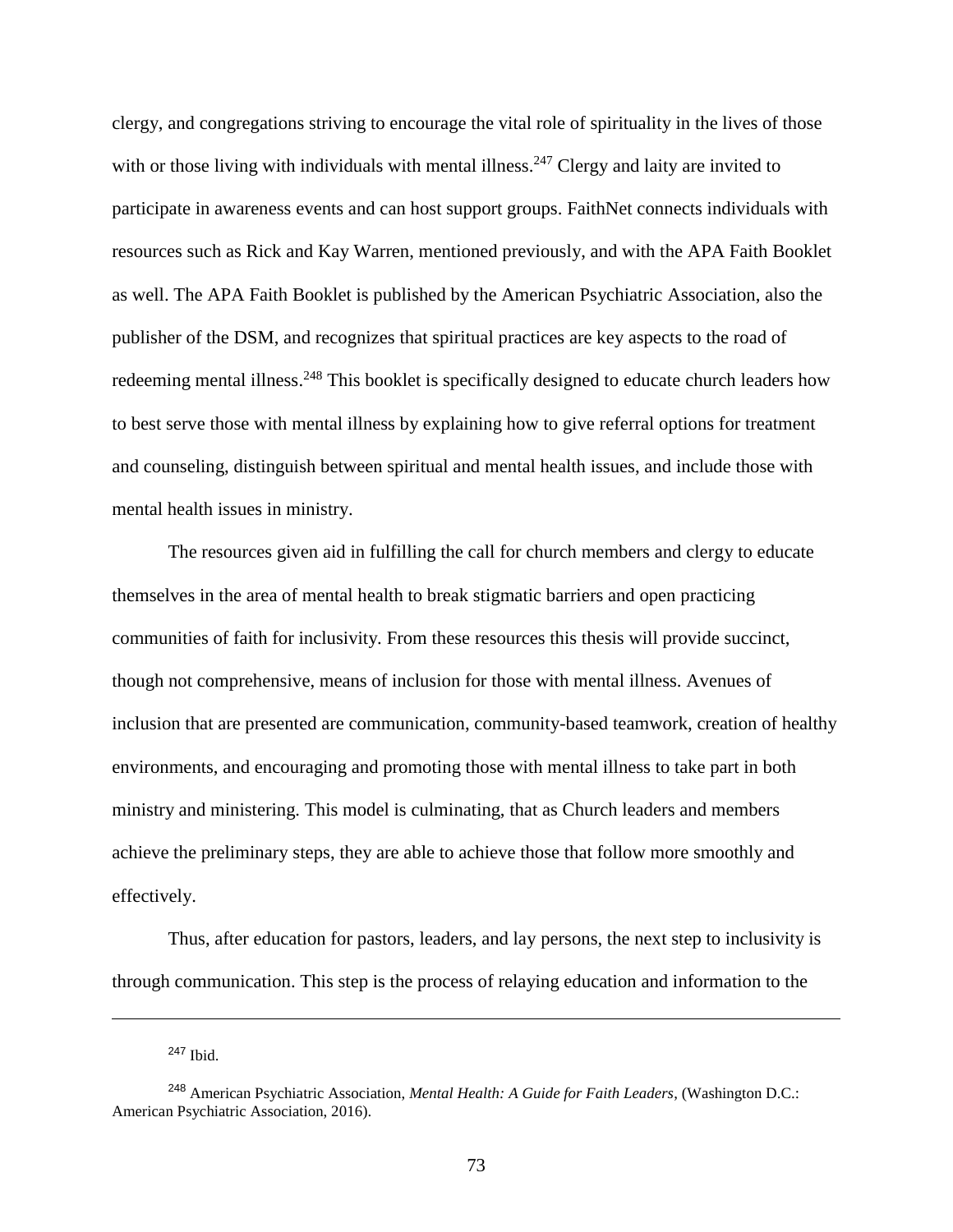general population. It is suggested that pastors and teachers take the information they have gleaned from their own personal study and implement it into sermons and other avenues of influential communication. As communication of mental illness increases from the pulpit, the attitude of the Church in regard to those with mental dis-orders will positively change.<sup>249</sup> Then, as the attitude of the congregation evolves into more of an open minded optimism, it is possible for ideas such as the one presented in the fourth chapter to be exchanged throughout the church, beginning with the pastor or church leaders. Not only can church leaders relay these messages through sermons, but they can also communicate them through their pastoral influence and outside service events such as small groups, devotionals, bulletins, materials offered on welcome desks, social media, and even post-service conversations.<sup>250</sup> It is also encouraged that those in church leadership, not only pastors but office holders such as teachers, evangelists, and other such leaders, who are brave enough to share their own struggles and victories with mental illness would do so publicly to give testimonies. There is much influence to be had of shepherds leading their flocks through personal testimony.

Moving forward from educated communication not only from the pulpit but also from other church leaders and church resources like informational material and social media, the next step to a more inclusive church is through community-based teamwork. As church leadership educates itself, and as the education begins to disperse to the lay congregation, the next step is formulating a strategic network of people presently involved with the ministry and life of the church to implement a more inclusive atmosphere of the church. This atmosphere of inclusion comes again from the relaying of education through the multiple avenues previously mentioned;

<sup>249</sup> Grcevich, *Mental Health and the Church*, 103.

<sup>250</sup> Ibid, 104-106.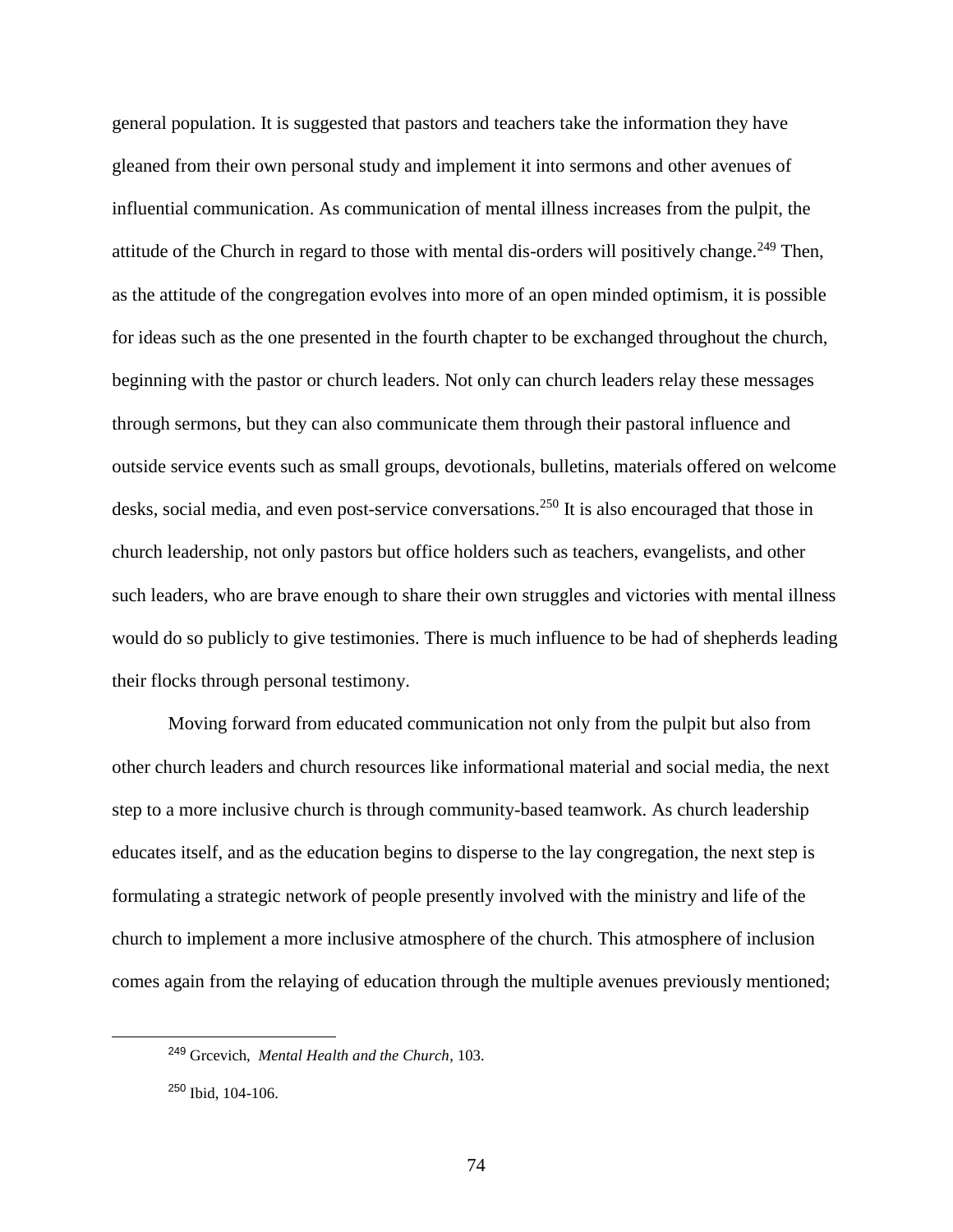however, it is important that more people throughout the church do this as well to immerse the congregation in the message of inclusion and education to decrease stigma. This team can include the church leadership in the faith community if resources and funds are slim.

However, if the church is larger or if they have more appropriations and resources available, then a more detailed and strategic team can be formed. Such a team can be made from congregants present in the life of the church, such as lay members that are professionally mental health care providers, advocates, professionals, therapists, and social workers.<sup>251</sup> If these professionals are not members of the church, then they may be hired to help in the formulation of inclusive strategies and educational programs if the church has the appropriations. These professionals can offer more education to the rest of the congregation, and they can also offer more ideas to leaders in order to implement programs within ministries to create a more inviting atmosphere for those with mental illness and their families. In addition to professionals, wise laypersons are also recommended for this team. Those that have been through mental illness, continue to live with mental illness, and family members of those with mental illness can provide understanding and support for those with mental dis-orders, their families, and the rest of the church.<sup>252</sup>

The activities of this strategic team are both the normal activities of the church that they serve and also in the promotion of mental illness related ministries and activities if possible. First of all, if the team is simply comprised of church leaders, then they may have influence in the areas they serve. For example, if the team members are in worship ministries, then they may implement inclusivity within the songs by which they lead praise and lament worship

<sup>251</sup> Ibid, 93-94.

<sup>252</sup> Warren, "Hope for Mental Health Ministry," *Kathy Warren,* 2018. http://kaywarren.com/mentalhealthandthechurch/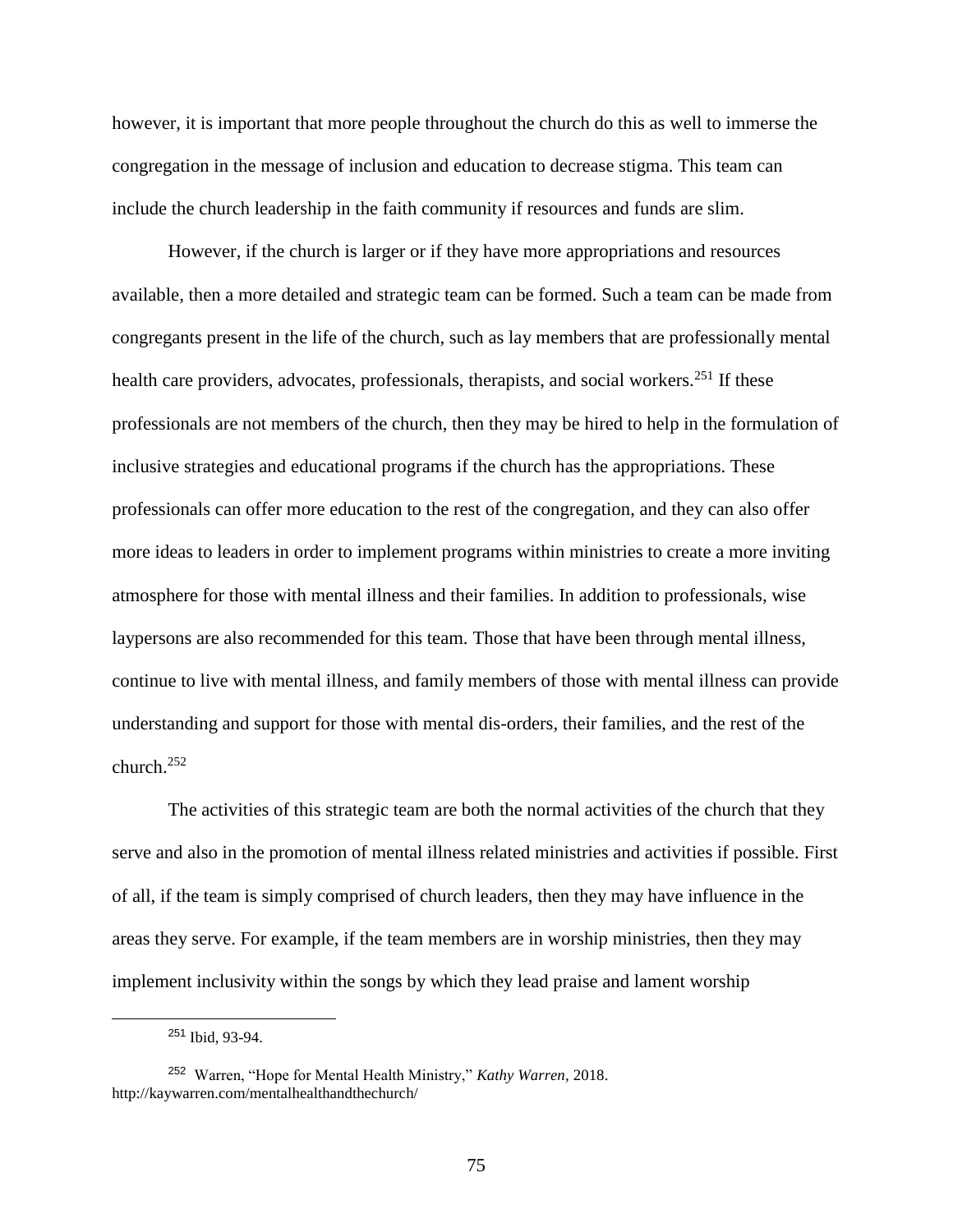experiences; furthermore, they may choose songs that include language of mental health related problems and achievements. In addition, if the members of the team are involved with administration then they may include materials for education on informational tables located in welcome centers and church informational booths. And if the members of the strategic team are simply altar servers, then they might choose scriptures to read that include language of mental health issues that are mentioned in passages such as the Psalms.<sup>253</sup>

However, if there are appropriations, resources, or even professionals that are available, then there may be extra activities and events offered for education and inclusion. One such activity could be the implementation of a support group hosted at the church. This group could be started from the curriculums found from Kay Warren's website, NAMI's FaithNet, Fresh Hope Mental Health Support Groups, Celebrate Recovery, and Grace Alliance.<sup>254</sup> Such groups can be led by mental health professionals, or even normal lay persons with proper training offered through each organization. The interesting aspect of such groups is the incorporation of the world outside of the church in such an event. Not only does this offer a necessary and pressing resource for those who are in need of mental health education and support, but it is itself a form of apologetic to a community that is marginalized and in need of the Church's loving care. When those outside of the Church see the participation in and the promotion of such a stigmatized community within a faith-based setting, it sets an atmosphere of inclusion and

l

<sup>253</sup> Eric L. Johnson, *Foundations for Soul Care: A Christian Psychology Proposal* (Downers Grove, IL: InterVarsity Press, 2007), 416-417.

<sup>254</sup> "Fresh Hope for Mental Health Online Meetings," Accessed November 13, 2018, http://www.freshhopemeeting.com/ ,"Starting a Group | Celebrate Recovery - A Christ Centred Recovery Program | Celebrate Recovery - A Christ Centred Recovery Program," Accessed November 13, 2018, http://www.celebraterecovery.ca/about-cr/starting-a-group/, "Family Grace," Grace Alliance, Accessed November 13, 2018. https://mentalhealthgracealliance.org/family-grace-groups/.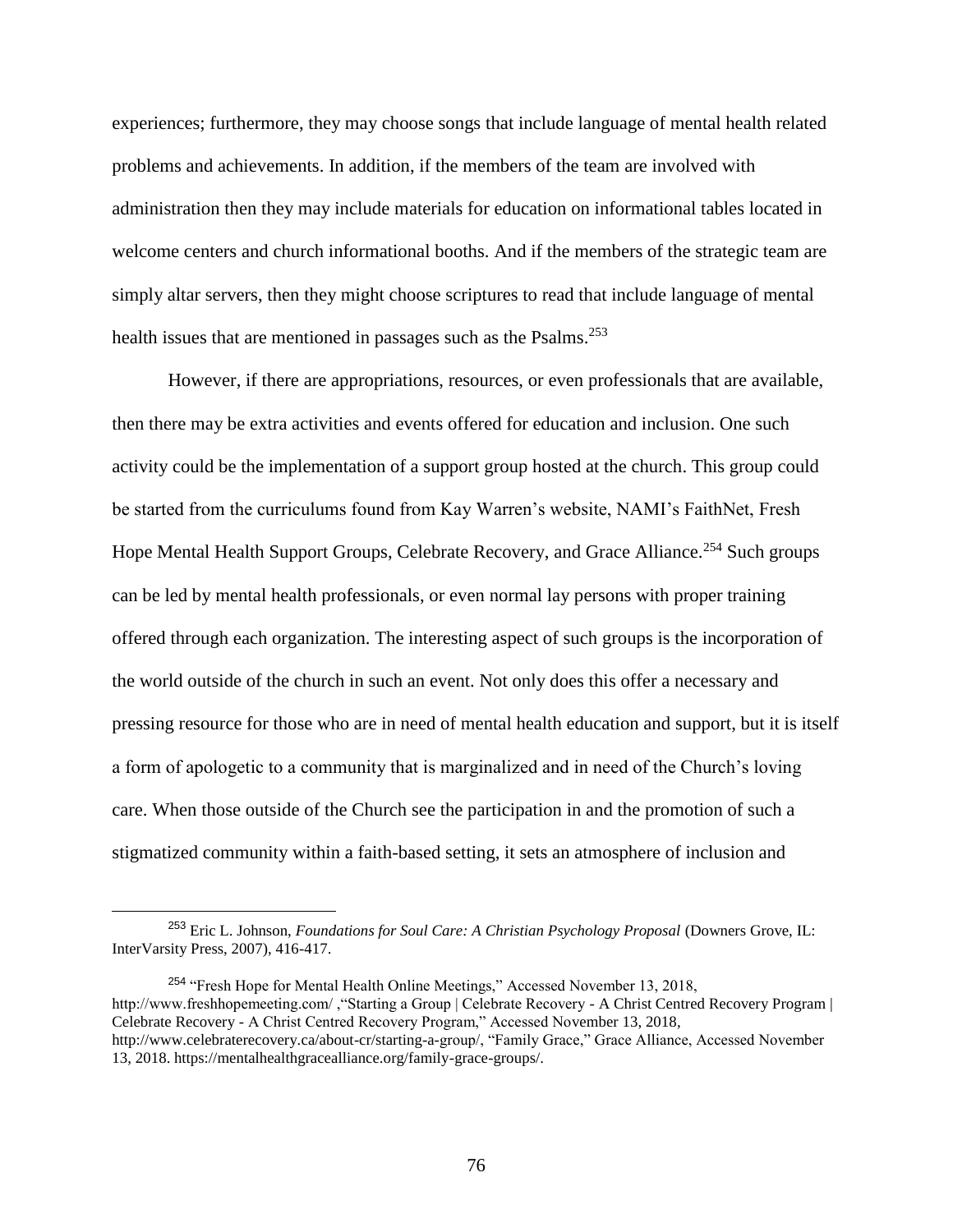justice. Thus, not only does the implementation of mental health education, awareness, and promotion increase the health of the Church between its congregants, but they also provides a powerful apologetic to the world that the Church stands and fights for the marginalized, oppressed, and stigmatized individuals in society.

This activity of the Church then sets a standard of inclusion that promotes a healthy environment in and outside of Church walls, and therefore opens the possibility of reaching certain communities that were once closed off from the faith. Education, communication, and this network of team building then promotes this next step of inclusivity, which is creating a safe environment for those with mental dis-orders to worship and exist in the Church. This environment is cultivated by the factors previously mentioned, but it does necessarily call for deeper action as well. Not only is education, communication, and communal awareness and participation necessary, but at times it is also necessary to activate change within the Church to create a more inviting atmosphere. Just as the American with Disabilities Act calls for structural provisions such as elevators and ramps for those with physical disabilities to easily gain access and mobility within buildings across the nation, $255$  so too do mental dis-abilities sometimes require physical adaptations to accommodate such dis-orders. Although those with mental disorders may cause physical or audible disruptions in traditional and non-traditional worship settings, if the Church will not accommodate these individuals then it is simply shaming those who should be attending Church for inclusion and help.<sup>256</sup> Instead, through conversation and an appropriate review of congregational needs the Church should seek the best avenues possible within means for inclusion and accommodation of those with mental illness.

<sup>255</sup> Department of Justice, "2010 ADA Standards for Accessible Design," Accessed November 13, 2018, https://www.ada.gov/regs2010/2010ADAStandards/2010ADAstandards.htm.

<sup>256</sup> Grcevich, *Mental Health and the Church*, 141.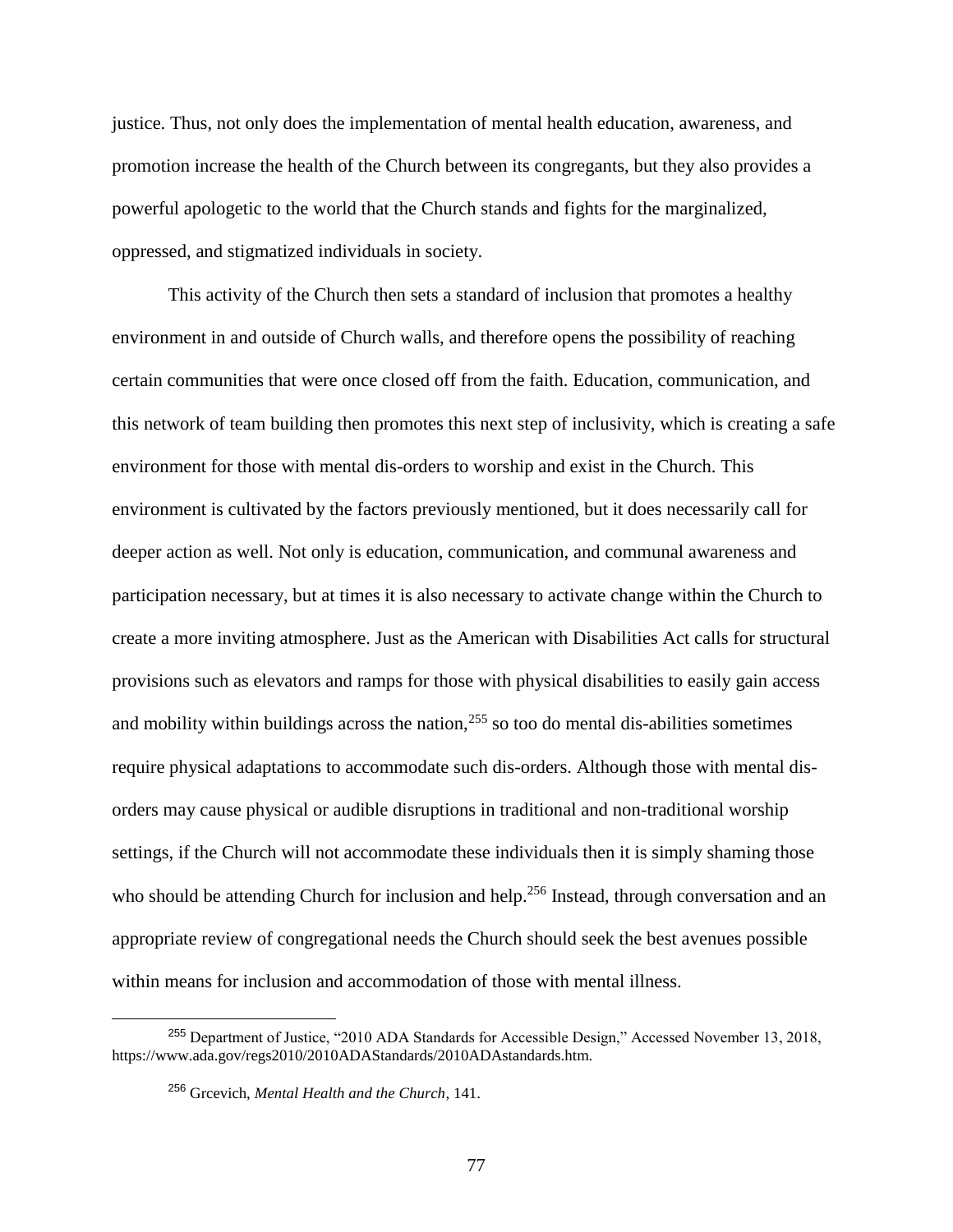Although the task of accommodation in order to create a more inviting and safe environment for worship and fellowship of those with mental illness seems overwhelming, the implementation of such adaptations is not as overcoming as it may seem. Greevich outlines five ways in which the Church might better serve this population through accommodation and simple changes. The first way in which the Church might better accommodate toward a more welcoming environment is through the process of rewriting unwritten codes of conduct that most churches adhere to.<sup>257</sup> An example is the expected silence and calm behavior through times of worship, prayer, sermons, and other forms of liturgy. This unwritten expectation is immersed in tradition, has scriptural support, and even has empirical evidence, that those listening to discourses of faith or discussions including biblical rhetoric and language are more psychologically attuned to focus, a phenomena considered high executive functioning.<sup>258</sup> However, when an individual that has a significant deficit in executive functionality walks into an atmosphere of people that are much more high-functioning in this area, these individuals are more inclined to have physical or verbal outbursts. There are two proposed solutions to navigate these outbursts then. First of all, such outbursts are created from an overstimulating event, such as loud music mixed with commotion from movement and gathered crowds. So, the first solution would be to decrease the amounts of stimulants in services.<sup>259</sup> However, this can be tricky to do so because church liturgy is traditional and necessary in some congregations. The second proposed solution therefore is to create an atmosphere that is accepting of such outbursts, leading either from the pulpit in acceptance from leadership, or from the congregation setting a standard by example, that such outbursts are not disruptive, but rather an act of worship by the individual.

<sup>257</sup> Ibid, 140.

<sup>258</sup> Ibid, 141.

 $259$  Ibid, 142.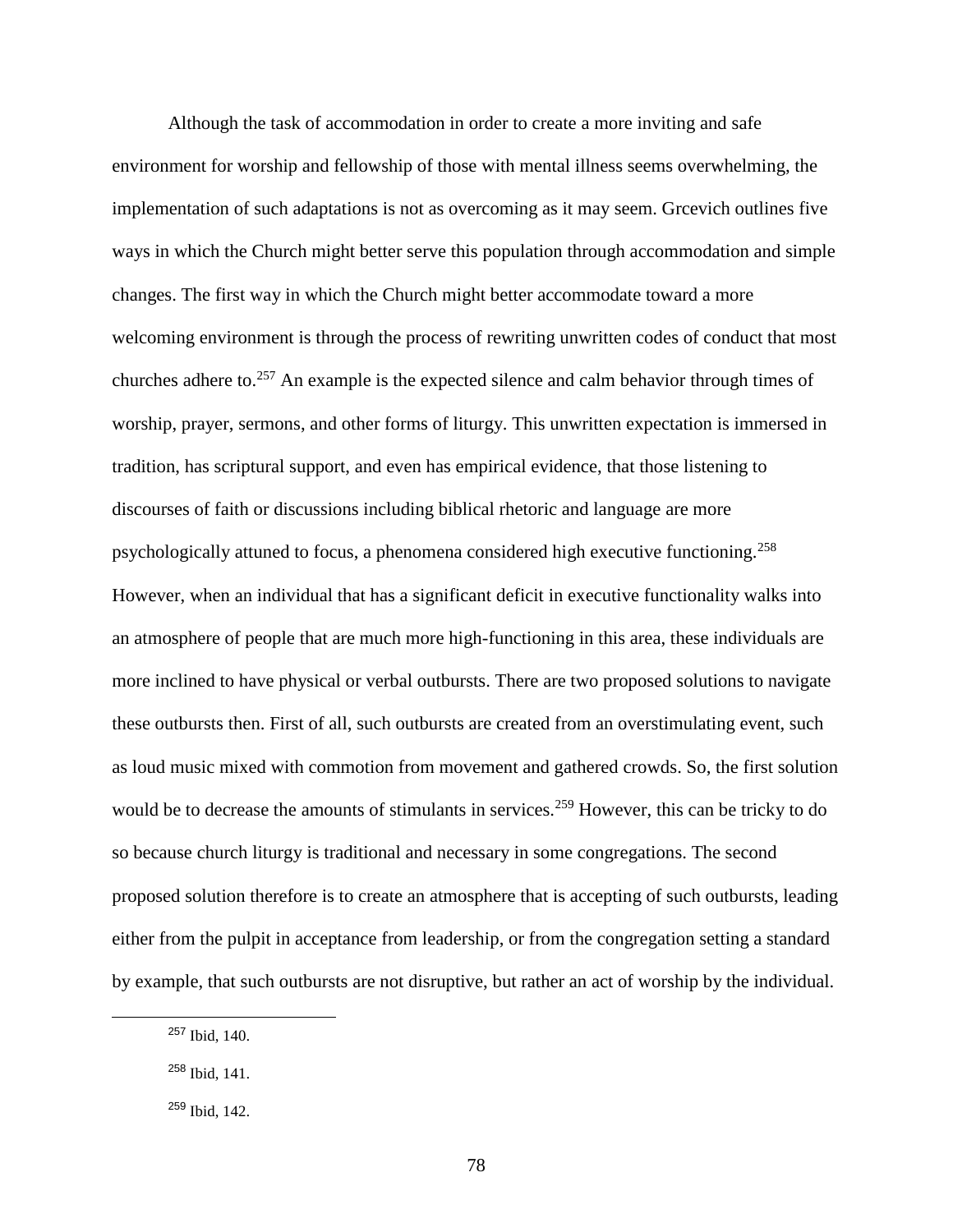Instead of taking offense to the outburst, the community is to receive the outburst as an outpouring of the individual's personality, an individual they receive as their one of their own.

The second means of accommodation that Grcevich entertains is the overcoming of sensory processing differences between those with and without mental illness in the same worship service. Such dis-orders linked with sensory processing differences are those on the autism, ADHD, and anxiety spectrums. To better accommodate the sensory difficulties these individuals face such factors as lighting, flooring, window treatments, wall colors, fragrances, and sounds must be taken into consideration. Fluorescent lighting is found to expedite sensory issues in these individuals, and can be very distracting and even harmful for the individual during a worship service; therefore, traditional lighting such as lamps and recessed soft lighting can create a much more soothing environment.<sup>260</sup> It must also be noted that lighting such as concert lighting, quickly flashing beams, and colored lighting that bounces back and forth throughout the pews is such activity that can send such individuals into a whirlwind of dis-order. Additionally, in the aspect of ministry that considers sound quality, such as praise time, it is important to note that those with sensory input deficiencies can also find it difficult to exist and flourish in an environment with loud noise and disruptive cacophony.<sup>261</sup> Therefore, it may also be taken into consideration how volume may be appropriately adjusted in certain areas of worship for those with such dis-abilities to attend comfortably in an environment that is friendly to their sensory difficulties.

From here, the Church's next aspect of practical inclusion would be to those individuals with social communication deficits. Naturally, the Church is a social hub, in that one of the top

<sup>260</sup> Ibid, 154.

<sup>261</sup> Ibid, 156.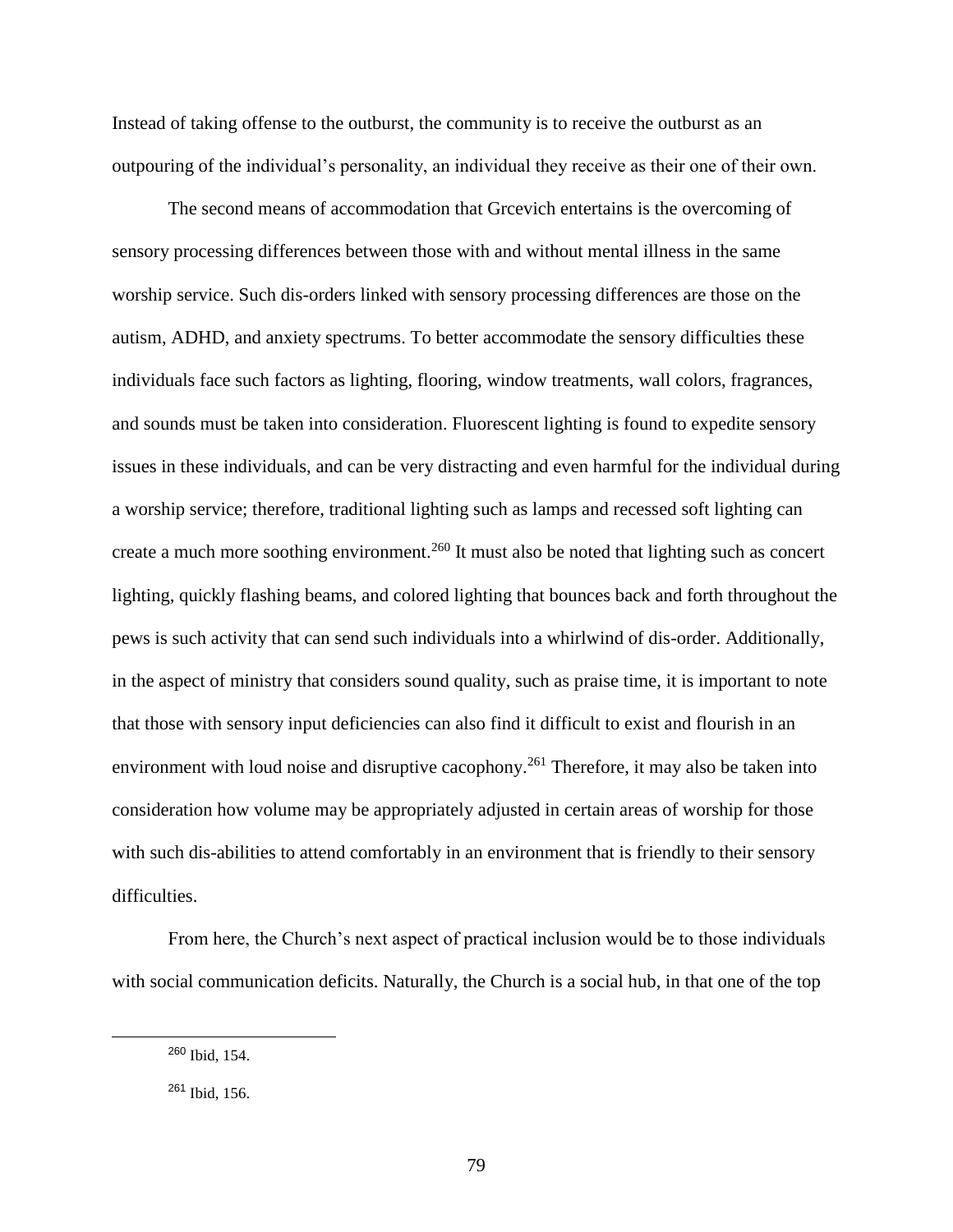reasons given for people attending church was to fulfill the desire for community.<sup>262</sup> However, social interaction is difficult for those with social communication difficulties, found to play a part in many mental illnesses. Thus, proposed solutions include intentionally small discipleship and focus group settings, education on stigma and bullying in the lives of children with and without mental illness, and a call to the Church for deeper relationships that see past the "otherness" in people in order to see the individual as human.<sup>263</sup> These integrations may also overcome social isolation that is often perpetuated by stigma of mental illness, the fourth step in Grcevich's model of inclusive environments. Instead of forcing those with debilitating social communication deficits and isolation to come to church, perhaps it would be more beneficial to bring church to them in the form of a small group or simply church-made friends acting upon the faith.

Lastly, in order to create a more welcoming and inclusive environment for those with mental illness is to acknowledge and listen to past church experiences. Many people with mental illness or with family members with mental illness that seek community within the church unfortunately are turned away or are hurt by the church's means of so-called "acceptance."<sup>264</sup> Therefore, in order to reverse such hurt it is necessary for church leaders and members to listen to and acknowledge such hurts done to those affected by mental illness. The road to healing is validation of such abuses, and a genuine desire to understand where those affected by such disorders come from. Then, once these grievances are heard and understood, it is healthy and proper

<sup>262</sup> Ibid, 162.

<sup>263</sup> Ibid, 163-164.

<sup>264</sup> Stanford, *Grace for the Afflicted*.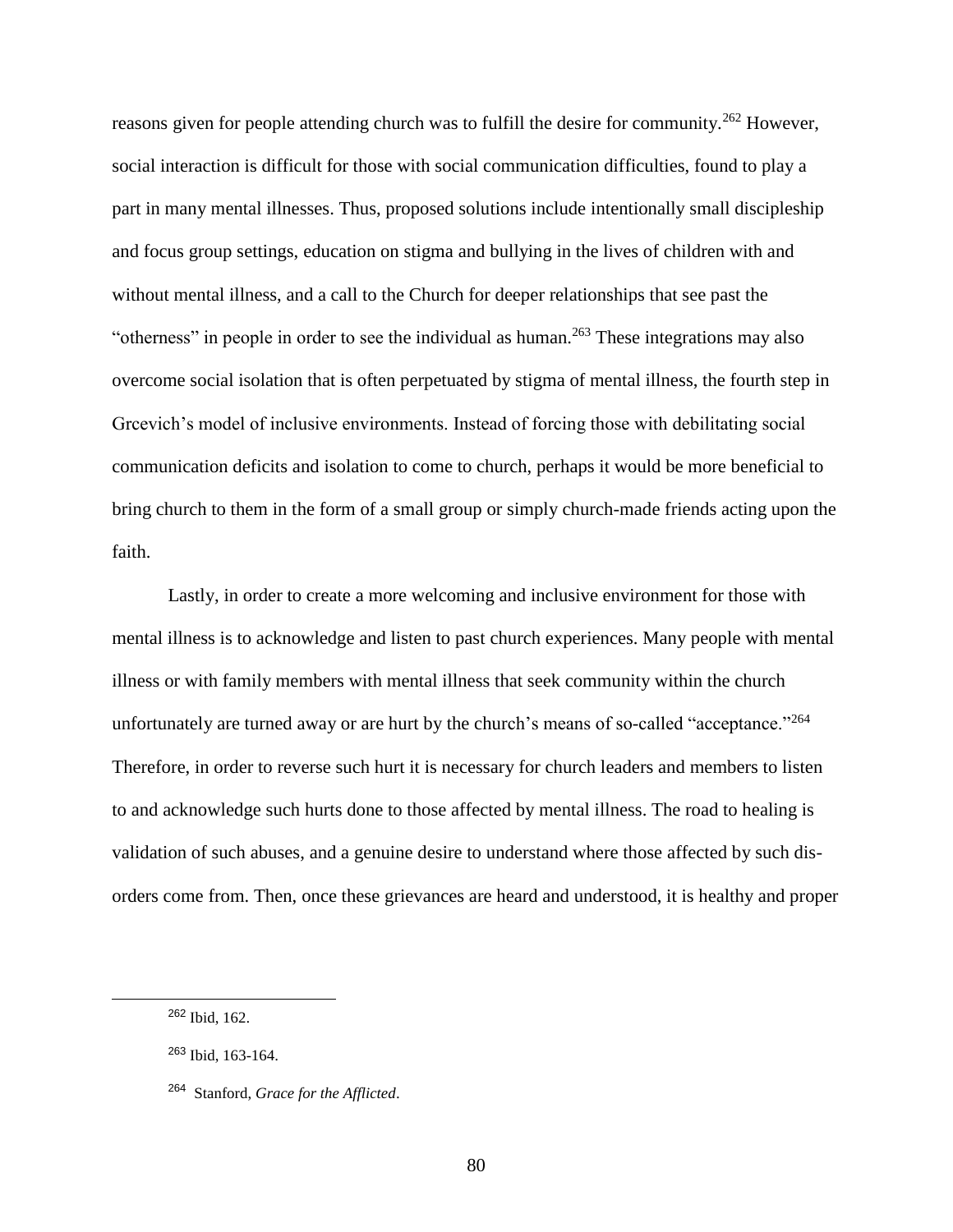for the new church family to embrace those individuals and reverse such hurt by stopping the cycle of wrongdoing.

In all these practices for inclusion, it must be noted that the goal of such occasions is to achieve not only a welcoming church environment, but also to promote the participation of those with mental illness in ministry. As argued in the fourth chapter, mental illness is an aspect of a person's being, or personhood, and therefore is in the process of redemption as is the rest of the individual's personality. Thus, as it is redeemed, mental illnesses can rather be seen as unique giftings. Because of such a perspective, it must be so that those with these unique personality traits can be included not only in the reception of ministry, but also in the participation of ministry. Those with such unique gifts, like creativity and fine attentions to detail, can truly benefit local church ministry, especially in its outreach to the large portion of the population in and outside the Church that has mental illness. Thus, this model of inclusivity not only drives the need for accommodation to those of mental illness, but it also promotes the inclusion of the uniquely gifted in ministries everywhere. This is, therefore, the kingdom of God and the body of Christ: members of the body in healthy relationship to one another, working in and for the ministry of the Holy Spirit.

81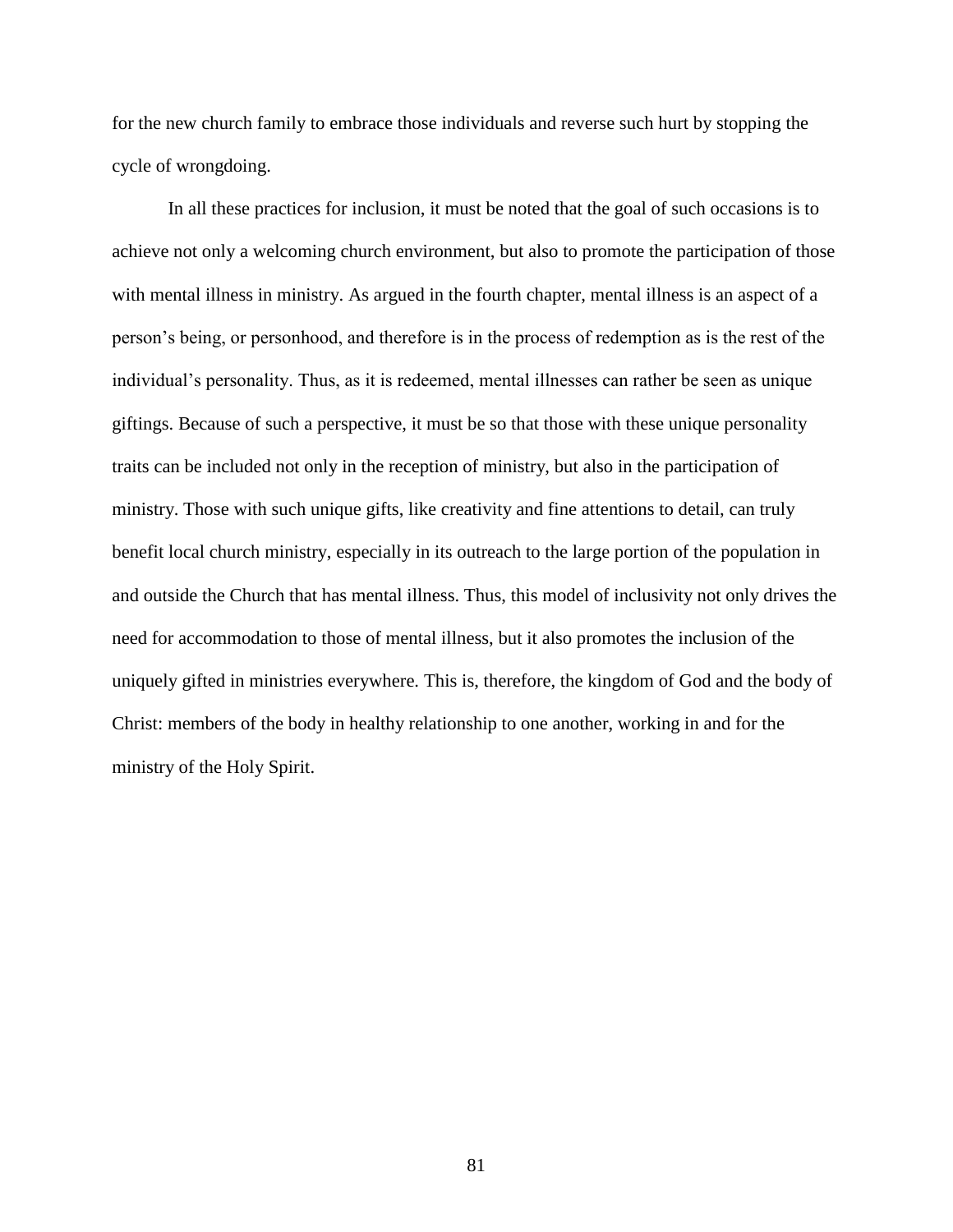## **CONCLUSION**

Though thorough research has gone into this thesis to conclude important perspectives of mental illness toward an inclusive ecclesiology, research of mental illness in the realm of science, psychology, and philosophy is coming of age. There is yet much to be done in the field of abnormal psychology, and thus the elusive and nearly indefinite nature of spectrum mental dis-order continues. However, this does not discredit the experience of those with mental illness, nor the need for a theology of mental illness to create an inviting atmosphere in the Church for these individuals.

In my own experience of mental illness, I saw the Church reject both my oldest brother's and my struggle with OCD. There was never, quite a place to discuss our own struggles with most in the faith, struggles that most lay members and clergy are very unfamiliar with. And though my brother and I fought many instances of stigma and prejudice along with the normal battle of perfectionism and irritating compulsions, I saw something very special that OCD gave us. For my brother, it was incomparable talent in music through percussion instruments. His obsession with perfection made him practice for hours and hours increasing his skill and stamina, and his related bipolar dis-order often allowed for some of the most creative pieces to accompany the bands he was a part of. For my own self, OCD's need for perfection aids my love for academia, constantly pushing me to find the perfect words for essays, motivating me to read exactly what is assigned, and driving me to make grades that have achieved numerous academic awards. In both cases, we are now serving the Church with such abilities and gifts. My brother has found a faithful community that affirms him as a person with mental illness who, not only can receive ministry, but now can add to the church's worship ministry and other outreach

82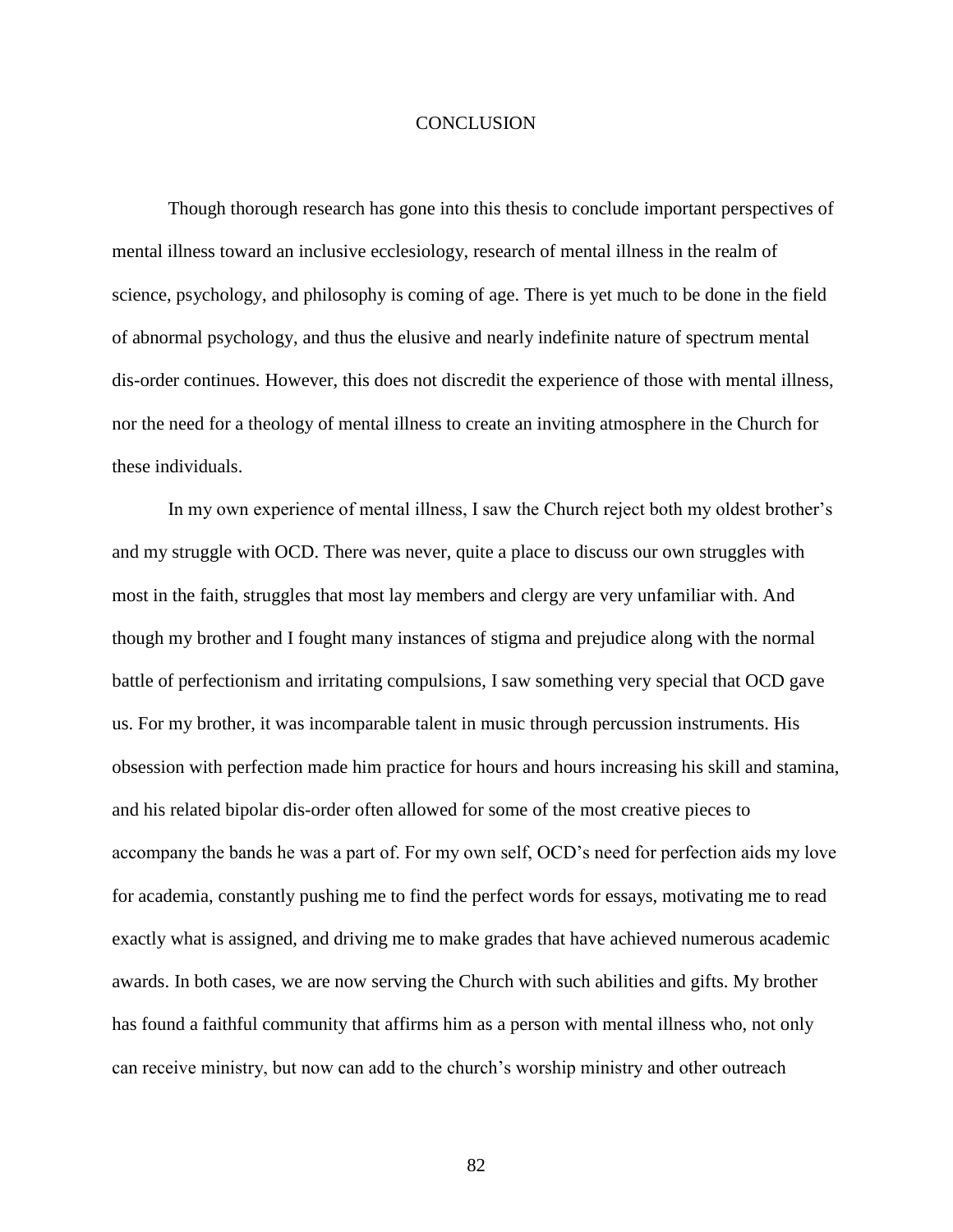ministries as well. For myself, I am still trying to find my own place in the church as a future vocational minister with mental illness; however, my OCD has been greatly appreciated in the realm of Christian academia, even if unknowingly done so.

All this to say, the Church's existence in a now postmodern society includes the need for narrative, understanding for those narratives, and the need for change in behavior towards that of inclusion.<sup>265</sup> The first three chapters of this thesis built on the background of the narrative. What is known and theorized about mental illness from psychologists, counselors, medical professionals, researchers, and philosophers was the first item to be discussed in order to give understanding that mental illness is elusive and hard to define, but also a more common event than most acknowledge. There are very specific attributes of each dis-order, but they seem to appear in many different people at many different stages of life, therefore giving a sense of normalization to the activity and experience of mental illness, while also acknowledging each dis-orders own challenges. From here, a discussion of personhood in relation to the *Imago Dei* was then necessary to validate that those with dis-abilities in fact are created in the image of God and such dis-abilities are not caused or perpetuated by sin. This notion is very much applicable to those with mental illness because of the dis-orders' inherent effect on human personhood and character. Lastly, a discussion of those with unique giftings and mental illness throughout history was constructed to show the similarities of such gifted people in Scripture with those of mental illness in history. Their impact upon the world was not widely received at first, but ultimately they changed their immediate community, and the greater world for the rest of time.

Through these three overviews, the thesis culminated to communicate that those with mental illness do experience their dis-abilities in different ways from each other with similar

<sup>265</sup> Yoon Shin, "James K A Smith and the Possibility of a Postmodern Christian Epistemology: A Constructive Proposal," PhD diss., The University of Aberdeen, 2018.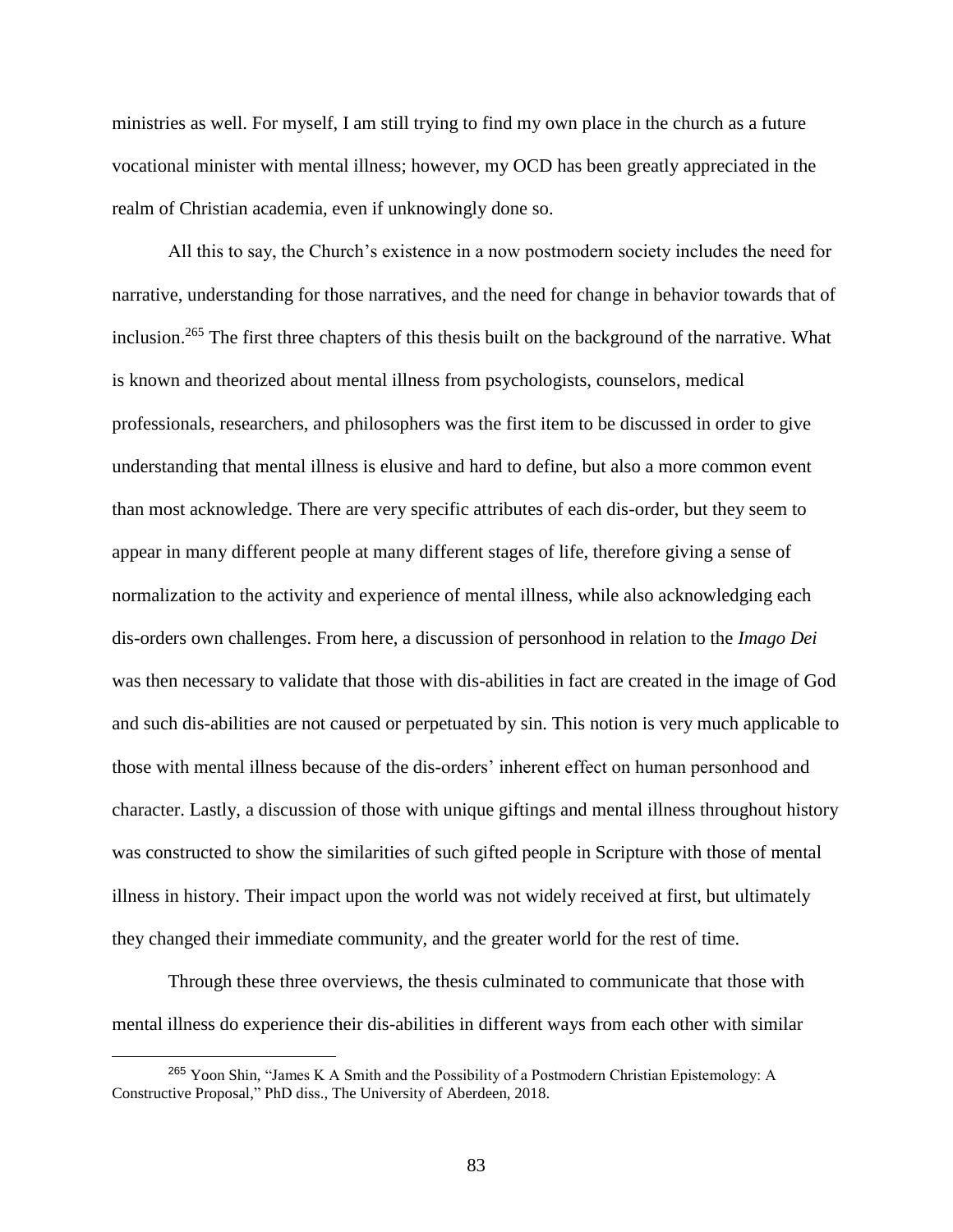character traits, that their mental dis-orders are in fact made in the image of God with the ability to have a relationship with God not in despite of such experiences but through them, and that mental illness may instead be viewed as a unique gifting as it is redeemed in the person in the process of salvific redemption that all parts of human personhood are processed through when a person is lead to salvation. Not only is this a liberating perspective of mental illness that denies notions of stigma and defeats the possibility of prejudice, but it also gives light into viewing mental illness in a more positive manner for the individual experiencing it and those around her or him to celebrate such experiences and attributes. Those with mental illness therefore have the capability of a relationship with God and God's church to glorify the Lord in the very manner by which they were made.

After such an argument is made, the thesis then focused upon the Church in a practical sense, in the call for education for the Church to be more understanding and validating to those with mental illness. The notion of postmodern narrative experience is integrated within this model through the use of sharing narratives for the goal of understanding and integration. The stories of such individuals with these unique characteristics can receive ministry and participate in ministry with the very gifts that they are given, including their unique gifting that mental illness offers. As the church begins to evolve in their manner of inclusion for these people as members and ministers, the more opportunities that these individuals have to express their gifts and serve the Lord in a faithful community.

Even though this concept and perspective of mental illness may not be received well by some, the call for a change in attitude towards those with mental illness is a necessity the Church can no longer ignore. This change in perspective is not only for those without mental illness or without close proximity to those with mental dis-orders, but also for those *with* mental illness

84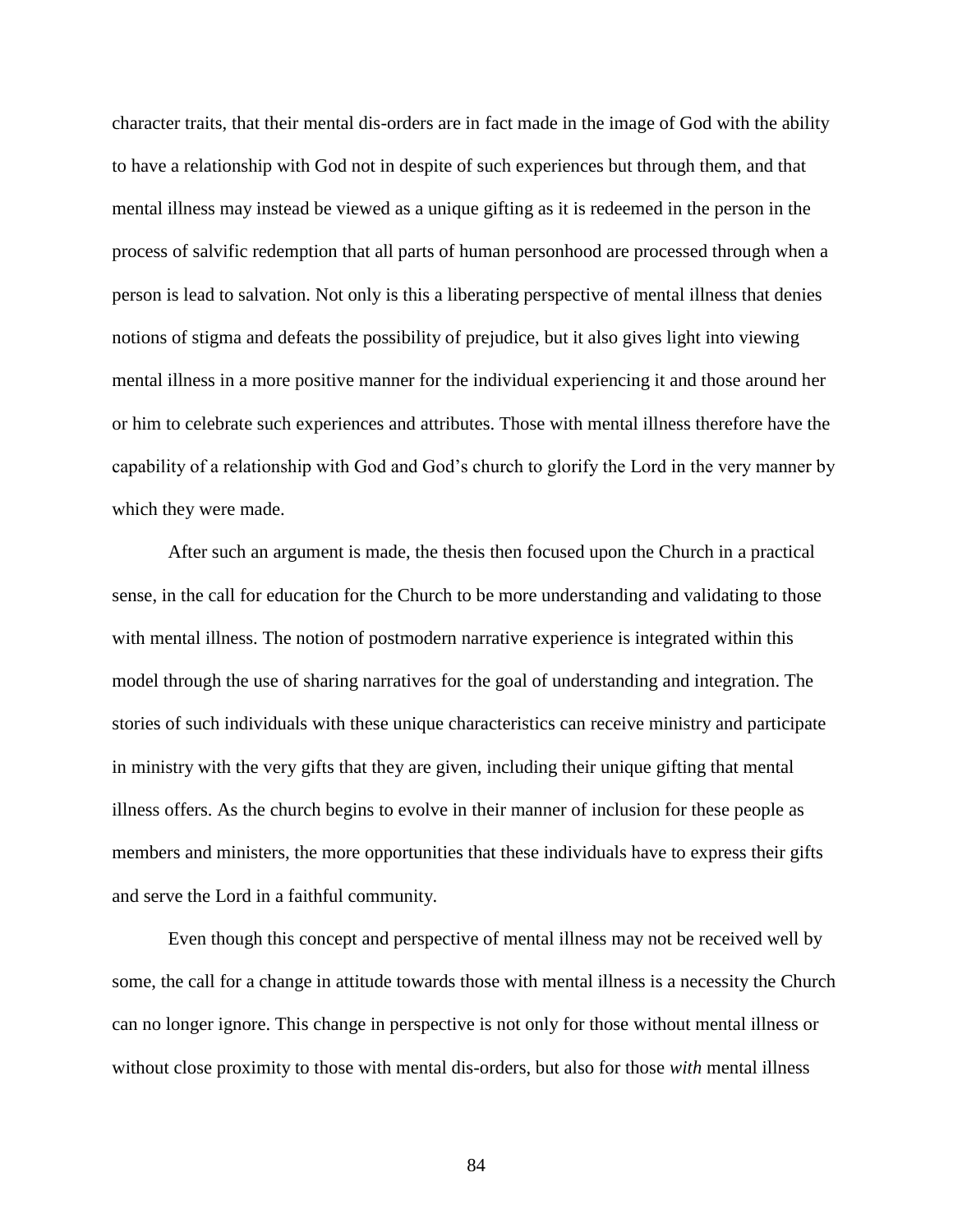and those with close proximities to those with the dis-orders. The thesis of mental illness as unique gifting might be radically different for those without close proximity to mental illness, but with a radical perspective there can be a possibility for negative attitudes to diminish, even if in a small quantity. For those with a close proximity to mental illness, this thesis can be liberating not to ignore the struggles we face, but rather to embrace the beneficial aspects of mental illness to focus positively on the strengths that mental illness may offer in the redemptive process as Christians.

This thesis offers a different perspective on mental illness for those in the faith community to embrace and adapt to the needs of specific ecumenical circles. However, this is merely the tip of the iceberg in research for a theology of mental illness. The time constraint on this thesis means further research is required for a more comprehensive understanding of mental illness. Further research areas include specified theologies to individual disorders instead of a generalized whole. In addition, furthered research from this thesis can also lead to more specific models of inclusion for those specific needs that each mental illness offers. As more and more research unfolds in the realm of abnormal psychology and postmodern philosophy, then a more conclusive and informed theology of mental illness can be made. This thesis is preliminary work in the field of mental health, theology, and ecclesiology.<sup>266</sup>

In the end, the most important aspect of this thesis is the call for inclusivity in churches across the nation. Though the proposed perspective of mental illness may be denied, the need for compassion towards individuals and families affected by mental illness in the Church is a need that can truly no longer be ignored or overlooked. As the Church begins to defeat such negative

<sup>&</sup>lt;sup>266</sup> I do understand that other theologies of mental health are presently in the world, such is the case of Marcia Webb's *Toward a Theology of Psychological Disorder*. However, I only found such material late in my research and I was unable to integrate her perspective into this paper. For future reference, I will try to incorporate her understanding if this thesis pushes me into further research of my own.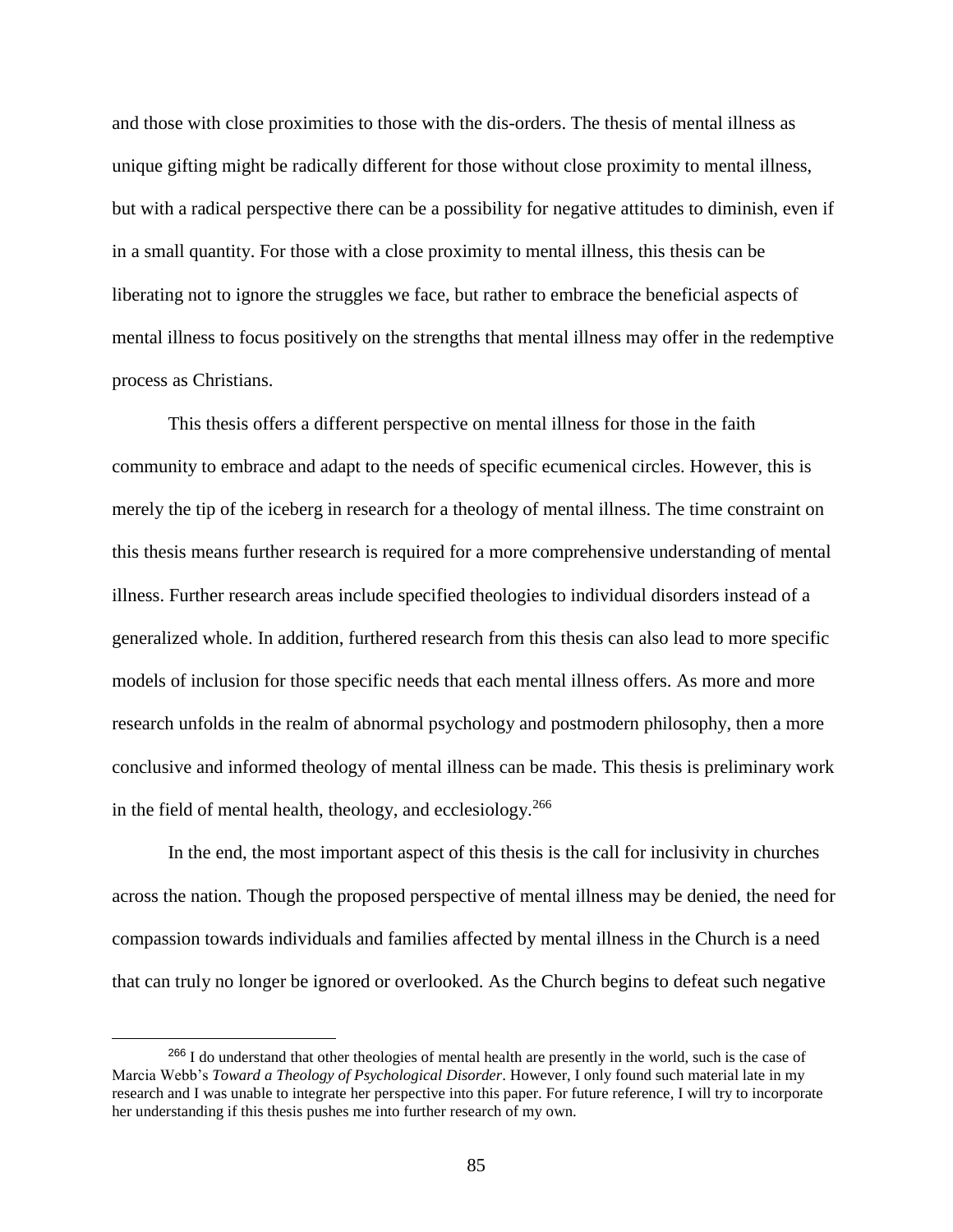attitudes towards mental illness by including and accommodating for these individuals in the life of the church and ministry, then a powerful message to the world will be spoken, and the kingdom of God will be reflected all the more greatly in faithful ecumenical circles. Thus, the opportunity for reconciliation and redemption is offered, and a compelling Gospel is given to a population of the world that desperately needs the compassion of Christ.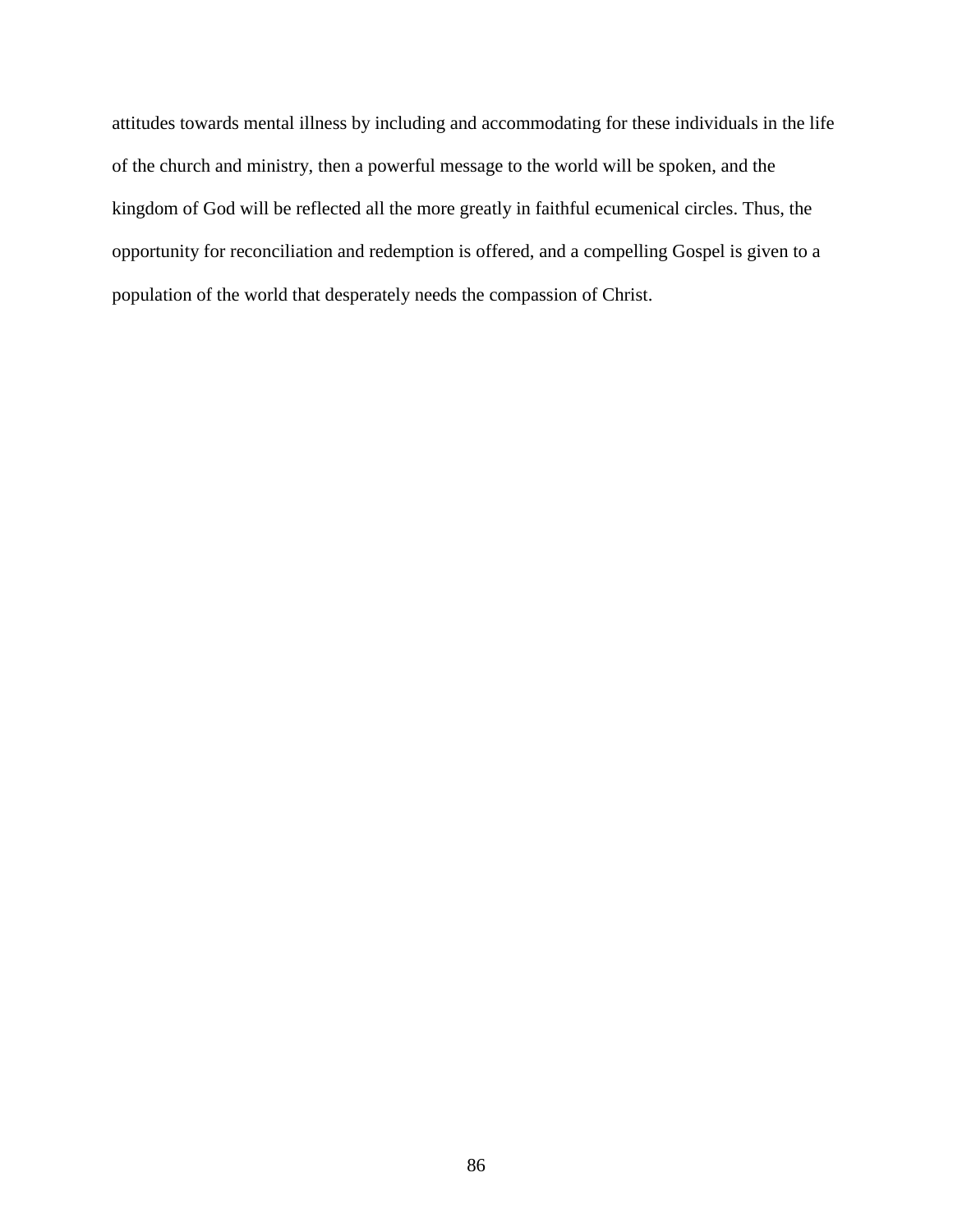## BIBLIOGRAPHY

- Aland, Barbara, Kurt Aland, Johannes Karavidopoulos, Carlo M. Martini, and Bruce Metzger. *The Greek New Testament*. 5th ed. Stuttgart, Germany: Deutsche Bibelgesellschaft, 2014.
- American Psychiatric Association. *Diagnostic and Statistical Manual for Mental Disorders*, 5th ed. Arlington, VA: American Psychiatric Association Publishing, 2013.
- American Psychiatric Association. *Mental Health: A Guide for Faith Leaders*. Washington, D.C.: American Psychiatric Association, 2016.
- Aneshensel, Carol S., and Jo C. Phelan, eds. *Handbook of the Sociology of Mental Health*. 1st ed. Handbooks of Sociology and Social Research. Springer Netherlands, 2013.
- Bainton, Roland H. *Here I Stand: A Life of Martin Luther*. Abingdon Press, 2013.
- Barrett, C. K. *A Critical and Exegetical Commentary on the Acts of the Apostles*. Edited by J. A. Emerton, C. E. B. Cranfield, and G. N. Stanton. Vol. 1. London: T & T Clark, 2004.
- Benedetti, Francesco, Sara Poletti, Daniele Radaelli, Elena Pozzi, Chiara Giacosa, and Enrico Smeraldi. "Adverse Childhood Experiences and Gender Influence Treatment Seeking Behaviors in Obsessive-Compulsive Disorder." *Comprehensive Psychiatry; New York* 55, no. 2 (February 2014): 298–301. http://dx.doi.org.seu.idm.oclc.org/10.1016/j.comppsych.2013.08.028.
- Bezzell, Pascal Daniel. "Toward a Creational Perspective on Poverty: Genesis 1:26-28, Image of God, and Its Missiological Implications" in *Genesis and Christian Theology*, ed. By Nathan MacDonald, Mark W. Elliot, and Grant Macaskill. Grand Rapids, MI: William B Eerdmans Publishing, 2012.
- Bhattacharyya, Kalyan, and Saurabh Rai. "The Neuropsychiatric Ailment of Vincent Van Gogh." *Annals of Indian Academy of Neurology; Mumbai* 18, no. 1 (March 2015): 6–9. http://dx.doi.org/10.4103/0972-2327.145286.
- Biglan, Anthony, Steven C. Hayes, and David Sloan Wilson. *The Nurture Effect: How the Science of Human Behavior Can Improve Our Lives and Our World*. Oakland, UNITED STATES: New Harbinger Publications, 2015. http://ebookcentral.proquest.com/lib/seu/detail.action?docID=1952937.
- Breuning, Margaret. "Vincent van Gogh." *Parnassus* 7, no. 6 (1935): 7–20. https://doi.org/10.2307/771149.
- Bruce, F. F. *The Gospel of John: Introduction, Exposition, Notes*. Grand Rapids, MI: William B. Eerdmans Publishing, 1994.
- Brueggemann, Walter. *An Introduction to the Old Testament: The Canon and Christian Imagination.* Louisville, KY: Westminster John Knox Press, 2003.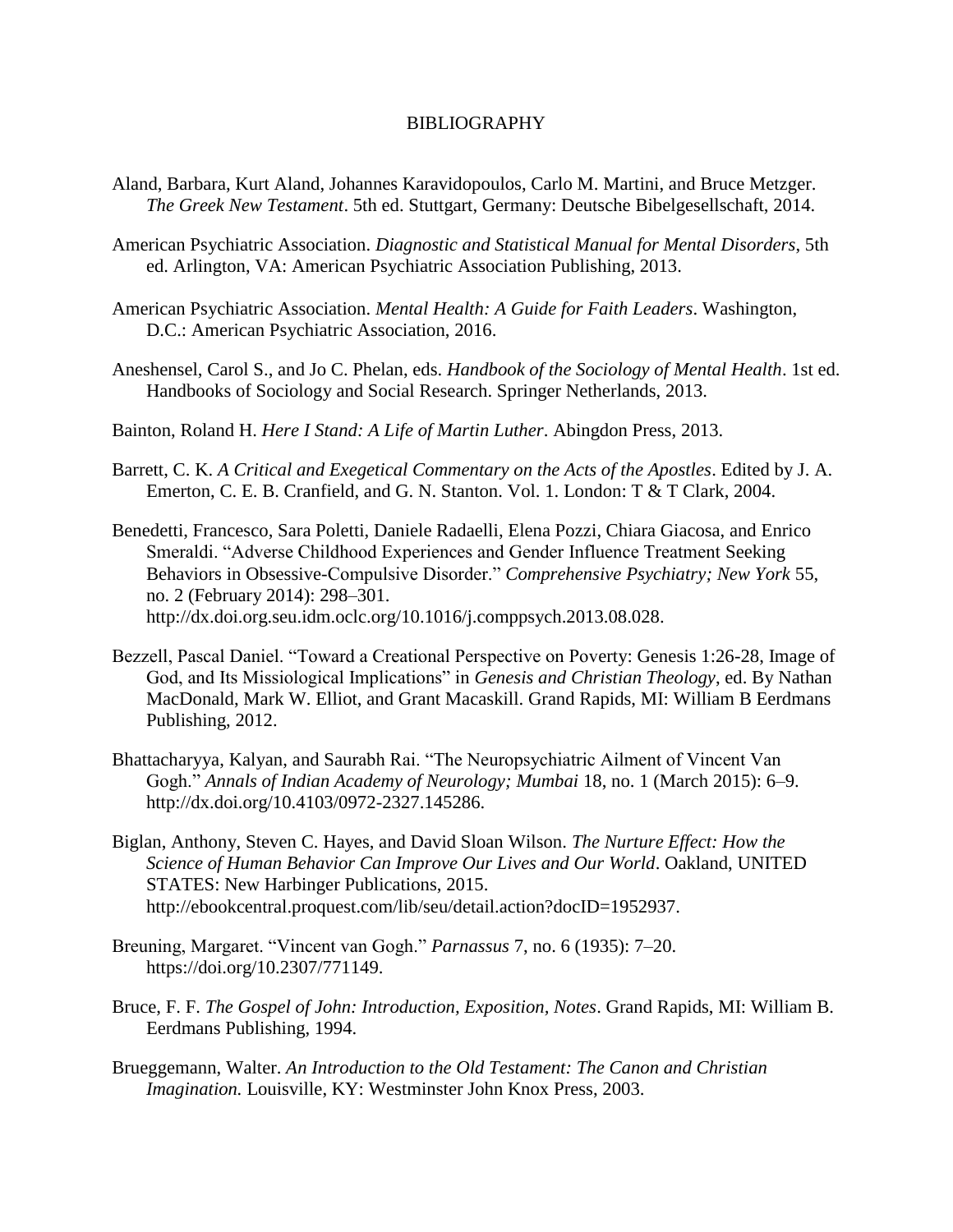- Carter, Christopher. "The Imago Dei as the Mind of Jesus Christ." *Zygon* 49, no. 3 (September 2014): 752–60.
- Cefalu, Paul. "The Doubting Disease: Religious Scrupulosity and Obsessive-Compulsive Disorder in Historical Context." *Journal of Medical Humanities* 31, no. 2 (June 2010): 111– 25. https://doi.org/10.1007/s10912-010-9107-3.
- Charney, Dennis S., Eric J. Nestler, Pamela Sklar, and Joseph D. Buxbaum. *Charney & Nestler's Neurobiology of Mental Illness*. Oxford University Press, 2017.
- Cockerham, William C. *Sociology of Mental Disorder*. Upper Saddle River, NJ: Prentice-Hall Inc. 1996.
- Collins, Adela Yarbro. "Paul's Disability: The Thorn in His Flesh." In *Disability Studies and Biblical Literature.* ed. by Candida R. Moss and Jeremy Schipper. New York, NY: Palgrave MacMillan, 2011.
- Comer, Ronald J. *Abnormal Psychology*, 8th ed. New York, NY: Worth Publishers, 2013.
- Conzelmann, Hans, James Limburg, and Eldon Jay Epp. *Acts of the Apostles: A Commentary on the Acts of the Apostles*. Philadelphia: Fortress, 1987.
- Cornell Law School. "42 U.S. Code § 12102 Definition of Disability." LII / Legal Information Institute. Accessed August 5, 2018. https://www.law.cornell.edu/uscode/text/42/12102.
- Curtis, Edward M. "Image of God." In *The Anchor Bible Dictionary* volume 3, edited by David Noel Freedman, Gary A. Herion, David F. Graf, John David Pleins, and Astrid B. Beck, 389. New York, NY: Doubleday, 1992.
- Decoteau, Claire Laurier, and Paige L. Sweet. "Psychiatry's Little Other: DSM-5 and Debates over Psychiatric Science." *Social Theory & Health* 14, no. 4 (November 1, 2016): 414–35. [https://doi.org/10.1057/s41285-016-0013-2.](https://doi.org/10.1057/s41285-016-0013-2)
- Department of Justice. "2010 ADA Standards for Accessible Design." Accessed November 13, 2018. [https://www.ada.gov/regs2010/2010ADAStandards/2010ADAstandards.htm.](https://www.ada.gov/regs2010/2010ADAStandards/2010ADAstandards.htm)
- Drever, Matthew. "Image, Identity, and Embodiment: Augustine's Interpretation of the Human Person in Genesis 1-2." In *Genesis and Christian Theology,* edited by Nathan MacDonald, Mark W. Elliot, and Grant Macaskill. Grand Rapids, MI: William B Eerdmans Publishing, 2012.
- Dorra, Henri. "Van Gogh and Cloisonism." *Art Journal* 41, no. 3 (1981): 257–61. https://doi.org/10.2307/776568.
- Dunn, James D. G. *Word Biblical Commentary: Romans 1-8* volume 38. Nashville, TN: Thomas Nelson Publishers, 1988.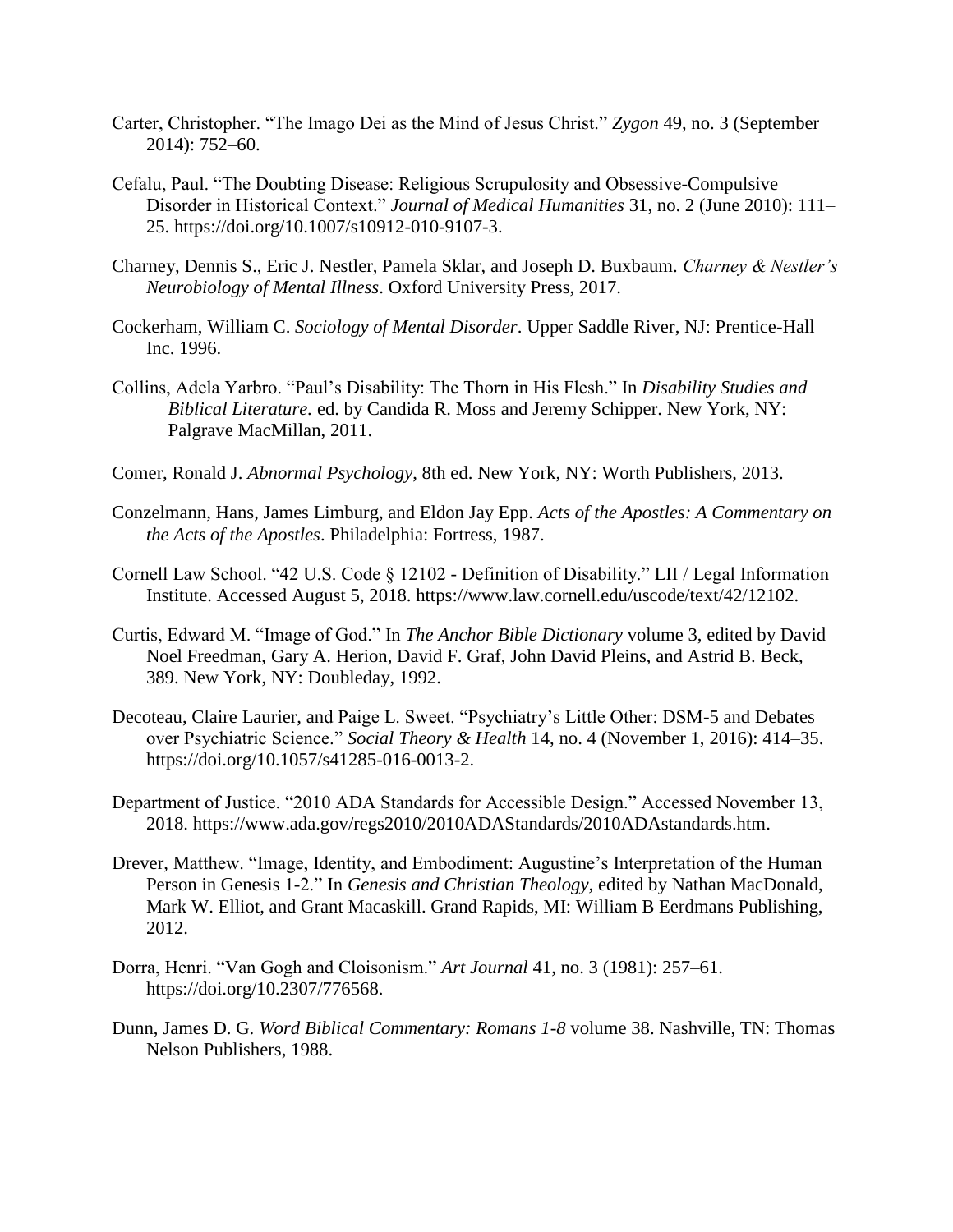- \_\_\_ *Word Biblical Commentary: Romans 9-16* volume 38b. Dallas, TX: Word Biblical Publishers, 1988.
- Eiesland, Nancy L. *The Disabled God: Toward a Liberatory Theology of Disability*. Nashville: Abingdon Press, 1994.
- \_\_\_ "Encountering the Disabled God." *The Other Side*. 2002.
- Engberg-Pedersen, Troels. "Gift-giving and Friendship: Seneca and Paul in Romans 1-8 on the Logic of God's Χάρις and its Human Response." *Harvard Theological Review* 101, no. 1 (January 2008): 15-44.
- "Family Grace." Grace Alliance. Accessed November 13, 2018. [https://mentalhealthgracealliance.org/family-grace-groups/.](https://mentalhealthgracealliance.org/family-grace-groups/)
- Fettke, Steven M. "The Spirit of God Hovered Over the Waters: Creation, the Local Church, and the Mentally and Physically Challenged, A Call to Spirit-Led Ministry." *Journal of Pentecostal Theology* 17, no. 2 (December 1, 2008): 170–82. https://doi.org/10.1163/174552508X377475.
- Fitzmyer, Joseph A. *The Anchor Yale Bible: First Corinthians* volume 32. New Haven, CT: Yale University Press, 2008.
- "Fresh Hope for Mental Health Online Meetings." Accessed November 13, 2018. [http://www.freshhopemeeting.com/.](http://www.freshhopemeeting.com/)
- Fretheim, Terence E. "Genesis." In *The New Interpreter's Bible* volume 1, edited by Leander E. Keck. Nashville, TN: Abingdon Press, 1994.
- Geher, Glenn. *Evolutionary Psychology 101*. Springer Publishing Company, 2013.
- Gonzalez, Justo L. "Martin Luther: Pilgrimage to Reformation." In *The Reformation to the Present Day,* 2nd edition. Volume 11 in *The Story of Christianity*. New York, NY: HarperCollins, 2010.
- Grcevich, Stephen. *Mental Health and the Church*. Grand Rapids, MI: Zondervan, 2018.
- Green, Christopher E. W. "Sophiology." Lecture, Contemporary Theology from Southeastern University, Lakeland, FL. September 28, 2018.
- Greene-McCreight, Kathryn. "In God's Hands: Mental Illness and the Soul." *The Christian Century* 123, no. 9. May 2, 2006. https://repository.library.georgetown.edu/handle/10822/972670.
- Greenfeld, Liah. *Mind, Modernity, Madness*. Cumberland, MA: Harvard University Press, 2013.
- Gunkel, Hermann. *Genesis*. Translated by Mark E. Biddle. Macon, GA: Mercer University Press, 1997.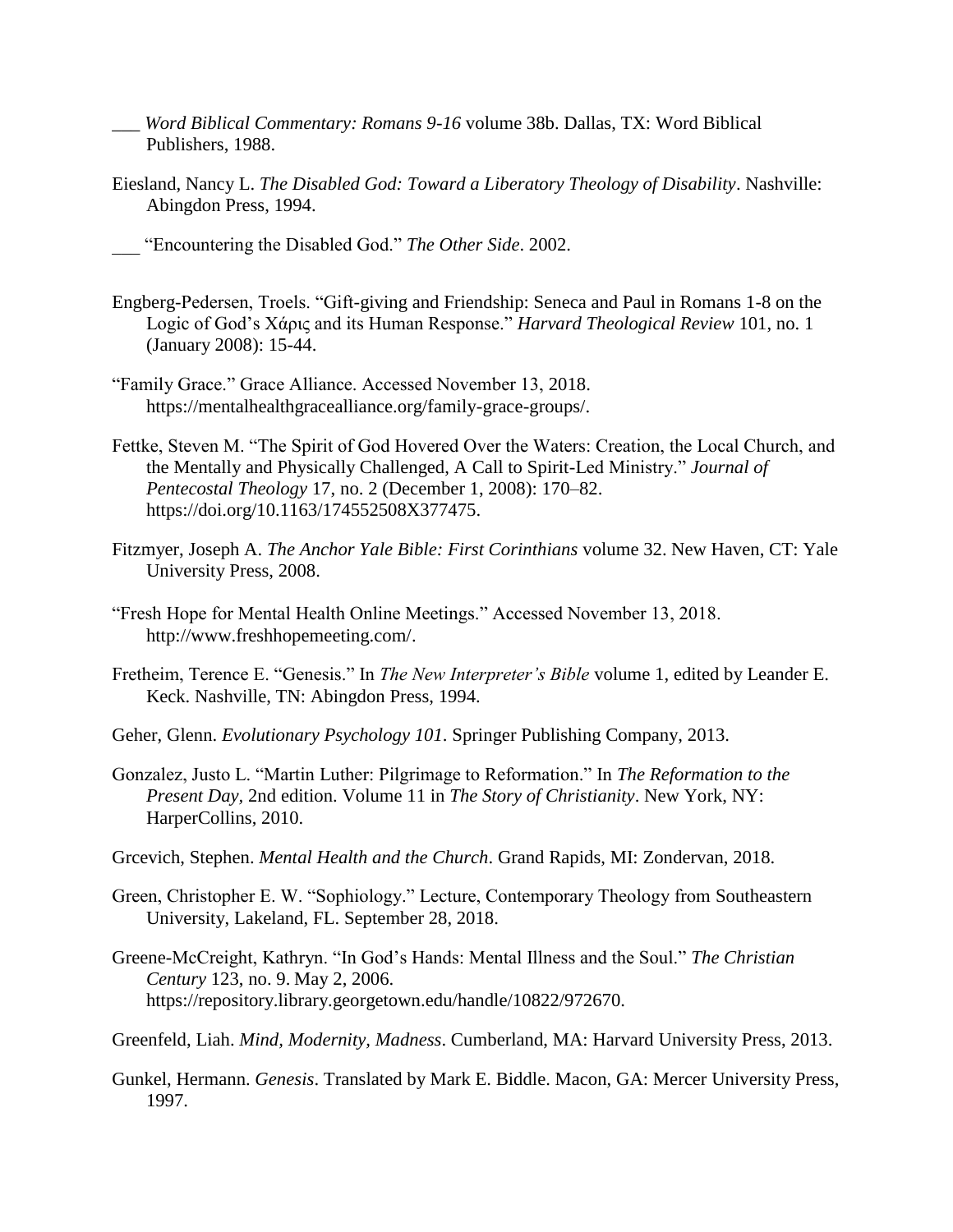- Hamilton, Victor P. *Handbook on the Pentateuch: Genesis, Exodus, Leviticus, Numbers, Deuteronomy*. Grand Rapids, MI: Baker Academic, 2005.
- Holmes, Paul E, Patrick W. Corrigan, Princess Williams, Jeffrey Canar, and Mary Ann Kubiak. "Changing Attitudes About Schizophrenia." *Schizophrenia Bulletin* 25, no. 3. (January 1999): 447-456. http://dx.doi.org/10.1093/oxfordjournals.schbul.a033392
- Horwitz, Allan V. "Creating an Age of Depression: The Social Construction and Consequences of the Major Depression Diagnosis." *Society and Mental Health* 1, no. 1 (March 1, 2011): 41–54. https://doi.org/10.1177/2156869310393986.
- Hou, Jing-Ming, Ming Zhao, Wei Zhang, Ling-Heng Song, Wen-Jing Wu, Jian Wang, Dai-Quan Zhou, et al. "Resting-State Functional Connectivity Abnormalities in Patients with Obsessive-Compulsive Disorder and Their Healthy First-Degree Relatives." *Journal of Psychiatry & Neuroscience: JPN* 39, no. 5 (September 2014). 304–11.
- Hunt, Harry. "Implications and Consequences of Post-Modern Philosophy for Contemporary Transpersonal Studies III. Deleuze and Some Related Phenomenologies of Felt Meaning: Psychosis and Mysticism as Inherent 'Structures of Thought.'" *International Journal of Transpersonal Studies* 33, no. 2 (July 1, 2014). https://doi.org/10.24972/ijts.2014.33.2.16.
- Johnson, Luke Timothy. "Tongues, Gift of," in *The Anchor Bible Dictionary* volume 6. Edited by David Noel Freedman, Gary A. Herion, David F. Graf, John David Pleins, and Astrid B. Beck. 596-600. New York, NY: Doubleday, 1992.
- Kilner, John F. "Humanity in God's Image : Is the Image Really Damaged?" *Journal of the Evangelical Theological Society* 53 (2010): 601–17.
- Levering, Matthew. "The Holy Spirit in the Trinitarian Communion: 'Love' and 'Gift'?" *International Journal of Systematic Theology* 16, no. 2 (April 2014): 126–42. https://doi.org/10.1111/ijst.12046.
- Lincoln, Andrew T. *Word Biblical Commentary: Ephesians*, volume 42. Dallas, TX: Word Book Publishers, 1990.
- Lobo, Deepti M., and Mark Agius. "The Mental Illness Spectrum." *Psychiatria Danubina* 24, no. 1. September 2012: 157-160.
- Macaskill, Grant. "Autism Spectrum Disorders and the New Testament: Preliminary Reflections," *Journal of Disability & Religion* 22, no. 1 (2018): 15-41. https://doi.org/10.1080/23312521.2017.1373613
- Malla, Ashok, Ridha Joober, and Amparo Garcia. "'Mental Illness Is like Any Other Medical Illness': A Critical Examination of the Statement and Its Impact on Patient Care and Society." *Journal of Psychiatry & Neuroscience : JPN; Ottawa* 40, no. 3 (May 2015): 147– 50.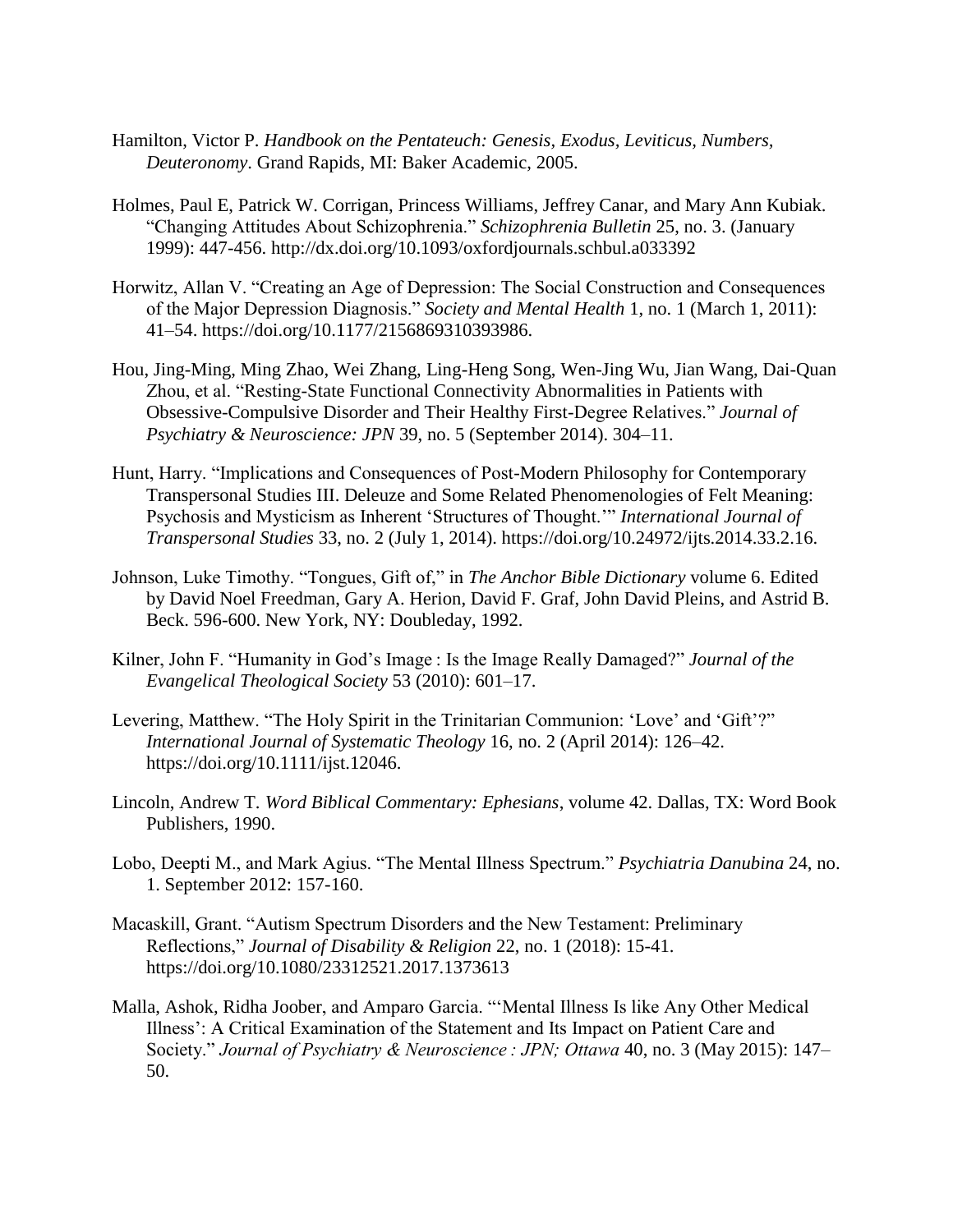- Martin, Ralph P. *Word Biblical Commentary: James* volume 48. Waco, TX: Word Books Publisher, 1988.
- "Mental Health By the Numbers | NAMI: National Alliance on Mental Illness." n.d. Accessed April 15, 2018. https://www.nami.org/learn-more/mental-health-by-the-numbers.
- Modabbernia, A., E. Velthorst, C. Gennings, L. De Haan, C. Austin, A. Sutterland, J. Mollon, et al. "Early-Life Metal Exposure and Schizophrenia: A Proof-of-Concept Study Using Novel Tooth-Matrix Biomarkers." *European Psychiatry : The Journal of the Association of European Psychiatrists* 36 (August 2016): 1–6. https://doi.org/10.1016/j.eurpsy.2016.03.006.
- Moore, Rickie D. "The Prophetic Calling: An Old Testament Profile and Its Relevance for Today." *Journal of the European Pentecostal Theological Association* 24, no. 1 (June 1, 2004): 16–29. https://doi.org/10.1179/jep.2004.24.1.003.
- National Alliance on Mental Illness. "Mental Health Conditions." National Alliance on Mental Illness. Accessed August 5, 2018. https://www.nami.org/learn-more/mental-healthconditions
- Office of the Surgeon General (US), Center for Mental Health Services (US), and National Institute of Mental Health (US). 2001. *Mental Health: Culture, Race, and Ethnicity: A Supplement to Mental Health: A Report of the Surgeon General*. Publications and Reports of the Surgeon General. Rockville (MD): Substance Abuse and Mental Health Services Administration (US). http://www.ncbi.nlm.nih.gov/books/NBK44243/.
- Pathways to Promise. "Home." *Pathways to Promise - Bridging Faith, Culture, and Mental Health*, 2018, www.pathways2promise.org/organizations-networks/.
- Poirier, J. C. "Symbols of Wisdom in James 1:17." *Journal of Theological Studies* 57, no. 1 (2006): 57–75.
- Puffer, Matthew W. "Human Dignity after Augustine's Imago Dei: On the Sources and Uses of Two Ethical Terms." *Journal of the Society of Christian Ethics* 37, no. 1 (2017): 65–82.
- Ravindran, Arun V., Andres Herrera, Tricia L. da Silva, Joanna Henderson, Magda Esther Castrillo, and Stan Kutcher. "Evaluating the Benefits of a Youth Mental Health Curriculum for Students in Nicaragua: A Parallel-Group, Controlled Pilot Investigation." *Global Mental Health* 5 (January 25, 2018). https://doi.org/10.1017/gmh.2017.27.
- Reddy, Indla, Jateen Ukrani, Vishal Indla, and Varsha Ukrani. "Creativity and Psychopathology: Two Sides of the Same Coin?" *Indian Journal of Psychiatry; Mysore* 60, no. 2 (June 2018): 168–74. http://dx.doi.org/10.4103/psychiatry.IndianJPsychiatry\_129\_18.
- Sadiku, Dr Matthew N. O. *Ephesians: A Pentecostal Commentary*. Bloomington, IL: AuthorHouse, 2012.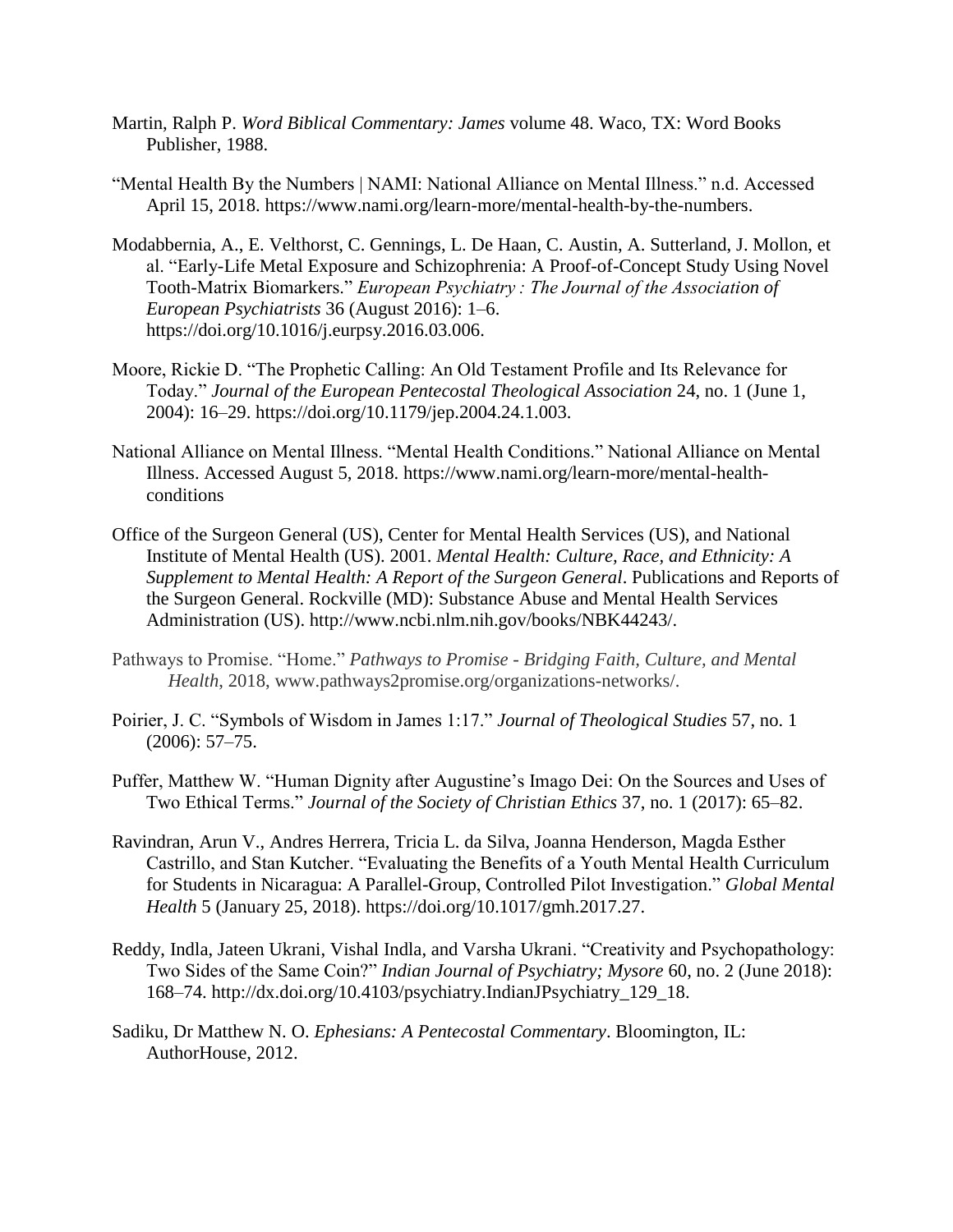- Sampley, J. Paul, Richard B. Hays, Judith Gundry-Volf, Morna Hooker, and Andrew T. Lincoln. *The New Interpreter's Bible: Second Corinthians - Philemon* volume 11. Nashville, TN: Abingdon Press, 2000.
- Sexton, Jason Scott. "The Imago Dei Once Again: Stanley Grenz's Journey toward a Theological Interpretation of Genesis 1:26-27." *Journal of Theological Interpretation* 4, no. 2 (2010): 187–205.
- Shin, Yoon H. "James K A Smith and the Possibility of a Postmodern Christian Epistemology: A Constructive Proposal." PhD diss. The University of Aberdeen, 2018.
- Speiser, E. A. *The Anchor Bible; Genesis*. Garden City, NY: Doubleday and Company, 1964.
- Stanford, Matthew S. *Grace for the Afflicted: A CLinical and Biblical Perspective on Mental Illness.* Colorado Springs, CO: Paternoster Publishing, 2008.
- Stanglin, Keith D. "Spiritus Propheticus: Spirit and Prophecy in Calvin's Old Testament Exegesis." *Calvin Theological Journal* 50, no. 1 (April 2015): 23–42.
- "Starting a Group | Celebrate Recovery A Christ Centred Recovery Program | Celebrate Recovery - A Christ Centred Recovery Program." Accessed November 13, 2018. [http://www.celebraterecovery.ca/about-cr/starting-a-group/.](http://www.celebraterecovery.ca/about-cr/starting-a-group/)
- Steinberg, Holger, Kenneth C. Kirkby, and Hubertus Himmerich. "The Historical Development of Immunoendocrine Concepts of Psychiatric Disorders and Their Therapy." *International Journal of Molecular Sciences; Basel* 16, no. 12 (2015): 28841–69. http://dx.doi.org.seu.idm.oclc.org/10.3390/ijms161226136.
- Thagard, Paul. "Mental Illness from the Perspective of Theoretical Neuroscience." *Perspectives in Biology and Medicine* 51, no. 3 (August 24, 2008): 335–52. https://doi.org/10.1353/pbm.0.0030.
- "The van Gogh Exhibition." *Bulletin of the Art Institute of Chicago (1907-1951)* 30, no. 5 (1936): 62–61.
- Thys, E., B. Sabbe, and M. De Hert. "Creativity and Psychiatric Illness: The Search for a Missing Link - An Historical Context for Current Research." *Psychopathology; Basel* 46, no. 3 (April 2013): 136–44. [http://dx.doi.org/10.1159/000339458.](http://dx.doi.org/10.1159/000339458)
- Turner, M. "Spiritual Gifts and Spiritual Formation in 1 Corinthians and Ephesians." *Journal of Pentecostal Theology* 22, no. 2 (2013): 187–205.
- U.S. Department of Health and Human Services. "Mental Illness." National Institute of Mental Health. Accessed August 5, 2018. https://www.nimh.nih.gov/health/statistics/mentalillness.shtml#part\_154785